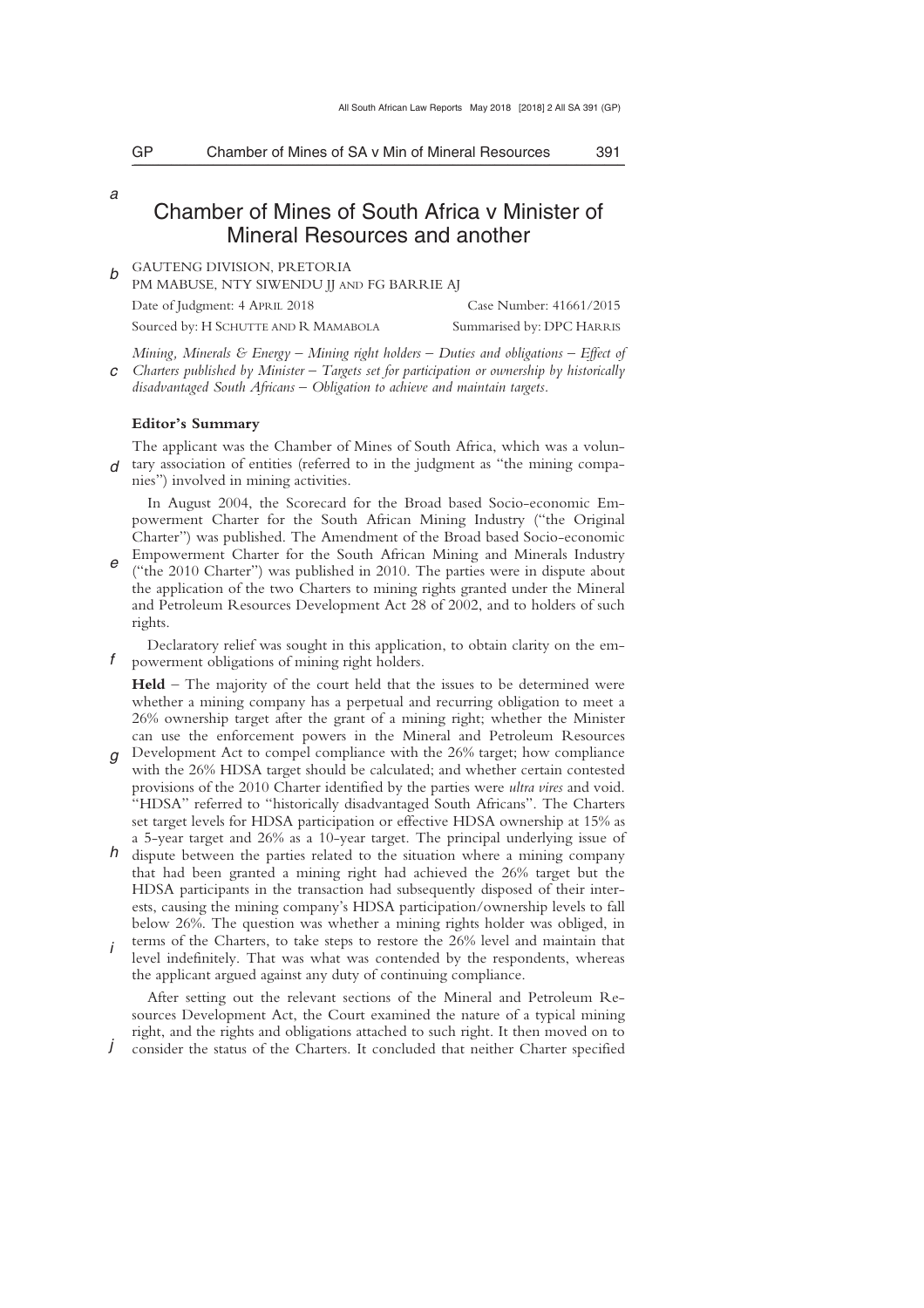#### 392 All South African Law Reports \_\_\_\_\_\_\_\_\_\_\_\_\_\_\_\_\_\_\_\_\_\_\_\_\_\_\_\_\_\_\_\_\_\_\_\_\_\_\_\_\_\_\_\_\_\_\_\_\_\_\_\_\_\_\_\_\_\_\_\_\_\_\_\_\_\_\_\_\_\_\_\_\_\_\_\_\_\_\_\_\_\_\_\_\_\_\_\_\_\_\_\_\_\_\_\_\_\_\_\_\_\_\_\_\_\_\_\_\_\_\_\_\_\_\_\_\_\_\_\_\_\_\_\_\_\_\_\_\_\_\_\_\_\_\_\_\_\_\_\_\_\_\_

*a*  an ongoing obligation to achieve and maintain a 26% HDSA participation or ownership level. More importantly, the status of the 2010 Charter was found to be fallible as it was only the Original Charter that the Minister had been empowered to develop in terms of section 100 of the Act.

The majority of the Court therefore granted the applicant the declaratory relief sought, as set out in the order.

*b* 

*c* 

In a dissenting judgment, the contrary view was taken. The judge therein found the Charters not to be mere policy or guidelines, and took the view that an enduring obligation to maintain the relevant targets was intended.

### **Notes**

For Minerals and Petroleum see:

• *LAWSA* Second Edition (Vol 18, paras 1–386)

| • MO Dale, L Bekker, FJ Bashall, M Chaskalson, C Dixon, GL Grobler,            |  |
|--------------------------------------------------------------------------------|--|
| CDA Loxton, <i>SA Mineral and Petroleum Law</i> (updated looseleaf – Issue 23, |  |
| September 2017) LexisNexis                                                     |  |

### **Cases referred to in judgment**

| Administrateur, Transvaal v Quid Pro Quo Eiendomsmaatskappy (Edms) Bpk                 |   |
|----------------------------------------------------------------------------------------|---|
| [1977] 4 All SA 849 (1977 (4) SA 829) (A) – Referred to  427                           |   |
| Affordable Medicines Trust and others v Minister of Health and others                  |   |
| 2005 (6) BCLR 529 (2006 (3) SA 247) (CC) - Referred to  428                            | e |
| Agri South Africa v Minister for Minerals and Energy (Afriforum and others as amici    |   |
| curiae) 2013 (7) BCLR 727 (2013 (4) SA 1) (CC) - Referred to  417                      |   |
| Akani Garden Route (Pty) Ltd v Pinnacle Point Casino (Pty) Ltd                         |   |
| [2001] 4 All SA 68 (2001 (4) SA 501) (SCA) – Referred to 446                           |   |
| Albutt v Centre for the Study of Violence and Reconciliation and others                | f |
| 2010 (5) BCLR 391 (2010 (3) SA 293) (CC) - Referred to  445                            |   |
| Bareki and another v Gencor Ltd and others [2006] 2 All SA 392                         |   |
|                                                                                        |   |
| Bato Star Fishing (Pty) Ltd v Minister of Environmental Affairs and Tourism and        |   |
| others 2004 (7) BCLR 687 (2004 (4) SA 490) (CC) - Referred to  422                     |   |
| Bellairs v Hodnett and another 1978 (1) SA 1109 (A) - Referred to  460                 | g |
| Bengwenyama Minerals (Pty) Ltd and others $\nu$ Genorah Resources (Pty) Ltd and others |   |
| 2011 (3) BCLR 229 (2011 (4) SA 113) (CC) - Referred to  417                            |   |
| Bothma-Batho Transport (Edms) Bpk v S Botha & Seun Transport (Edms) Bpk                |   |
| [2014] 1 All SA 517 (2014 (2) SA 494) (SCA) – Referred to 422                          |   |
| City of Tshwane Metropolitan Municipality v Cable City (Pty) Ltd                       | h |
| [2010] 1 All SA 1 (2010 (3) SA 589) (SCA) – Referred to  441                           |   |
| Department of Land Affairs and others v Goedgelegen Tropical Fruits                    |   |
| 2007 (10) BCLR 1027 (2007 (6) SA 199) (CC) - Referred to  422                          |   |
| Fedsure Life Assurance Ltd v Greater Johannesburg Transitional Metropolitan Council    |   |
| 1998 (12) BCLR 1458 (1999 (1) SA 374) (CC) - Referred to  441                          |   |
| Government of the Republic of South Africa and others v Grootboom and others           |   |
| 2000 (11) BCLR 1169 (2001 (1) SA 46) (CC) - Referred to  447                           |   |
| Head of Department, Department of Education, Free State Province v Welkom              |   |
| High School and another; Head of Department, Department of Education, Free State       |   |
| Province v Harmony High School and another (Equal Education and another as amid        |   |
| curiae) 2013 (9) BCLR 989 (2014 (2) SA 228) (CC) - Referred to  441                    |   |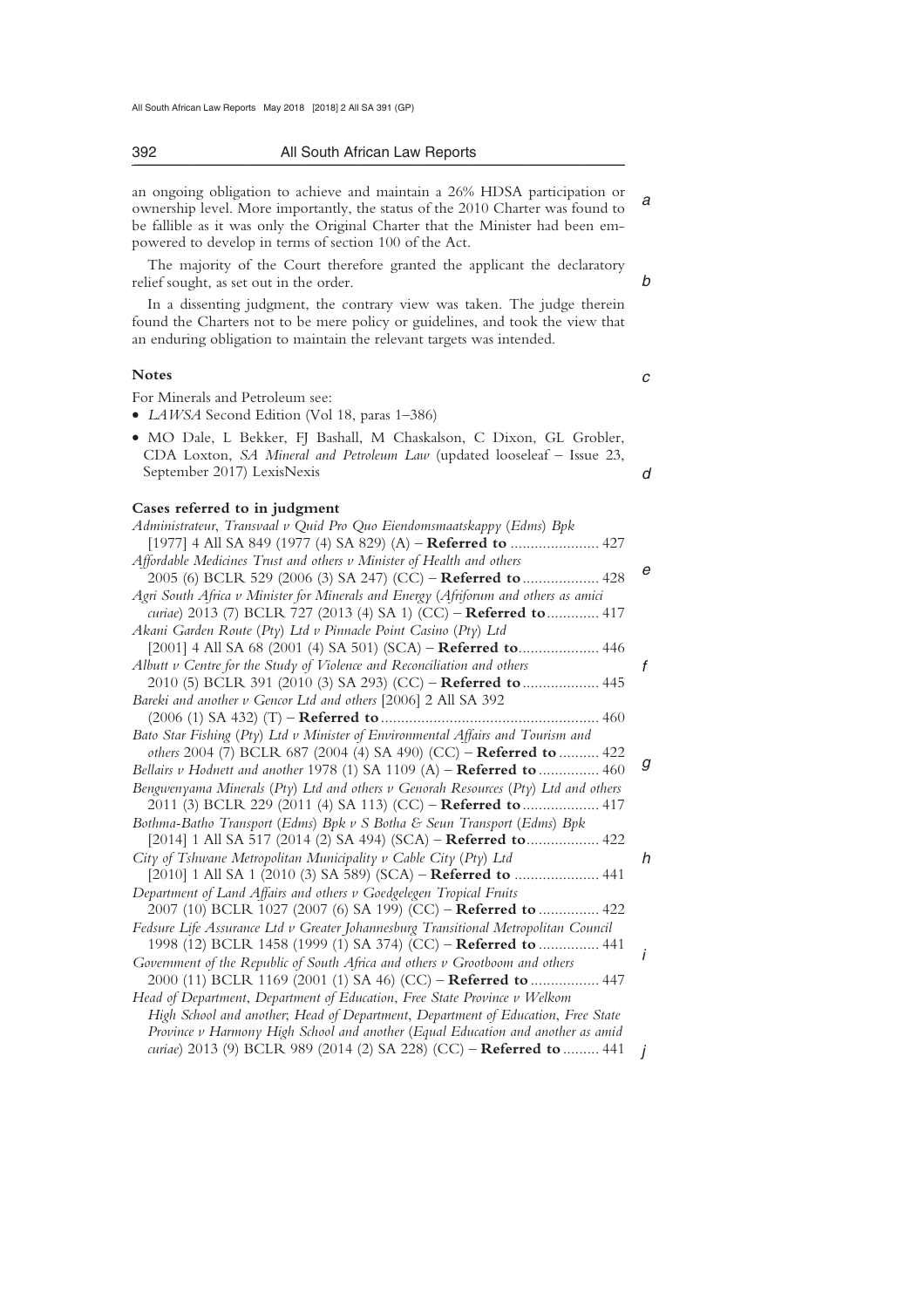|   | GP | Chamber of Mines of SA v Min of Mineral Resources                                       | 393 |
|---|----|-----------------------------------------------------------------------------------------|-----|
| a |    | Holcim SA (Pty) Ltd v Prudent Investors (Pty) Ltd and others                            |     |
|   |    |                                                                                         |     |
|   |    | Holomisa v Argus Newspaper Ltd [1996] 1 All SA 478                                      |     |
|   |    |                                                                                         |     |
|   |    | Howick District Landowners Association v Umgeni Municipality and others                 |     |
| b |    | [2007] 1 All SA 139 (2007 (1) SA 206) (SCA) – Referred to 427                           |     |
|   |    | Investigating Directorate: Serious Economic Offences and others v Hyundai               |     |
|   |    | Motor Distributors (Pty) Ltd and others: In re Hyundai Motor Distributors               |     |
|   |    | (Pty) Ltd and others v Smit NO and others 2000 (10) BCLR 1079                           |     |
|   |    |                                                                                         |     |
| C |    | Khumalo and others v Holomisa 2002 (8) BCLR 771                                         |     |
|   |    |                                                                                         |     |
|   |    | Latib v The Administrator, Transvaal 1969 (3) SA 186 (T) - Referred to  427             |     |
|   |    | Matiso v Commanding Officer Port Elizabeth Prison 1994 (3) BCLR 80                      |     |
|   |    |                                                                                         |     |
|   |    | Mazibuko v City of Johannesburg 2010 (3) BCLR 239                                       |     |
| d |    |                                                                                         |     |
|   |    | Member of the Executive Council for Health, Eastern Cape and another v Kirland          |     |
|   |    | Investments (Pty) Ltd t/a Eye and Lazer Institute 2014 (5) BCLR 547                     |     |
|   |    |                                                                                         |     |
|   |    | Minister of Education v Harris 2001 (11) BCLR 1157                                      |     |
| е |    |                                                                                         |     |
|   |    | Minister of Finance and another v Van Heerden 2004 (11) BCLR 1125                       |     |
|   |    |                                                                                         |     |
|   |    | Minister of Health and another NO v New Clicks South Africa (Pty) Ltd and               |     |
|   |    | others (Treatment Action Campaign and another as amici curiae) 2006 (1) BCLR 1          |     |
| f |    |                                                                                         |     |
|   |    | Minister of Mineral Resources and others v Mawetse (SA) Mining Corporation (Pty)        |     |
|   |    | Ltd [2015] 3 All SA 408 (2016 (1) SA 306) (SCA) - Referred to 423                       |     |
|   |    | Minister of Mineral Resources and others $\nu$ Sishen Iron Ore Co (Pty) Ltd and another |     |
|   |    | 2014 (2) BCLR 212 (2014 (2) SA 603) (CC) – Referred to  417                             |     |
|   |    | Minister of Minerals and Energy v Agri South Africa (Centre for Applied Legal           |     |
| g |    | Studies as amicus curiae) [2012] 3 All SA 266                                           |     |
|   |    | Natal Joint Municipal Pension Fund v Endumeni Municipality [2012] 2 All SA 262          |     |
|   |    |                                                                                         |     |
|   |    | National Coalition for Gay and Lesbian Equality and another v Minister of Justice and   |     |
|   |    | others 1998 (12) BCLR 1517 (1999 (1) SA 6) (CC) - Referred to  453                      |     |
| h |    | National Iranian Tanker Co v MV Pericles GC [1995] 1 All SA 493                         |     |
|   |    |                                                                                         |     |
|   |    | Occupiers of 51 Olivia Road, Berea Township and 197 Main Street                         |     |
|   |    | Johannesburg v City of Johannesburg 2008 (5) BCLR 475                                   |     |
|   |    |                                                                                         |     |
| İ |    | Pharmaceutical Manufacturers Association of SA and others; In re: Ex parte              |     |
|   |    | Application of President of the RSA and others 2000 (3) BCLR 241                        |     |
|   |    |                                                                                         |     |
|   |    | President of the Republic of South Africa v SARFU 1999 (10) BCLR 1059                   |     |
|   |    |                                                                                         |     |
|   |    | Roux v Health Professionals Council of South Africa and another                         |     |
| J |    |                                                                                         |     |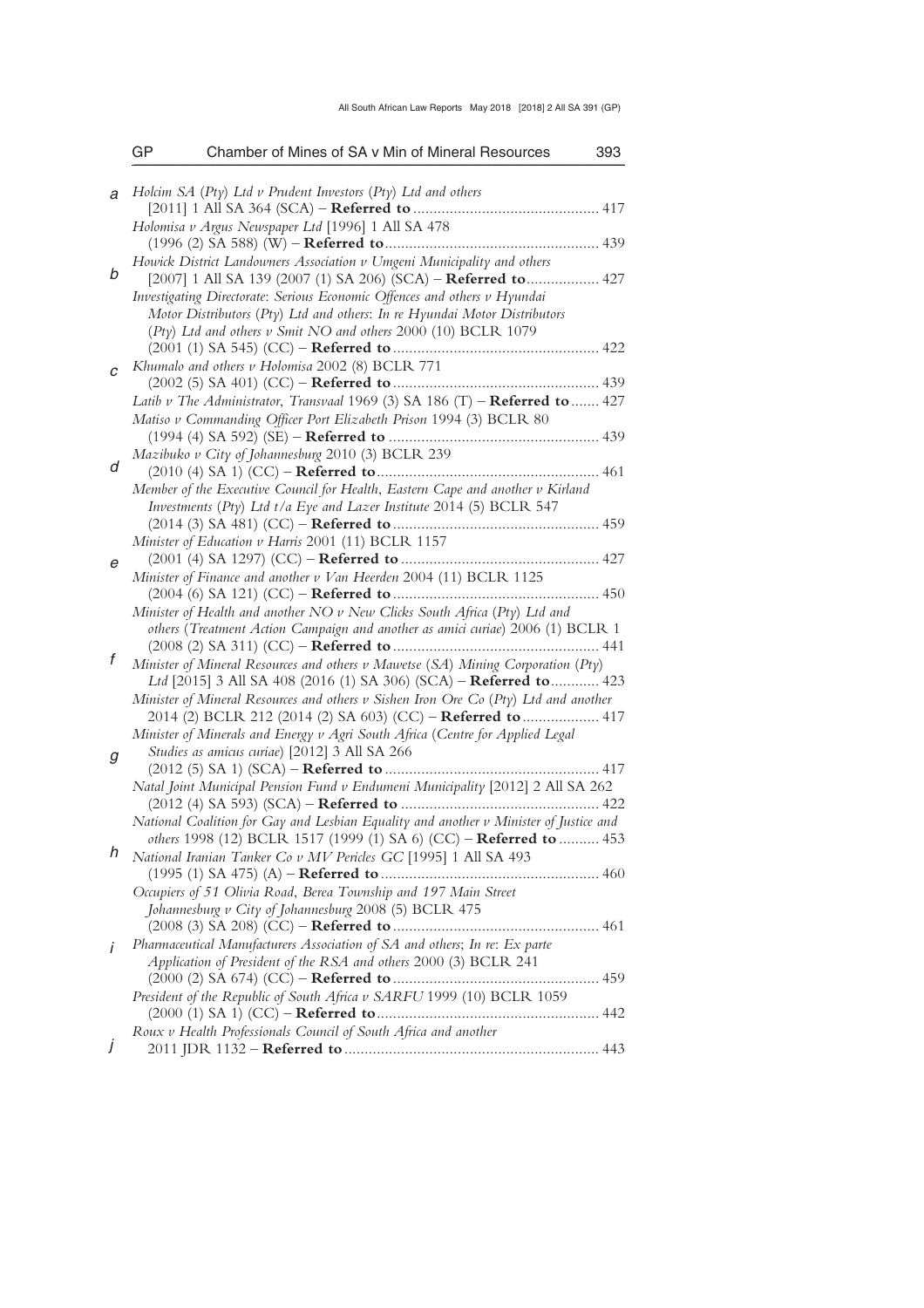394 All South African Law Reports

| S v Lawrence; S v Negal; S v Solberg 1997 (10) BCLR 1348                      |  |
|-------------------------------------------------------------------------------|--|
|                                                                               |  |
| S v Mhlungu 1995 (7) BCLR 793 (1995 (3) SA 867) (CC) – <b>Referred to</b> 439 |  |
| Thoroughbred Breeders' Association v Price Waterhouse [2001] 4 All SA 161     |  |
|                                                                               |  |
| University of the Free State y Afriforum and another [2017] 2 All SA 808      |  |

| University of the Free State v Afriforum and another $ 2017 $ 2 All SA 808      | h |
|---------------------------------------------------------------------------------|---|
|                                                                                 |   |
| Viking Pony Africa Pumps (Pty) Ltd t/a Tricom Africa v Hidro-Tech Systems (Pty) |   |
| Ltd 2011 (2) BCLR 207 (2011 (1) SA 327) (CC) – Referred to  453                 |   |
| Xstrata (Pty) Ltd and others v SFF Association [2012] JOL 28829                 |   |
|                                                                                 |   |

# **Judgment BARRIE AJ:**

### **The parties**

[1]

*d* 

*c* 

*a* 

- 1.1 The applicant in this matter is the Chamber of Mines of South Africa ("the Chamber").
- *e f*  1.2 The Chamber is a voluntary association of entities that are involved with the mining of minerals in South Africa. The Chamber in its founding papers describes these as "mining finance companies and mines operating in the gold, coal, diamond, platinum, lead, iron ore, rutile, zircon, ilmenite, leucoxene, monazite, magnetite and other associated minerals, antimony and copper mining sectors"*.* I shall in this judgment refer to such companies as "mining companies".

[2]

 $\overline{\phantom{a}}$  , where  $\overline{\phantom{a}}$ 

- 2.1 The first respondent is the Minister of Mineral Resources of the Republic of South Africa ("the Minister").
- *g*  2.2 The Minister is cited in the matter in her/his official capacity as the Minister of State to whom the powers and functions of the "Minister of Minerals and Energy" as referred to in the Mineral and Petroleum Resources Development Act 28 of 2002 ("the MPRDA" or "the Act") have been assigned in accordance with section 97 of the Constitution of the Republic of South Africa, 1996 ("the Constitution").<sup>1</sup>
- *h*  [3] The second respondent is the Director-General of the Department of Mineral Resources ("the Director-General"). The Department of Mineral Resources ("the DMR") is now the department of state in the national sphere of government that is referred to as the "Department of Minerals and Energy" in the MPRDA.

*i* 

*j* 

 <sup>1</sup> By Proclamation 44 of 2009 published in *Government Gazette* 32367 of 1 July 2009.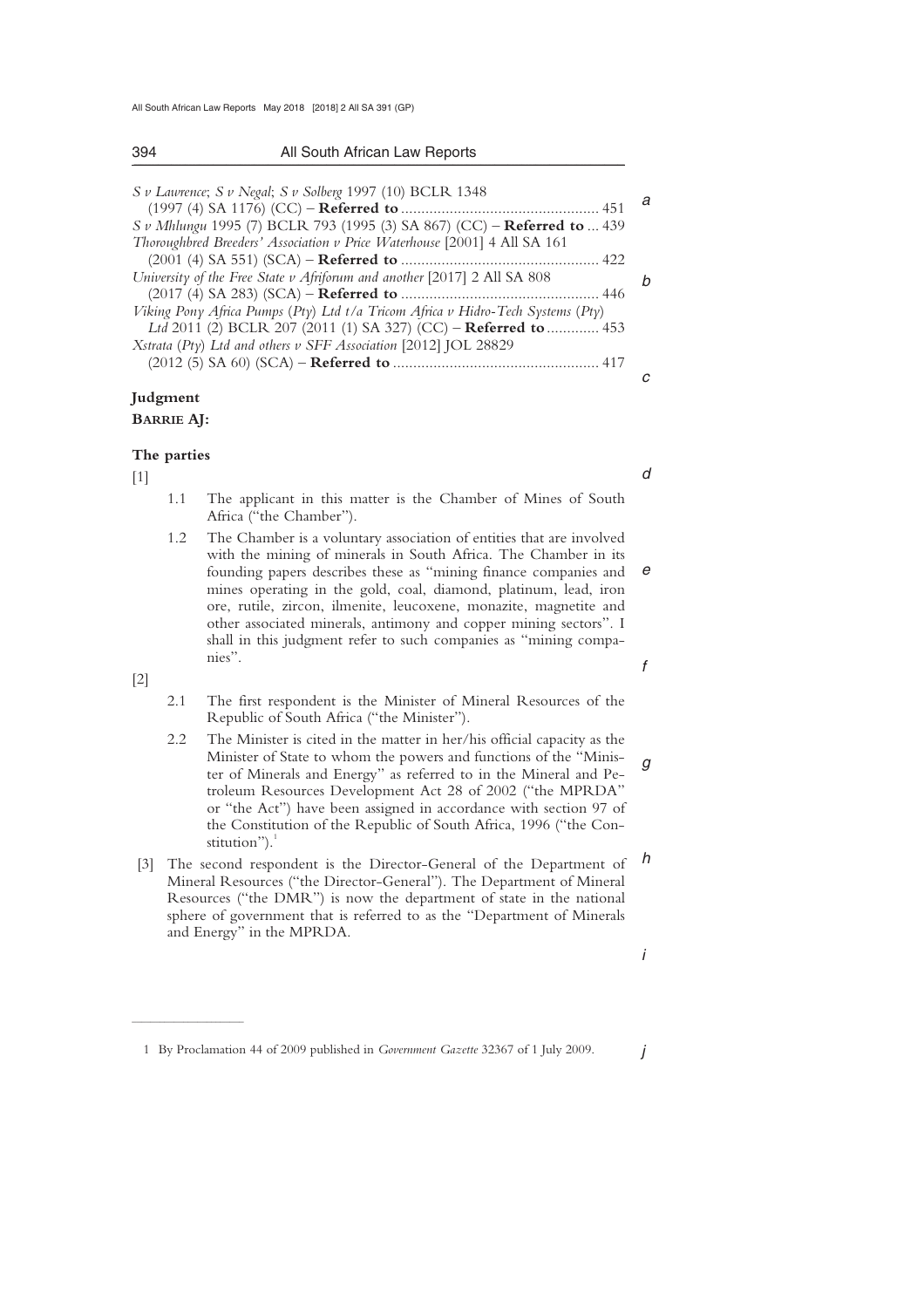| GP        | Chamber of Mines of SA v Min of Mineral Resources | 395 |
|-----------|---------------------------------------------------|-----|
| Barrie AJ |                                                   |     |

#### *a*  **The "friends of the court"**

- [4] The Court admitted two "friends of the Court" in terms of rule 16A(8) of the Uniform Rules of Court.
- [5]

*b* 

*c* 

*d* 

*f* 

*g* 

*h* 

- 5.1 The first "friend of the Court" is the Serodumo sa Rona Community Based Organisation ("Serodumo").
	- 5.2 According to Serodumo's application papers submitted to the Court in terms of rule 16A it is "a not-for-profit organisation with legal capacity based within the Bapo community, located in the North West Province". It is stated to exist for the purpose of acting in the overall interests of the Bapo community with respect to, in particular, the objects of:
		- "improving the quality of life and poverty alleviation within the Bapo community, protecting and promoting the Bapo community's socioeconomic development rights regarding land and property ownership, mineral rights and beneficiation, education and related civil rights" And:

 "(w)orking in collaboration with other organisations that mainly deal with societal development, democracy and constitutional rights".

[6]

- *e*  6.1 The second "friend of the Court" is the National Empowerment Fund (the "NEF"). The NEF is a corporate body established in terms of the National Empowerment Fund Act, 1998.<sup>2</sup>
	- 6.2 Section 3 of Act 105 of 1998 describes the NEF's objects to be: ". . . to facilitate the redressing of economic inequality which resulted from the past unfair discrimination against historically disadvantaged persons by:
		- (a) providing historically disadvantaged persons with the opportunity of, directly or indirectly, acquiring shares or interest in State Owned Commercial Enterprises that are being restructured or in private business enterprises;
		- (b) encouraging and promoting savings, investments and meaningful economic participation by historically disadvantaged persons;
			- (c) promoting and supporting business ventures pioneered and run by historically disadvantaged persons;
			- (d) promoting the universal understanding of equity ownership among historically disadvantaged persons;
			- (e) encouraging the development of a competitive and effective equities market inclusive of all persons in the Republic;
			- (f) contributing to the creation of employment opportunities; and
			- (g) generally employing such schemes, businesses and enterprises as may be necessary to achieve the objects of this Act."

#### *i*  **Terminology**

 $\overline{\phantom{a}}$  , where  $\overline{\phantom{a}}$ 

 [7] Section 103 of the MPRDA provides for the delegation of powers conferred and the assignment of duties imposed on the Minister by or

*j*  2 In terms of which it is described as "the Trust".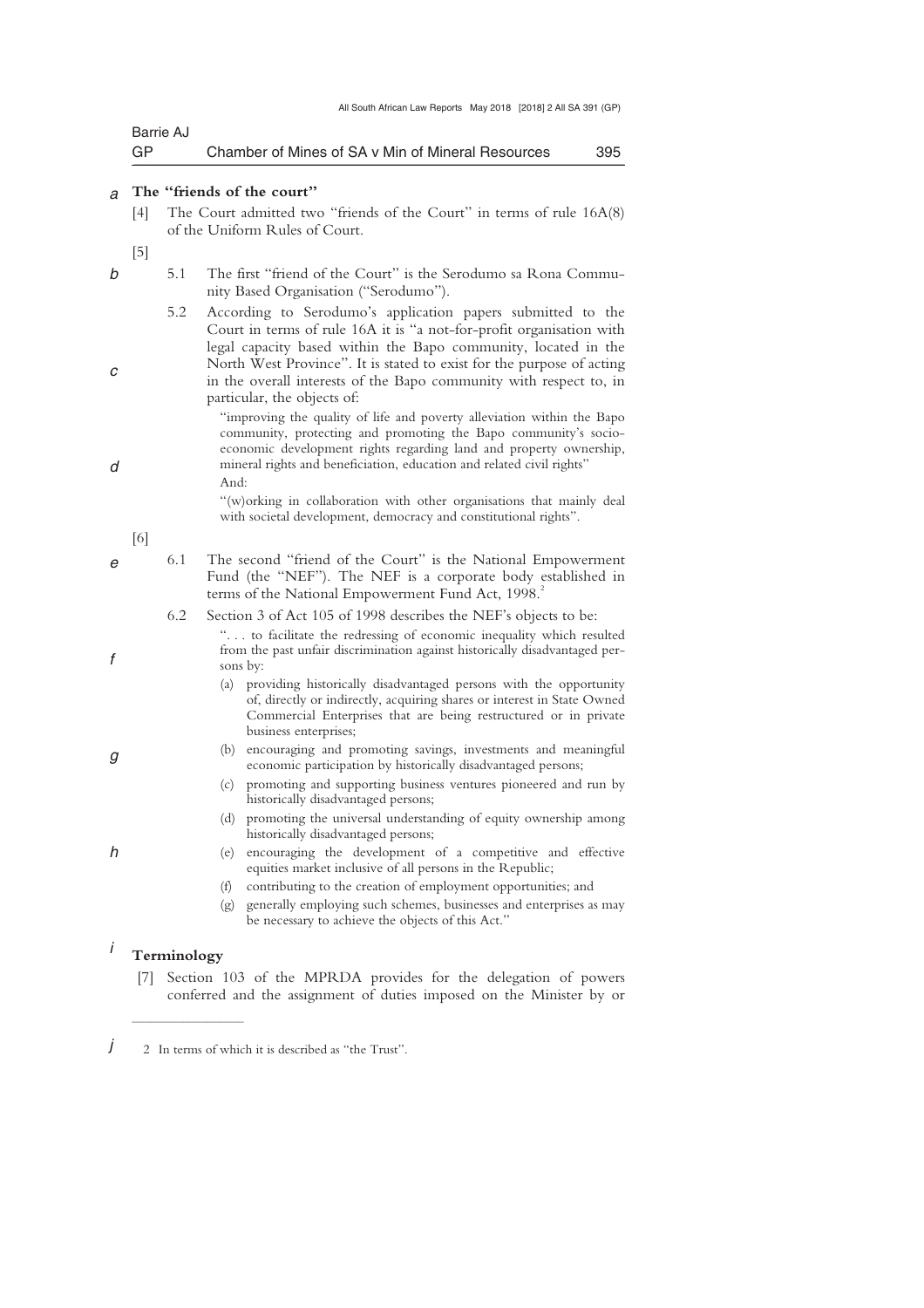*a* 

*e* 

*g* 

*j* 

 under the Act to the Director General or any officer of the DMR. References in this judgment to acts of the Minister should be understood to encompass reference to acts of persons to whom the Minister's powers and duties may have been or may be delegated.

\_\_\_\_\_\_\_\_\_\_\_\_\_\_\_\_\_\_\_\_\_\_\_\_\_\_\_\_\_\_\_\_\_\_\_\_\_\_\_\_\_\_\_\_\_\_\_\_\_\_\_\_\_\_\_\_\_\_\_\_\_\_\_\_\_\_\_\_\_\_\_\_\_\_\_\_\_\_\_\_\_\_\_\_\_\_\_\_\_\_\_\_\_\_\_\_\_\_\_\_\_\_\_\_\_\_\_\_\_\_\_\_\_\_\_\_\_\_\_\_\_\_\_\_\_\_\_\_\_\_\_\_\_\_\_\_\_\_\_\_\_\_\_

- *b*  [8] The Minister and the Director-General will herein be referred to collectively as "the respondents". References to "the parties" are to the Chamber, on the one hand, and the Minister and the Director-General, on the other, as respectively the applicant and respondent parties to the proceedings.
- *c d*  [9] References to the "Transitional Arrangements" in Schedule II to the MPRDA ("Schedule II") regarding the conversion of "old order rights" to rights in terms of the MPRDA shall be in the past tense on the premise that the conversion processes are now, by virtue of the time limitations that applied in terms of Schedule II, in the past. The terms "old order rights" and "old order mining rights" shall refer to such rights as defined and referred to in Schedule II.
- [10] I shall when referring to applicants for or holders of mining rights use the neuter reference to simplify the syntax (on the supposition that applicants/holders would in most instances be corporate entities).

### **The issues**

- [11] At issue in these proceedings is the application to mining rights granted under the MPRDA and to the holders of such mining rights of:
	- *f*  11.1 the "Scorecard for the Broad Based Socio-Economic Empowerment Charter for the South African Mining Industry (including the Charter)" ("the Original Charter") that was published in *Government Gazette* 26661 by Government Notice R1639 of 13 August 2004; and
	- 11.2 the "Amendment of the Broad-Based Socio-Economic Empowerment Charter for the South African Mining and Minerals Industry ("the 2010 Charter") that was published in *Government Gazette* 33573 by Government Notice 838 of 20 September 2010.
- [12] The parties provided a joint practice note to the Court in terms of which they described the nature of the application serving before the Court as:

*h*  "An application for declaratory relief brought by agreement between the Chamber of Mines, the Minister of Mineral Resources and the Director-General of the Department of Mineral Resource (DMR) in order to obtain certainty regarding the empowerment obligations of mining rights holders."

[13] The joint practice note describes the issues to be determined as follows:

"It is common cause that the disputes that arose between the parties, and that must be determined by this Court, raise the following four questions:

- *i*  1. Does a mining company have a perpetual and recurring obligation to meet a 26% ownership target after the grant of a mining right or the conversion of an old order mining right?
- 2, Can the Minister use the enforcement powers in the MPRDA to compel compliance with the 26% target?
- 3. How is compliance with the 26% HDSA target to be calculated?

396 All South African Law Reports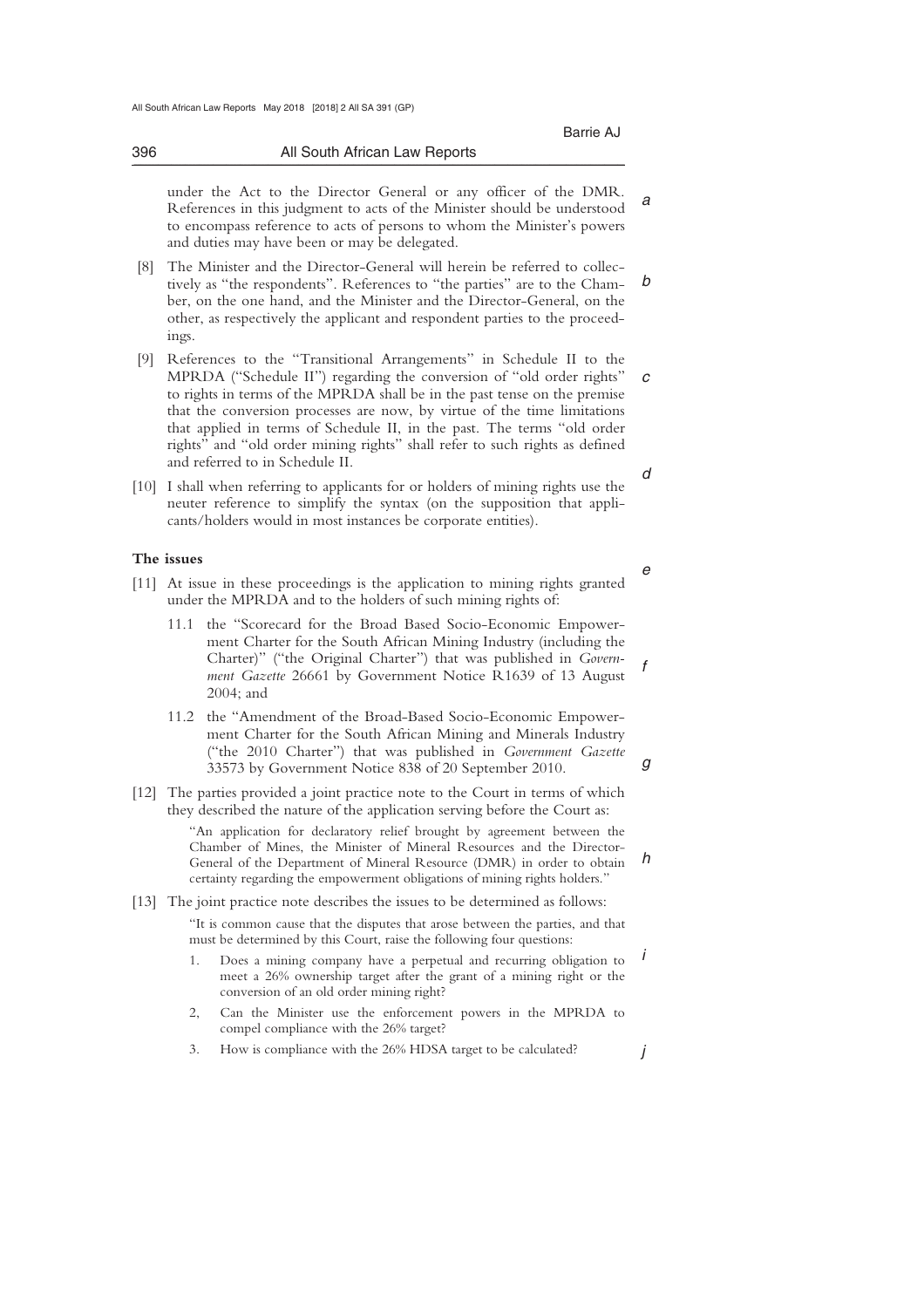| Barrie AJ |                                                   |     |
|-----------|---------------------------------------------------|-----|
| GP        | Chamber of Mines of SA v Min of Mineral Resources | 397 |

*a* 

*b* 

*c* 

*d* 

*e* 

*f* 

*g* 

*h* 

*i* 

 4. Are the contested provisions of the 2010 Charter identified by the parties *ultra vires* and void?"

- [14] Counsel for the Chamber during his argument in reply handed up a draft order setting out the relief that the Chamber seeks in the matter, it differs in minor respects from what is set out in the Chamber's notice of motion in that it omits one prayer<sup>4</sup> and rewords two of the original prayers.<sup>5</sup>
- [15] There was no objection to the draft order being received and the Chamber's notice of motion stands amended in accordance with it. The applicant now seeks orders from the Court:

"1. Declaring that:

- 1.1 once the first respondent or his delegate is satisfied in terms of section 23(1)(h) of the Mineral and Petroleum Resources Development Act, 2002 (MPRDA) that the grant of the mining right applied for will further the objects referred to in sections 2(d) and (f) of the MPRDA, in accordance with The Broad-based Socioeconomic Empowerment Charter for the South African Mining industry (Original Charter) published in Proclamation GNR 1639 *Government Gazette* 26661 of 13 August 2004 and developed by the first respondent in terms of section 100(2)(a) of the MPRDA or will be in accordance with the Amendment of the Broad-based Socio-Economic Empowerment Charter for the South African Mining and Minerals Industry published in Government Notice 838, *Government Gazette* 33573 dated 20 September 2010 (2010 Charter) and grants such right, the holder thereof is not thereafter legally obliged to restore the percentage ownership (howsoever measured, *inter alia* wholly or partially by attributable units of South African production) controlled by historically disadvantaged persons (as defined in section 1 of the MPRDA (HDPs) or historically disadvantaged South Africans as defined in the Original Charter and in the 2010 Charter) (HDSAs) to the 26% target referred to in the Original Charter and in the 2010 Charter where such percentage falls below 26%;
	- 1.2 once the first respondent or his delegate converts an old order mining right in terms of item 7(3) of Schedule II to the MPRDA and the holder of such converted right complies with the undertaking provided in terms of item 7(2)(k) the holder of such converted mining right is not legally obliged to restore the percentage ownership (howsoever measured, *inter alia* wholly or partially by attributable units of South African production) controlled by HDPs or HDSAs to the 26% target referred to in the Original Charter and in the 2010 Charter where thereafter such percentage falls below 26%;
- 1.3 a failure by a holder of a mining right or converted mining right to meet the requirements of the Original Charter or of the 2010 Charter, and in particular a failure to maintain (should the Court find that there is an obligation to do so) a 26% HDP or HDSA ownership level, does not constitute a contravention of 'this Act' as defined in section 1 of the MPRDA, and in particular does not

4 Para 1.5 of the notice of motion.

 $\overline{\phantom{a}}$  , where  $\overline{\phantom{a}}$ 

*j*  5 Paras 1.1 and 1.6 of the notice of motion.

 <sup>3</sup> The reference to "HDSA" in the joint practice note is a reference to "Historically Disadvantaged South Africans" as defined in the Original Charter and in the 2010 Charter.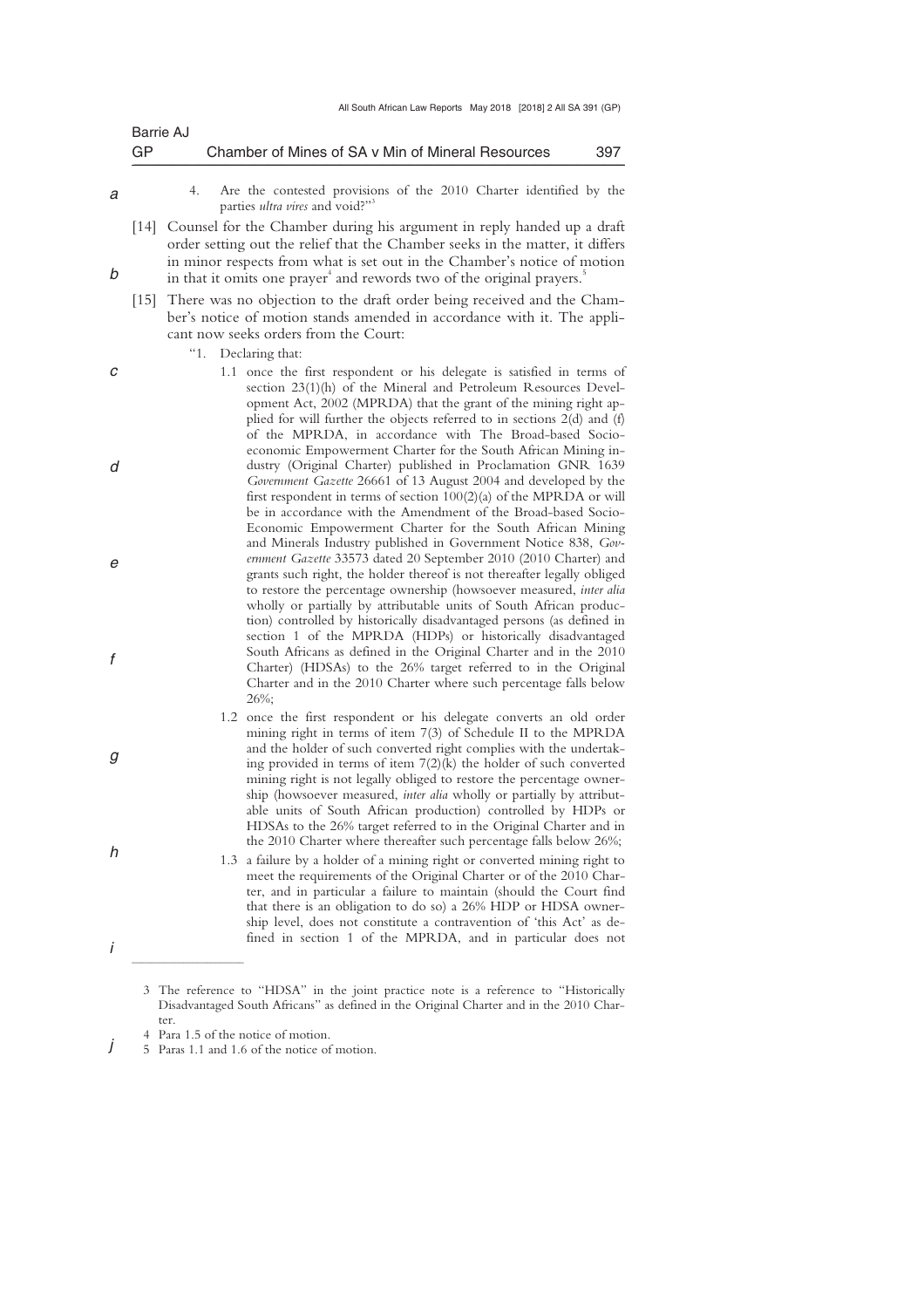*i* 

| constitute a contravention for the purposes of sections $47(1)(a)$ or<br>$93(1)(a)$ , and further does not constitute an offence for the purposes<br>of section $98(a)(viii)$ ; |  |
|---------------------------------------------------------------------------------------------------------------------------------------------------------------------------------|--|
|---------------------------------------------------------------------------------------------------------------------------------------------------------------------------------|--|

- *b*  1.4 neither the Original Charier nor the 2010 Charter requires the holder of a mining right to continue to enter into further empowerment transactions to address losses in HDP or HDSA ownership once the 26% ownership level has been achieved;
- 1.5 paragraph 2.1 of the 2010 Charter does not retrospectively deprive holders of mining rights or converted mining rights of the benefit of:
	- 1.5.1 the capacity for offsets which would entail credits/offsets to allow for flexibility;
	- *c*  1.5.2 the continuing consequences of empowerment transactions concluded by them after the coming into force of the MPRDA, which benefits were conferred by the Original Charter;
	- *d*  1.5.3 the right, where a company has achieved HDSA participation in excess of any set target in a particular operation, to utilise such excess to offset any shortfall in its other operations;
	- 1.5.4 the entitlement to offset the full value of the level of beneficiation achieved by the Company against its HDSA ownership commitments; and
	- *e*  1.5.5 all forms of ownership and participation by HDPs and HDSAs, and not only those which fall within the definition of 'meaningful economic participation' as defined in the 2010 Charter, being taken into account;
- *f*  1.6 paragraph 3 of the 2010 Charter does not render holders of mining rights or converted mining rights who fail to comply with the Original Charter or with the 2010 Charter and the MPRDA in breach of the MPRDA and subject to the provisions of section 47 thereof read in conjunction with sections 98 and 99.
- 2. Directing that the respondents shall pay the costs of the application, such costs to include the costs of two counsel."
- *g*  [16] The orders that the Chamber seeks and what this case is about can only be understood with reference to the provisions of the two documents at issue. The Original Charter and the 2010 Charter as published in the *Government Gazette* accordingly accompany this judgment.
- *h*  [17] The matters at issue relate to what is referred to as "HDSA participation in terms of ownership for equity or attributable units of production" in the Original Charter<sup>6</sup> and "Effective HDSA ownership"<sup>7</sup> in the 2010 Charter. The term HDSA is an acronym for the term "Historically Disadvantaged South African" as referred to and defined in the Original Charter and the 2010 Charter respectively.<sup>8</sup> The charters set target levels for

 <sup>6</sup> See item 7 of the "scorecard" forming part of the Original Charter.

 <sup>7</sup> See the "Definitions" clause of the 2010 Charter.

*j*  8 The definitions are not identical; the phrase "historically disadvantaged South African" ("HDSA") comes from s 100(2) of the MPRDA. S 100 does not employ the term "historically disadvantaged person" ("HDP") as defined in s 1 of the MPRDA.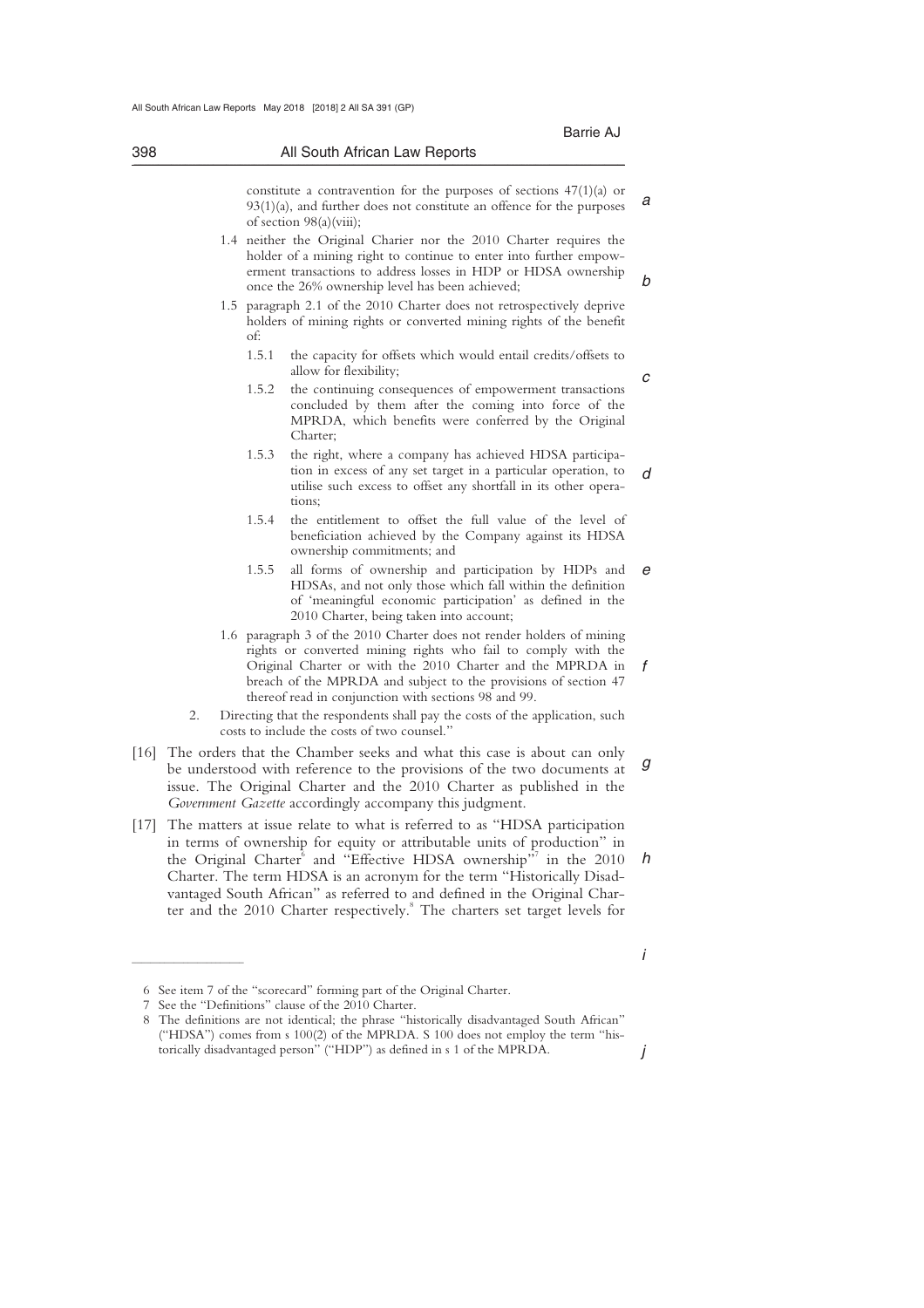| Barrie AJ |                                                   |     |
|-----------|---------------------------------------------------|-----|
| <b>GP</b> | Chamber of Mines of SA v Min of Mineral Resources | 399 |

*a*  such "HDSA participation" of "Effective HDSA ownership" at 15% as a 5 year target and  $26\%$  as a 10 year target.

*b*  [18] The principal underlying issue of dispute between the parties pertains to instances where mining companies that had been granted mining rights under the MPRDA had concluded and executed so-called Black Economic Empowerment ("BEE") transactions and had, in doing so, achieved the 26% target specified in the Original Charter (or the 2010 Charter), but the HDSA participants in the relevant BEE transactions had

- *c*  by 2014 or subsequently disposed of their interests, thus causing the mining companies' HDSA participation/ownership levels to fall below the 26% target. The issue is whether such mining right holders are in terms of the charters obliged to take steps to achieve that the 26% level be restored and then be maintained at that level indefinitely. The view of the Chamber and its members is that the MPRDA does not place a duty of continuing compliance upon the holder of a mining right – once an applicant
- *d e*  for a mining right has satisfied the requirements of section 23(1)(h) or item 7(2)(k) in Schedule II and been granted a mining right, it cannot be required thereafter to do so again, failing which its right will be placed in jeopardy. The respondents, on the other hand, take, the view that a holder of a mining right has a continuing obligation to maintain the 26% HDSA ownership level and that a failure to do so constitutes a contravention of the charters, of the terms of their mining rights and of the MPRDA.
	- [19] The Original Charter did not specify such an obligation. That appears, albeit somewhat obliquely, from clause 4.7 thereof which provides that:
		- "In order to measure progress on the broad transformation front the following indicators are important:
		- The currency of measure of transformation and ownership could, *inter alia*, be market share as measured by attributable units of South African production controlled by HDSA's.
		- That there would be capacity for offsets which would entail credits/offsets to allow for flexibility.
		- The continuing consequences of all previous deals would be included in calculating such credits/offsets in terms of market share as measured by attributable units of production.
			- Government will consider special incentives to encourage HDSA companies to hold on to newly acquired equity for a reasonable period."

[20] The 2010 Charter, on the other hand, suggests otherwise, again somewhat obliquely<sup>10</sup>. it states in paragraph 2.1 as follows:

- "Effective ownership is a requisite instrument to effect meaningful integration of HDSA into the mainstream economy. In order to achieve a substantial change in racial and gender disparities prevalent in ownership of mining assets,
- *i*

 $\overline{\phantom{a}}$  , where  $\overline{\phantom{a}}$ 

*f* 

*g* 

*h* 

*j*  10 But made more explicit in terms of the "scorecard" forming part of the 2010 Charter.

 <sup>9</sup> The exact dates by which these targets were to have been achieved is not entirely clear, but they seem to have been contemplated as end of year targets that are supposed to have been achieved by end-2009 and end-2014.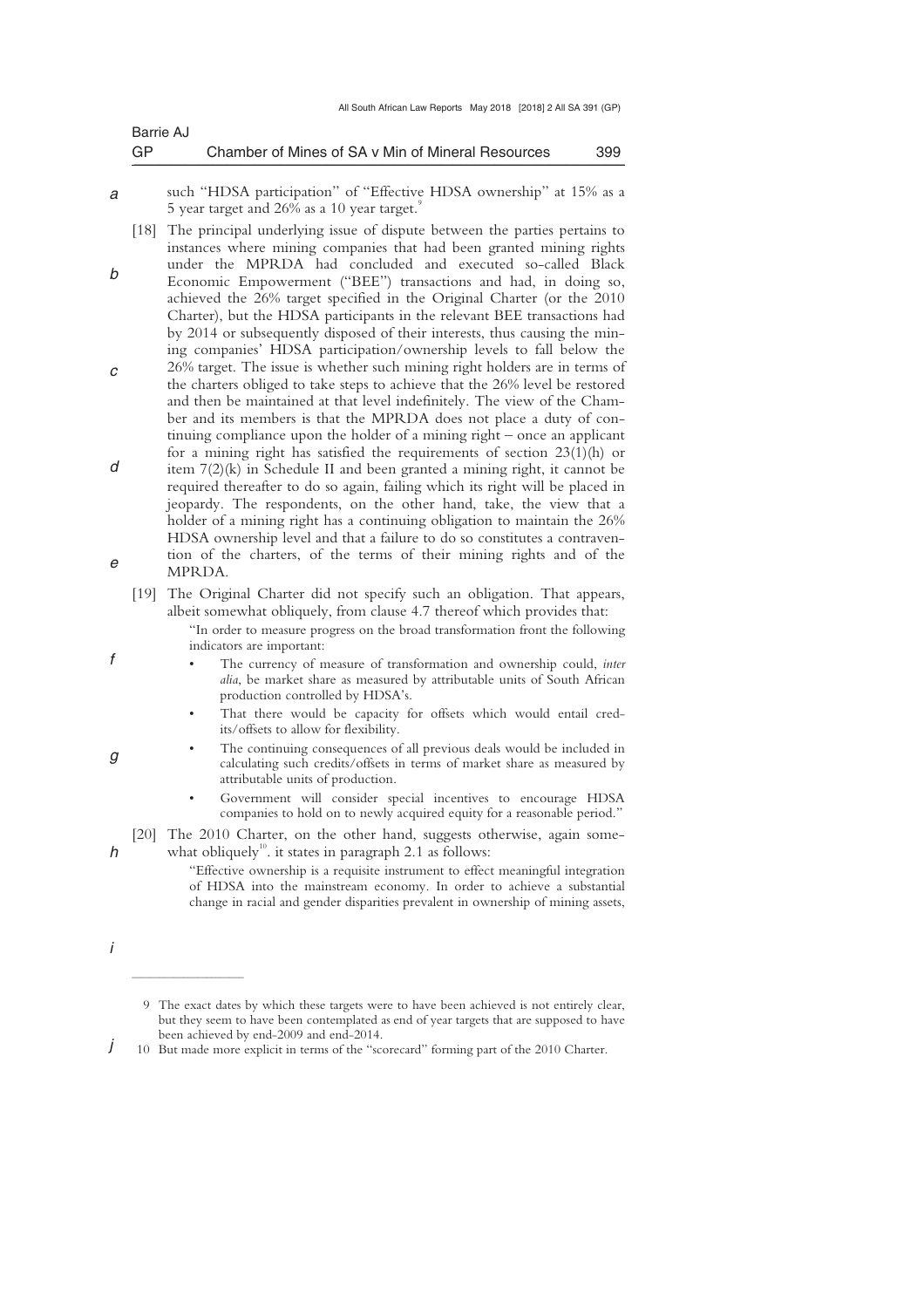and thus pave the way for meaningful participation of HDSA for attainment of sustainable growth of the mining industry, stakeholders commit to:

- Achieve a minimum target of 26 percent ownership to enable meaningful economic participation of HDSA by 2014;
- The only offsetting permissible under the ownership element is against the value of beneficiation, as provided for by Section 26 of the MPRDA and elaborated in the mineral beneficiation framework.

The continuing consequences of all previous deals concluded prior to the promulgation of the Mineral and Petroleum Resources Development Act, 28 of 2002 would be included in calculating such credits/offsets in terms of market share as measured by attributable units of production."<sup>11</sup>

- [21] The differences between the Original Charter and the 2010 Charter  $c$ *d*  regarding what can be taken into account by way of "continuing consequences of all previous deals" and "offsets" for purposes of determining the HDSA participation/ownership towards the 15/26% levels are at the heart of the dispute. That has to be understood also in the context that the respondents' stance is that the provisions of the 2010 Charter apply to all mining rights granted under the MPRDA since its inception, ie including rights granted before the Minister's publishing the 2010 Charter on 20 September  $2010^{12}$ .
- [22] One of the prickly issues between the parties is whether the Minister may apply the provisions of the MPRDA to compel compliance with the 26% HDSA ownership level in the charters. Of particular importance in this regard is paragraph 4 of the 2010 Charter that provides that:

"Non-compliance with the provisions of the Charter and the MPRDA shall render the mining company in breach of the MPRDA and subject to the provisions of Section 47 read in conjunction with Sections 98 and 99 of the Act".<sup>1</sup>

#### **Relevant provisions of the MPRDA**

*g h*  [23] The MPRDA was extensively amended by the provisions of the Mining and Petroleum Resources Development Amendment Act 49 of 2008 ("Act 49 of 2008"). The amendments effected by the various sections of Act 49 of 2008 came into operation on different dates (and some have yet to be put into effect). Most of the provisions, however, came into operation on 13 June 2013. In the context of the matter the rights, obligations and limitations attaching to a mining right granted in terms of the MPRDA are, in a practical sense, principally relevant with reference to the wording of the MPRDA in its original form, as at the time when it came into operation, as opposed to the amended provisions arising in

 $\overline{\phantom{a}}$  , where  $\overline{\phantom{a}}$ 

*a* 

*b* 

*i* 

*j* 

*f* 

*e* 

 <sup>11</sup> The value of beneficiation that a mining company can set off "against a portion of its HDSA ownership requirements" is in terms of para 2.3 of the 2010 Charter limited to 11%.

 <sup>12</sup> *"*Effective as of the 13th September 2010".

 <sup>13</sup> See below. S 47 of the MPRDA grants the Minister powers to cancel or suspend mining rights if (among others) the holder thereof conducts mining in contravention of the MPRDA or breaches any material term of the right at issue. Ss 89 and 99 apply criminal sanctions to persons who, among other things, fail to comply with "any directive, notice, suspension, order, instruction or condition issued, given or determined in terms of this Act", or with ''any other provision of this Act".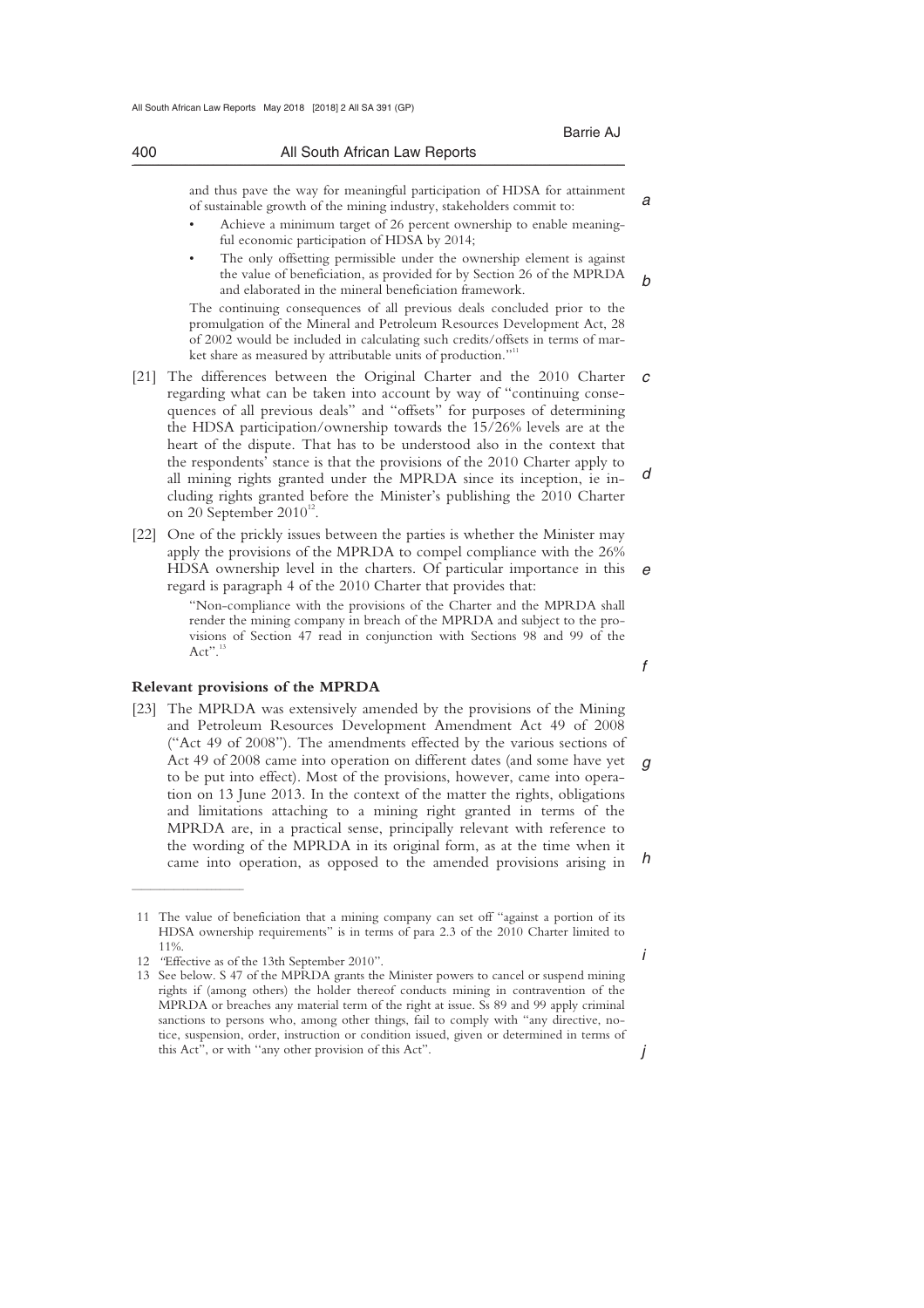| Barrie AJ |                                                   |     |
|-----------|---------------------------------------------------|-----|
| GP        | Chamber of Mines of SA v Min of Mineral Resources | 401 |

- *a b*  terms of Act 49 of 2008 that came into operation on later dates.<sup>14</sup> However, the relief that the Chamber seeks and, accordingly, the subject matter of this judgment, is not limited to the MPRDA's original wording. In providing the wording of the MPRDA below the emphasis is on the wording of the Act as at the time that it was put into operation. The wording of sections newly inserted or that amended or substituted the original provisions is provided, but mostly, where practicable, in the footnotes.
	- [24] Because of the amendments that Act 49 of 2008 wrought, the intertemporal application of the provisions, pre- and post-amendment, has to be
- *c d*  kept in mind. The principles that govern the question whether rights granted and vested in terms of legislation are affected by subsequent enactments are relevant in that regard.<sup>15</sup> However, although this judgment has to be understood in relation to any mining right granted after 1 May 2004 with reference to the provisions of the MPRDA that operated at the time that the right was granted (which is the reason why I provide the pre- and post-amendment wording), the amendments to the MPRDA in terms of Act 49 of 2008 that came into operation subsequent to 1 May 2004 by way of substitution or addition of sections and subsections do not
	- affect the substance of the conclusions that I draw.
	- [25] The long title and preamble to the MPRDA provide that:
		- "MINERAL AND PETROLEUM RESOURCES DEVELOPMENT ACT 28 OF 2002 ACT

To make provision for equitable access to and sustainable development of the nation's mineral and petroleum resources; and to provide for matters connected therewith:

*f*  Preamble

 $\overline{\phantom{a}}$  , where  $\overline{\phantom{a}}$ 

*e* 

*h* 

*i* 

RECOGNISING that minerals and petroleum are non-renewable natural resources;

> ACKNOWLEDGING that South Africa's mineral and petroleum resources belong to the nation and that the State is the custodian thereof;

*g*  AFFIRMING the State's obligation to protect the environment for the benefit of present and future generations, to ensure ecologically sustainable development of mineral and petroleum resources and to promote economic and social development;

RECOGNISING the need to promote local and rural development and the social upliftment of communities affected by mining;

REAFFIRMING the State's commitment to reform to bring about equitable access to South Africa's mineral and petroleum resources;

 <sup>14</sup> The mining rights affected by the dispute(s) between the parties would mostly have been granted under the terms of the MPRDA as at the time when it came into effect on 1 May 2004.

 <sup>15</sup> The provisions of s 12 of the Interpretation Act are relevant in that regard, as well as the principle, usually expressed as a presumption of statutory interpretation, that enactments do not, generally, interfere with vested rights, ie legislation applies prospectively and not retrospectively, unless retrospective application is expressly or by necessary implication prescribed (construed in accordance with relevant provisions of the Constitution and passing muster in terms of those). See regarding these subjects Joubert *The Law of South* 

*j Africa* (2ed) Vol 25, part 1 at paras 305–307 and 341.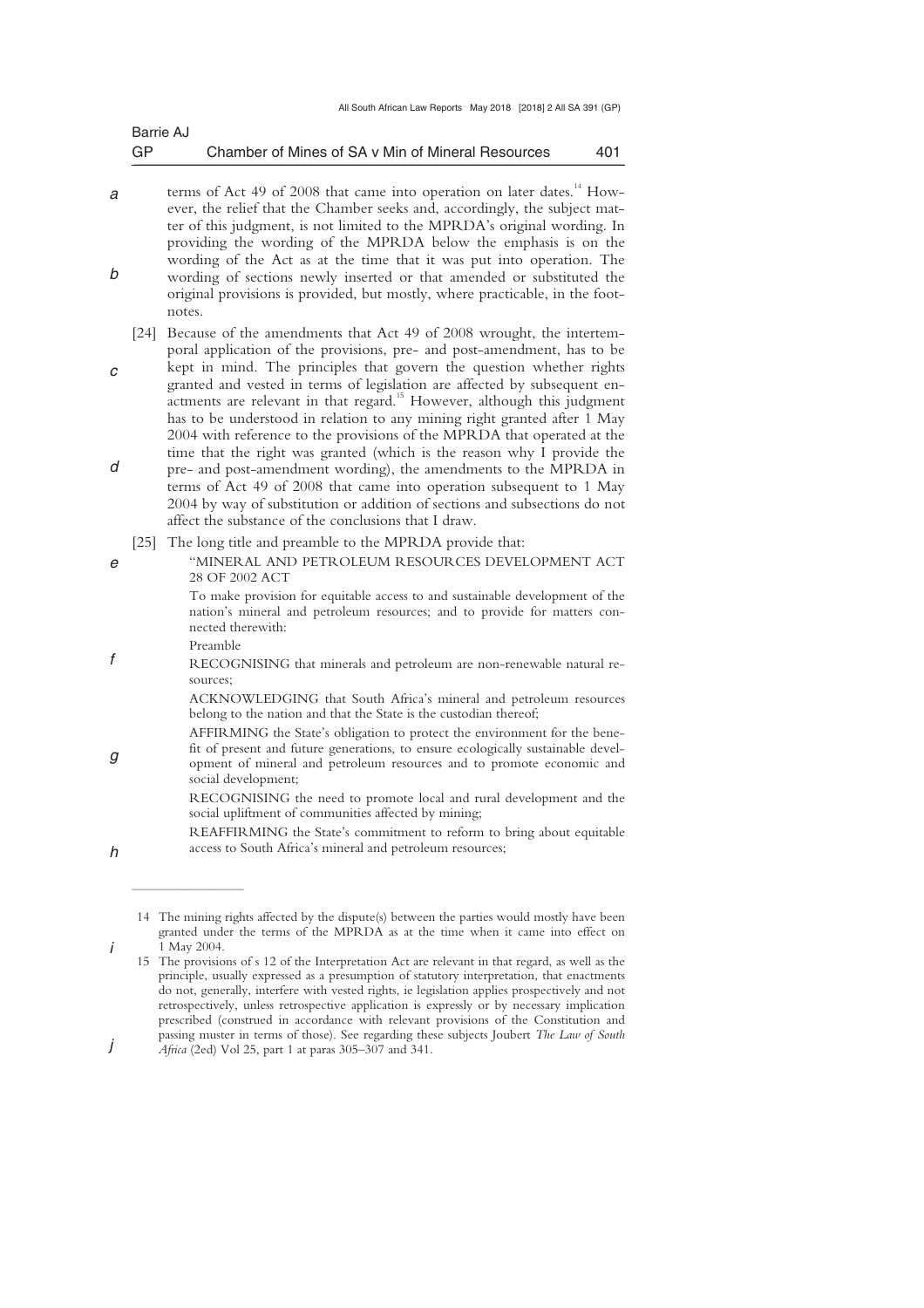|                                        | All South African Law Reports                                                                                                                                                                                                                                    |
|----------------------------------------|------------------------------------------------------------------------------------------------------------------------------------------------------------------------------------------------------------------------------------------------------------------|
|                                        |                                                                                                                                                                                                                                                                  |
| the mineral and petroleum industries;  | BEING COMMITTED to eradicating all forms of discriminatory practices in                                                                                                                                                                                          |
|                                        | CONSIDERING the State's obligation under the Constitution to take legis-<br>lative and other measures to redress the results of past racial discrimination;                                                                                                      |
|                                        | REAFFIRMING the State's commitment to guaranteeing security of tenure<br>in respect of prospecting and mining operations; and                                                                                                                                    |
|                                        | EMPHASISING the need to create an internationally competitive and effi-<br>cient administrative and regulatory regime,                                                                                                                                           |
| South Africa, as follows."             | BE IT THEREFORE ENACTED by the Parliament of the Republic of                                                                                                                                                                                                     |
|                                        | [26] Section 1 of the MPRDA defines certain terms used in the Act with                                                                                                                                                                                           |
| of the MPRDA that are relevant hereto: | reference to specified meanings that apply "unless the context indicates<br>otherwise". Among these are the following terms that appear in sections                                                                                                              |
|                                        | "'broad based economic empowerment' means a social or economic strategy,<br>plan, principle, approach or act which is aimed at -                                                                                                                                 |
|                                        | (a) redressing the results of past or present discrimination based on race,<br>gender or other disability of historically disadvantaged persons in<br>the minerals and petroleum industry, related industries and in, the<br>value chain of such industries; and |
| $facilitate -$                         | (b) transforming such industries so as to assist in, provide for, initiate or                                                                                                                                                                                    |
| (i)                                    | the ownership, participation in or the benefiting from<br>existing or future mining, prospecting, exploration or<br>production operations;                                                                                                                       |
| (i)                                    | the participation in or control of management of such<br>operations;                                                                                                                                                                                             |
| (iii)                                  | the development of management, scientific, engineering<br>or other skills of historically disadvantaged persons;                                                                                                                                                 |
| (iv)                                   | the involvement of or participation in the procurement<br>chains of operations:                                                                                                                                                                                  |
| (v)                                    | the ownership of and participation in the beneficiation<br>of the proceeds of the operations or other upstream or<br>downstream value chains in such industries;                                                                                                 |
| (vi)                                   | the socio-economic development of communities<br>immediately hosting, affected by the of supplying labour<br>to the operations; and                                                                                                                              |
| (vii)                                  | the socio-economic development of all historically<br>disadvantaged South Africans from the proceeds or ac-<br>tivities of such operations;' <sup>16</sup>                                                                                                       |
|                                        | "community' means a coherent, social group of persons with interests or                                                                                                                                                                                          |

 "(vi) the socio-economic development of communities immediately hosting, affected by supplying labour to operations; and . . . "

*j*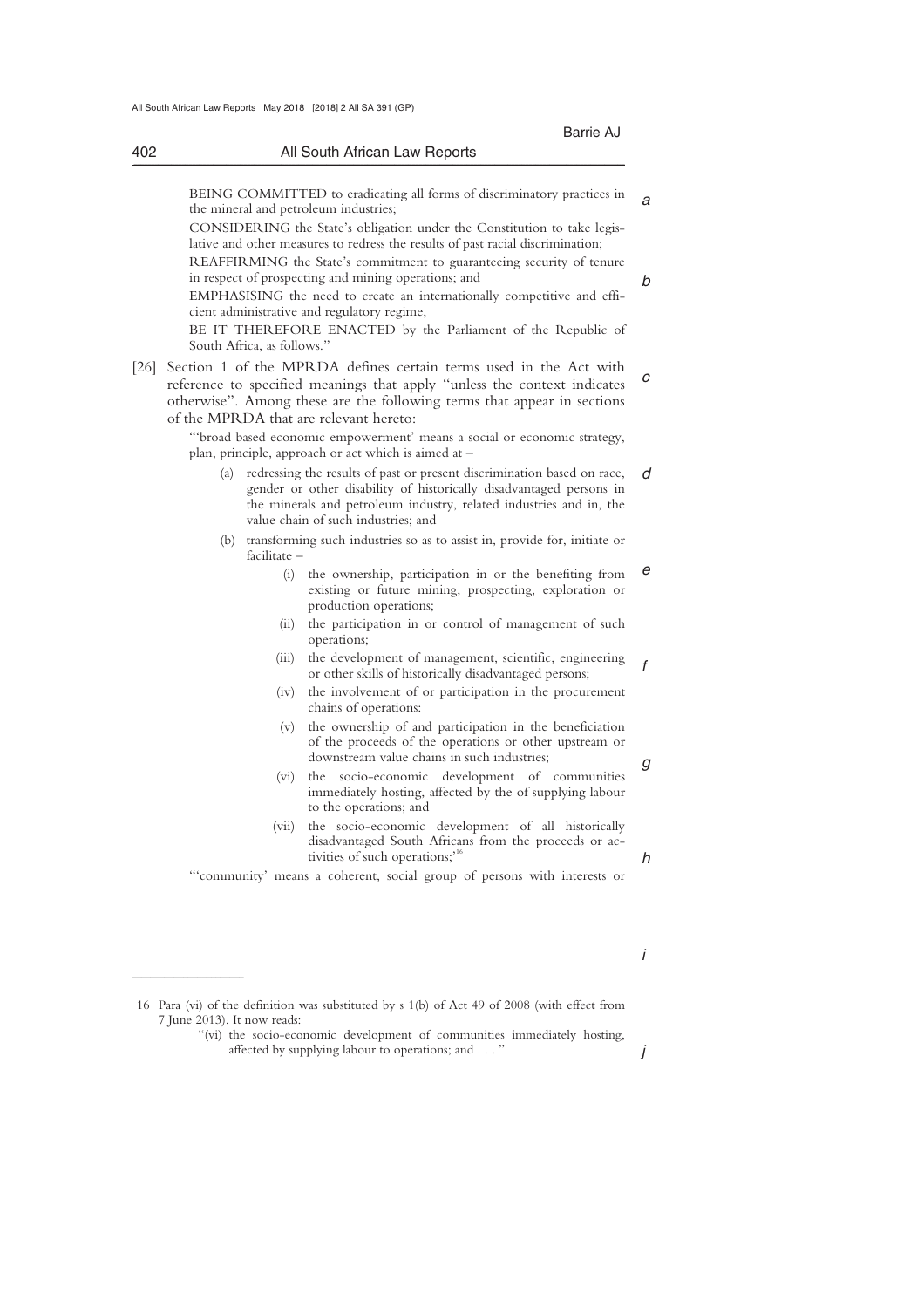| GP | <b>Barrie AJ</b><br>Chamber of Mines of SA v Min of Mineral Resources                                                                                                                                                                                                                                                                                                                                                                                                                                                                          | 403 |
|----|------------------------------------------------------------------------------------------------------------------------------------------------------------------------------------------------------------------------------------------------------------------------------------------------------------------------------------------------------------------------------------------------------------------------------------------------------------------------------------------------------------------------------------------------|-----|
|    | rights in a particular area of land which the members have or exercise com-                                                                                                                                                                                                                                                                                                                                                                                                                                                                    |     |
|    | munally in terms of an agreement, custom or law;"<br>"environment' means the environment as defined in the National Environ-                                                                                                                                                                                                                                                                                                                                                                                                                   |     |
|    | mental Management Act, 1998 (Act 107 of 1996);"<br>"'historically disadvantaged person' means -                                                                                                                                                                                                                                                                                                                                                                                                                                                |     |
|    | any person, category of persons or community, disadvantaged by unfair<br>(a)<br>discrimination before the Constitution took effect;                                                                                                                                                                                                                                                                                                                                                                                                            |     |
|    | (b)<br>any association, a majority of whose members are persons contemplated<br>in paragraph (a);                                                                                                                                                                                                                                                                                                                                                                                                                                              |     |
|    | (c)<br>any juristic person other than an association, in which persons contemplated<br>in paragraph (a) own and control a majority of the issued capital or mem-<br>bers' interest and are able to control a majority of the members' votes;" <sup>18</sup>                                                                                                                                                                                                                                                                                    |     |
|    | "holder', in relation to a prospecting right, mining right, mining permit, re-<br>tention permit, exploration right, production right, reconnaissance permit or<br>technical co-operation permit, means the person to whom such right or per-                                                                                                                                                                                                                                                                                                  |     |
|    | mit has been granted or such person's successor in title;"<br>"'mine', when used as a verb, means any operation or activity for the purposes                                                                                                                                                                                                                                                                                                                                                                                                   |     |
|    | of winning any mineral on, in or under the earth, water or any residue de-<br>posit, whether by underground or open working or otherwise and includes<br>any operation or activity incidental thereto;"' <sup>19</sup>                                                                                                                                                                                                                                                                                                                         |     |
|    | 17 The definition of "community" was substituted by s 1(c) of Act 49 of 2008 (with effect<br>from 7 June 2013). The definition now is:<br>"community' means a group of historically disadvantaged persons with interest or                                                                                                                                                                                                                                                                                                                     |     |
|    | rights in a particular area of land on which the members have or exercise communal<br>rights in terms of an agreement, custom or law: Provided that, where as a conse-<br>quence of the provisions of this act, negotiations or consultations with the community is<br>required, the community shall include the members or part of the community directly af-<br>fect by mining on land occupied by such members or part of the community".<br>18 Subpara (c) of the definition was substituted by s 1(i) of Act 49 of 2008 (with effect from |     |
|    | 7 June 2013). It now reads:<br>"(c) a juristic person, other than an association, which -<br>is managed and controlled by a person contemplated in paragraph (a) and<br>$\left( 1\right)$                                                                                                                                                                                                                                                                                                                                                      |     |
|    | that the persons collectively or as a group own and control a majority of<br>the issued share capital or members' interest, and are able to control the<br>majority of the members' vote; or<br>(ii)<br>is a subsidiary, as defined in section 1(e) of the Companies Act, 1973, as a<br>juristic person who is a historically disadvantaged person by virtue of the                                                                                                                                                                            |     |
|    | provisions of paragraph $(o)(i)$ .<br>19 The definition of "mine" was substituted by s 1(m) of Act 49 of 2008 (with effect from                                                                                                                                                                                                                                                                                                                                                                                                                |     |
|    | 7 June 2013), it now reads:<br>""mine' means, when -                                                                                                                                                                                                                                                                                                                                                                                                                                                                                           |     |
|    | (a) used as a noun $-$<br>any excavation in the earth, including any portion under the sea or under other<br>(i)<br>water or in any residue deposit as well as any borehole, whether being<br>worked or not, made for the purpose of searching for or winning a mineral;                                                                                                                                                                                                                                                                       |     |
|    | any other place where a mineral resource is being extracted, including the<br>(i)<br>mining area and all buildings, structures, machinery, residue stockpiles, ac-<br>cess roads or objects situated on such area and which are used or intended<br>to be used in connection with such searching, winning or extraction or                                                                                                                                                                                                                     |     |
|    | processing of such mineral resource; and<br>(b) used as a verb, in the mining of any mineral, in or under the earth, water or any<br>residue deposit, whether by underground or open working or otherwise and in-                                                                                                                                                                                                                                                                                                                              |     |
|    | cludes any operation or activity incidental thereto, in, on or under the relevant<br>mining area."                                                                                                                                                                                                                                                                                                                                                                                                                                             |     |

- 
- 
- 
- 
- 
- 
- 
- 
- 
- 
- 
-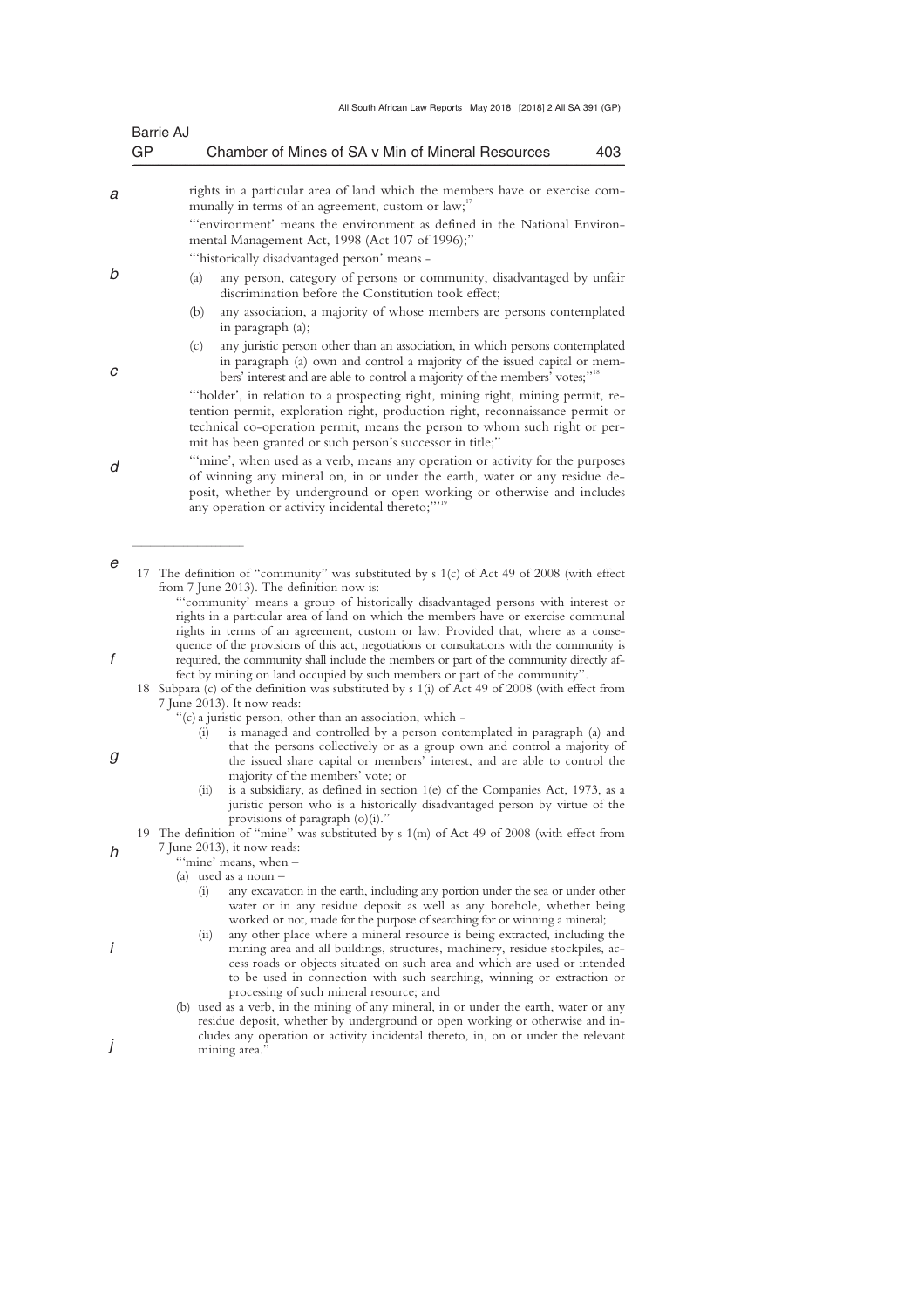| 404<br>All South African Law Reports |  |
|--------------------------------------|--|
|--------------------------------------|--|

Barrie AJ Annual March 2014 - Barrie AJ Annual March 2014 - Barrie AJ Annual March 2014

"'mineral' means any substance, whether in solid, liquid or gaseous form, occurring naturally in or on the earth or in or under water and which was formed by or subjected to a geological process, and includes sand, stone, rock, gravel, clay, soil and any mineral occurring in residue stockpiles or in residue deposits, but excludes -

- *b*  (a) water, other than water taken from land or sea for the extraction of any mineral from such water;
- (b) petroleum; or
- (c) peat."

*c*  "'mining right' means a right to mine granted in terms of section 23(1);" "this Act' includes the regulations and any term or condition to which any permit, permission, licence right, consent, exemption, approval, notice, closure certificate, environmental management plan, environmental management programme or directive issued, given, granted or approved in terms of this Act, is subject."

# [27] Section 2 of the MPRDA originally provided that:

"2 Objects of Act

 $\overline{\phantom{a}}$  , where  $\overline{\phantom{a}}$ 

The objects of this Act are to –

*d* 

*e* 

*f* 

*g* 

*i* 

*j* 

*a* 

- recognise the internationally accepted right of the State to exercise sovereignty over all the mineral and petroleum resources within the Republic;
- (b) give effect to the principle of the State's custodianship of the nation's mineral and petroleum resources;
- (c) promote equitable access to the nation's mineral and petroleum resources to all the people of South Africa;
- (d) substantially and meaningfully expand opportunities for historically disadvantaged persons, including women, to enter the mineral and petroleum industries and to benefit from the exploitation of the nation's mineral and petroleum resources;
- (e) promote economic growth and mineral and petroleum resources development in the Republic;
- (f) promote employment and advance the social and economic welfare of all South Africans;
- (g) provide for security of tenure in respect of prospecting, exploration, mining and production operations;
- (h) give effect to section 24 of the Constitution by ensuring that the nation's mineral and petroleum resources are developed in an orderly and ecologically sustainable manner while promoting justifiable social and economic development; and
- *h*  (i) ensure that holders of mining and production rights contribute towards the socioeconomic development of the areas in which they are operating."

 <sup>20</sup> Sub-ss (d) and (e) substituted by s 2 of Act 49 of 2008 (with effect from 7 June 2013). The sub-ss, now read:

 <sup>&</sup>quot;(d) substantially and meaningfully expand opportunities for historically disadvantaged persons, including women, to enter the mineral and petroleum industries and to benefit from the exploitation of the nation's mineral and petroleum resources;

 <sup>(</sup>e) promote economic growth and mineral and petroleum resources development in the Republic, particularly development of downstream industries through provision of feedstock, and development of mining and petroleum inputs industries."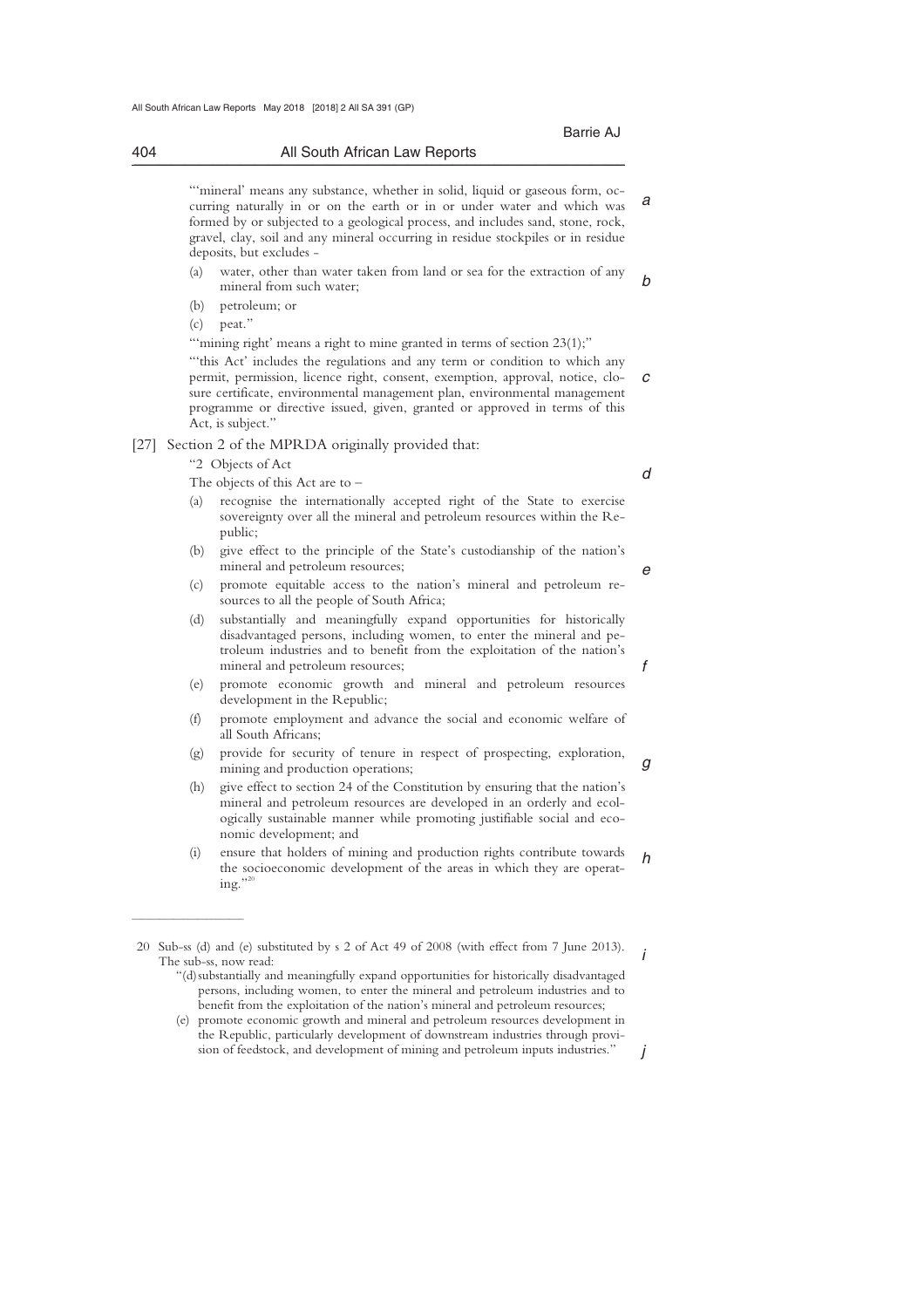| Barrie AJ |                                                   |     |
|-----------|---------------------------------------------------|-----|
| GP        | Chamber of Mines of SA v Min of Mineral Resources | 405 |

*a*  [28] Section 3 of the MPRDA originally provided that:

| "3 Custodianship of nation's mineral and petroleum resources |  |  |
|--------------------------------------------------------------|--|--|
|                                                              |  |  |
|                                                              |  |  |

- (1) Mineral and petroleum resources are the common heritage of all the people of South Africa and the State is the custodian thereof for the benefit of all South Africans.
- (2) As the custodian of the nation's mineral and petroleum resources, the State, acting through the Minister, may –
	- (a) grant, issue, refuse, control, administer and manage any reconnaissance permission, prospecting right, permission to remove, mining right, mining permit, retention permit, technical co-operation permit, reconnaissance permit, exploration right and production right; and
	- (b) in consultation with the Minister of Finance, determine and levy, any fee or consideration payable in terms of any relevant Act of Parliament.
- (3) The Minister must ensure the sustainable development of South Africa's mineral and petroleum resources within a framework of national environmental policy, norms and standards while promoting economic and social development."<sup>2</sup>
- [29] Section 4 of the MPRDA provides that:
	- "4 Interpretation of Act
	- (1) When interpreting a provision of this Act any reasonable interpretation which is consistent with the objects of this Act must be preferred over any other interpretation which is inconsistent with such objects.
	- (2) In so far as the common law is inconsistent with this Act, this Act prevails."
- [30] Section 5 of the MPRDA originally provided that:

"5 Legal nature of prospecting light, mining right, exploration right or production right, and rights of holders thereof

- (1) A prospecting right, mining right, exploration right or production right granted in terms of this Act is a limited real right in respect of the mineral or petroleum and the land to which such right relates;
- (2) The holder of a prospecting right, mining right, exploration right or production right is entitled to the rights referred to in this section and such other rights as may be granted to, acquired by or conferred upon such holder under this Act or any other law;
- (3) Subject to this Act, any holder of a prospecting right, a mining right, exploration right or production right may -
	- (a) enter the land to which such right relates together with his or her employees, and may bring onto that land any plant, machinery or equipment and build, construct or lay down any surface, underground or under sea infrastructure which may be required for the

 (4) The State royalty must be determined and levied by the Minister of Finance in terms of an Act of Parliament."

*d* 

*e* 

*b* 

*c* 

*f* 

- *g*
- *h*
- *i*

 $\overline{\phantom{a}}$  , where  $\overline{\phantom{a}}$ 

*j* 

 <sup>21</sup> Sub-s (b) substituted by s 3 (a) of Act 49 of 2003 [with effect from 7 June 2013) and subs (4) added by s 3 (b) of Act 49 of 2008 (with effect from 7 June 2013). The sub-ss now read:

 <sup>&</sup>quot;(b) in consultation with the Minister of Finance, prescribe and levy, any fee payable in terms of this Act.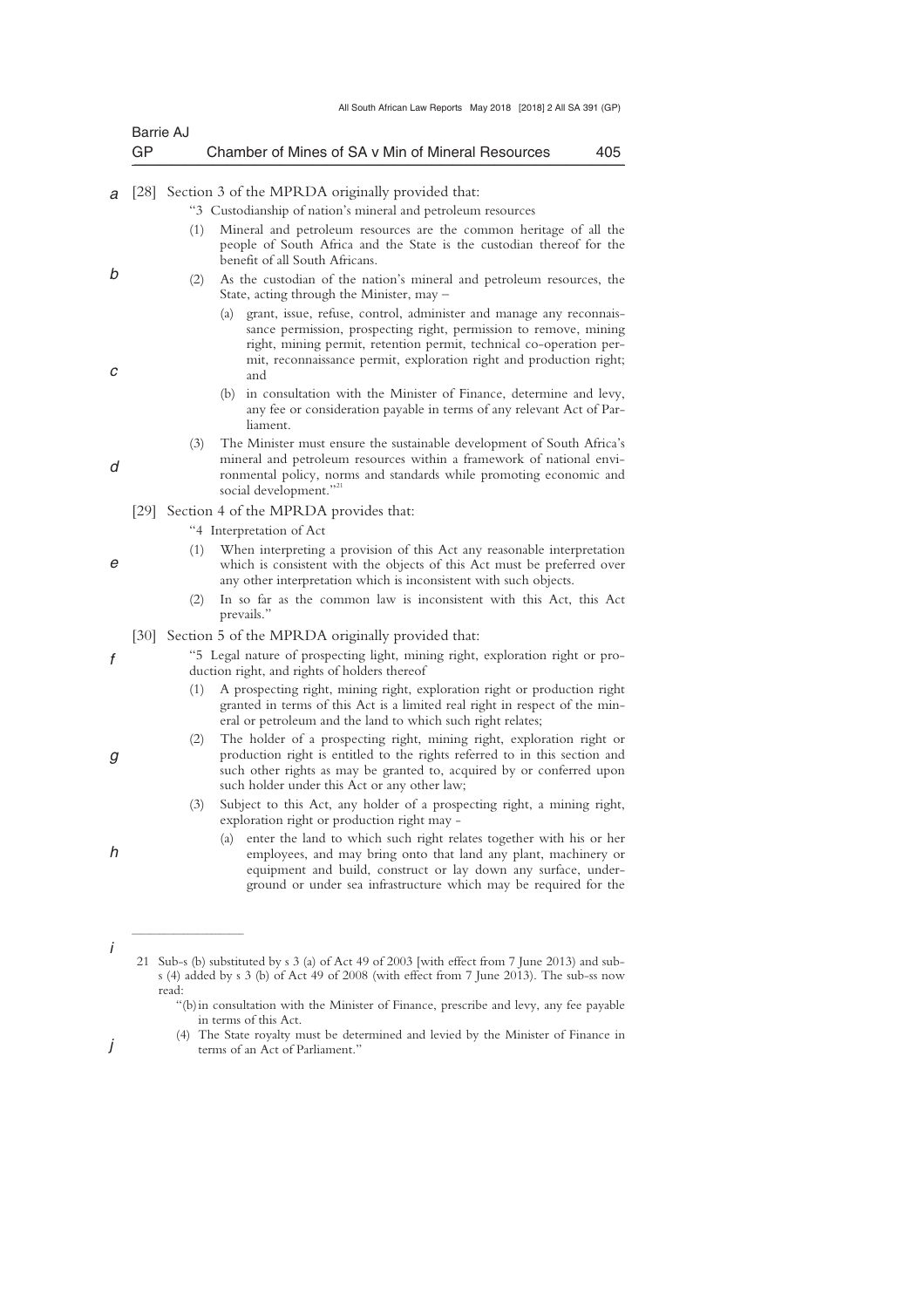|     |                |     | Barrie AJ                                                                                                                                                                                                                                                                                                                                                                                                               |   |
|-----|----------------|-----|-------------------------------------------------------------------------------------------------------------------------------------------------------------------------------------------------------------------------------------------------------------------------------------------------------------------------------------------------------------------------------------------------------------------------|---|
| 406 |                |     | All South African Law Reports                                                                                                                                                                                                                                                                                                                                                                                           |   |
|     |                |     | purposes of prospecting, mining, exploration or production, as the<br>case may be;                                                                                                                                                                                                                                                                                                                                      | а |
|     |                |     | (b) prospect, mine, explore or produce, as the case may be, for his or<br>her own account on or under that land for the mineral or petro-<br>leum for which such right has been granted;                                                                                                                                                                                                                                |   |
|     |                | (c) | remove and dispose of any such mineral found during the course of<br>prospecting, mining, exploration or production, as the case may be;                                                                                                                                                                                                                                                                                | b |
|     |                | (d) | subject to the National Water Act, 1998 (Act 36 of 1998), use<br>water from any natural spring, lake, river or stream, situated on, or<br>flowing through, such land or from any excavation previously made<br>and used for prospecting, mining, exploration or production pur-<br>poses, or sink a well or borehole required for use relating to pros-<br>pecting, mining, exploration or production on such land; and | с |
|     |                |     | (e) carry out any other activity incidental to prospecting, mining,<br>exploration or production operations, which activity does not con-<br>travene the provisions of this Act.                                                                                                                                                                                                                                        |   |
|     | (4)            |     | No person may prospect for or remove, mine, conduct technical co-<br>operation operations, reconnaissance operations, explore for and produce<br>any mineral or petroleum or commence with any work incidental<br>thereto on any area without $-$                                                                                                                                                                       | d |
|     |                | (a) | an approved environmental management programme or approved<br>environmental management plan, as the case may be;                                                                                                                                                                                                                                                                                                        |   |
|     |                |     | (b) a reconnaissance permission, prospecting right, permission to<br>remove, mining right, mining permit, retention permit, technical<br>co-operation permit, reconnaissance permit, exploration right or<br>production right, as the case may be; and                                                                                                                                                                  | е |
|     |                | (c) | notifying and consulting with the land owner or lawful occupier of<br>the land in question."22                                                                                                                                                                                                                                                                                                                          |   |
|     |                |     | [31] Section 6 of the MPRDA provides that:                                                                                                                                                                                                                                                                                                                                                                              | f |
|     |                |     | "6 Principles of administrative justice                                                                                                                                                                                                                                                                                                                                                                                 |   |
|     | (1)            |     | Subject to the Promotion of Administrative Justice Act, 2000 (Act 3 of<br>2000), any administrative process conducted or decision taken in terms                                                                                                                                                                                                                                                                        |   |
|     |                |     |                                                                                                                                                                                                                                                                                                                                                                                                                         | g |
|     |                |     | 22 Sub-s (1) was substituted by s 4(a) of Act 49 of 2008 (with effect from 7 June 2013),<br>Sub-s $(3)(a)$ was substituted by s $4(b)$ of Act 49 of 2008 (with effect from 7 June 2013), a<br>new sub-s $(3)(cA)$ was inserted by s 4 (c) of Act 49 of 2008 (with, effect from 7 June<br>2013) and sub-s (4) was deleted by s 4 (d) of Act 49 of 2008 (with effect from 7 June                                          |   |
|     |                |     | 2013). The new sub-ss now provide that:<br>"(1) A prospecting right, mining right, exploration right or production right granted<br>in terms of this Act and registered in terms of the Mining Titles Registration Act,<br>1967, (Act 16 of 1967), is a limited real right in respect of the mineral or petro-<br>leum and the land to which such right relates.                                                        | h |
|     | .<br>$(3)$ (a) |     | enter the land to which such right relates together with his or her employ-<br>ees, and bring onto that land any plant, machinery or equipment and build,<br>construct or lay down any surface, underground or under sea infrastructure<br>which may be required for the purpose of prospecting, mining, exploration                                                                                                    | İ |

 . . . (cA) subject to section 59B of the Diamonds Act, 1986 (Act 56 of 1986), (in the case of diamond) remove and dispose of any diamond found during the course of mining operations."

or production, as the case may be;

*j*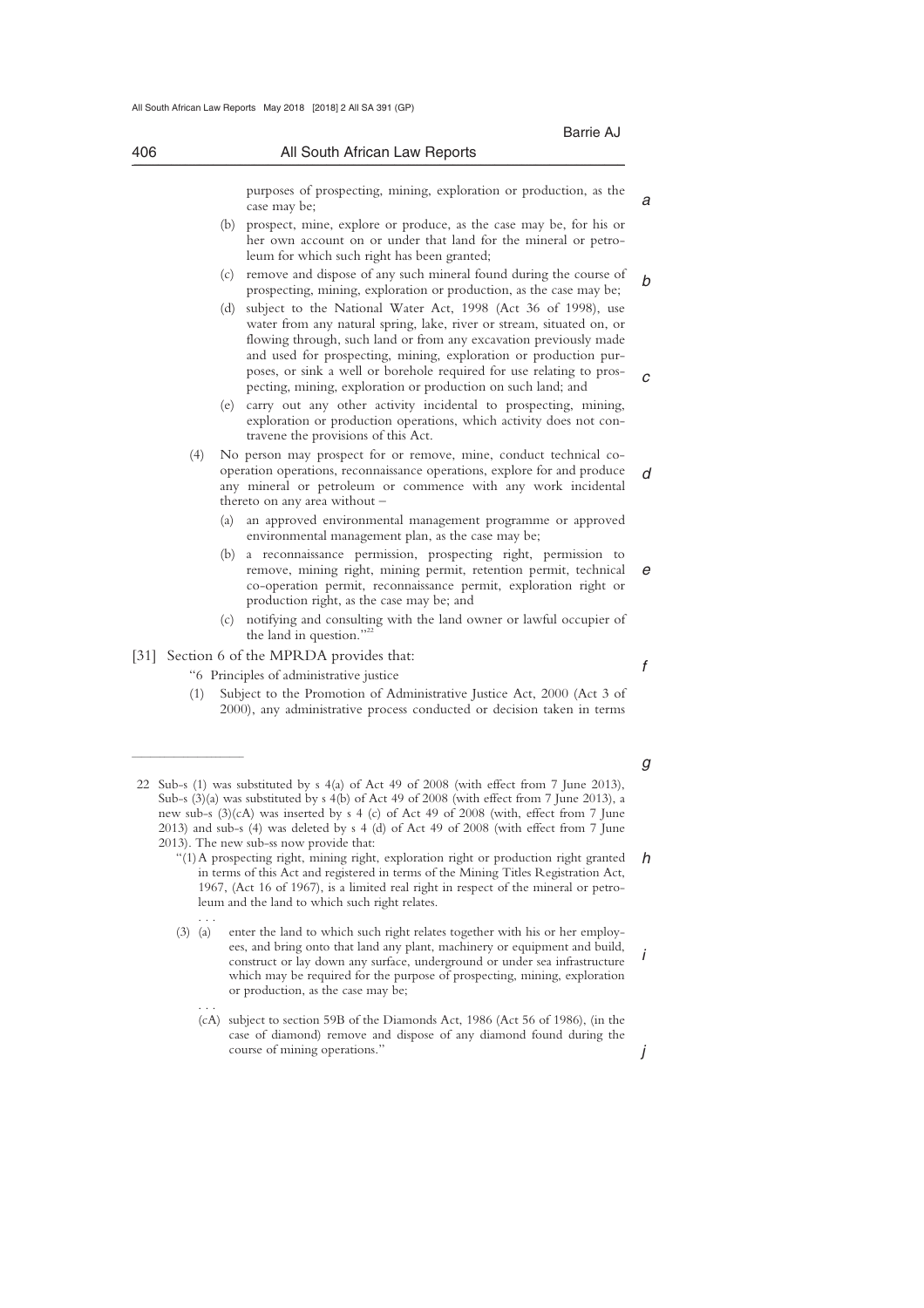| All South African Law Reports May 2018 [2018] 2 All SA 391 (GP) |  |
|-----------------------------------------------------------------|--|
|                                                                 |  |

|   | Barrie AJ<br>GP   | Chamber of Mines of SA v Min of Mineral Resources<br>407                                                                                                                                                                                                                            |
|---|-------------------|-------------------------------------------------------------------------------------------------------------------------------------------------------------------------------------------------------------------------------------------------------------------------------------|
|   |                   |                                                                                                                                                                                                                                                                                     |
|   |                   | of this Act must he conducted or taken, as the case may be, within a<br>reasonable time and in accordance with the principles of lawfulness, rea-<br>sonableness and procedural fairness.                                                                                           |
|   | (2)               | Any decision contemplated in subsection (1) must be in writing and<br>accompanied by written reasons for such decision."                                                                                                                                                            |
|   | $\left[32\right]$ | Section 22 of the MPRDA originally provided that:                                                                                                                                                                                                                                   |
|   |                   | "22 Application for mining right"                                                                                                                                                                                                                                                   |
|   | (1)               | Any person who wishes to apply to the Minister for a mining right must<br>lodge the application $-$                                                                                                                                                                                 |
|   |                   | at the office of the Regional Manager in whose region the land is<br>(a)<br>situated;                                                                                                                                                                                               |
|   |                   | (b) in the prescribed manner; and                                                                                                                                                                                                                                                   |
|   |                   | together with the prescribed non-refundable application fee.<br>(c)                                                                                                                                                                                                                 |
|   | (2)               | The Regional Manager must accept an application for a mining right if $-$<br>the requirements contemplated in subsection (1) are met;<br>(a)                                                                                                                                        |
| d |                   | (b) no other person holds a prospecting right, mining right, mining<br>permit or retention permit for the same mineral and land; and                                                                                                                                                |
|   | (3)               | If the application does not comply with the requirements of this section,<br>the Regional Manager must notify the applicant in writing of that fact<br>within 14 days of the receipt of the application and return the applica-<br>tion to the applicant.                           |
|   | (4)               | If the Regional Manager accepts the application, the Regional Manager<br>must, within 14 days from the date of acceptance, notify the applicant in<br>$writing -$                                                                                                                   |
|   |                   | (a) to conduct an environmental impact assessment and submit an<br>environmental management programme for approval in terms of<br>section 39, and                                                                                                                                   |
|   |                   | (b) to notify and consult with interested and affected parties within 180<br>days from the date of the notice.                                                                                                                                                                      |
|   | (5)               | The Minister may by notice in the Gazette invite applications for mining<br>rights in respect of any land, and may specify in such notice the period<br>within which any application may he lodged and the terms and condi-<br>tions subject to which such, rights may he granted." |
| g |                   | [33] Act 49 of 2008 amended section 22 of the MPRDA quite extensively. <sup>23</sup>                                                                                                                                                                                                |
|   |                   | The section now provides that:                                                                                                                                                                                                                                                      |
|   |                   | "22 Application for mining right                                                                                                                                                                                                                                                    |
|   | (1)               | Any person who wishes to apply to the Minister for a mining right must<br>simultaneously apply for an environmental authorisation and must lodge<br>the application $-$                                                                                                             |
| h |                   | at the office of the Regional Manager in whose region the land is<br>(a)<br>situated;                                                                                                                                                                                               |
|   |                   | (b) in the prescribed manner; and                                                                                                                                                                                                                                                   |

 <sup>23</sup> Sub-s (1) was amended by sub-s 18(a) of Act 49 of 2008 (with effect from 8 December 2014), sub-s (2) amended by s 18 (b) of Act 49 of 2008 (with effect from 7 June 2013), sub-s (2)(c) added by s 18(c) of Act 49 of 2008 (with effect from 7 June 2013), sub-s (3) substituted by s 18(d) of Act 49 of 2008 (with effect from 7 June 2013), sub-s (4)(a) substituted by s 18(e) of Act 49 of 2008 (with effect from 8 December 2014), sub-s (4)(b) substituted by s 18(e) of Act 49 of 2008 (with effect from 8 December 2014) and

*j*  sub-s (5) substituted by s 18(f) of Act 49 of 2008 (with effect from 8 December 2014).

*i*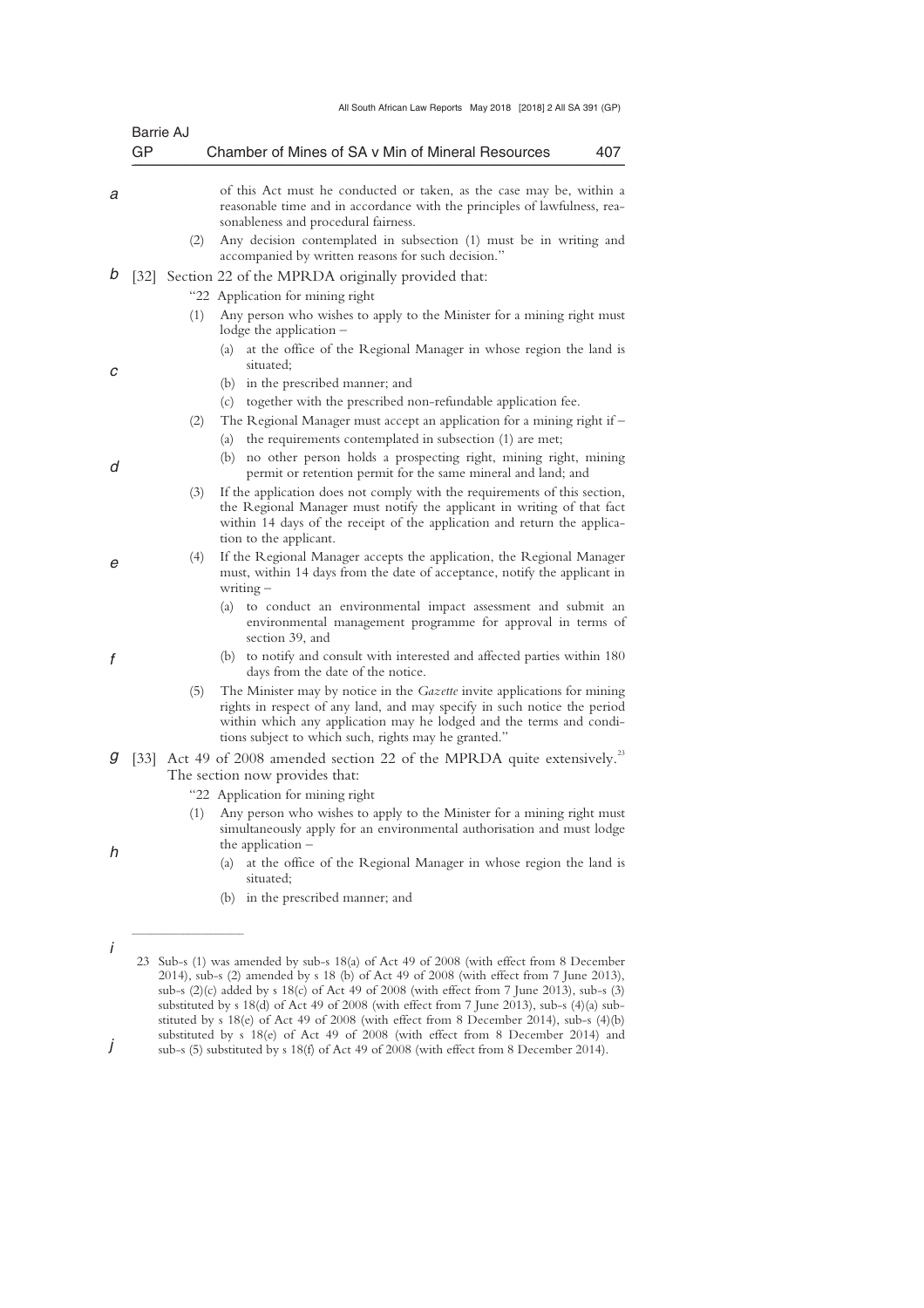|        |     |        | Barrie AJ                                                                                                                                                                                                                       |
|--------|-----|--------|---------------------------------------------------------------------------------------------------------------------------------------------------------------------------------------------------------------------------------|
| 408    |     |        | All South African Law Reports                                                                                                                                                                                                   |
|        |     | (c)    | together with the prescribed non-refundable application fee.                                                                                                                                                                    |
|        | (2) |        | The Regional Manager must, within 14 days of receipt of the applica-<br>tion, accept an application for a mining right if $-$                                                                                                   |
|        |     | (a)    | the requirements contemplated in subsection (1) are met;                                                                                                                                                                        |
|        |     |        | (b) no other person holds a prospecting right, mining right, mining<br>permit or retention permit for the same mineral and land; and                                                                                            |
|        |     | (c)    | no prior application for a prospecting right, mining right or mining<br>permit or retention permit, has been accepted for the same mineral<br>and land and which remains to be granted or refused.                              |
|        | (3) |        | If the application does not comply with the requirements of this section,<br>the Regional Manager must notify the applicant in writing within 14<br>days of the receipt of the application.                                     |
|        | (4) |        | If the Regional Manager accepts the application, the Regional Manager<br>must, within 14 days from the date of acceptance, notify the applicant in<br>$writing -$                                                               |
|        |     | (a)    | to submit the relevant environmental reports, as required in terms<br>of Chapter 5 of the National Environmental Management Act,<br>1998, within 180 days from the date of the notice; and                                      |
|        |     |        | (b) to consult in the prescribed manner with the landowner, lawful<br>occupier and any interested and affected party and include the result<br>of the consultation in the relevant environmental reports.                       |
|        | (5) | tion." | The Regional Manager must, within 14 days of receipt of the environ-<br>mental reports and results of the consultation contemplated in subsection<br>(4) and section 40, forward the application to the Minister for considera- |
| $[34]$ |     |        | Section 23 of the MPRDA originally provided that:                                                                                                                                                                               |
|        |     |        | "23 Granting and duration of mining right                                                                                                                                                                                       |
|        | (1) |        | Subject to subsection (4), the Minister must grant a mining right if –                                                                                                                                                          |
|        |     | (a)    | the mineral can be mined optimally in accordance with the mining<br>work programme;                                                                                                                                             |
|        |     | (b)    | the applicant has access to financial resources and has the technical<br>ability to conduct the proposed mining operation optimally;                                                                                            |
|        |     | (c)    | the financing plan is compatible with the intended mining opera-<br>tion and the duration thereof;                                                                                                                              |
|        |     |        | (d) the mining will not result in unacceptable pollution, ecological<br>degradation or damage to the environment;                                                                                                               |
|        |     | (e)    | the applicant has provided financially and otherwise for the pre-<br>scribed social and labour plan;                                                                                                                            |
|        |     | (f)    | the applicant has the ability to comply with the relevant provisions<br>of the Mine Health and Safety Act, 1996 (Act 29 of 1996);                                                                                               |
|        |     | (g)    | the applicant is not in contravention of any provision of this Act;<br>and                                                                                                                                                      |
|        |     | (h)    | the granting of such right will further the objects referred to in<br>section $2(d)$ and $(f)$ and in accordance with the charter contem-<br>plated in section 100 and the prescribed social and labour plan.                   |
|        | (2) |        | The Minister may, having regard to the nature of the mineral in ques-                                                                                                                                                           |

- tion, take into consideration the provisions of section 26.
- *j*  (3) The Minister must refuse to grant a mining right if the application does not meet all the requirements referred to in subsection (1).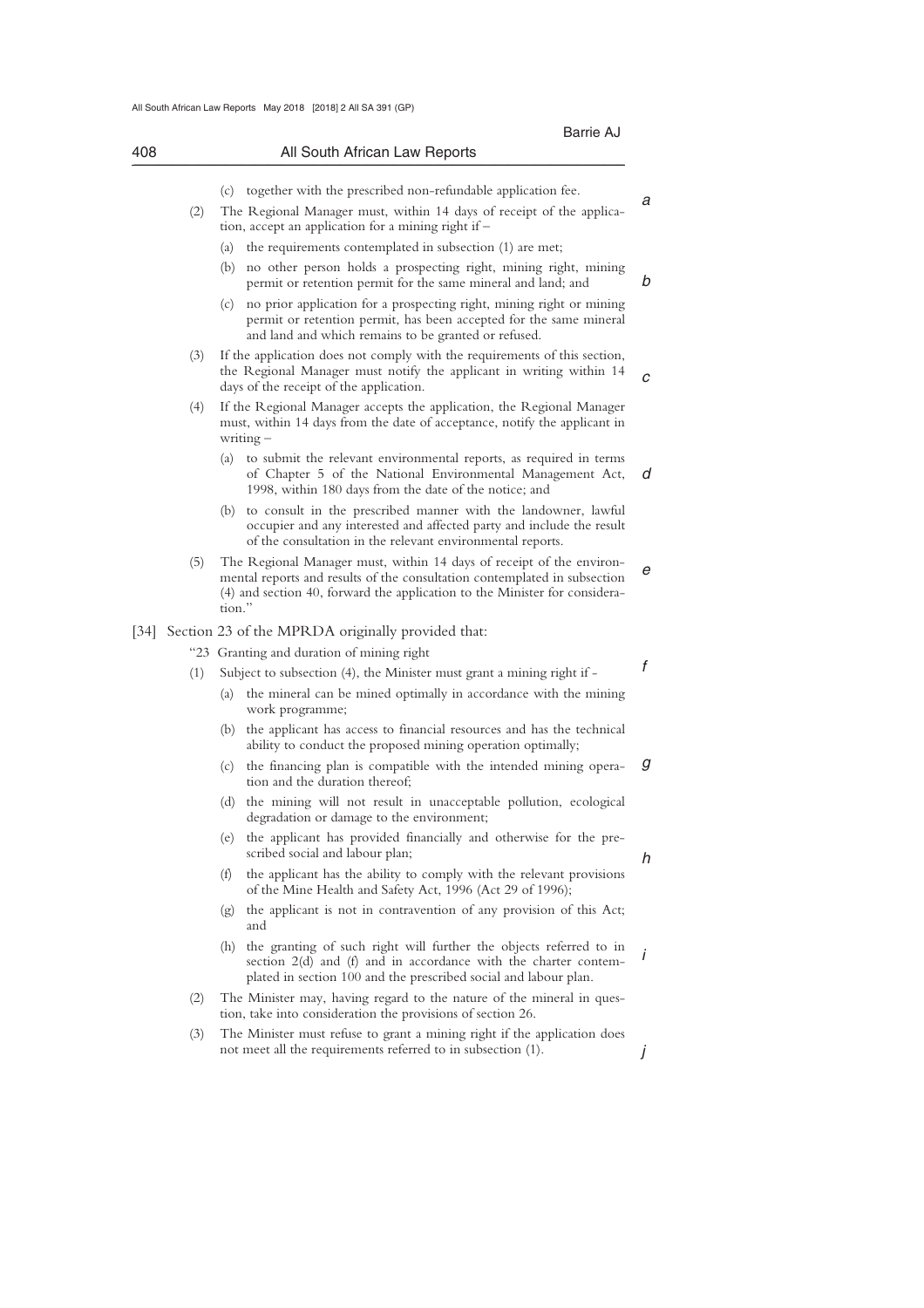| Barrie AJ<br>GP |     | Chamber of Mines of SA v Min of Mineral Resources<br>409                                                                                                                                                                                                        |
|-----------------|-----|-----------------------------------------------------------------------------------------------------------------------------------------------------------------------------------------------------------------------------------------------------------------|
|                 |     |                                                                                                                                                                                                                                                                 |
|                 | (4) | If the Minister refuses to grant a mining right, the Minister must, within<br>30 days of the decision, in writing notify the applicant of the decision<br>and the reasons.                                                                                      |
|                 | (5) | A mining right granted in terms of subsection (1) comes into effect on<br>the date on which the environmental management programme is ap-<br>proved in terms of section $39(4)$ .                                                                               |
|                 | (6) | A mining right is subject to this Act, any relevant law, the terms and<br>conditions stated in the right and the prescribed terms and conditions<br>and is valid for the period specified in the right, which period may not<br>exceed 30 years."               |
|                 |     | [35] Section 23 was also quite extensively amended by Act 49 of 2008. <sup>24</sup> The<br>section now provides that:                                                                                                                                           |
|                 |     | "23 Granting and duration of mining right                                                                                                                                                                                                                       |
|                 | (1) | Subject to subsection (4), the Minister must grant a mining right if -<br>(a) the mineral can be mined optimally in accordance with the mining<br>work programme;                                                                                               |
|                 |     | (b) the applicant has access to financial resources and has the technical<br>ability to conduct the proposed mining operation optimally;<br>(c) the financing plan is compatible with the intended mining opera-                                                |
|                 |     | tion and the duration thereof;<br>(d) the mining will not result in unacceptable pollution, ecological<br>degradation or damage to the environment and an environmental<br>authorisation is issued;                                                             |
|                 |     | (e) the applicant has provided for the prescribed social and labour plan;<br>(f)<br>the applicant has the ability to comply with the relevant provisions<br>of the Mine Health and Safety Act; 1996 (Act 29 of 1996);                                           |
|                 |     | the applicant is not in contravention of any provision of this Act;<br>(g)<br>and                                                                                                                                                                               |
|                 |     | the granting of such right will further the objects referred to in<br>(h)<br>section 2(d) and (f) and in accordance with the charter contemplated<br>in section 100 and the prescribed social and labour plan.                                                  |
|                 | (2) | The Minister may, having regard to the nature of the mineral in ques-<br>tion, take into, consideration the provisions of section 26.                                                                                                                           |
|                 |     | (2A) If the application relates to the land occupied by a community, the<br>Minister may impose such conditions as are necessary to promote the<br>rights and interests of the community, including conditions requiring the<br>participation of the community. |
|                 | (3) | The Minister must, within 60 days of receipt of the application from the<br>Regional Manager, refuse to grant a mining right if the application does<br>not meet the requirements referred to in subsection (1).                                                |
|                 | (4) | If the Minister refuses to grant a mining right, the Minister must, within<br>30 days of the decision, in writing notify the applicant of the decision<br>and the reasons.                                                                                      |
|                 | (5) | A mining right granted in terms of subsection (1) comes into effect on<br>the effective date.                                                                                                                                                                   |

 <sup>24</sup> Sub-s (1)(d) was substituted by s 19(a) of Act 49 of 2008 (with effect from 8 December 2014), sub-s (1)(e) substituted by s 19(b) of Act 49 of 2008 (with effect from 7 June 2013), sub-s (2A) inserted by s 19(c) of Act 49 of 2008 (with effect from 7 June 2013), sub-s (3) substituted by s 19(d) of Act 49 of 2008 (with effect from 7 June 2013) and

*j*  sub-s (5) substituted by s 19(e) of Act 49 of 2008 (with effect from 7 June 2013).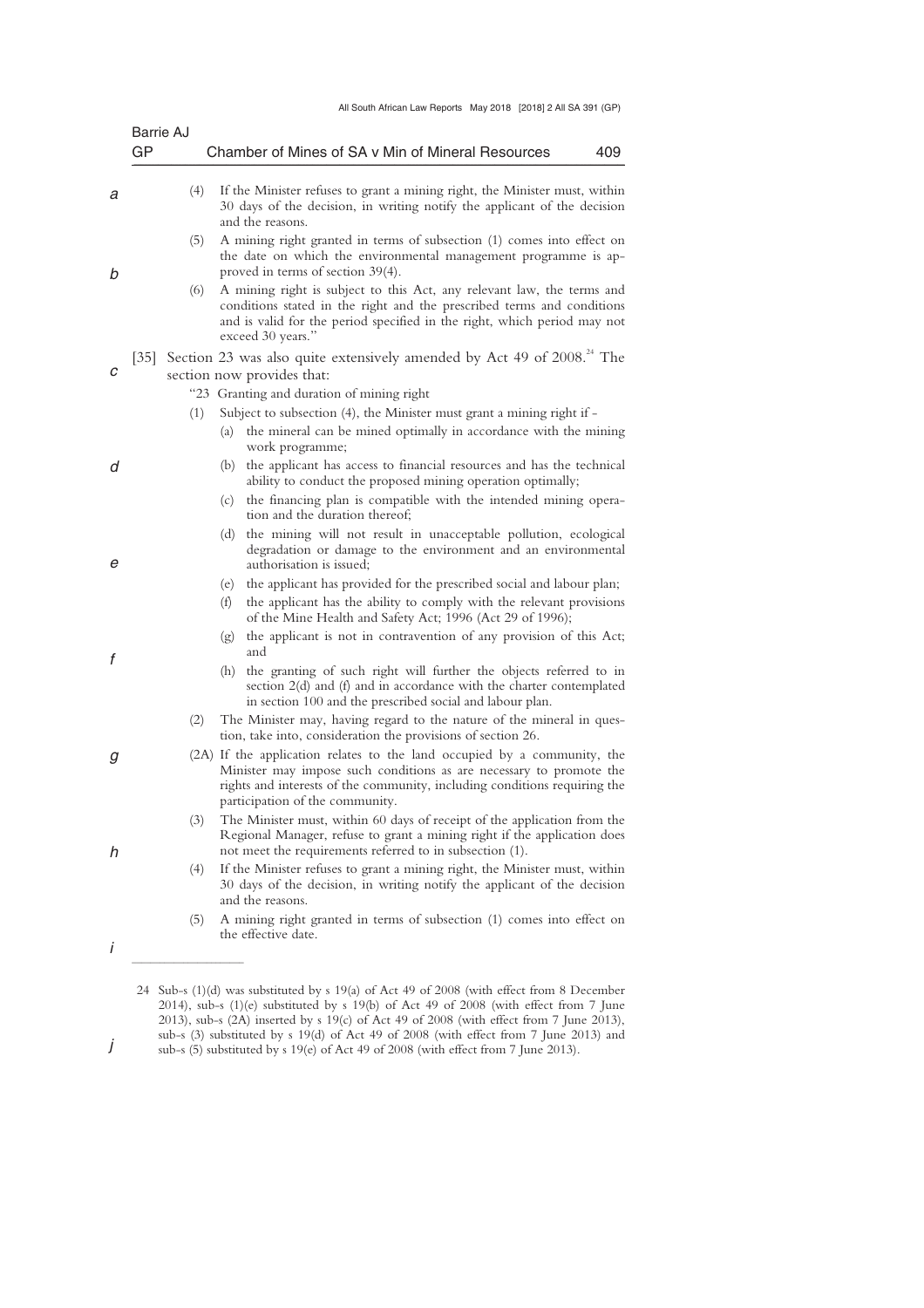|                   |     | Barrie AJ                                                                                                                                                                                                                                                    |
|-------------------|-----|--------------------------------------------------------------------------------------------------------------------------------------------------------------------------------------------------------------------------------------------------------------|
| 410               |     | All South African Law Reports                                                                                                                                                                                                                                |
|                   |     |                                                                                                                                                                                                                                                              |
|                   | (6) | A mining right is subject to this Act, any relevant law, the terms and<br>conditions stated in the right and the prescribed terms and conditions<br>and is valid for the period specified in the right, which period may not<br>exceed 30 years."            |
| $\left[36\right]$ |     | Section 25 of the MPRDA originally provided that:                                                                                                                                                                                                            |
|                   |     | "25 Rights and obligations of holder of mining tight                                                                                                                                                                                                         |
|                   | (1) | In addition to the rights referred to in section 5, the holder of a mining<br>right has, subject to section 24, the exclusive right to apply for and be<br>granted a renewal of the mining right in respect of the mineral and min-<br>ing area in question. |
|                   | (2) | The holder of a mining right must $-$                                                                                                                                                                                                                        |
|                   |     | lodge such right for registration at the Mining Titles Office within<br>(a)<br>30 days of the date on which the right -                                                                                                                                      |
|                   |     | (i) becomes effective in terms of section $23(5)$ ; or                                                                                                                                                                                                       |
|                   |     | (ii) is renewed in terms of section $24(3)$ ;                                                                                                                                                                                                                |
|                   |     | (b) commence with mining operations within one year from the date<br>on which the mining right becomes effective in terms of sec-<br>tion 23(5) or such extended period as the Minister may authorise;                                                       |
|                   |     | actively conduct mining in accordance with the mining work<br>(c)<br>programme;                                                                                                                                                                              |
|                   |     | comply with the relevant provisions of this Act, any other relevant<br>(d)<br>law and the terms and conditions of the mining right;                                                                                                                          |
|                   |     | (e) comply with the requirements of the approved environmental<br>management programme;                                                                                                                                                                      |
|                   |     | (f)<br>comply with the requirements of the prescribed social and labour<br>plan;                                                                                                                                                                             |
|                   |     | pay the State royalties; and<br>(g)                                                                                                                                                                                                                          |
|                   |     | (h)<br>submit the prescribed annual report, detailing the extent of the<br>holder's compliance with the provisions of section $2(d)$ and $(f)$ , the<br>charter contemplated in section 100 and the social and labour<br>plan."25                            |
| $[37]$            |     | Section 47 of the MPRDA originally provided that:                                                                                                                                                                                                            |
|                   |     | "47 Minister's power to suspend or cancel rights, permits or permissions                                                                                                                                                                                     |
|                   | (1) | Subject to subsections $(2)$ , $(3)$ and $(4)$ , the Minister may cancel or<br>suspend any reconnaissance permission, prospecting right, mining right,<br>mining permit or retention permit if the holder thereof -                                          |
|                   |     | is conducting any reconnaissance, prospecting or mining operation<br>(a)<br>in contravention of this Act;                                                                                                                                                    |

*h* 

*i* 

*j* 

 25 Sub-s.(2)(a) of s 25 was substituted by s 21(a) of Act 49 of 2008 (with effect from 7 June 2013), sub-s (2)(e) was substituted by s 21(b) of Act 49 of 2008 (with effect from 8 December 2014) and sub-s (2)g) was substituted by s 21 (c) of Act 49 of 2008 (with effect from 7 June 2013). The relevant sub-ss now provide that the holder of a mining right must:

 <sup>&</sup>quot;(a) lodge such right for registration at the Mineral and Petroleum Titles Registration Office within 60 days and the right has become effective; . . .

 <sup>(</sup>e) comply with the conditions of the environmental authorisation; . . .

 <sup>(</sup>g) in terms of any relevant law, pay the State royalties; and. . . "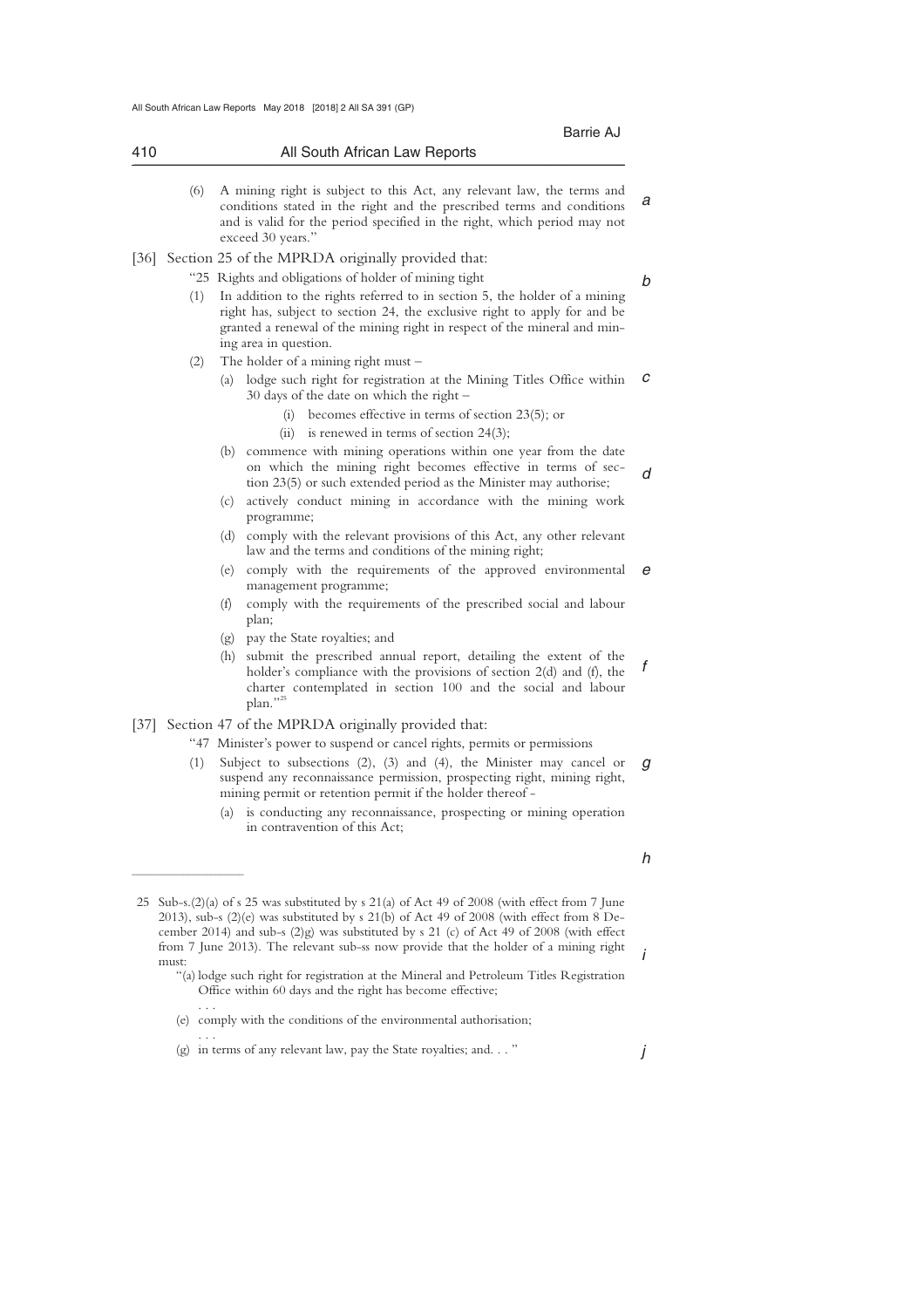| All South African Law Reports May 2018 [2018] 2 All SA 391 (GP) |  |  |  |
|-----------------------------------------------------------------|--|--|--|
|-----------------------------------------------------------------|--|--|--|

|   | Barrie AJ |                                                                                                                                                                                |
|---|-----------|--------------------------------------------------------------------------------------------------------------------------------------------------------------------------------|
|   | GP        | Chamber of Mines of SA v Min of Mineral Resources<br>411                                                                                                                       |
| a |           | (b) breaches any material term or condition of such right, permit or<br>permission;                                                                                            |
|   |           | (c) is contravening the approved environmental management pro-<br>gramme; or                                                                                                   |
| b |           | has submitted inaccurate, incorrect or misleading information in<br>(d)<br>connection with any matter required to be submitted under this<br>Act.                              |
|   | (2)       | Before acting under subsection $(1)$ , the Minister must –                                                                                                                     |
|   |           | (a)<br>give written notice to the holder indicating the intention to suspend<br>or cancel the right;                                                                           |
| C |           | set out the reasons why he or she is considering suspending or<br>(b)<br>cancelling the right;                                                                                 |
|   |           | afford the holder a reasonable opportunity to show why the right,<br>(c)<br>permit or permission should not be suspended or cancelled; and                                     |
| d |           | notify the mortgagor, if any, of the prospecting right, mining right<br>(d)<br>or mining permit concerned of his or her intention to suspend or<br>cancel the right or permit. |
|   | (3)       | The Minister must direct the holder to take specified measures to<br>remedy any contravention, breach or failure.                                                              |
|   | (4)       | If the holder does not comply with the direction given under subsection<br>$(3)$ , the Minister may act under subsection $(1)$ against the holder after<br>having –            |
| е |           | (a) given the holder a reasonable opportunity to make representations;<br>and                                                                                                  |
|   |           | (b) considered any such representations.                                                                                                                                       |
|   | (5)       | The Minister may by written notice to the holder lift a suspension if the<br>$holder -$                                                                                        |
| f |           | (a) complies with a directive contemplated in subsection $(3)$ ; or                                                                                                            |
|   |           | furnishes compelling reasons for the lifting of the suspension."26<br>(b)                                                                                                      |
|   |           |                                                                                                                                                                                |

*g h*  26 The introductory part of sub-s (1) of s 47 was amended by s 38(a) of Act 49 of 2008 (with effect from 7 June 2013), sub-s  $(1)(c)$  substituted by s 38(b) of Act 49 of 2008 (with effect from 8 December 2014), sub-s (1)(d) substituted by s 38(c) of Act 49 of 2008 (with effect from 7 June 2013) and sub-s (2)(d) substituted by s 38(e) of Act 49 of 2008 (with effect from 7 June 2013). The Minister's powers to suspend or cancel the rights at issue now, in terms of the new sub-ss  $(1)(c)$  and  $(d)$ , arise if the holder "or owners":

 (d) has submitted inaccurate, false, fraudulent incorrect or misleading information for the purposes of the application or in connection with any matter required to be submitted under this Act".

*i* 

 $\frac{1}{2}$  , and the set of the set of the set of the set of the set of the set of the set of the set of the set of the set of the set of the set of the set of the set of the set of the set of the set of the set of the set

*j* 

 "(d) notify the mortgagee, if any, of the prospecting right, mining right or mining permit concerned of his or her intention to suspend or cancel the right or permit." (Underlining added).

 <sup>&</sup>quot;(c) is contravening any condition in the environmental authorisation; or

In terms of sub-s 2(d) the Minister must now:

A new sub-s (1)(e) has been added by s 38(d) of the Mineral and Petroleum Resources Development Amendment Act, 49 of 2008, a provision which has still to be put into operation. It reads:

 <sup>&</sup>quot;(e) has conducted the transactions mentioned in section 11(1) before obtaining the necessary prior written approval of the Minister."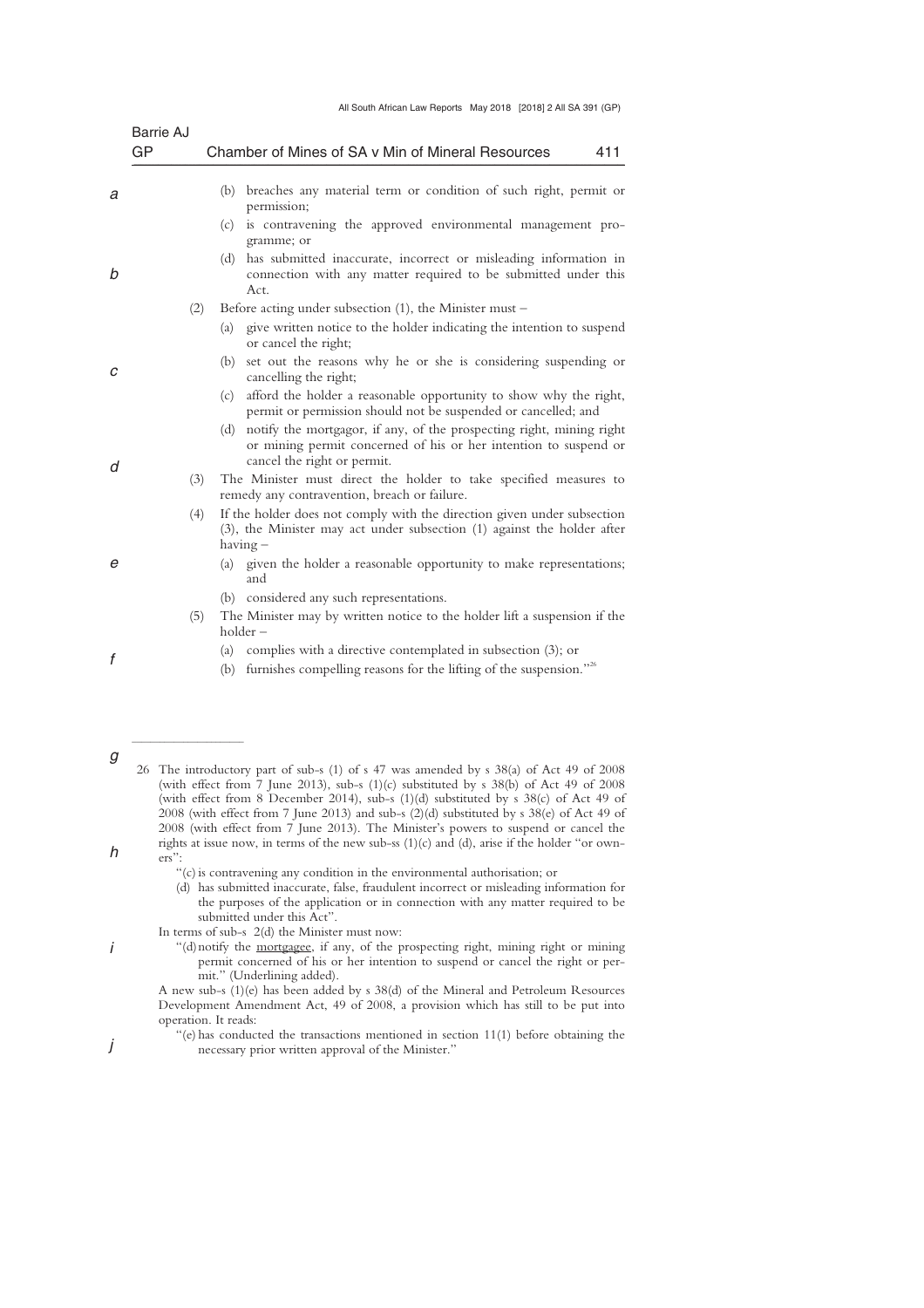| 412  |     |     | All South African Law Reports                                                                                                                                                                                                                                                                                                                                                                                                                                                                                                                                           |   |
|------|-----|-----|-------------------------------------------------------------------------------------------------------------------------------------------------------------------------------------------------------------------------------------------------------------------------------------------------------------------------------------------------------------------------------------------------------------------------------------------------------------------------------------------------------------------------------------------------------------------------|---|
| 38   |     |     | Section 100 of the MPRDA originally provided that:<br>"100 Transformation of minerals industry                                                                                                                                                                                                                                                                                                                                                                                                                                                                          | a |
|      | (1) |     | The Minister must, within five years from the date on which this Act<br>took effect $-$                                                                                                                                                                                                                                                                                                                                                                                                                                                                                 |   |
|      |     | (a) | and after consultation with the Minister for Housing, develop a<br>housing and living conditions standard for the minerals industry;<br>and                                                                                                                                                                                                                                                                                                                                                                                                                             | h |
|      |     | (b) | develop a code of good practice for the minerals industry in the<br>Republic.                                                                                                                                                                                                                                                                                                                                                                                                                                                                                           |   |
|      | (2) |     | (a) To ensure the attainment of Government's objectives of redressing<br>historical, social and economic inequalities as stated in the Constitu-<br>tion, the Minister must within six months from the date on which<br>this Act takes effect develop a broad-based socio-economic empow-<br>erment Charter that will set the framework, targets and time-table<br>for effecting the entry of historically disadvantaged South Africans<br>into the mining industry, and allow such South Africans to benefit<br>from the exploitation of mining and mineral resources. | С |
|      |     |     | (b) The Charter must set out, amongst others, how the objects referred<br>to in section $2(c)$ , (d), (e), (f) and (i) can be achieved." <sup>27</sup>                                                                                                                                                                                                                                                                                                                                                                                                                  | d |
| [39] |     |     | Schedule II specifies the "Transitional Arrangements" in terms of which<br>old order rights to explore or prospect for and mine minerals were con-<br>verted to rights under the MPRDA. Item 7 of Schedule II deals with the<br>conversion of old order mining rights.                                                                                                                                                                                                                                                                                                  | е |
|      |     |     |                                                                                                                                                                                                                                                                                                                                                                                                                                                                                                                                                                         |   |

[40] Act 49 of 2008 amended the original wording of item 7 of Schedule II. The amendments were put into operation with deemed retrospective effect from 1 May 2004. $^{28}$  In the amended form item 7 provides that:

"7 Continuation of old order mining right

 $\frac{1}{2}$  , and the set of the set of the set of the set of the set of the set of the set of the set of the set of the set of the set of the set of the set of the set of the set of the set of the set of the set of the set

*f*  (1) Subject to sub-items (2) and (8), any old order mining right in force immediately before this Act took effect continues in force for a period not exceeding five years from the date on which this Act took effect or the period for which it was granted, whichever period is the shortest, subject to the terms and conditions under which it was granted or issued or was deemed to have been granted or issued,

*g* 

 <sup>27</sup> Sub-s (2)(a) of s 100 was substituted by s 70 of Act 49 of 2008 (with effect from 7 June 2013). it now reads:<br>"(2)(a) To en

*h*  To ensure the attainment of the Government's objectives of redressing historical, social and economic inequalities as stated in the Constitution, the Minister must within six months from the date on which this Act takes effect develop a broad-based socio-economic empowerment Charter that will set the framework for targets and time-table for effecting the entry into and active participation of historically disadvantaged South Africans into the mining industry, and allow such South Africans to benefit from the exploitation of the mining and mineral resources and the beneficiation of such mineral resources.

*i j*  28 Nothing hinges on the retrospectivity for purposes of this judgment. Sub-item (1) of item 7 was substituted by s  $83(a)$  of Act 49 of 2003, sub-item  $2(g)$  amended by s  $83(b)$  of Act 49 of 2008 (but, erroneously referred to as 1(g)), sub-item (2)(k) substituted by s 83(c) of Act 49 of 2008 (with effect from 1 May 2004), sub-items (3A), (3B) and (3C) were inserted by s 83(d) of Act 49 of 2008 (with effect from 1 May 2004), and sub-item (5) substituted by (the incorrectly numbered) s 83(d) of Act 49 of 2008 (with effect from 1 May 2004).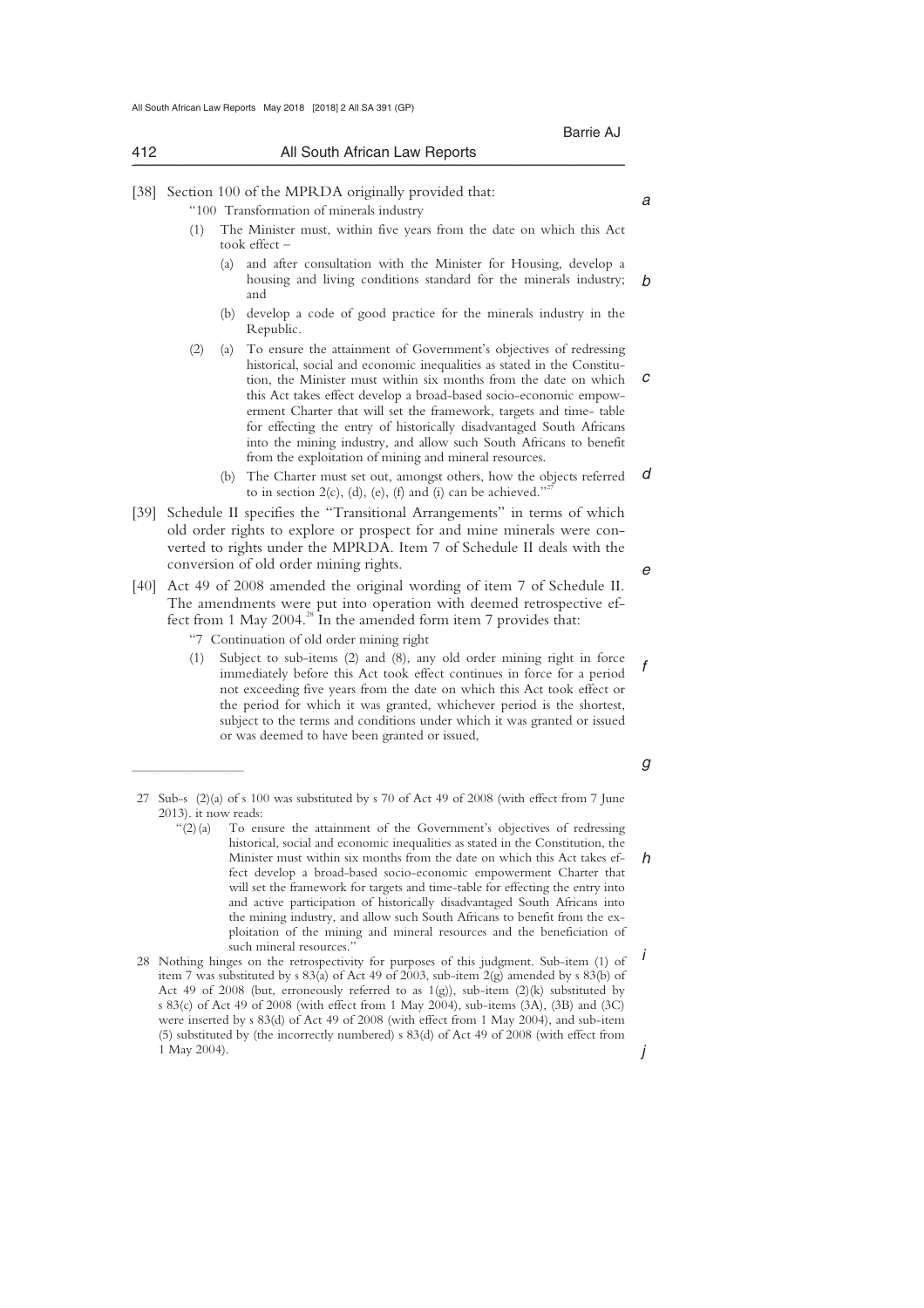| Barrie AJ<br>GP |     | Chamber of Mines of SA v Min of Mineral Resources<br>413                                                                                                                                                                                                                                      |
|-----------------|-----|-----------------------------------------------------------------------------------------------------------------------------------------------------------------------------------------------------------------------------------------------------------------------------------------------|
| а               | (2) | A holder of an old order mining right must lodge the right for conver-<br>sion within the period referred to in sub-item (1) at the office of the<br>Regional Manager in whose region the land in question is situated to-<br>gether with $-$                                                 |
|                 |     | (a)<br>the prescribed particulars of the holder;                                                                                                                                                                                                                                              |
|                 |     | a sketch plan or diagram depicting the mining area for which the<br>(b)<br>conversion is required, which area may not be larger than the area<br>for which he or she holds the old order mining right;                                                                                        |
|                 |     | (c) the name of the mineral or group of minerals for which he or she<br>holds the old order mining right;                                                                                                                                                                                     |
|                 |     | an affidavit verifying that the holder is conducting mining opera-<br>(d)<br>tions on the area of the land to which the conversion relates and<br>setting out the periods for which such mining operations con-<br>ducted;                                                                    |
|                 |     | a statement setting out the period for which the mining right is<br>(e)<br>required substantiated by a mining work programme;                                                                                                                                                                 |
|                 |     | (f)<br>a prescribed social and labour plan;                                                                                                                                                                                                                                                   |
|                 |     | information as to whether or not the old order mining right is<br>(g)<br>encumbered by any mortgage bond - or other right registered at<br>the Deeds Office or Mineral and Petroleum Registration Office;                                                                                     |
|                 |     | a statement setting out the terms and conditions which apply to the<br>(h)<br>old order mining right;                                                                                                                                                                                         |
|                 |     | (i)<br>the original title deed in respect of the land to which the old order<br>mining right relates, or a certified copy thereof;                                                                                                                                                            |
|                 |     | the original old order right and the approved environmental<br>(i)<br>management programme or certified copies thereof; and                                                                                                                                                                   |
|                 |     | (k) documentary proof of the manner in which, the holder of the right<br>will give effect to the object referred to in section $2(d)$ and $2(f)$ and<br>undertaking that, and the manner in which, the holder will give ef-<br>fect to the object referred to in section 2(d) and 2(f) [sic]. |
|                 | (3) | The Minister must convert the old order mining right into a mining<br>right if the holder of the old order mining right $-$                                                                                                                                                                   |
|                 |     | (a) complies with the requirements of sub-item $(2)$ ;                                                                                                                                                                                                                                        |
|                 |     | (b) has conducted mining operations in respect of the right in question;                                                                                                                                                                                                                      |
|                 |     | (c)<br>indicates that he or she will continue to conduct such mining<br>operations upon the conversion of such right;                                                                                                                                                                         |
|                 |     | (d) has an approved environmental management programme; and                                                                                                                                                                                                                                   |
|                 |     | (e) has paid the prescribed conversion fee,                                                                                                                                                                                                                                                   |
|                 |     | (3A) If the applicant does not comply with the requirements of the sub-item<br>(2) and (3), the Regional Manager must in writing request the applicant<br>to comply within 60 days of such request.                                                                                           |
|                 |     | (3B) If the applicant does not comply with sub-item 3A, the Minister must<br>refuse to convert the right and must notify the applicant in writing of<br>the decision within 30 days with reasons.                                                                                             |
|                 |     | (3C) If the application relates to land occupied by the community, the<br>Minister may impose such conditions as are necessary to promote the<br>rights and interests of the community, including conditions requiring the<br>participation of the community.                                 |
|                 | (4) | No terms and conditions applicable to the old order mining right remain                                                                                                                                                                                                                       |
|                 |     | in force if they are contrary to any provision of the Constitution or this<br>Act.                                                                                                                                                                                                            |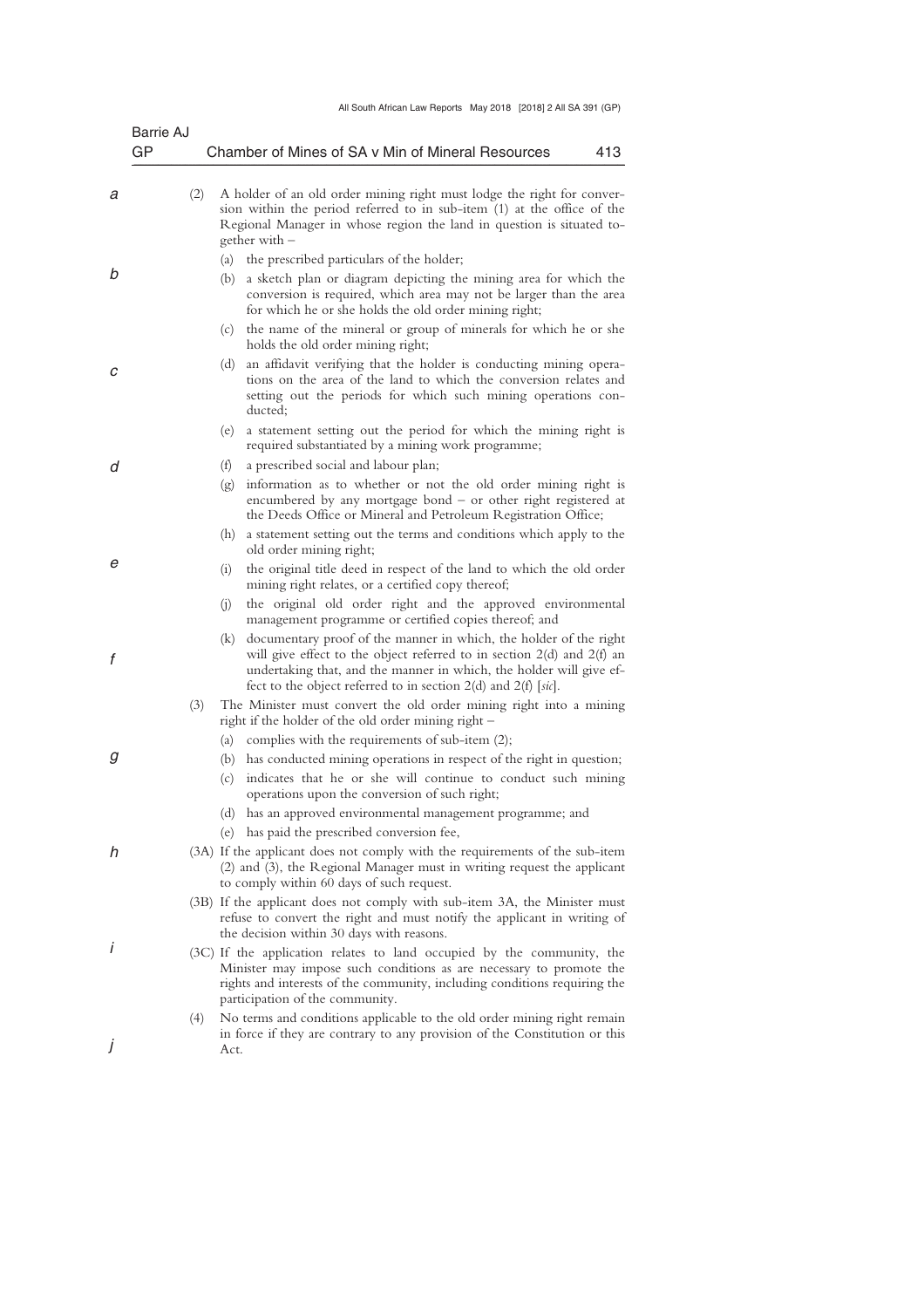|     |               |                  |  |  |  |  |  | Barrie AJ                     |  |  |     |  |
|-----|---------------|------------------|--|--|--|--|--|-------------------------------|--|--|-----|--|
| 414 |               |                  |  |  |  |  |  | All South African Law Reports |  |  |     |  |
|     | $\rightarrow$ | $-1$ $1$ $1$ $1$ |  |  |  |  |  |                               |  |  | (2) |  |

- *a b*  (5) The holder must lodge the right converted under sub-item (3) within 90 days from the date on which he or she received notice of conversion at the Mineral and Petroleum Titles Registration Office for registration and simultaneously at the Deeds office or the Mineral and Petroleum Titles Registration Office for deregistration of the old order mining right, as the case may be.
- *c*  (6) If a mortgage bond has been registered in terms of the Deeds Registries Act, 1937 (Act 47 of 1937), or the Mining Titles Act, 1967 (Act 16 of 1967), over the old order mining right, the mining right into which it was converted must be registered in terms of this Act subject to such mortgage bond, and the relevant registrar must make such endorsements on every relevant document and such entries in his or her registers as may be necessary in order to give effect to this sub-item without payment of transfer duty, stamp duty, registration fees or charges.
- Upon the conversion of the old order mining right and the registration of the mining right into which it was convened the old order mining right ceases to exist.
- *d*  (8) If the holder fails to lodge the old order mining right for conversion before the expiry of the period referred to in sub-item (1), the old order mining right ceases to exist."
- [41] Item 8 of Schedule II was also amended with deemed retrospective effect from 1 May 2004.<sup>29</sup> In the amended form item 8 provides that:
	- "8 Processing of unused old order rights
	- *e f*  (1) Any unused old order right in force immediately before this Act took effect, continues in force, subject to the terms and conditions under which it was granted, acquired or issued or was deemed to have been granted or issued, for a period not exceeding one year from the date on which this Act took effect, or for the period for which it was granted, acquired or issued or was deemed to have been granted or issued, whichever period is the shortest.
	- (2) The holder of an unused old order right, has the exclusive right to apply for a prospecting right or a mining right, as the case may be, in terms of this Act within the period referred to in sub-item (1).
	- *g*  (3) An unused old order right in respect of which an application has been lodged within the period referred to in sub-item (1) remains valid until such time as the application for a prospecting right or mining right, as the case may be, is granted and dealt with in terms of this Act or is refused."

# **The Interpretation Act**

 $\overline{\phantom{a}}$  , where  $\overline{\phantom{a}}$ 

- *h*  [42] Certain provisions of the Interpretation Act 33 of 1957 ("the Interpretation Act") are relevant.
- [43] Section 1 of the Interpretation Act provides that:
	- "1 Application of Act
	- *i*  The provisions of this Act shall apply to the interpretation of every law (as in this Act defined) in force, at or after the commencement of this Act in the Republic or in any portion thereof, and to the interpretation of all by-laws, rules, regulations or orders made under the authority of

*j* 

 <sup>29</sup> Sub-item 1 of item 8 was substituted by s 84 of Act 49 of 2008, with effect from 1 May 2004.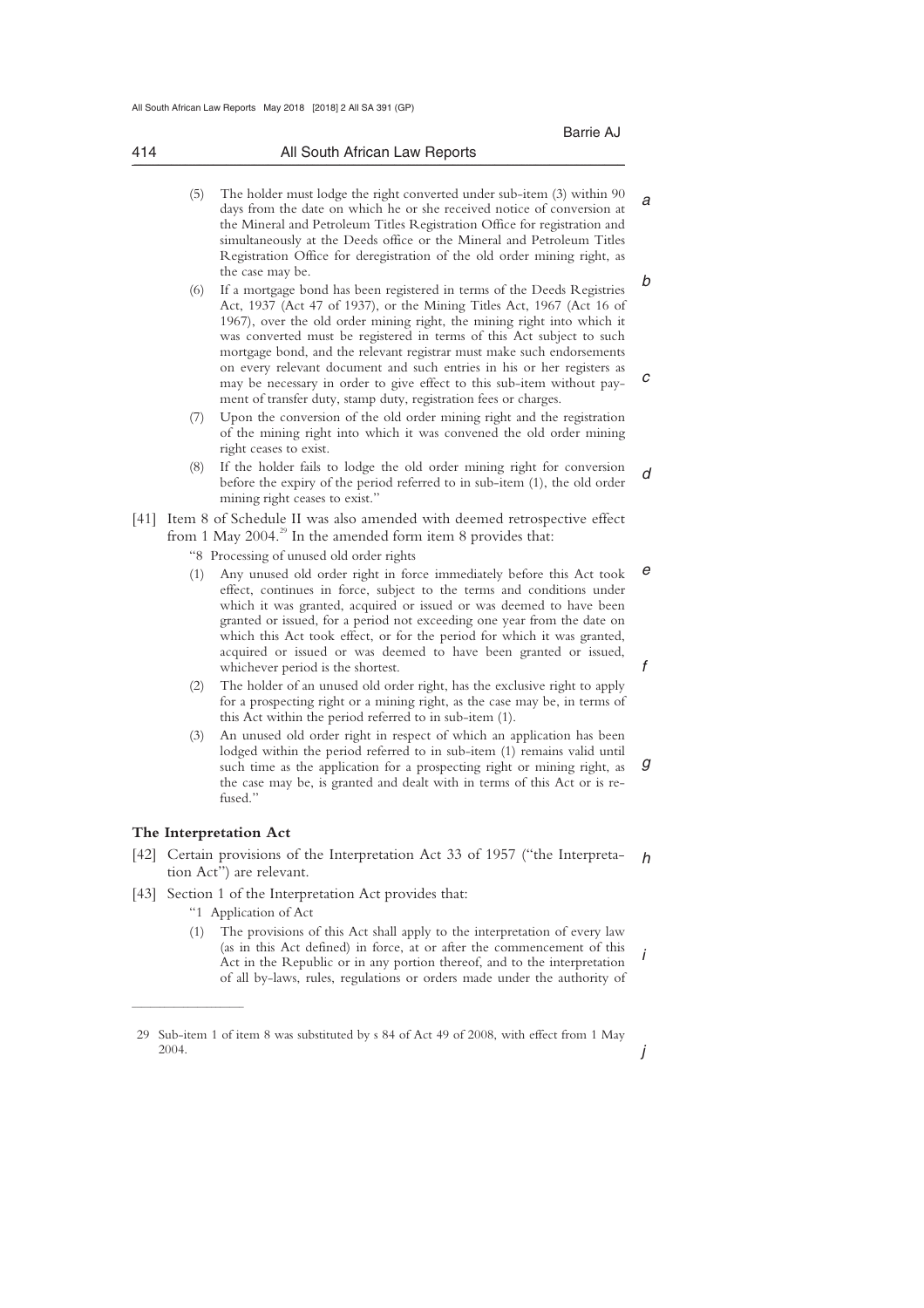|    | Barrie AJ                                                                                                                                                                                                                                                                                                                                                                                          |
|----|----------------------------------------------------------------------------------------------------------------------------------------------------------------------------------------------------------------------------------------------------------------------------------------------------------------------------------------------------------------------------------------------------|
| GP | Chamber of Mines of SA v Min of Mineral Resources<br>415                                                                                                                                                                                                                                                                                                                                           |
|    | any such law unless there is something in the language or context of the<br>law, by-law, rule, regulation or order repugnant to such provisions or<br>unless the contrary intention appears therein."                                                                                                                                                                                              |
|    | [44] Section 2 of the Interpretation Act then goes on to define the term "law"<br>to mean:<br>"any law, proclamation, ordinance, Act of Parliament or other enactment<br>having the force of law."30                                                                                                                                                                                               |
|    | [45] Sections 10(1) and (3) of the Interpretation Act provide that:<br>"10 Construction of provisions as to exercise of powers and performance of<br>duties<br>(1)<br>When a law confers a power or imposes a duty then, unless the contrary<br>intention appears, the power may be exercised and the duty shall be per-<br>formed from time to time as occasion requires,                         |
|    | .<br>(3)<br>Where a law confers a power to make rules, regulations or by-laws, the<br>power shall, unless the contrary intention appears, be construed as in-<br>cluding a power exercisable in like manner and subject to the like con-<br>sent and conditions (if any) to rescind, revoke, amend or vary the rules,<br>regulations or by-laws."                                                  |
|    | [46] Section 12 of the Interpretation Act provides that:<br>"12 Effect of repeal of law<br>Where a law repeals and re-enacts with or without modifications, any<br>(1)<br>provision of a former law, references in any other law to the provision<br>so repealed shall, unless the contrary intention appears, be construed as<br>references to the provision so re-enacted.                       |
|    | Where a law repeals any other law, then unless the contrary intention<br>(2)<br>appears, the repeal shall not –<br>revive anything not in force or existing at the time at which the<br>(a)<br>repeal takes effect; or<br>(b) affect the previous operation of any law so repealed or anything                                                                                                     |
|    | duly done or suffered under the law so repealed; or<br>(c) affect any right, privilege, obligation or liability acquired, accrued or<br>incurred under any law so repealed; or<br>affect any penalty, forfeiture or punishment incurred in respect of<br>(d)<br>any offence committed against any law so repealed; or<br>affect any investigation, legal proceeding or remedy in respect of<br>(e) |
|    | any such right, privilege, obligation, liability, forfeiture or punish-<br>ment as is in this subsection mentioned,<br>and any such investigation, legal proceeding or remedy may be instituted,<br>continued or enforced, and any such penalty, forfeiture or punishment may be<br>imposed, as if the repealing law had not been passed."                                                         |

# **The typical mining right**

 $\overline{\phantom{a}}$  , where  $\overline{\phantom{a}}$ 

*i*  [47] The Chamber's Counsel during argument, with the consent of the respondents' Counsel, handed up a document that was explained to the Court to be the "2007 version" of a "typical mining right" granted in

*j*  30 The defined meanings apply, "unless the context otherwise requires or unless in the case of any law it is otherwise provided therein".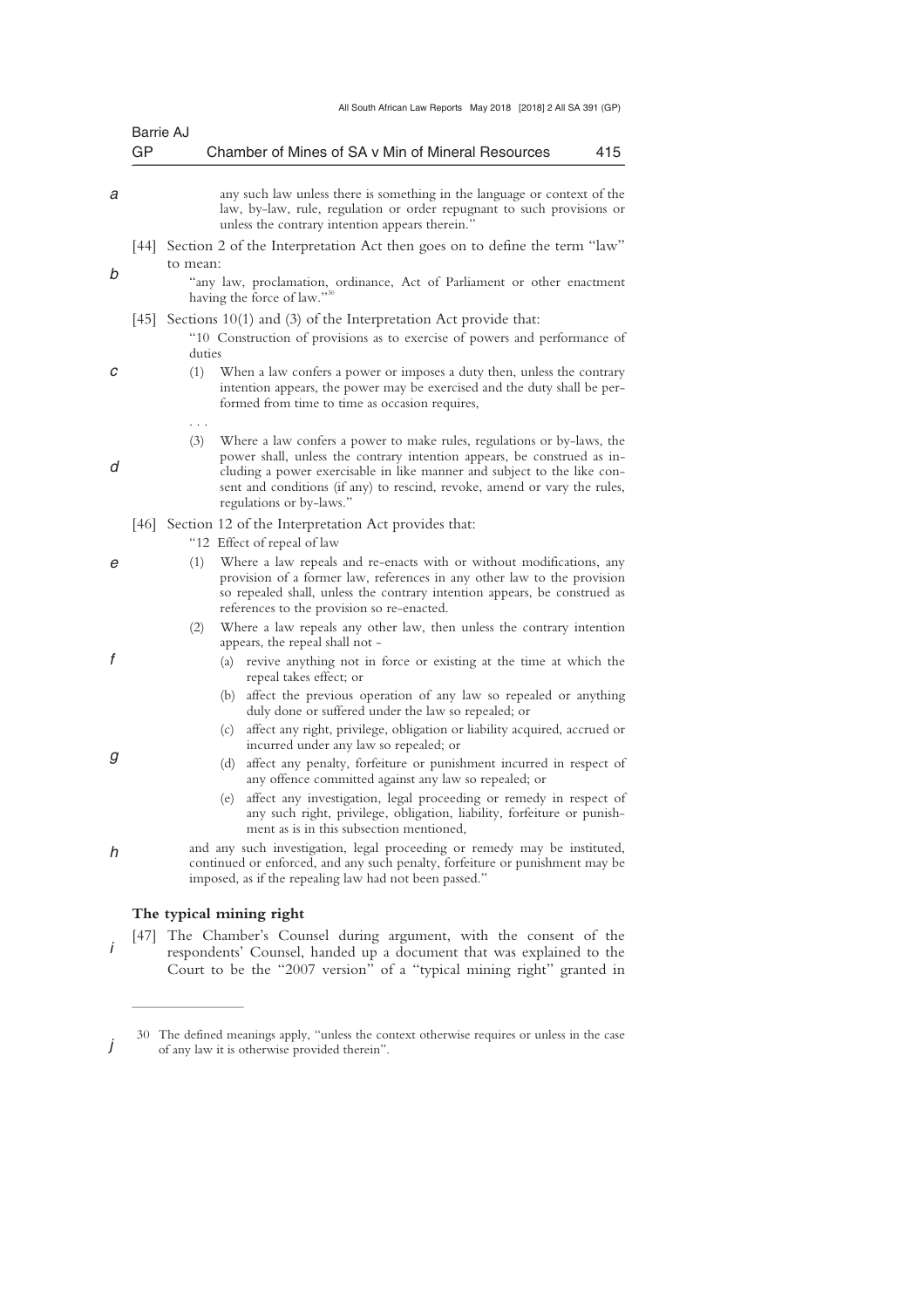416 All South African Law Reports

*b* 

*d* 

*e* 

*g* 

| terms of the MPRDA. The document ("the typical mining right") is a     |  |
|------------------------------------------------------------------------|--|
| template that the DMR used for purposes of granting a mining right. It |  |
| embodies standard terms and conditions that apply to a mining right    |  |
| granted in terms thereof. <sup>31</sup>                                |  |

[48] The typical mining right contains a definition clause. That clause specifies that:

\_\_\_\_\_\_\_\_\_\_\_\_\_\_\_\_\_\_\_\_\_\_\_\_\_\_\_\_\_\_\_\_\_\_\_\_\_\_\_\_\_\_\_\_\_\_\_\_\_\_\_\_\_\_\_\_\_\_\_\_\_\_\_\_\_\_\_\_\_\_\_\_\_\_\_\_\_\_\_\_\_\_\_\_\_\_\_\_\_\_\_\_\_\_\_\_\_\_\_\_\_\_\_\_\_\_\_\_\_\_\_\_\_\_\_\_\_\_\_\_\_\_\_\_\_\_\_\_\_\_\_\_\_\_\_\_\_\_\_\_\_\_\_

"'Mining right' is as defined in the Act and includes all the Annexures to it, agreements and inclusions by reference;"

. . .

right."

 $\frac{1}{2}$  , and the set of the set of the set of the set of the set of the set of the set of the set of the set of the set of the set of the set of the set of the set of the set of the set of the set of the set of the set

*c*  '"Social and Labour Plan', is as contemplated in regulation 46 of the Regulations to the Act and is as reflected in the attached Annexure to this mining right."

[49] Clause 17 of the typical mining right specifies that:

"17. Provisions relating to section 2(d) and (i) of the Act In the furthering of the objects of this Act, the Holder is bound by the provisions of an agreement or arrangement dated *DAY MONTH YEAR* entered into between the Holder/empowering partner and *NAME OF EMPOW-ERMENT PARTNER* (the empowerment partner) which agreement or arrangement was taken into consideration for purposes of compliance with the requirements of the Act and/or Broad Based Economic Empowerment Charier developed in terms of the act and such agreement shall form part of this

- [50] Clause 18 of the typical mining right specifies that:
	- "18. Social and Labour Plan
	- 18.1 The holder must annually, not later than three months before the end of its financial year, submit detailed implementation plan to give effect to Regulation 46(e)(i), (ii) and (iii) in line with the Social and Labour Plan.
	- *f*  18.2 The holder must annually, not later than three months after finalisation of its audited annual report submit a detailed report on the implementation of the previous year's social and labour plan."
- [51] Clause 13.1 of the typical mining right provides under the heading '"13. Cancellation or Suspension" that:
	- "13.1 Subject to section 47 of the Act this mining right may be cancelled or suspended if the 'Holder':
		- 13.1.1 submits inaccurate, incorrect and/or misleading information in connection with any matter required to be submitted under the Act;
		- *h*  13.1.2 fails to honour or carry out any agreement, arrangement, or undertaking, including the undertaking made by the Holder in terms of the Broad Based Socio Economic Empowerment Charter and Social and Labour plan, on which the Minister relied for the granting of this right;
		- 13.1.3 Breaches any material term and condition of this mining right;

*j* 

*i* 

 <sup>31</sup> Such a standard document was referred to in the respondents' answering affidavit "by way of illustration" with reference to clause 17 of the typical mining right. Presumably the terms of the typical mining right were not cast in stone and, in given circumstances, the template would have been suitably altered to cater for the circumstances that applied to particular cases. Presumably, further, the template that the typical mining right evidences may have changed since 2007.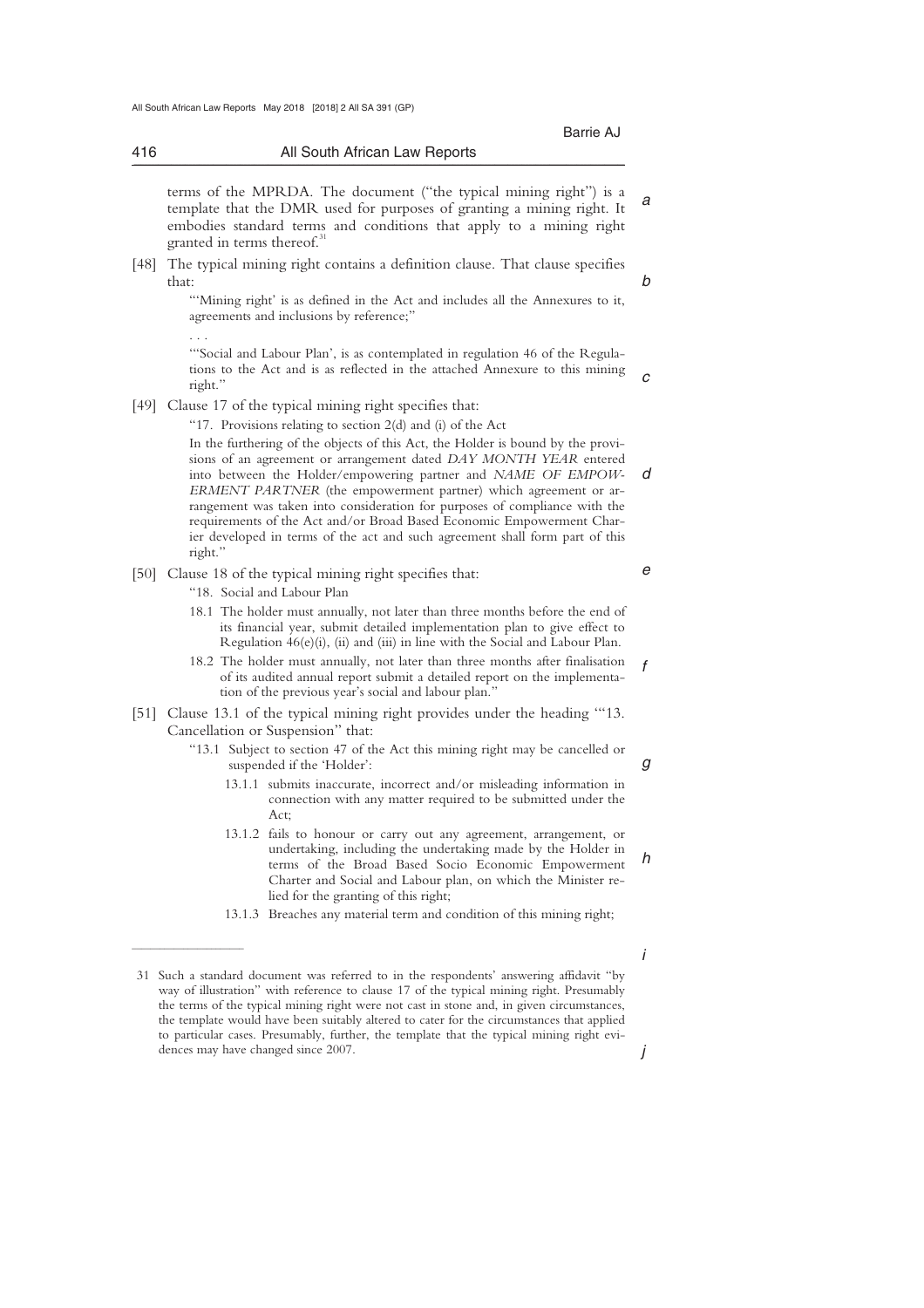|   | Barrie AJ |                                                                                                                                                                                                                                                                                                                                                                                           |  |
|---|-----------|-------------------------------------------------------------------------------------------------------------------------------------------------------------------------------------------------------------------------------------------------------------------------------------------------------------------------------------------------------------------------------------------|--|
|   | GP        | Chamber of Mines of SA v Min of Mineral Resources<br>417                                                                                                                                                                                                                                                                                                                                  |  |
|   |           |                                                                                                                                                                                                                                                                                                                                                                                           |  |
| а |           | 13.1.4 Conducts mining operations in contravention of the provisions<br>of the Act:                                                                                                                                                                                                                                                                                                       |  |
|   |           | 13.1.5 Contravenes the requirement of the approved Environmental<br>Management Programme; or                                                                                                                                                                                                                                                                                              |  |
| b |           | 13.1.6 contravenes any provisions of this Act in any other manner."                                                                                                                                                                                                                                                                                                                       |  |
|   |           | The advent of the Original Charter and the 2010 Charter respectively                                                                                                                                                                                                                                                                                                                      |  |
|   | 1521      | The MPRDA was signed into law on 3 October 2002. It came into<br>operation, as referred to already on 1 May 2004.                                                                                                                                                                                                                                                                         |  |
| С | [53]      | It is not necessary for purposes of this judgment to address the momen-<br>tous changes that the MPRDA brought about regarding the granting, ex-<br>ercising and regulation of rights to prospect and explore for and exploit<br>minerals in our country, nor the rationale of the MPRDA from a histori-<br>cal perspective, nor the constitutional justifiability thereof. These matters |  |
| d |           | have been thoroughly and illuminatingly addressed in the judgments of<br>the Constitutional Court in Bengwenyama Minerals (Pty) Ltd and others $v$<br>$1.7 \t\t (D_1 \t C_2 1 + 1 + 1 + 3^2 + 1 + 0 + 1 + 1 + 1 + 1)$                                                                                                                                                                     |  |

- Genorah Resources (Pty) Ltd and others<sup>32</sup>, AgriSA v Minister for Minerals and *Energy*<sup>33</sup> and *Minister of Mineral Resources and others v Sishen Iron Ore Co*  (*Pty*) *Ltd and another*34 as well as of the Supreme Court of Appeal in *Holcim SA* (*Pty*) *Ltd v Prudent Investors* (*Pty*) *Ltd and others*<sup>35</sup> , *Xstrata* (*Pty*) *Ltd and*  others  $v$  SFF Association<sup>36</sup> and Minister of Minerals & Energy  $v$  AgriSA.<sup>37</sup>
- *e*  [54] It is common cause that the Minister did comply with the duty imposed in terms of section 100(2)(a) of the MPRDA within the six month period from the date on which the MPRDA came into operation on 1 May 2004.

*f*  [55] The Original Charter was "developed" through a process of extensive consultation that the then Minister of Minerals and Energy initiated after the MPRDA had been enacted. The consultations involved representatives of the then Department of Minerals and Energy, the Chamber, the South African Minerals Development Association ("SAMDA") and the

*h* 

 $\overline{\phantom{a}}$  , where  $\overline{\phantom{a}}$ 

*i* 

*j* 

- 33 *AgriSA v Minister for Minerals and Energy* 2013 (4) SA 1 (CC), in particular at [1]–[3], [7]– [12], [25]–[70], [78], [80]–[94] [also reported as *Agri South Africa v Minister for Minerals and Energy* (*Afriforum and others as amici curiae*) 2013 (7) BCLR 727 (CC) – Ed].
- 34 *Minister of Mineral Resources and others v Sishen Iron Ore Co* (*Pty*) *Ltd and another* 2014 (2) SA 603 (CC), in particular at [3]–[17], [40]–[60], [83]–[88] [also reported at 2014 (2) BCLR 212 (CC) – Ed].

*g* 

 <sup>32</sup> *Bengwenyama Minerals* (*Pty*) *Ltd and others v Genorah Resources* (*Pty*) *Ltd and others* 2011 (4) SA 113 (CC), in particular [1]–[3], [28]–[41] [also reported at 2011 (3) BCLR 229 (CC) – Ed].

 <sup>35</sup> *Holcim SA* (*Pty*) *Ltd v Prudent Investors* (*Pty*) *Ltd and others* [2011] 1 All SA 364 (SCA) at paras [20]–[24].

 <sup>36</sup> *Xstrata* (*Pty*) *Ltd and others v SFF Association* 2012 (5) SA 60 (SCA) at para [1] [also reported at [2012] JOL 28829 (SCA) – Ed].

 <sup>37</sup> *Minister of Minerals and Energy v AgriSA* 2012 (5) SA 1 (SCA), particularly at [1], [12]– [98], [104]–[115] [also reported as *Minister of Minerals and Energy v Agri South Africa* (*Centre for Applied Legal Studies as amicus curiae*) [2012] 3 All SA 266 (SCA) – Ed].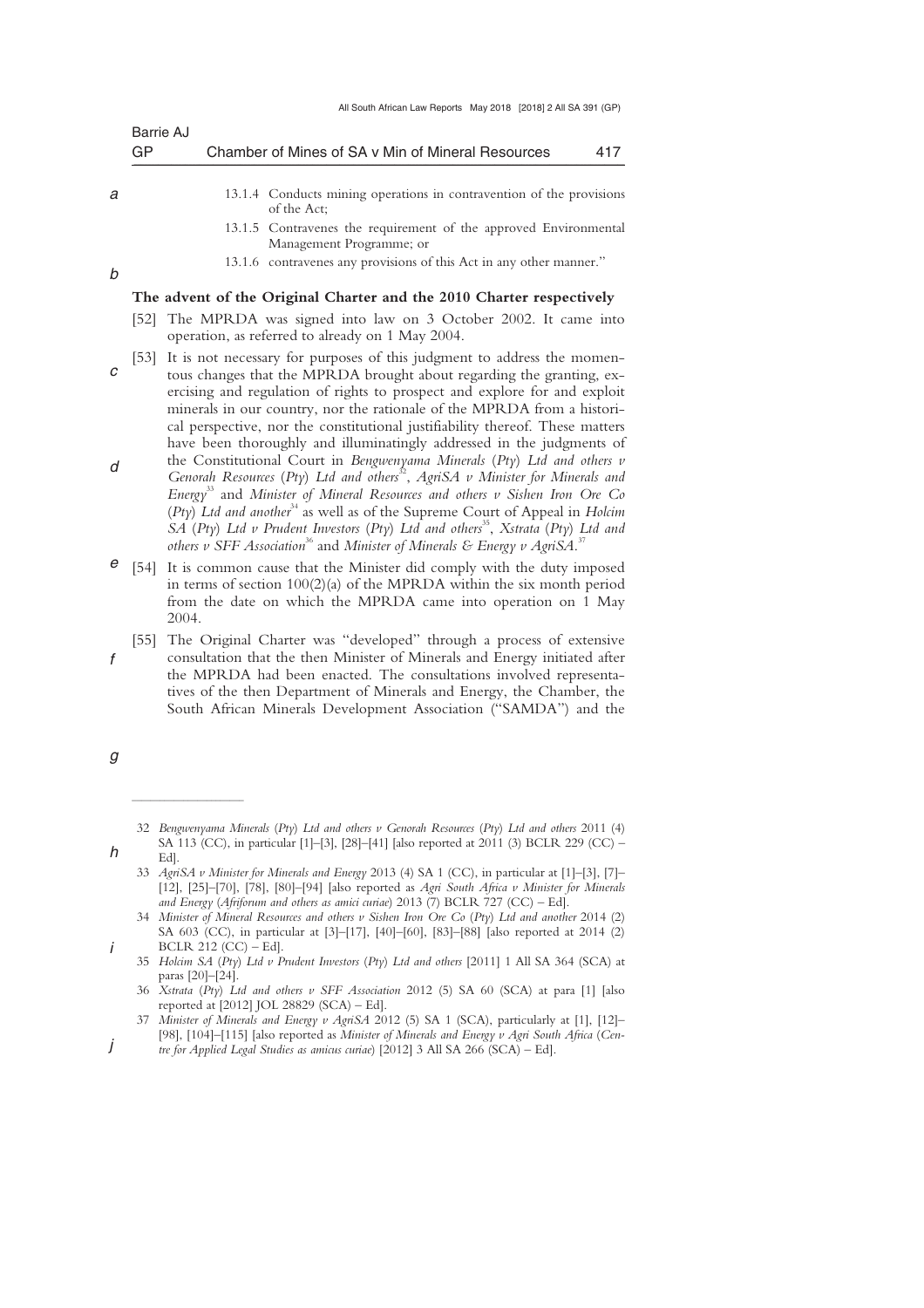418 All South African Law Reports

*a*  National Union of Mineworkers ("NUW") ("the stakeholders"<sup>38</sup>). The consultation process culminated in written agreement being reached on 11 October 2003 on a proposed charter as contemplated in terms of section 100(2) of the MPRDA, which charter was then later published in the *Government Gazette* on 13 August 2004.

\_\_\_\_\_\_\_\_\_\_\_\_\_\_\_\_\_\_\_\_\_\_\_\_\_\_\_\_\_\_\_\_\_\_\_\_\_\_\_\_\_\_\_\_\_\_\_\_\_\_\_\_\_\_\_\_\_\_\_\_\_\_\_\_\_\_\_\_\_\_\_\_\_\_\_\_\_\_\_\_\_\_\_\_\_\_\_\_\_\_\_\_\_\_\_\_\_\_\_\_\_\_\_\_\_\_\_\_\_\_\_\_\_\_\_\_\_\_\_\_\_\_\_\_\_\_\_\_\_\_\_\_\_\_\_\_\_\_\_\_\_\_\_

- *b*  [56] Government subsequently, during 2008, established a formal consultation forum called the Mining Industry Growth, Development and Empowerment Task Team ("the MIGDETT"). This occurred against the background of what is often referred to as "the 2008 global economic crisis".
- *c d*  [57] The MIGDETT still exists. It is a tripartite forum in which government, industry and labour are represented.<sup>39</sup> It involves representatives of the various stakeholders at a high level.<sup>40</sup> A Steering Committee comprising representatives of the stakeholders, headed by the Director-General, acts as a type of secretariat for the MIGDETT. The MIGDETT structures also comprise three subcommittees being the Industry Stability Technical Task Team, the Competitiveness, Growth and Transformation Technical Task Team and the Sustainable Development Technical Task Team.
- *e f*  [58] The MIGDETT's brief was, among other things, to address transformation of the mining industry in South Africa against the backdrop of the global economic situation that had arisen. It is not clearly apparent from the papers before the Court whether the MIGDETT came into being also in pursuit of the ongoing engagement process contemplated in terms of paragraph 4.14 of the Original Charter, it is likely that it did, albeit that the MIG-DETT's objectives may have a wider compass. Fact is that the MIGDETT did involve itself with potential revision of the Original Charter, including possible changes to the scorecard and to some of the definitions used in the Original Charter. Potential amendments were put forward in the course of the MIGDETT's endeavours with a view to achieve changes to the Original Charter by agreement. By mid-2010 no overall agreement had been reached in such regard.
- *g*  [59] On 30 June 2010 agreement was, however, reached between the participants to the MIGDETT process<sup>41</sup> in terms of a document titled "Stakeholders' Declaration on Strategy for the Sustainable Growth and Meaningful Transformation of South Africa's Mining Industry" ("the Stakeholders' Declaration"). Although it is not expressly stated in the Court papers, it appears that the Stakeholders' Declaration was agreed to

 $\overline{\phantom{a}}$  , where  $\overline{\phantom{a}}$ 

*i* 

*h* 

 <sup>38</sup> More stakeholders became involved in the consultation processes at a later time, as is referred to below. References to "the stakeholders" will, where appropriate, include reference to the expanded group of participants.

 <sup>39</sup> Government by the DMR, mining companies by the Chamber and SAMDA, and labour by the trade unions NUM, the United Association of South Africa and Solidarity. The Association of Mining and Construction Union ("AMCU") was not originally included, but did become involved at a later time.

 <sup>40</sup> With the DMR being represented by the Minister, at times the Deputy Minister, the Director-General and the Deputy Directors-General, the Chamber by its president, its two vice-presidents and its chief executive officer, SAMDA by its chairperson and its president and organised labour by the presidents and general secretaries of the participating trade unions.

 <sup>41</sup> At that stage still not including AMCU.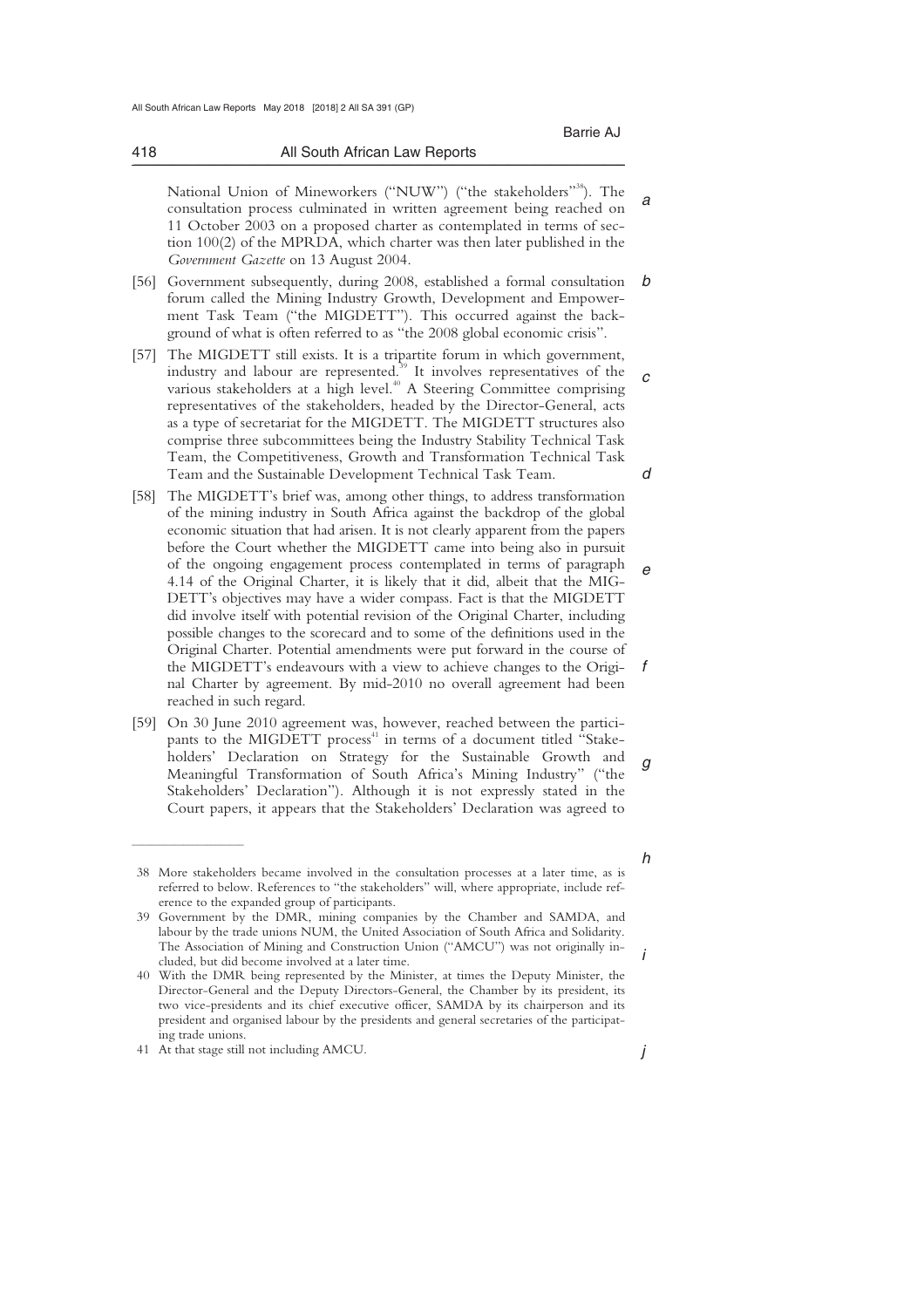| Barrie AJ |                                                   |     |
|-----------|---------------------------------------------------|-----|
| GP        | Chamber of Mines of SA v Min of Mineral Resources | 419 |

- *a*  and issued because the parties to the MIGDETT felt it necessary to reaffirm their commitment to address matters co-operatively in circumstances where a substantial divide had arisen between their viewpoints on a number of issues.
- *b c*  [60] The subject matter of the Stakeholders' Declaration is, largely, the same as that of the Original Charter. It was, and no doubt remains, an important document insofar as it confirmed the commitment of the stakeholders to continue to co-operate towards achieving the objectives that it recorded. Relevant is that "COMMITMENT 6" of the Stakeholders' Declaration included a commitment to "finalise the review of the Mining Charter by August 2010".
	- [61] Albeit that the Stakeholders' Declaration of 30 June 2015 was, evidently, intended to pave the way towards achieving an agreed revised charter, no such agreement was reached, whether by August  $2010$  or at all.<sup>42</sup> In these circumstances, the then Minister caused the 2010 Charter to be published in the *Government Gazette* on 20 September 2010.

#### **Events after publication of the 2010 Charter**

- [62] Engagement between the Chamber and the respondents continued after publication of the 2010 Charter, including via the MIGDETT forum. This is chronicled in the Chamber's founding papers and is not in dispute.
- *e*  [63] Although expressed in reasonably neutral terms in the parties' papers, it is quite evident that publication of the 2010 Charter and its aftermath resulted in the goodwill and spirit of co-operation appearing from the Original Charter, and even from the Stakeholders' Declaration of 30 June 2010, evaporating.
- *f*  [64] The areas of dispute between the Chamber and the respondents crystallised in the process and they proved insoluble. In those circumstances agreement was reached at a meeting between the Minister and the president of the Chamber in Cape Town on 29 March 2015 that the disputed matter would be submitted to adjudication by the Court, as referred to already.

## *g*

*h* 

 $\overline{\phantom{a}}$  , where  $\overline{\phantom{a}}$ 

*d* 

### **The rights and obligations attaching to a mining right**

- [65] At issue in these proceedings, as referred to already, is what the rights and obligations are that attach to a "new order" mining right granted in terms of the MPRDA, and whether, how and to what extent such rights and obligations are determined or affected by, respectively, the Original Char-
- ter and the 2010 Charter. [66] Section 5(1) of the MPRDA specifies that a right granted (and registered) in terms of the Act, including a mining right,". . . is a limited real right in respect of the mineral or petroleum and the land to which such right re-
- *i*  lates". Section 5(2) goes on to provide that the holder of such a right, including a mining right "is entitled to the rights referred to in this section

*j*  42 Despite what the respondents refer to as an "extensive process . . . to engage the stakeholders".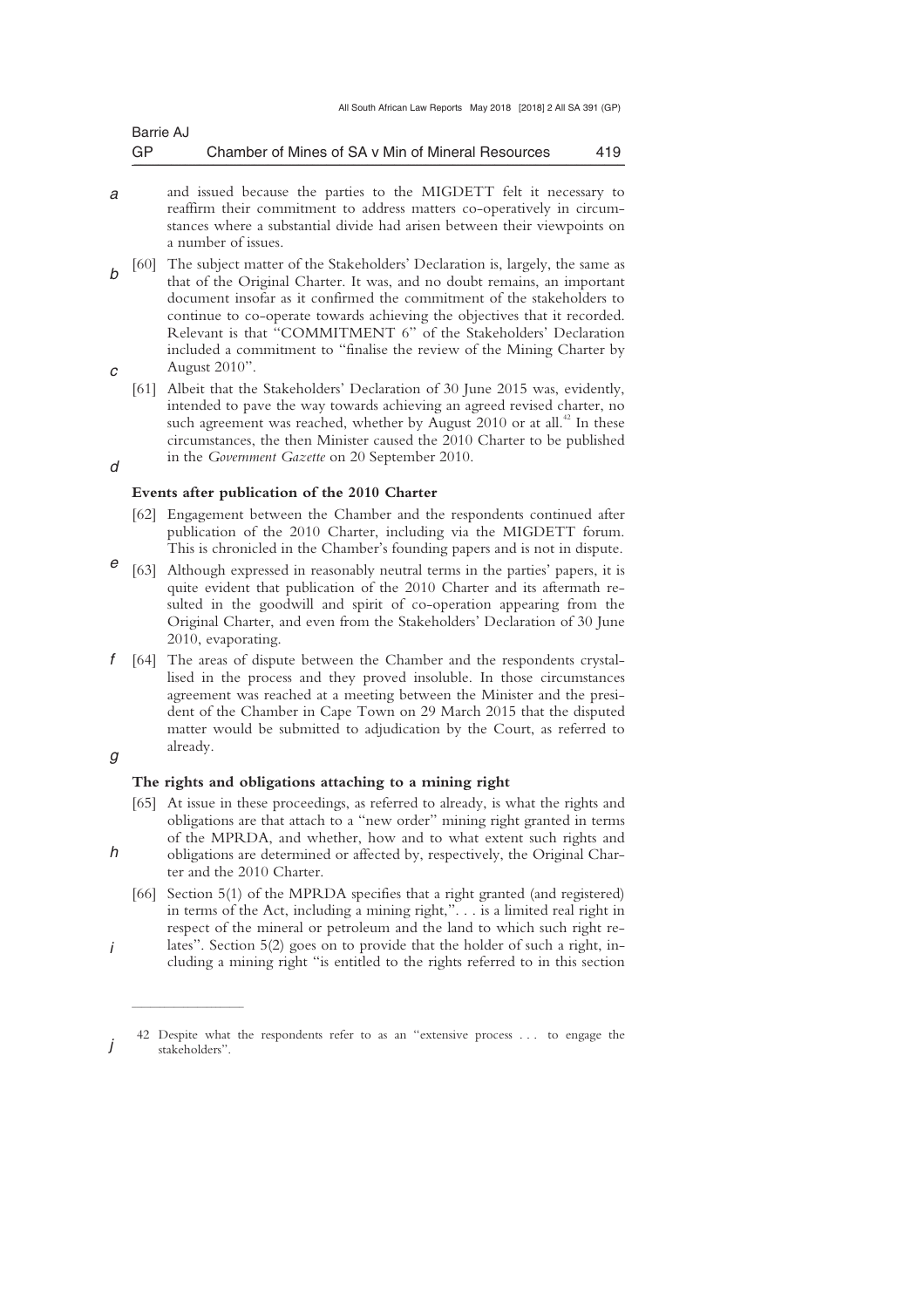420 All South African Law Reports

*a* 

| and such other rights as may be granted to, acquired by or conferred upon |
|---------------------------------------------------------------------------|
| such holder under this Act or any other law".                             |

- [67] Section 23(6) of the MPRDA specifies, on the other hand, that a mining right ". . . is subject to this Act, any relevant law, the terms and conditions stated in the right and the prescribed terms and conditions."<sup>4</sup>
- *b*  [68] The rights and obligations attaching to a mining right in terms of the provisions of the MPRDA itself are, principally, those specified in sections 5(3), 25, 28, 43, 52, 54 and 101.
- *c*  [69] The definition of a "mining right' in section 1 of the MPRDA as "a right to mine granted in terms of section 23(1)" suggests that a mining right can in terms of the MPRDA only come into existence by grant in terms of section 23, That would be correct at this time, but not in relation to the second avenue that the MPRDA created for mining rights to come into existence, ie by conversion of an old order mining right in terms of item 7 of Schedule II.
- *d e*  [70] The pathway to obtain the granting of a mining right by lodging an old order mining right for conversion in terms of Schedule II was available to holders of such mining rights until 30 April 2009, unless the conversion related to an "unused old order right", in which event the application process had to have been initiated by  $30$  April  $2005<sup>44</sup>$  After those dates the only pathway available was to proceed by way of application in terms of section 22 of the MPRDA, which remains the case.
- *f*  [71] Lodgement of an old order mining right for conversion under the transitional arrangements occurred in terms, of "Form J", the form that the Minister prescribed in terms of regulation 79 of the MPRD Regulations for that purpose. The form sought information regarding "Ownership of Participation by Historically Disadvantaged South Africans", requesting the applicant to mark "the appropriate- block" to choose between the options of "HDSA controlled: 50% plus 1 vote HDSA", "Strategic Partnership; 25% plus 1 vote HDSA" and "Broad-based Ownership HDSA dedicated mining unit trusts, employees share or ownership schemes". The applicant had also, among other things, to provide:

*g*  "An undertaking to give effect to the objects of section (2)(d) and (f) of the Act describing the manner to accomplish these requirements.'

- *h*  [72] The relevant application form to be utilised by an applicant for a mining right in terms of section 22 of the Act is "Form D", prescribed by regulation 10 of the MPRD Regulations. The form, similarly to Form J, seeks information regarding "Ownership or Participation by Historically Disadvantaged South Africans", again requesting the applicant to mark "the appropriate block" to choose between the options of "HDSA controlled: 50% plus 1 vote HDSA", "Strategic Partnership: 25% plus 1 vote HDSA" and "Broad-based Ownership HDSA dedicated mining unit trusts, employees share or ownership schemes".
	- *i*

*j* 

 <sup>43</sup> Reg 11 of the Mineral and Petroleum Resources Development Regulations published on 23 April 2004 ("the MPRD Regulations") prescribes that the mining work programme referred to in the regulation shall form part of a mining right granted.

 <sup>44</sup> See items 7(1) and (2) and 8(1) and (2) of Schedule II.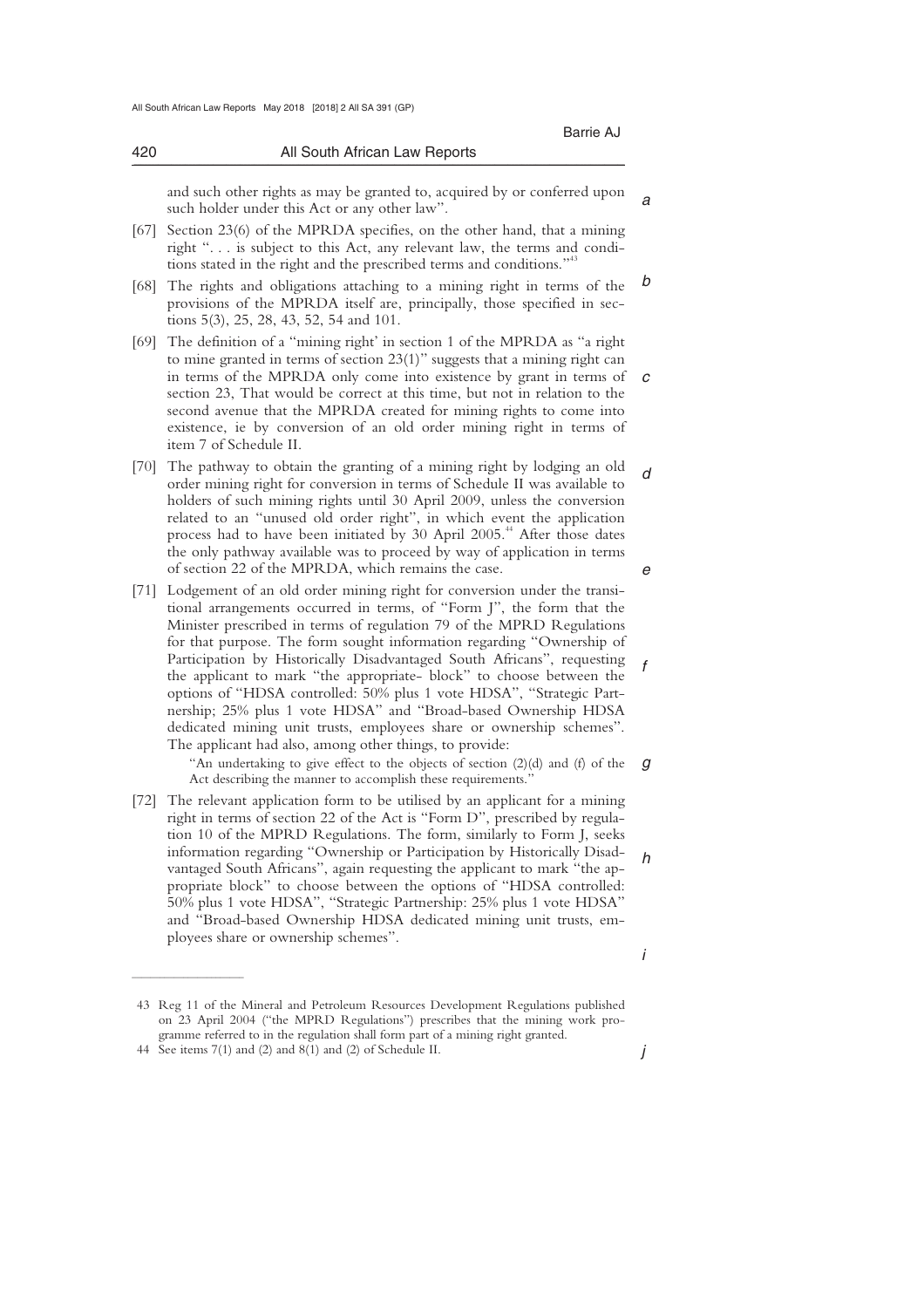| Barrie AJ |                                                   |     |
|-----------|---------------------------------------------------|-----|
| GP        | Chamber of Mines of SA v Min of Mineral Resources | 421 |

*a*  [73] The form (paradoxically different from Form J in this respect) does not *b c*  request that the applicant provide particulars regarding how "the objects referred to in section 2(d) and (f) and in accordance with the Charter contemplated in section 100 and the prescribed social and labour plan" would be achieved if the mining right applied for were granted. However, regulation 10(1)(n) of the MPRD Regulations provides for "any other specific and additional information, data or documentation that the Minister may request in connection with the information submitted under paragraphs (a) to (m)" to be supplied. This provision would have enabled the Minister and those to whom his powers may have been delegated to obtain the necessary information to reach a conclusion regarding whether the granting of the mining right applied for would "further the objects referred to in section  $2(d)$  and  $(f)$  in accordance with the Charter contemplated in section 100 and the prescribed social and labour plan".

#### *d*  **The status of the charters**

- [74] The concept of a charter is a rather nebulous one. In given circumstances, a charter can be a document setting out objectives or standards of conduct that those subscribing to it aspire to achieve or maintain. Otherwise, it can be a constitutional document of an organisation or corporate entity that binds the members thereof.
- *e*  [75] Indeed, whether the charters impose obligations that are enforceable at law is in dispute between the parties. The Chamber characterises the charters as "formal guidelines or statements of policy". The respondents, on the other hand, regard the charters as "legally enforceable instruments with legally binding obligations".
- *f g*  [76] Section 100(2) of the MPRDA imposed a duty on the Minister to "develop" a charter as described in the section within six months from the date on which the MPRDA took effect. As referred to already, by the time the MPRDA took effect that process had largely been finalised - the participants in the consultation process that the Minister had initiated towards developing the charter had already on 11 October 2003 reached agreement on the terms of the proposed charter. The Minister's carrying out the duty imposed on her/him in terms of section 100 of the Act was finalised by publication of the Original Charter in the *Government Gazette* on 13 August 2004.
- *h i*  [77] If this Court were for purposes of determination of this matter to have been called upon to pronounce on the binding effect of the Original Charter as a matter of the law of contract, issues of substantial nicety would have arisen to determine who, exactly, are bound by it and what, exactly, the contractual obligations and rights are that arise for the parties bound. The Court is, however, not faced with that task. The Court has to determine what in terms of the MPRDA, interpreted in accordance with the relevant principles of law, including those arising from the Constitution and those specified in the MPRDA itself, the binding effect in respect of holders of mining rights is of, respectively, the Original Charter and the 2010 Charter.
- *j*  [78] Interpreting the various relevant and potentially relevant provisions of the MPRDA entails ascribing meaning to them in accordance with the usual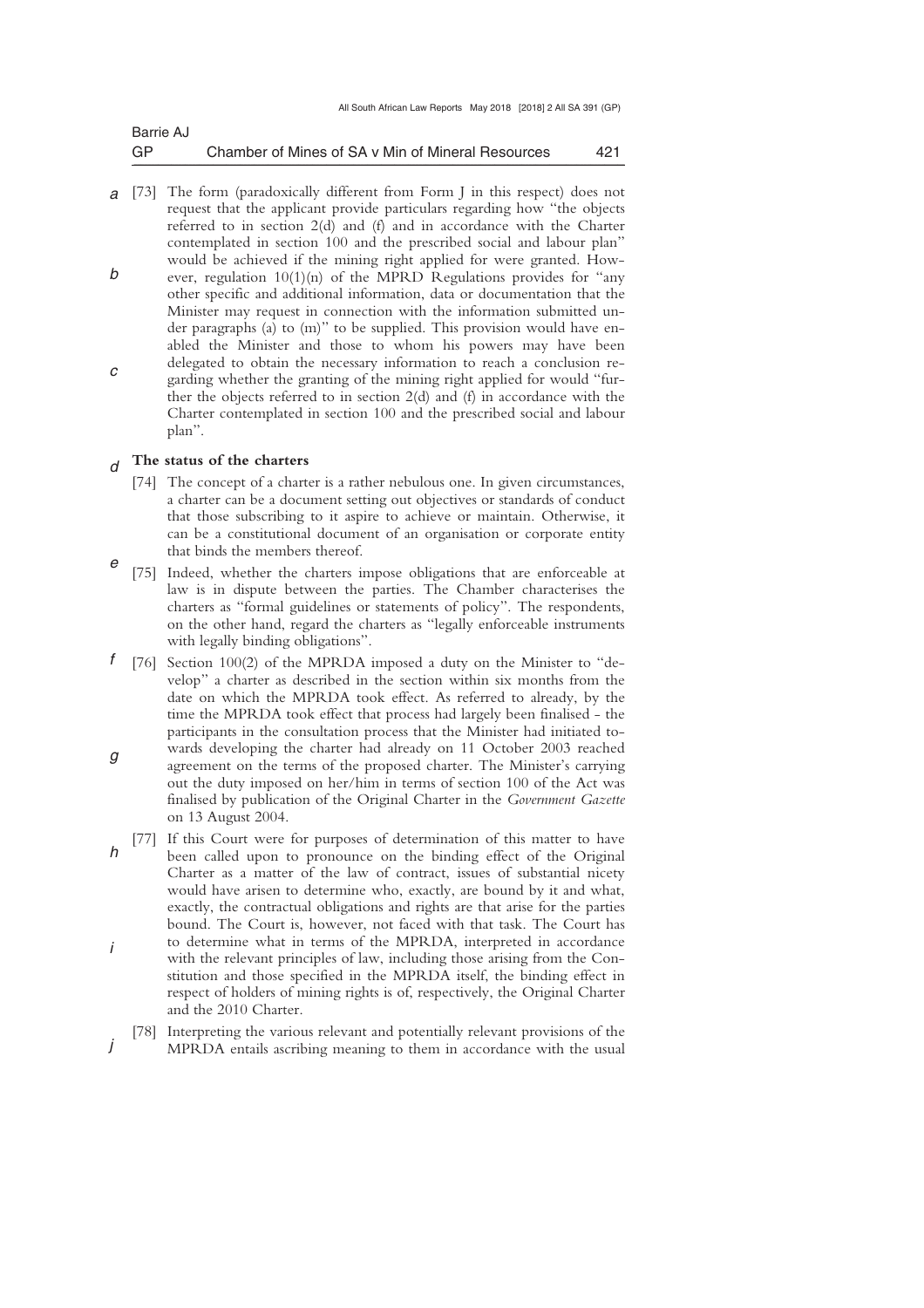*a b*  principles applying to the interpretation of legally relevant wording. It entails a "unitary exercise" of ascertaining the objective meaning of the particular provision or provisions that fall to be interpreted, in its/their overall textual setting and in the light, of all other relevant contextual facts.45 In the case of interpretation of "any law, proclamation, ordinance, Act of Parliament or other enactment having the force of law" the process occurs with due regard, throughout, to the primacy of relevant provisions of the Constitution, $46$  and also with the provisions of the Interpretation Act in mind.

# **The status of the Original Charter**

 $\frac{1}{2}$  , and the set of the set of the set of the set of the set of the set of the set of the set of the set of the set of the set of the set of the set of the set of the set of the set of the set of the set of the set

- *c*  [79] Neither section 100 nor any other provision of the MPRDA expressly states what the legal consequence or status would be of the mining charter that it enjoined the Minister to "develop".
- *d*  [80] "(T)he charter contemplated in section 100" is referred to in four sections of the MPRDA.<sup>47</sup> None of these provides that the charter contemplated in section 100 would as such; and without further ado have any binding effect, ie have force or effect as "an enactment having the force of law" as referred to in the definition of the term "law" in section 2 of the interpretation Act.
- *e*  [81] "(T)he charter contemplated in section 100" of the MPRDA accordingly finds application and legal significance in an indirect manner only, through application of the other sections of the MPRDA that refer to it.
- *f*  [82] For purposes of this judgment the application and significance that section 23(1)(h) gives to "the charter contemplated in section 100" are relevant – the Minister is in terms of section 23(1) obliged, among other things, to consider and come to a conclusion whether the granting of the right will, as referred to in subsection (h), ". . . further the objects referred

*g*  45 *Thoroughbred Breeders' Association v Price Waterhouse* 2001 (4) SA 551 (SCA), at 600, [12] [also reported at [2001] 4 All SA 161 (SCA) – Ed]; *Natal Joint Municipal Pension Fund v Endumeni Municipality* 2012 (4) SA 593 (SCA) at [18], [24]–[26] [also reported at [2012] 2 All SA 262 (SCA) – Ed]; *Bothma-Batho Transport* (*Edms*) *Bpk v S Botha & Seun Transport* (*Edms*) *Bpk* 2014 (2) SA 494 (SCA) at [12] [also reported at [2014] 1 All SA 517  $(SCA) - Ed$ ].

*h*  46 *Investigating Directorate*: *Serious Economic Offences and others v Hyundai Motor Distributors* (*Pty*) *Ltd and others*: *in re Hyundai Motor Distributors* (*Pty*) *Ltd and others v Smit NO and others* 2001 (1) SA 545 (CC) at [21]–[25] [also reported at 2000 (10) BCLR 1079 (CC) – Ed]; *Department of Land Affairs v Goedgelegen Tropical Fruits* (*Pty*) *Ltd* 2007 (6) SA (SCA) at [51]–[53]; *Bato Star Fishing* (*Pty*) *Ltd v Minister of Environmental Affairs and Tourism and others* 2004 (4) SA 490 (CC) at [72]–[77] and [89]–[91] [also reported at 2004 (7) BCLR 687 (CC) – Ed]; *Minister of Mineral Resources and others v Sishen Iron Ore Co* (*Pty*) *Ltd and another* 2014 (2) SA 603 (CC) at [40]–[47].

*i j*  47 "(T)he charter contemplated in section 100" is referred to, apart from in ss 23(1)(h) and  $25(2)(h)$ , in ss 28(2) and 84(1) of the MPRDA. S 28(2)(c) provides that mining right holders have to submit annual reports detailing, among other things ". . . the extent of the holder's compliance with the provisions of section  $2(d)$  and  $(f)$ , the charter contemplated in section 100 and the social and labour plan". S 84(1)(i) is worded similarly than s 23(1)(h), but relates to the granting of a "production right" , ie the equivalent of a mining right, but pertaining to "petroleum", as defined in s 1.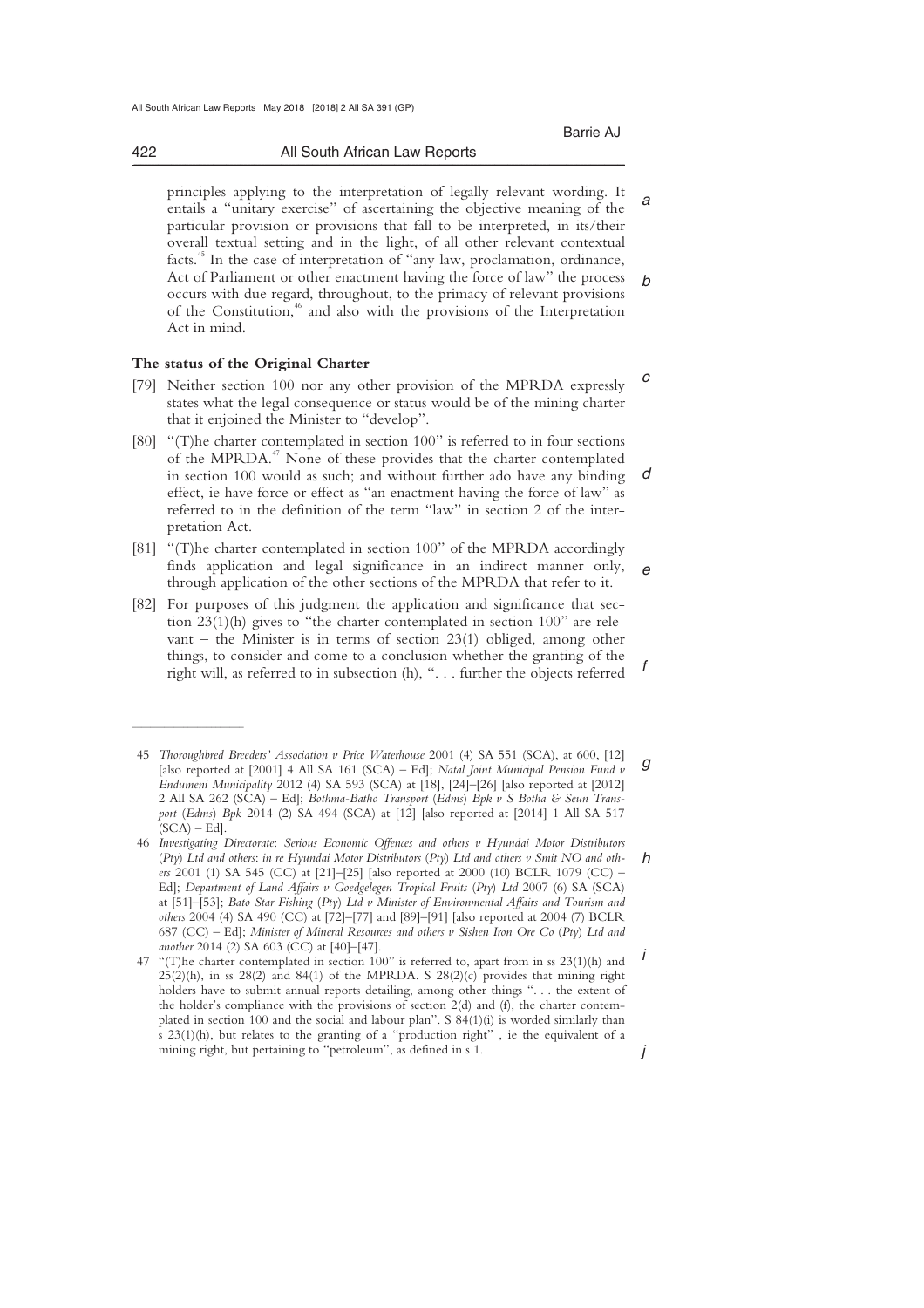| Barrie AJ |                                                   |     |
|-----------|---------------------------------------------------|-----|
| GP        | Chamber of Mines of SA v Min of Mineral Resources | 423 |

- *a*  to in section 2(d) and (f) and in accordance with the charter contemplated in section 100 and the prescribed social and labour plan".
- *b*  [83] The wording of the section  $23(1)(h)$  is problematic though – the syntax does not make sense. Insofar as it refers to respectively section 2(d) and 2(f) of the Act conjunctively with "the Charter contemplated in section 100" and "the prescribed social and labour plan", the "and' appearing in the enacted subsection before the words "in accordance with" is a draft-
- ing error. The subsection can only be read sensibly by omitting the word "and".
- *c d e*  [84] The tenor of item 7(3) of Schedule II, read with item 7(2)(k), is different from that of section 23(1)(h). The relevance and significance of the charter "contemplated in section 100" (as referred to in terms of section 23(1)(h) of the MPRDA) did not arise similarly in terms of item 7 of Schedule II. The Minister was in terms of item 7(3) under obligation to convert an old order mining right into a "new order" mining right if the holder of the right had, among other things, complied with the requirements of item  $(7)(2)$ . Sub-item  $7(2)(k)$  included that the holder had, when lodging the old order mining right for conversion, to provide "documentary proof of the manner in which, the holder of the right will give effect (to) the object referred to in section 2(d) and 2(f)". In other words, items 7(2) and (3) of Schedule II did not attach any significance to "the charter contemplated in section 100"*.*
- *f*  [85] In the case of a conversion of an old order mining right the applicant's lodging an undertaking (in accordance with Form J) that it would give effect to the objects referred to in sections 2(d) and 2(f) of the Act, together with its providing particulars of the manner in which that will be achieved, constituted compliance with the requirements of item 7(2) insofar as sub-item (k) was concerned. Accordingly, the lodging of the undertaking and particulars was in respect of sub-item (k) sufficient to trigger the Minister's obligation in terms of item 7(3).
- *g h*  [86] In the case of section 23(1)(h) then, the Minister has to assess and come to a conclusion regarding whether the granting of the mining right ". . . will further the objects referred to in section  $2(d)$  and  $(f)$ ... in accordance with the charter contemplated in section 100". The assessment that has to be done and conclusion drawn are constituents of the administrative action that arises from application of section 23, culminating in the Minister's final decision to grant or refuse the right applied for.<sup>48</sup> Accordingly, in exercising her/his powers, the Minister has to comply with the requirements for lawful administrative action established by section 33(1) of the Constitution, the Promotion of Administrative Justice Act, 2000, and section 6 of the MPRDA itself.
	- [87] Every application has, of course, to be assessed on its own merits on the basis of all the information placed before the Minister as prescribed and that the Minister may, in given circumstances, have chosen to illicit in the process of executing the administrative action involved. Conclusions in

*i* 

*j*  48 See *Minister of Mineral Resources and others v Mawetse* (*SA*) *Mining Corporation* (*Pty*) *Ltd* 2016 (1) SA 306 (SCA) at [24] [also reported at [2015] 3 All SA 408 (SCA) – Ed].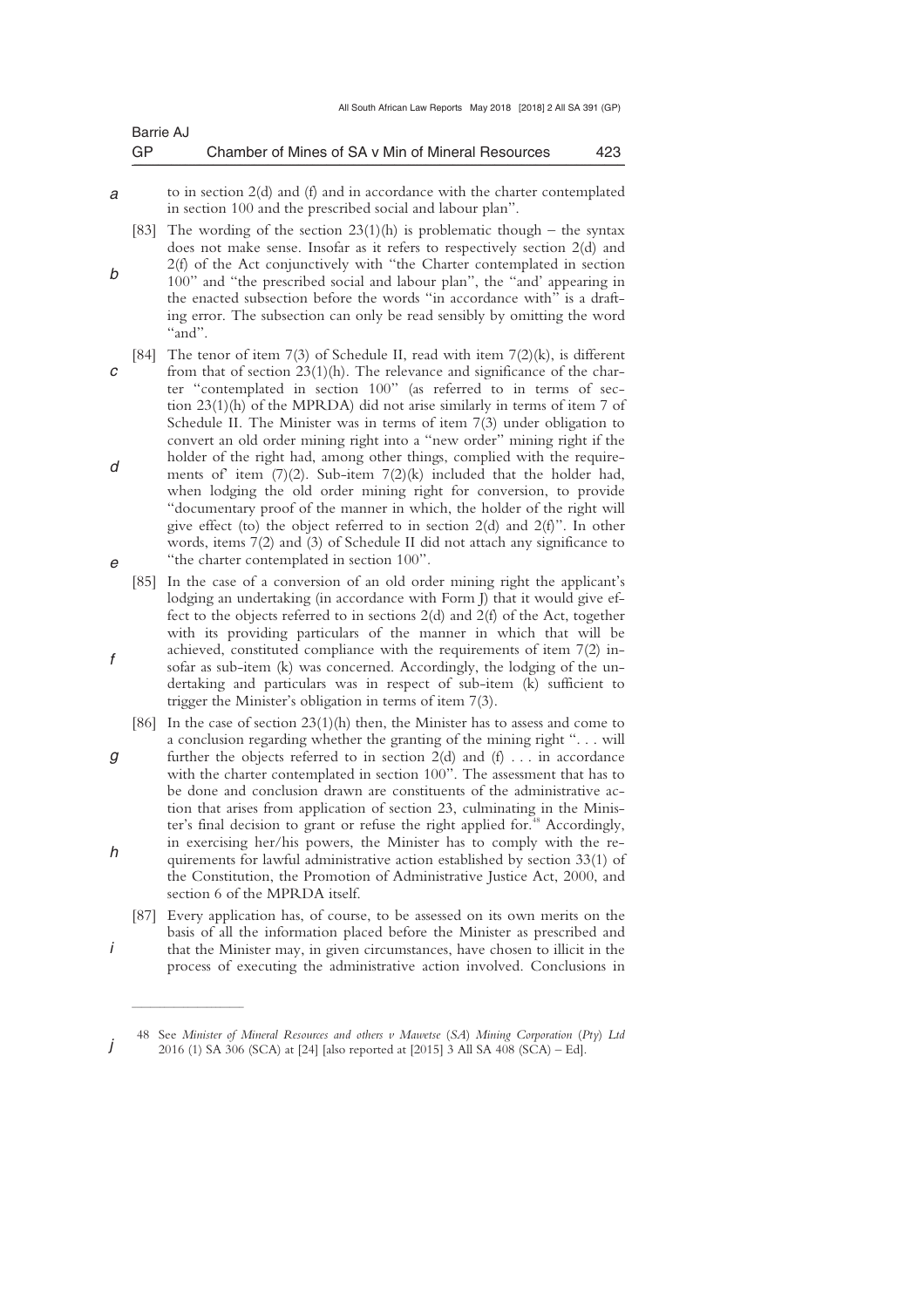*g* 

*j* 

*a b*  relation to the matters specified in subsections 23(1)(a) to (h) on a preponderance of probability will suffice. Different considerations may apply in respect of the matters specified in section 23(1) depending on whether the applicant is an HDP/HDSA or not, including in relation to the furthering of the objects of section 2(d) and (f). Interrelationships between the various matters specified in terms of section 23(1) in relation to which the Minister has to come to a conclusion will, no doubt also play a role in the overall assessment.

- *c*  [88] Section 23(6) of the MPRDA implies that the Minister may in granting a mining right specify terms and conditions otherwise than those that are prescribed by regulation.<sup>49</sup> The Minister's doing so would, obviously, again be subject to the tenets of and requirements for lawful administrative action, as referred to already.
- *d*  [89] In drawing her/his conclusions in terms of section 23(1) the Minister is entitled to take into account the prescribed terms and conditions that will arise if the mining right applied for is granted, as well as terms and conditions that she/he might decide to impose. The Minister would be entitled to gauge whether and to what extent the matters specified in section 23(1) could in relation to the exercising of the right, if granted, be assured by way of the imposition of terms and conditions in the right itself.
- *e f*  [90] The provisions of the typical mining right, particularly those specified in clauses 13.12 and 17, demonstrate how the Minister utilised her/his power to impose terms and conditions in mining rights to contribute towards her/his obtaining the assurance that subsection 23(1)(h) posits. They show that the scheme of things that applied after the Original Charter had been "developed" for purposes of addressing conversions of old order mining rights lodged for conversion in terms of item 7 of Schedule II, as well as applications for mining rights made in terms of section 22 of the Act, encompassed that:
	- 90.1 The Minister<sup>50</sup> would obtain documentary proof from the holder that had lodged an old order mining right for conversion, or the section 22 applicant for a mining right, of the BEE transaction that such holder/applicant had bound itself to towards achieving the

424 All South African Law Reports \_\_\_\_\_\_\_\_\_\_\_\_\_\_\_\_\_\_\_\_\_\_\_\_\_\_\_\_\_\_\_\_\_\_\_\_\_\_\_\_\_\_\_\_\_\_\_\_\_\_\_\_\_\_\_\_\_\_\_\_\_\_\_\_\_\_\_\_\_\_\_\_\_\_\_\_\_\_\_\_\_\_\_\_\_\_\_\_\_\_\_\_\_\_\_\_\_\_\_\_\_\_\_\_\_\_\_\_\_\_\_\_\_\_\_\_\_\_\_\_\_\_\_\_\_\_\_\_\_\_\_\_\_\_\_\_\_\_\_\_\_\_\_

*h i*  49 The MPRDA in its original incarnation did not expressly confer any such power. That such power exists was, however, confirmed in *Minister of Mineral Resources and others v Mawetse* (*SA*) *Mining Corporation* (*Pty*) *Ltd* 2016 (1) SA 306 (SCA) at [17], albeit that the judgment relates to prospecting rights and the provisions of s 17(6) of the MPRDA. Sub-s 23(2A) inserted by Act 49 of 2008 now expressly specifies a power to impose conditions as referred to in the sub-s "If the application relates to the land occupied by a community" (ie "community" as defined in s (1). The express power that s 2A confers does not derogate from the pre-existing power to impose terms and conditions. Reg 12 states that ". . . the terms and conditions of a mining right agreed upon will be approved by the Minister"*.* That implies that terms and conditions as referred to in s 23(6) otherwise than those arising by regulation may come about by agreement with prospective mining right holders. The regulation, however, carries no implication that agreement is a prerequisite for the Minister's specifying terms and conditions in a mining right over and above those prescribed by regulation.

 <sup>50</sup> Or, more likely, the officers of the Department to whom she/he had delegated her/his relevant powers.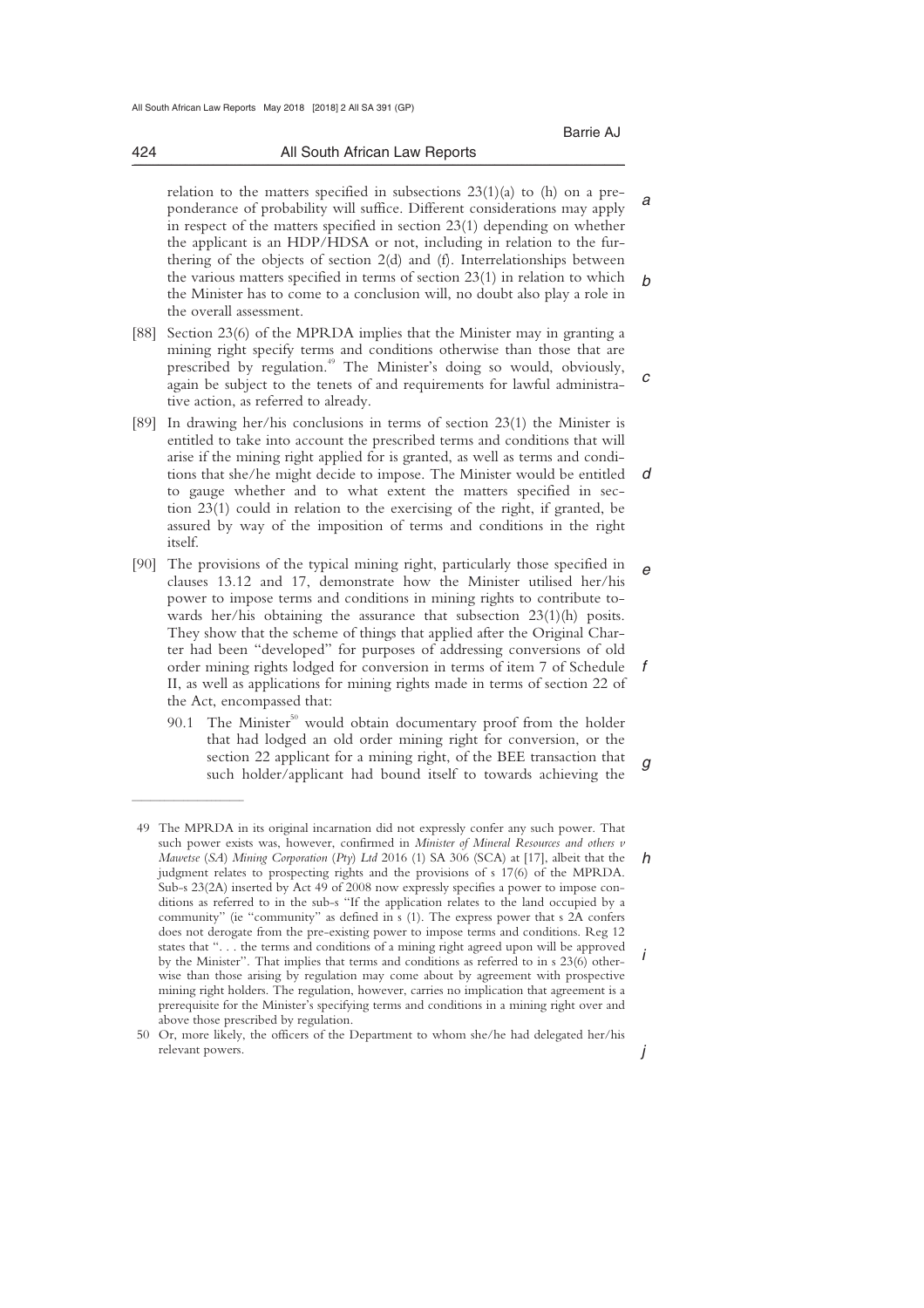|        | Barrie AJ<br>GP |          | Chamber of Mines of SA v Min of Mineral Resources                                                                                                                                                                                                                                                                                                                                                                                                                                                                                                                                                                                        | 425 |
|--------|-----------------|----------|------------------------------------------------------------------------------------------------------------------------------------------------------------------------------------------------------------------------------------------------------------------------------------------------------------------------------------------------------------------------------------------------------------------------------------------------------------------------------------------------------------------------------------------------------------------------------------------------------------------------------------------|-----|
| а      |                 |          | objects specified in section 2(d) and (f) of the MPRDA in accor-<br>dance with the Original Charter and the relevant prescribed social<br>and labour plan;                                                                                                                                                                                                                                                                                                                                                                                                                                                                               |     |
| b      |                 | 90.2     | That would put the Minister in a position to assess whether, in the<br>case of old order mining rights lodged for conversion, the holder of<br>the right had complied with item $7(2)(f)$ and (k) of Schedule II and,<br>in the case of a section 22 applicant, whether the granting of the<br>mining right would further the objects referred to in section 2(d)<br>and (f) of the MPRDA in accordance with the Original Charter<br>and the prescribed social and labour plan;                                                                                                                                                          |     |
| С<br>d |                 | 90.3     | However, to ensure, from the Minister's perspective, that the<br>granting of the right would further the objects referred to in sec-<br>tion 2(d) and (f) of the MPRDA in accordance with the Original<br>Charter and the prescribed social and labour plan, the agreement or<br>agreements constituting the BEE transaction to which the holder of<br>the old order mining right or section 22 applicant had committed<br>itself would be incorporated into the mining right granted;                                                                                                                                                   |     |
| е      |                 |          | 90.4 The mining right granted would, in addition, contain terms specify-<br>ing that if the holder thereof failed to comply with the relevant<br>BEE transaction and the social and labour plan incorporated into<br>the mining right, such failure could lead to the suspension or even<br>the cancellation of the mining right. <sup>51</sup>                                                                                                                                                                                                                                                                                          |     |
| f      | [91]            | tion 99. | Section $47(1)(b)$ grants the Minister the power to cancel or suspend a<br>mining right, among others, if the holder thereof "breaches any material<br>term or condition of such right, permit or permission". The holder of a<br>mining right granted subject to a term as specified in clause 17 of the<br>typical mining right can, accordingly, be held to account if, as is specified<br>in clause 13.1.2 of the typical mining right, the holder fails to honour the<br>BEE transaction on which the Minister relied for the granting of the right<br>This is reinforced by the provisions of section $98(a)(vi)$ , read with sec- |     |
| g      | [92]            |          | The issue in this case relating to the application of the Original Charter to<br>mining rights granted in accordance with the provisions of section 23 or<br>item 7 is whether mining companies that had executed the BEE transac-<br>tions referred to and specified in the mining rights issued to them and that<br>had, in so doing, achieved the 26% HDP/HDSA participation/ownership                                                                                                                                                                                                                                                |     |
| h      |                 |          | level target specified in the Original Charter, are obliged to take steps to<br>cause that the 26% HDP/HDSA level be restored if the HDP/HDSA<br>participants in the relevant BEE transactions had disposed of their inter-<br>ests, causing the HDP/HDSA participation level to fall below the 26%<br>target. Arising from my conclusion that "the charter contemplated in sec-<br>tion 100" only has legal significance (in the context of the granting of                                                                                                                                                                             |     |
| İ      |                 |          | mining rights) through section 23(1)(h), whether such an obligation exists<br>or not depends entirely on whether it arises in terms of the terms and<br>conditions subject to which the Minister granted the mining right that<br>may be in question.                                                                                                                                                                                                                                                                                                                                                                                    |     |

*j*  51 In that manner confirming and emphasising application of s 47 of the MPRDA to the holder of the right.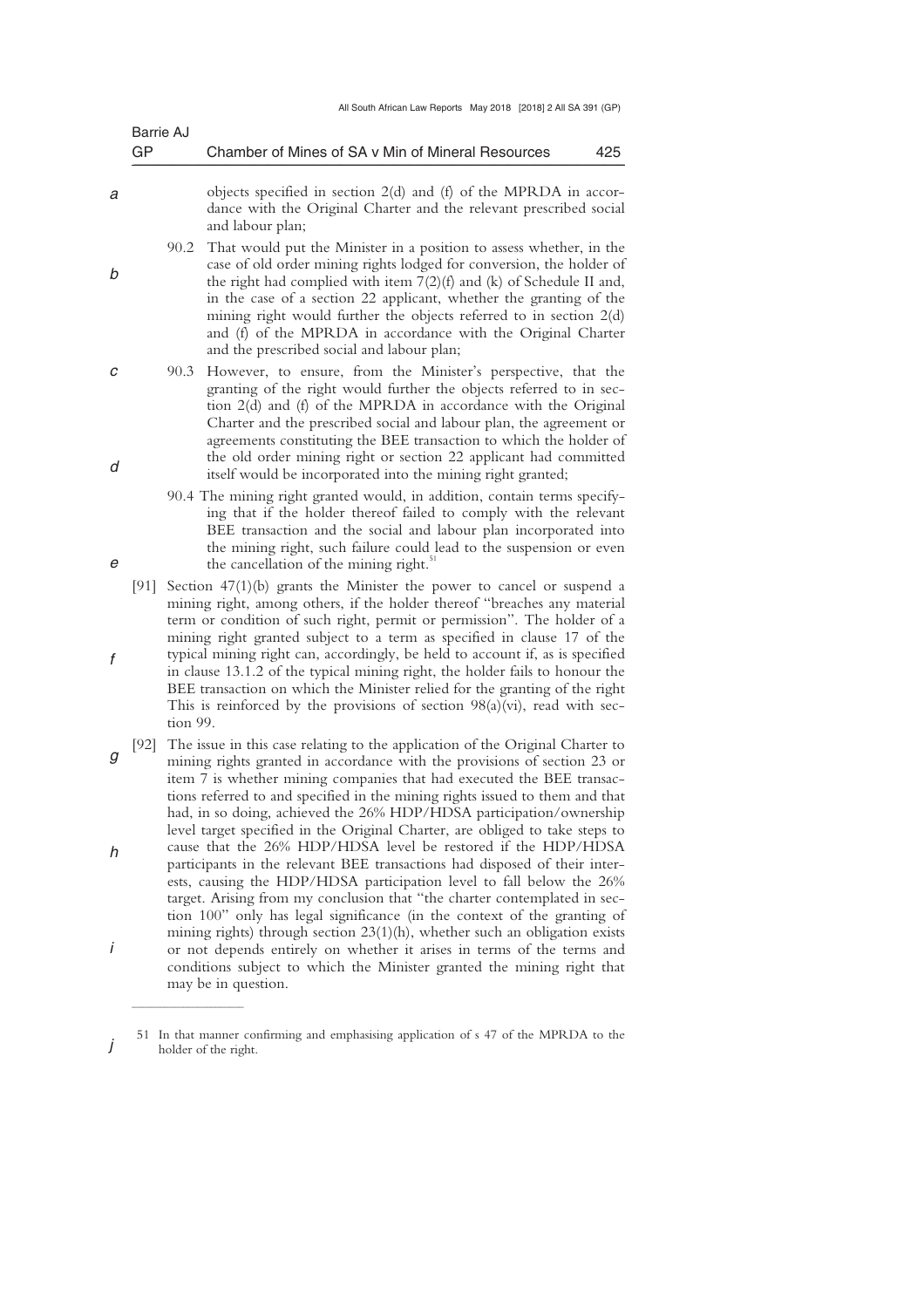| 426 | All South African Law Reports |
|-----|-------------------------------|
|     |                               |

*a b*  [93] Accordingly, even if the terms of the Original Charter could have been interpreted to specify an ongoing commitment that a 26% HDP/HPSA participation/ownership level would be achieved and maintained indefinitely, which is not the case, it would not, of itself, have created an obligation in that regard for holders of mining rights enforceable by means of application of section 47 or sections 98 and 98 of the MPRDA.

# **The status of the 2010 Charter**

 $\overline{\phantom{a}}$  , where  $\overline{\phantom{a}}$ 

- *c d*  [94] My conclusion regarding the legal status and the significance of the Original Charter is largely dispositive of the questions arising in this matter in relation to the 2010 Charter as well. The terms of the 2010 Charter can have legal consequence or significance only insofar as they are, in some way or another, reflected in terms or conditions subject to which the Minister grants a mining right.<sup>52</sup> What applies to the Original Charter applies to the 2010 Charter as well. That encompasses that the charter "contemplated in terms of section 100" of the MPRDA does not provide an avenue for the Minister to impose terms and conditions on the holders of mining rights at variance with the terms and conditions that applied in terms of section 23(6) of the Act at the time when the mining rights were granted.
- *e*  [95] A more fundamental issue arises, however, in relation to the 2010 Charter. That is whether, insofar as section 23(1) refers to "the charter contemplated in section 100" the 2010 Charter can, at all, be regarded as being encompassed in that reference.
- *f*  [96] The charter "contemplated in section 100" was the charter that the Minister was in terms of section 100(2) of the MPRDA obliged to develop within the six month period referred to in the section. The Minister complied with the duty imposed upon her/him, resulting in the Original Charter coming into existence in accordance with what section 100 specified. Accordingly, the Original Charter is "the charter contemplated in section 100". The 2010 Charter is not.
- [97] This conclusion is not affected by application of section 10(1) and section 10(3) of the Interpretation Act, 1957.
- [98] The duty that section 100(2) of the Act imposed on the Minister was not a duty that was to "be performed from time to time as occasion requires" as referred to in section 10(1) of the Interpretation Act. A contrary intention to an intention to impose such a duty, as referred to in section 10(1) of the Interpretation Act appears from section 100(2) of the MPRDA.
- [99] The implication is that the Minister's issuing the 2010 Charter did not occur in terms of or in compliance with the duty imposed on the Minister in terms of section 100(2).
- *i*  [100] Section 10(1) of the Interpretation Act distinguishes between provisions conferring powers and those imposing duties. The distinction is apparent from sections  $10(2)$ , (4) and (5) as well. Section  $10(3)$ , in contradistinction, is limited to "a power conferred', more particularly, a power to

Barrie AJ Annual March 2014 - Barrie AJ Annual March 2014 - Barrie AJ Annual March 2014

*g* 

*h* 

*j*  52 If duly imposed in accordance with the provisions of s 33(1) of the Constitution, the Promotion of Administrative Justice Act, 2000, and s 6 of the MPRDA itself.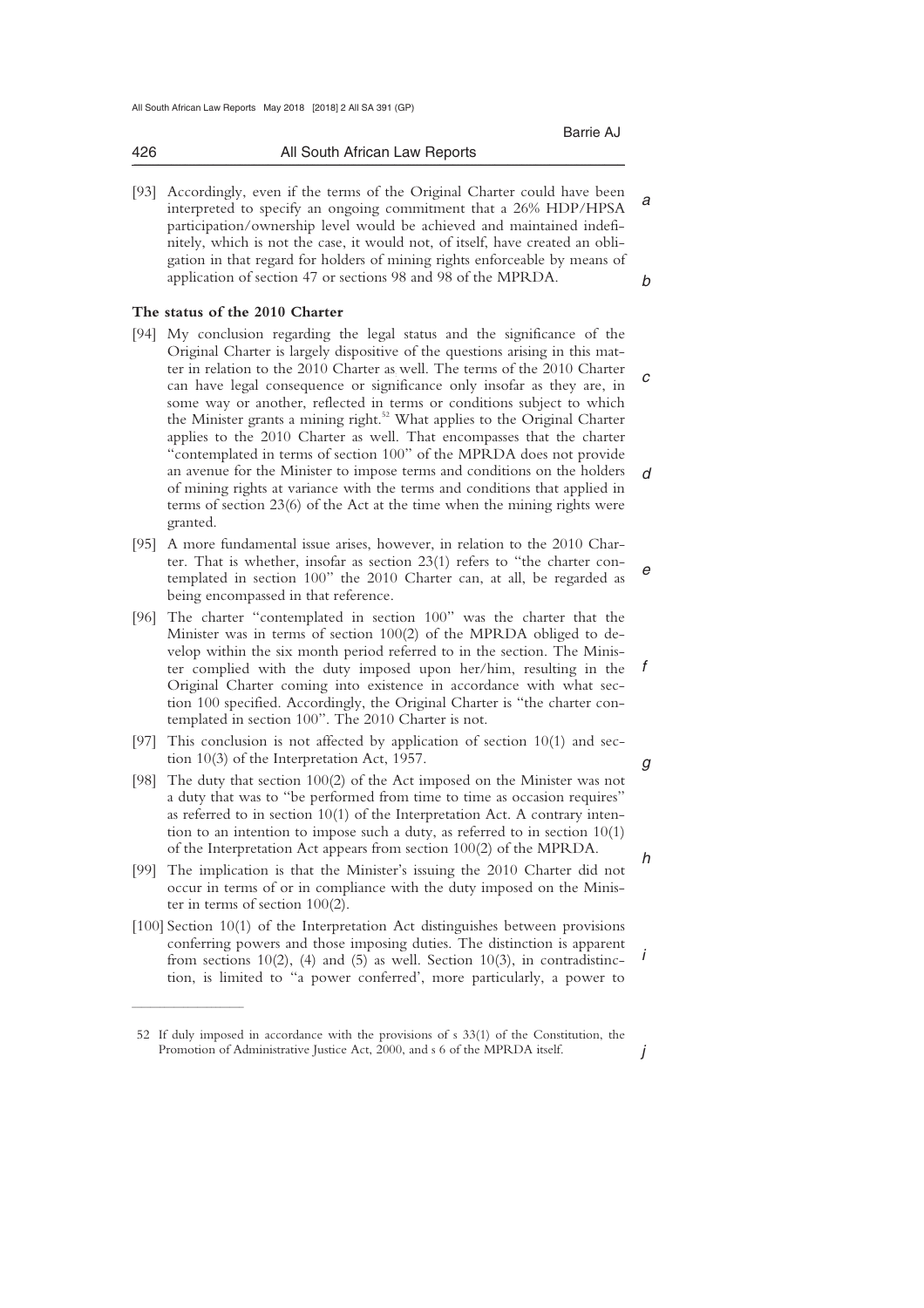| Barrie AJ |                                                   |     |
|-----------|---------------------------------------------------|-----|
| GP        | Chamber of Mines of SA v Min of Mineral Resources | 427 |

- *a b*  make "rules, regulations or by-laws". The reference in section 10(3) to "rules, regulations or by-laws" refers to bindingly regulatory provisions. The "charter contemplated in section 100(2)" is not such. Section 100(2) of the MPRDA imposed a duty on the Minister to develop a charter as referred to in the section within a limited time period. It did not confer a power on the Minister to make "rules, regulations or by-laws". Accordingly, section 10(3) of' the Interpretation Act does not apply to the charter referred to in section 100(2) of the MPRDA.
- *c*  [101] However, if I am wrong in my conclusion that section 10(3) of the Interpretation Act does not apply to the charter referred to in section  $100(2)$  of the MPRDA, $^{53}$  again, a "contrary intention appears" to a construction of section 100(2) to allow for the Original Charter to be rescinded, revoked, varied or amended after the six month period specified in the section had lapsed.<sup>54</sup> Section 100(2) specifies the development of a charter for the mining industry as a once-off event to be completed within a specified period of time.
- *d*  [102] There is, possibly, room for an argument to be made that the Minister's issuing the 2010 Charter or at least parts of it could have been authorised in terms of the Minister's powers to make regulations.<sup>55</sup> No argument to such effect was addressed to the Court.<sup>56</sup> However, section  $107(1)(l)$  of the MPRDA does provide that the Minister may, by notice in the *Gov-*
- *e f ernment Gazette*, make regulations regarding "any other matter the regulation of which may be necessary or expedient in order to achieve the objects of this Act", I do not on any reasonable construction of the subsection discern any power on the part of the Minister by regulation to impose obligations on the holder of a mining right regarding its ownership or manner of composition with reference to HDPs or HDSAs in addition to or different from the terms and conditions that applied at the time of the mining right being granted. There is no scope for the Minister by way of regulation to prescribe further or new terms and conditions applying to a mining right that purport to diminish or limit the rights that

*g* 

 $\overline{\phantom{a}}$  , where  $\overline{\phantom{a}}$ 

- *h*  54 Which contrary intention is not detracted from or diminished by construing s 100(2) in overall context, including by reading it with s 23(1)(h), s 25(2)(h), s 29(c) and s 84(1)(i) of the MPRDA.
	- 55 See *Latib v The Administrator*, *Transvaal* 1969 (3) SA 186 (T), at 190H–191A; *Howick District Landowners Association v Umgeni Municipality and others* 2007(1) SA 206 (SCA) at [19]–[21] [also reported at [2007] 1 All SA 139 (SCA) – Ed].
- *i j*  56 Probably for good reason – the respondents had not made out any case in their papers that the 2010 Charter had binding effect as a regulation. The 2010 Charter had, moreover, been issued with express reliance on s 100(2) of the MPRDA. See *Minister of Education v Harris* 2001 (4) SA 1297 (CC) at [15]–[18] [also reported at 2001 (11) BCLR 1157 (CC) – Ed]; *Administrateur*, *Transvaal v Quid Pro Quo Eiendomsmaatskappy* (*Edms*) *Bpk* 1977 (4) SA 829 (A) at 841A – G [also reported at [1977] 4 All SA 849 (A) – Ed]; *Howick District Landowners Association v Umgeni Municipality and others* 2007 (1) SA 206 (SCA) at [22].

 <sup>53</sup> In other words, if the provisions of the Original Charter can as a result of the significance that s 23(1)(h) gives to it, be regarded as "rules" and the Minister's developing of the charter contemplated in s 100 can be said to have occurred in the exercise of a power as referred to in s 10(3) of the Interpretation Act (as opposed to in compliance with a duty imposed, as referred to in s  $10(2)$ , (4) and (5) of the Interpretation Act).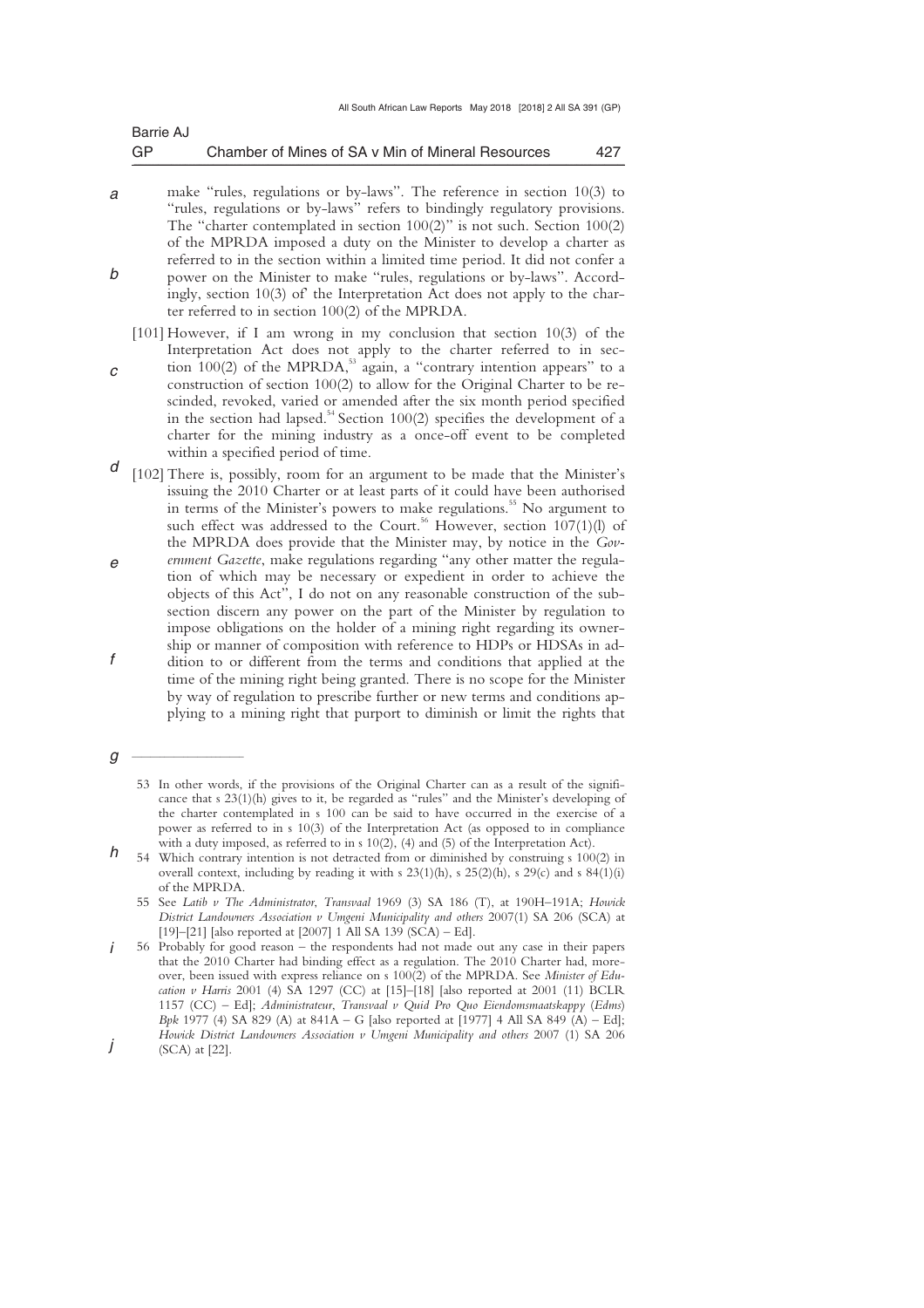*a* 

*j* 

 accrued to the holder when the mining right was granted, or by regulation to specify or bring about that non-compliance with such new terms and conditions would render the mining right potentially susceptible to suspension or cancellation or the holder thereof to prosecution.

\_\_\_\_\_\_\_\_\_\_\_\_\_\_\_\_\_\_\_\_\_\_\_\_\_\_\_\_\_\_\_\_\_\_\_\_\_\_\_\_\_\_\_\_\_\_\_\_\_\_\_\_\_\_\_\_\_\_\_\_\_\_\_\_\_\_\_\_\_\_\_\_\_\_\_\_\_\_\_\_\_\_\_\_\_\_\_\_\_\_\_\_\_\_\_\_\_\_\_\_\_\_\_\_\_\_\_\_\_\_\_\_\_\_\_\_\_\_\_\_\_\_\_\_\_\_\_\_\_\_\_\_\_\_\_\_\_\_\_\_\_\_\_

- *b c d e*  [103] The arguments presented to this Court on behalf of the friends of the Court and the respondents alike proceeded from the premise that the 2010 Charter was validly issued in accordance with section 100(2). Counsel appearing for Serodumo argued that the charters are "other measures" as referred to in section 9(2) of the Constitution that are ". . . designed to protect or advance persons, or categories of persons, disadvantaged by unfair discrimination . . .". That is no doubt correct, but it does not of itself give the charters binding coercive legal effect. The principle of legality, as a sub-set of the rule of law, dictates that any coercive legal measure taken by the state must be authorised by law.<sup>57</sup> Section 9(2) of the Constitution has, quite obviously, to be read in conjunction with section 9(1) that provides that '"(e)veryone is equal before the law and has the right to equal protection and benefit of the law". Section 8(2) of the Constitution is a proviso to or qualification of section 9(1) to allow for legislative and other measures to be taken that may protect or advance persons disadvantaged by discrimination, or categories of such persons, even if such measures may, conceivably, operate contrary to the right to equality specified in section 9(1). Any action or conduct of the state (or others) "designed" with the objects referred to in section 9(2) of the Constitution in mind, does not achieve legality merely because of the design behind it. The relevant measure, legislative or otherwise, has to be authorised by law that passes muster in terms of the Constitution.
- *f g*  [104] The arguments presented on behalf of the respondents and the friends of the Court were further to the effect that an implied obligation has to be construed from section 23(1) of the MPRDA imposing a self-standing obligation on the part of the person or entity to whom a mining right may be issued to comply with "the charter contemplated in section 100(2)". These arguments relied, essentially, on the overall "scheme" of the MPRDA as reflected principally in terms of section 2 of the Act, interpreted in accordance with the provisions of section 4(1) thereof and section 39(2) of the Constitution, which, so it was argued, imposes a binding and on-going obligation on the holders of mining rights to comply with the charters.
- *h i*  [105] I cannot on the basis of reasonable interpretation in the light of all relevant and potentially relevant provisions of the MPRDA, including its long title and preamble, and with due regard to the spirit, purport and objects of the Bill of Rights contained in the Constitution, construe section 23, or, for that matter, section 25, as imposing any self-standing obligation on the holder of a mining right to comply with "the charter contemplated in section 100", in whatever incarnation, in circumstances where no such obligation had been imposed in the mining right at the time when the mining right was granted.

 $\overline{\phantom{a}}$  , where  $\overline{\phantom{a}}$ 

 <sup>57</sup> *Affordable Medicines Trust and others v Minister of Health and others* 2006 (3) SA 247 (CC) at [48]–[50] [also reported at 2005 (6) BCLR 529 (CC) – Ed].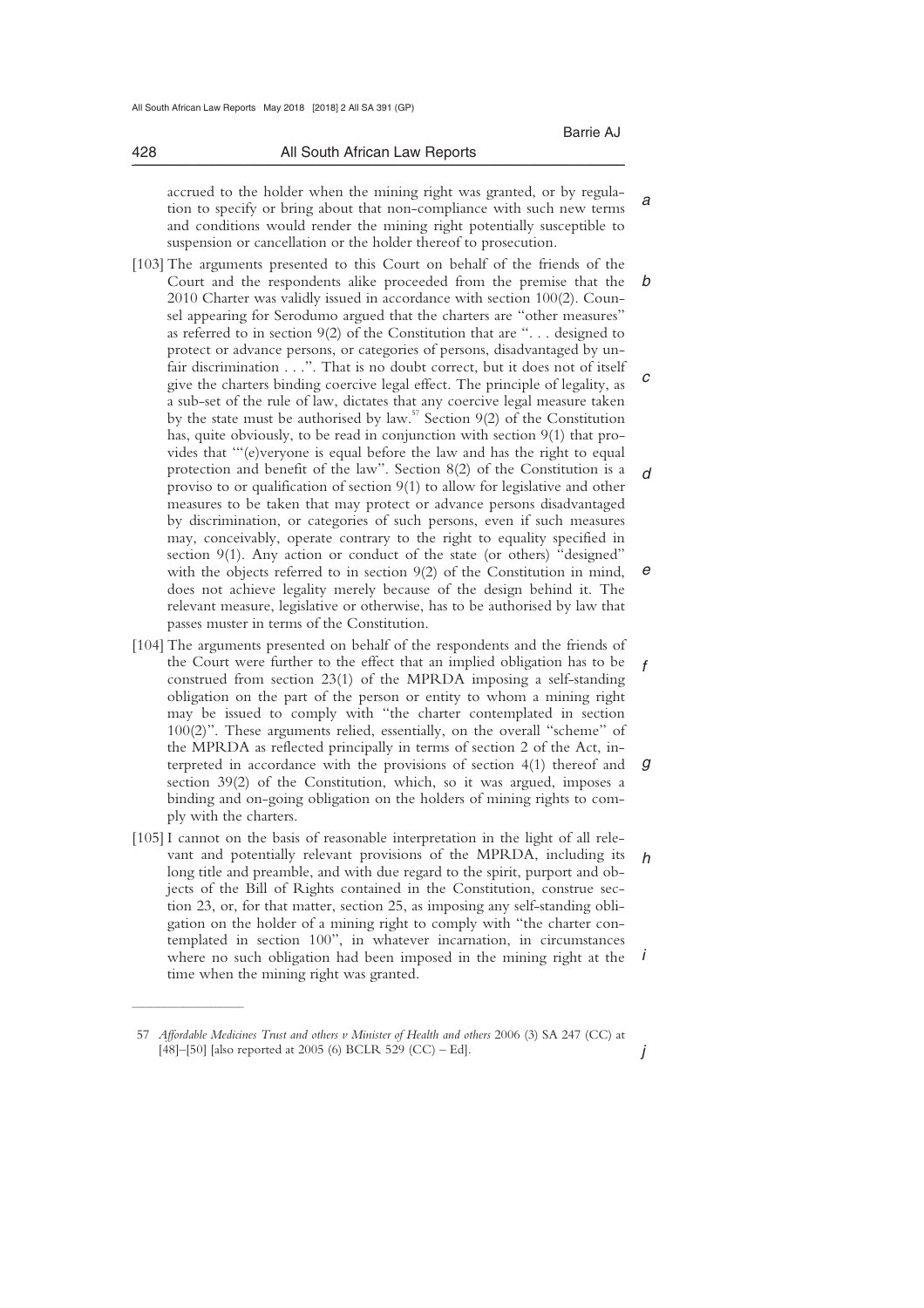| Barrie AJ |                                                   |     |
|-----------|---------------------------------------------------|-----|
| GP        | Chamber of Mines of SA v Min of Mineral Resources | 429 |

#### *a*  **Conclusion**

*b* 

- [106] I am on the basis of the conclusions that I have reached, as set out above, satisfied that the Chamber is entitled to declaratory relief broadly in accordance with the orders that it seeks in terms of its amended notice of motion.
- [107] The Chamber in terms of its amended notice of motion did not seek any declaration regarding the validity of the 2010 Charter as ''the charter contemplated in section 100" as referred to in section 23(1)(h). I am hesitant to sanction the issuing of a declaratory order that may suggest that "the charter contemplated in section 100", as referred to in section 23(1)(h) of
- *c d*  the MPRDA, includes reference to the 2010 Charter. In the circumstances of this matter, however, granting relief that refers to the 2010 Charter is warranted. That should not be understood to suggest that the 2010 Charter was validly issued in terms of the provisions of section 100(2) of the MPRDA, nor that it is "the charter contemplated in section 100", as referred to in section 23(1)(h) of the MPRDA.
- [108] In all circumstances this is quite possibly a matter in relation to which an order that each party should pay its own costs could be appropriate. However, we were not addressed on the issue and, accordingly, the costs order that I propose follows the result.
- *e*  [109] Accordingly, the following order is made:
	- 1. In this order:
		- 1.1 The terms "the MPRDA" and "the Act" refer to the Mining and Petroleum Resources Development Act, 2002;
		- 1.2 The term "the Original Charter refers to the "Broad-Based Socio-Economic Empowerment Charter for The South African Mining Industry" published in terms of Government Notice No 1639 of 2004 in *Government Gazette* 26661 of 13 August 2004;
			- The term "the 2010 Charter" refers to the "Amendment of the Broad-Based Socio-Economic Empowerment Charter for the South African Mining and Minerals Industry" published in terms of Government Notice No 828 of 2010 published in *Government Gazette* 33573 of 20 September 2010;
			- 1.4 The term "HDP" refers to "historically disadvantaged person" as defined in section 1 of the MPRDA;
		- 1.5 The term "HDSA" refers to "historically disadvantaged South African" as defined in the Original Charter and the 2010 Charter;
			- 1.4 The term "old order mining right" refers to an "old order mining right' as defined in Schedule II to the MPRDA;
	- 1.5 The term "converted mining right" refers to an old order mining right that has been converted to a mining right in accordance with Schedule II to the MPRDA;
	- 2. It is declared that:
	- 2.1 Once the first respondent or her/his delegate is satisfied in terms of section 23(1)(h) of the MPRDA that the grant of a
- *f*
- 
- *g*

*h* 

*i*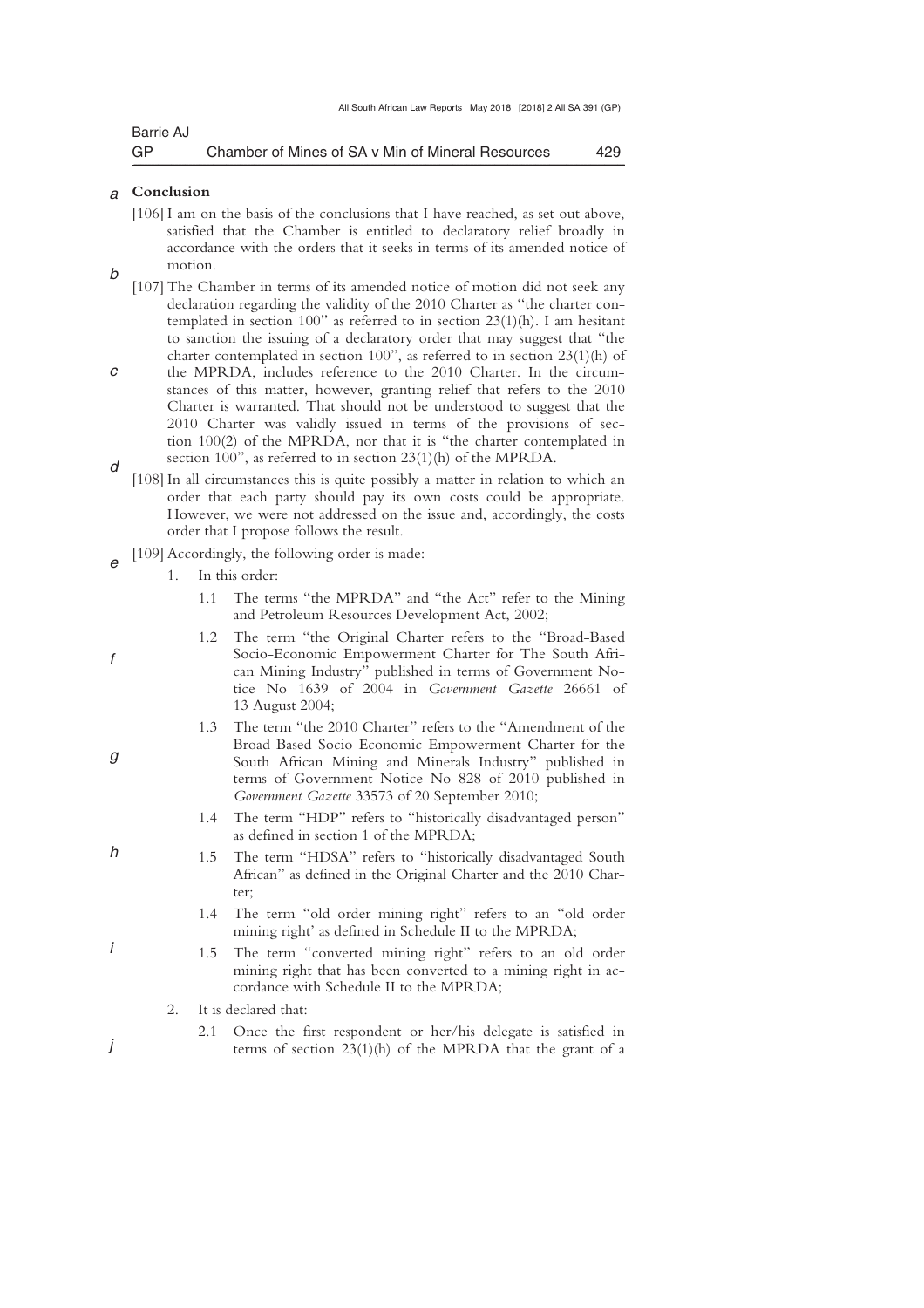#### 430 All South African Law Reports \_\_\_\_\_\_\_\_\_\_\_\_\_\_\_\_\_\_\_\_\_\_\_\_\_\_\_\_\_\_\_\_\_\_\_\_\_\_\_\_\_\_\_\_\_\_\_\_\_\_\_\_\_\_\_\_\_\_\_\_\_\_\_\_\_\_\_\_\_\_\_\_\_\_\_\_\_\_\_\_\_\_\_\_\_\_\_\_\_\_\_\_\_\_\_\_\_\_\_\_\_\_\_\_\_\_\_\_\_\_\_\_\_\_\_\_\_\_\_\_\_\_\_\_\_\_\_\_\_\_\_\_\_\_\_\_\_\_\_\_\_\_\_

*a b*   $\overline{a}$  mining right applied for in terms of section 22 of the Act will further the objects referred to in section 2(d) and (f) of the Act in accordance with "the Charter referred to in section 100" as referred to in section 23(1)(h) of the Act, and has granted the mining right applied for, the holder thereof is not thereafter legally obliged to restore the percentage ownership (howsoever measured, *inter alia* wholly or partially by attributable units of South African production) controlled by HDPs or HDSA's to the 26% target referred to in the Original Charter and in the 2010 Charter where such percentage falls below 26%, unless such obligation is specified as an obligation in the terms and conditions stated in the right, as referred to in section 23(6) of the MPRDA;

- *d e*  2.2 Once the first respondent or his delegate converts an old order mining right in terms of item 7(3) of Schedule II to the MPRDA and the holder of such converted mining right complies with the undertaking provided in terms of item 7(2)(k) of Schedule II, the holder of such converted mining right is not legally obliged to restore the percentage ownership (howsoever measured, among others, wholly or partially by attributable units of South African production) controlled by HDPs or HDSAs to the 26% target referred to in the Original Charter and in the 2010 Charter where thereafter such percentage falls below 26%, unless such obligation is specified as an obligation in the terms and conditions stated in the mining right, as referred to in section 23(6) of the MPRDA;
- *f g*  2.3 A failure by a holder of a mining right or converted mining right to meet the requirements of the Original Charter or of the 2010 Charter does not constitute a breach of a material term or condition of the mining right for the purposes of section 47(1)(a) of the MPRDA, and further does not constitute an offence for the purposes of section 98(a)(viii), read with section 99, unless an obligation to meet such a requirement is specified as an obligation in the terms and conditions stated in the mining right, as referred to in section 23(6) of the MPRDA;
- *h*  2.4 Neither the Original Charter nor the 2010 Charter requires the holder of a mining right or converted mining right to continue to enter into further HDP or HDSA empowerment transactions to address losses in HDP or HDSA participation or ownership once the 26% participation or ownership level as referred to in clauses 4.7 and 4.6 of the Original Charter has been achieved, unless such obligation is specified in the terms and conditions stated in the mining right, as referred to in section 23(6) of the MPRDA;
- *i*  2.5 Paragraph 2.1 of the 2010 Charter does not retrospectively deprive holders of mining rights or converted mining rights of the benefit of:
	- 2.5.1 the capacity for offsets which would entail credits/offsets to allow for flexibility as referred to in clauses 4.7 and 4.8 of the Original Charter;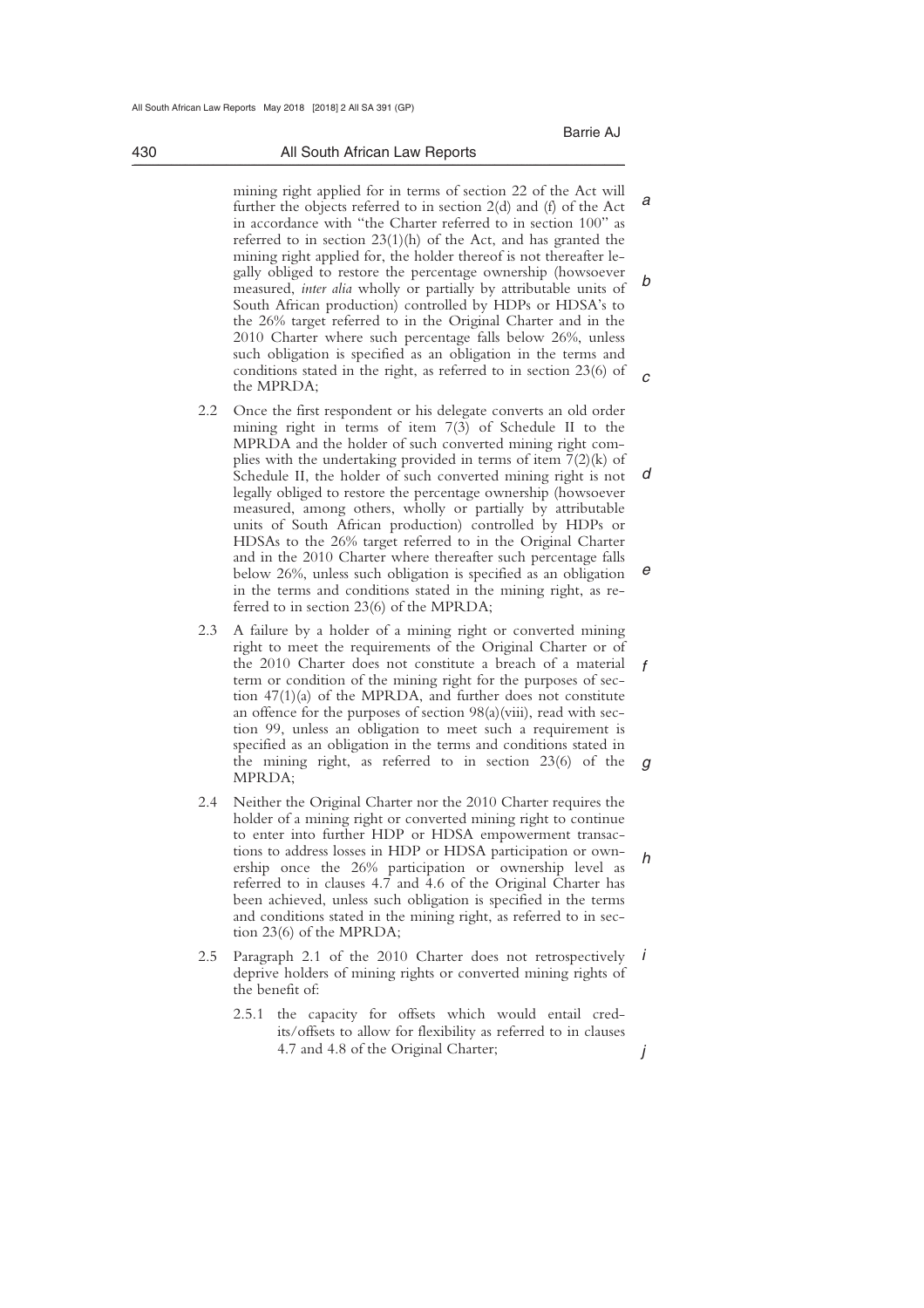| All South African Law Reports May 2018 [2018] 2 All SA 391 (GP) |  |
|-----------------------------------------------------------------|--|
|-----------------------------------------------------------------|--|

|        | Barrie AJ               |     |       |                                                                                                                                                                                                                                                                                                                                                                                                                   |
|--------|-------------------------|-----|-------|-------------------------------------------------------------------------------------------------------------------------------------------------------------------------------------------------------------------------------------------------------------------------------------------------------------------------------------------------------------------------------------------------------------------|
|        | GP                      |     |       | Chamber of Mines of SA v Min of Mineral Resources<br>431                                                                                                                                                                                                                                                                                                                                                          |
| а      |                         |     |       | 2.5.2 the continuing consequences of empowerment transac-<br>tions concluded by them after the coming into force of<br>the MPRDA, as referred to in clause 4.7 of the Original<br>Charter;                                                                                                                                                                                                                        |
| b      |                         |     | 2.5.3 | the right, where a holder has achieved HDP or HDSA<br>participation in excess of any set target in a particular<br>operation, to utilise such excess to offset any shortfall in<br>its other operations, as referred to in clause 4.7 of the<br>Original Charter;                                                                                                                                                 |
| C      |                         |     | 2.5.4 | the entitlement to offset the value of the level of benefi-<br>ciation achieved by the holder against its HDP or<br>HDSA ownership commitments, as referred to in clause<br>4.8 of the Original Charter; and                                                                                                                                                                                                      |
|        |                         |     | 2.5.5 | all forms of ownership and participation by HDPs and<br>HDSAs as referred to in the Original Charter;                                                                                                                                                                                                                                                                                                             |
| d      |                         | 2.6 |       | Paragraph 3 of the 2010 Charter does not serve to render<br>holders of mining rights "in breach of the MPRDA and subject<br>to the provisions of Section 47 read in conjunction with Sec-<br>tions 98 and 99 of the Act" as it expresses itself to do.                                                                                                                                                            |
| е      | 3.                      |     |       | The respondents shall pay the applicant's costs of the application,<br>such costs to include the costs of two Counsel.                                                                                                                                                                                                                                                                                            |
|        |                         |     |       | (Mabuse J concurred in the judgment of Barrie AJ.)                                                                                                                                                                                                                                                                                                                                                                |
|        | SIWENDU J: (DISSENTING) |     |       |                                                                                                                                                                                                                                                                                                                                                                                                                   |
|        | Introduction            |     |       |                                                                                                                                                                                                                                                                                                                                                                                                                   |
| f      |                         |     |       | [110] I have read the judgment of Barrie AJ.                                                                                                                                                                                                                                                                                                                                                                      |
|        |                         |     |       | [111] The judgment departs from the premise that:                                                                                                                                                                                                                                                                                                                                                                 |
|        |                         |     |       | 111.1 this dispute and the orders sought by the applicant can only be<br>understood in the context of the provisions of the Original Mining<br>Charter and the amended 2010 Mining Charter;                                                                                                                                                                                                                       |
| g<br>h |                         |     |       | 111.2 the transitional arrangements in Schedule II are to be elevated<br>beyond the intended purpose. It reasons that a Mining Charter will<br>only apply to mining rights granted under section 23(1) and not to<br>a converted old order right under item 7(2)(f) and (k) of Schedule<br>II because item 7 and Schedule II only refers to section $2(d)$ and $(f)$<br>but not to the Mining Charter itself; and |
|        |                         |     |       | 111.3 whether there is an obligation on mine right holders to maintain<br>HDSA ownership is dependent on whether the obligation arises                                                                                                                                                                                                                                                                            |

from the terms and conditions to which the right is subject. I am of the view that this is contrary to the SCA decision in *Minister of*  Mineral Resources Corporation v Mawetse<sup>58</sup>.

 111.4 I respectfully differ from the main judgment, as a matter of constitutional principle that measures to redress an inequitable past equate

 $\overline{\phantom{a}}$  , where  $\overline{\phantom{a}}$ 

*j*  58 [2015] ZASCA 82.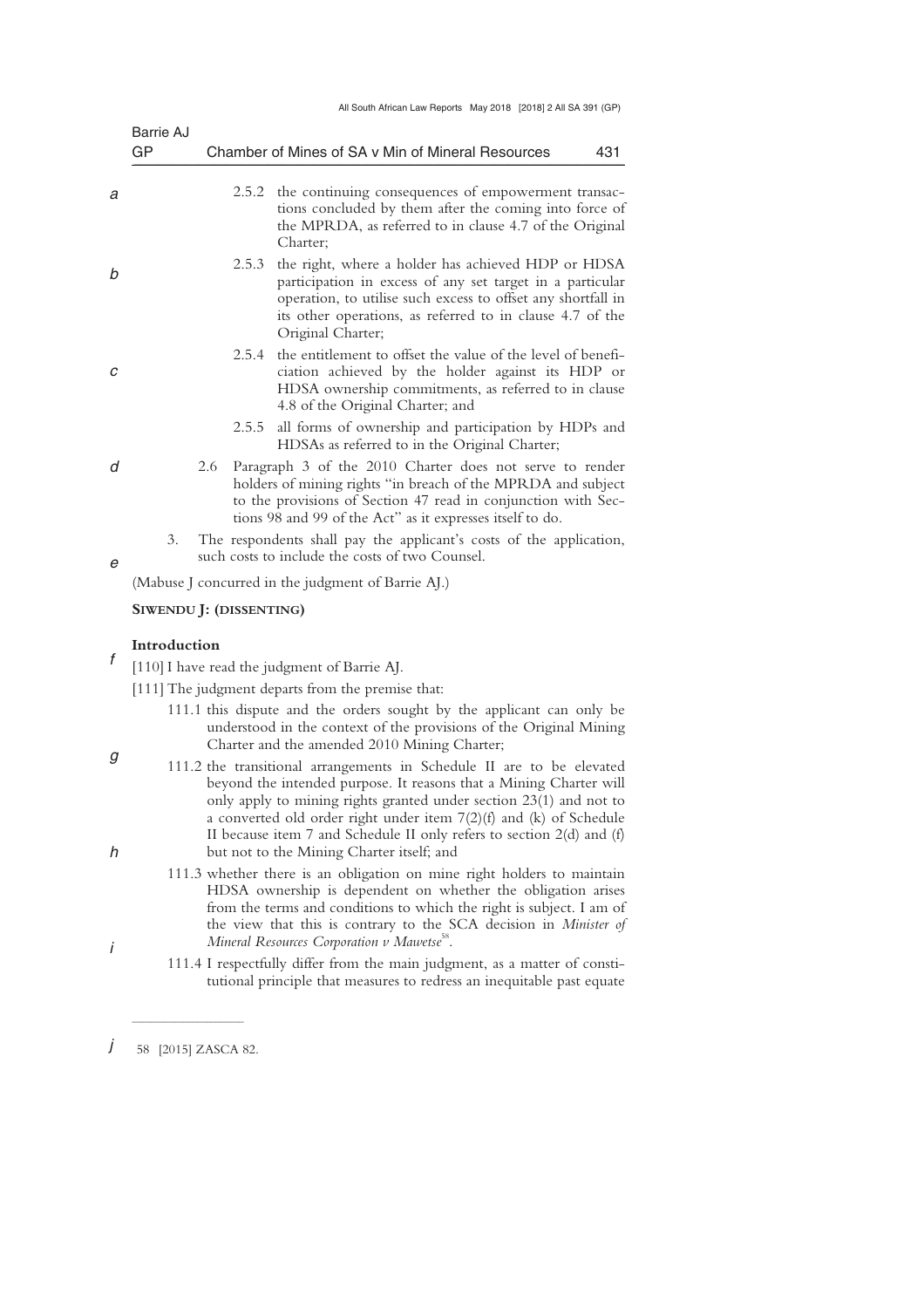# \_\_\_\_\_\_\_\_\_\_\_\_\_\_\_\_\_\_\_\_\_\_\_\_\_\_\_\_\_\_\_\_\_\_\_\_\_\_\_\_\_\_\_\_\_\_\_\_\_\_\_\_\_\_\_\_\_\_\_\_\_\_\_\_\_\_\_\_\_\_\_\_\_\_\_\_\_\_\_\_\_\_\_\_\_\_\_\_\_\_\_\_\_\_\_\_\_\_\_\_\_\_\_\_\_\_\_\_\_\_\_\_\_\_\_\_\_\_\_\_\_\_\_\_\_\_\_\_\_\_\_\_\_\_\_\_\_\_\_\_\_\_\_ to or are to be construed as "coercive legal measures" of any kind –

*a*  and – it is not the approach adopted by the applicant and the respondents to the dispute.

- [112] In my respectful view, the epicentre of the disagreement between the parties stems from:
	- 112.1 the interpretation of the MPRDA,

432 All South African Law Reports

*b* 

*c* 

- 112.2 the connection between the MPRDA and the Mining Charter; as well as,
- 112.3 the nature and extent of the powers of the first respondent to amend and enforce a Mining Charter, manifest in the amended 2010 Mining Charter he seeks to enforce.
- [113] The first dispute is about the legal effect of HDSA ownership targets set out in the Mining Charter (s) and the Score Card. Separately from that, is the dispute about the method of the calculation of HDSA ownership, patent in the differences in the method of calculation, between the Original Charter and the 2010 Mining Charter.
- *e f*  [114] In my respectful view, to determine whether a mine right holder is compelled to maintain the 26% HDSA ownership, it is necessary to interrogate the foundation or source of that obligation, and, confirm or dismiss its extant. This directly implicates whether a Mining Charter developed under the MPRDA is intended to be binding in law and therefore enforceable under the MPRDA or is intended to be a guideline as argued by the applicant. The answer to both questions is at the root of whether a breach of the Mining Charter translates to a breach of the MPRDA. To sever the Mining Charter from the MPRDA cuts it from its source, deftly denies the issues presented before this Court of their proper context and circumvents the complex legal question of their interpretation, which is the very genesis of the dispute.
- *g*  [115] The gravamen of this case centres on sections 2(d) and(f), section 23(1)(h), item 7 Schedule II and sections 100(2)(a) and (2)(b) read together with the objects of the MPRDA and section 25(h). Notwithstanding subsequent amendments to the MPRDA referred to in the main judgment, the substance of these core provisions has remained the same from inception.
- *h i*  [116] The main judgment draws a distinction between Mining Charter obligations of mine right holders granted under section 23(1) and those of the holders of old order rights under item 7 Schedule II. I disagree with this approach. I am of the view that the sole aim of item 7 Schedule II was to marshal a transitional arrangement, which was time bound. It was not intended to create parallel mining rights. Once converted, all the mining rights are subject to the same regulatory regime under the MPRDA and monitored under the same provisions of the MPRDA. In my respectful view, the applicant correctly approached the Mining Charter obligations requirements relating to the holders of both rights as if they applied similarly. This is because the details of what the older order mine right holder must comply with in terms of section 2(d) and (f) can only be understood by reference to the prevailing Mining Charter.
- Mining Charter. The material question was whether the first respondent *j* [117] The applicant initially sought to set aside selected provisions of the 2010

*d*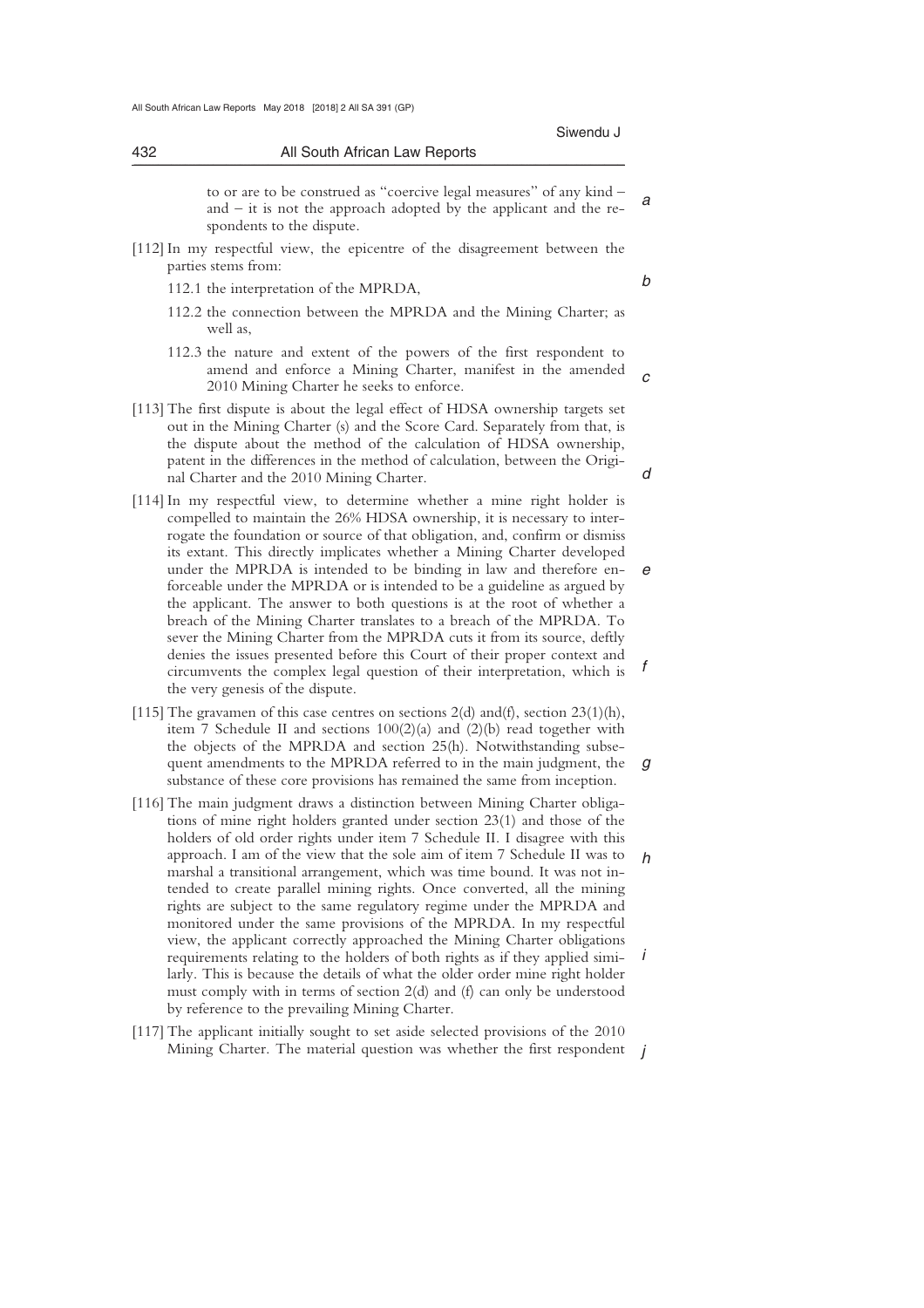| Siwendu J |                                                   |     |
|-----------|---------------------------------------------------|-----|
| GP        | Chamber of Mines of SA v Min of Mineral Resources | 433 |

- *a b*  is empowered to impose fresh obligations on mine right holders through the amended 2010 Mining Charter, and, therefore acted *ultra vires* the empowering provisions under the MPRDA. The initial relief impugned the legality of the first respondent's action in amending and publishing the 2010 Mining Charter, it called to question the validity of the 2010 Mining Charter.
	- [118] The about-turn by the applicant midway the application proceeding is an acceptance of the validity of the 2010 Mining Charter as it remains unchallenged in line with *Oudekraal Estates* (*Pty*) *Ltd v City of Cape Town and others.* The applicant was emphatic that it does not seek to invalidate the 2010 Mining Charter. As a result, the amended relief confines the remit
- *c*  of this Court only to a determination of whether the amended 2010 Mining Charter can be applied retrospectively and no more.
- *d*  [119] Contrary to Barrie AJ, I observe that the Interpretation Act is under review<sup>59</sup> as it has not been amended in 60 years. Certain of its provisions may not be compatible with the constitutional dispensation. I align with the view that section 10(3) of the Interpretation Act is compatible with a
- general authorisation to amend statutory instruments provided the amendments do not apply retrospectively.<sup>6</sup>
- *e f*  [120] This Court is faced for the first time with the task of determining the transformation obligations of an important sector in the South African economy. The issues raised also call to question the legal standing of the Mining Charter (and other Charters) within the existing hierarchy of legislation under the new constitutional dispensation. The significance of this task means this Court is duty bound to do its utmost to account in full, to the degree relevant, the arguments raised before it and resolve the legal dispute. The fundamental difference in approach as well as the conclusion reached in the main judgment necessitate that I elucidate the reasons for my departure and then provide separate reasons for the order I propose.

### **Background**

 $\frac{1}{2}$  , and the set of the set of the set of the set of the set of the set of the set of the set of the set of the set of the set of the set of the set of the set of the set of the set of the set of the set of the set

- *g*  [121] The parties are as defined in the main judgment. Save to note that the first respondent, the Minister of Minerals and Resources, as a member of the cabinet is part of the administration primarily concerned with the implementation of legislation. He also has the functions and powers set out in section  $85(2)$  of the Constitution.<sup>61</sup>
- *h*

*i* 

 <sup>59</sup> See the *South African Law Reform Commission Paper 06/2017*.

 <sup>60</sup> See Prof Du Plessis *Interpretation of Statutes*.

 <sup>61</sup> S 85(2)(e) of the Constitution which provides that:

<sup>&</sup>quot;The President exercises the executive authority, together with the other members of the Cabinet, by –

 <sup>(</sup>a) implementing national legislation except where the Constitution or an Act of Parliament provides otherwise;

 <sup>(</sup>b) developing and implementing national policy;

 <sup>(</sup>c) co-ordinating the functions of state departments and administrations;

 <sup>(</sup>d) preparing and initiating legislation; and

 <sup>(</sup>e) performing any other executive function provided for in the Constitution or in national legislation."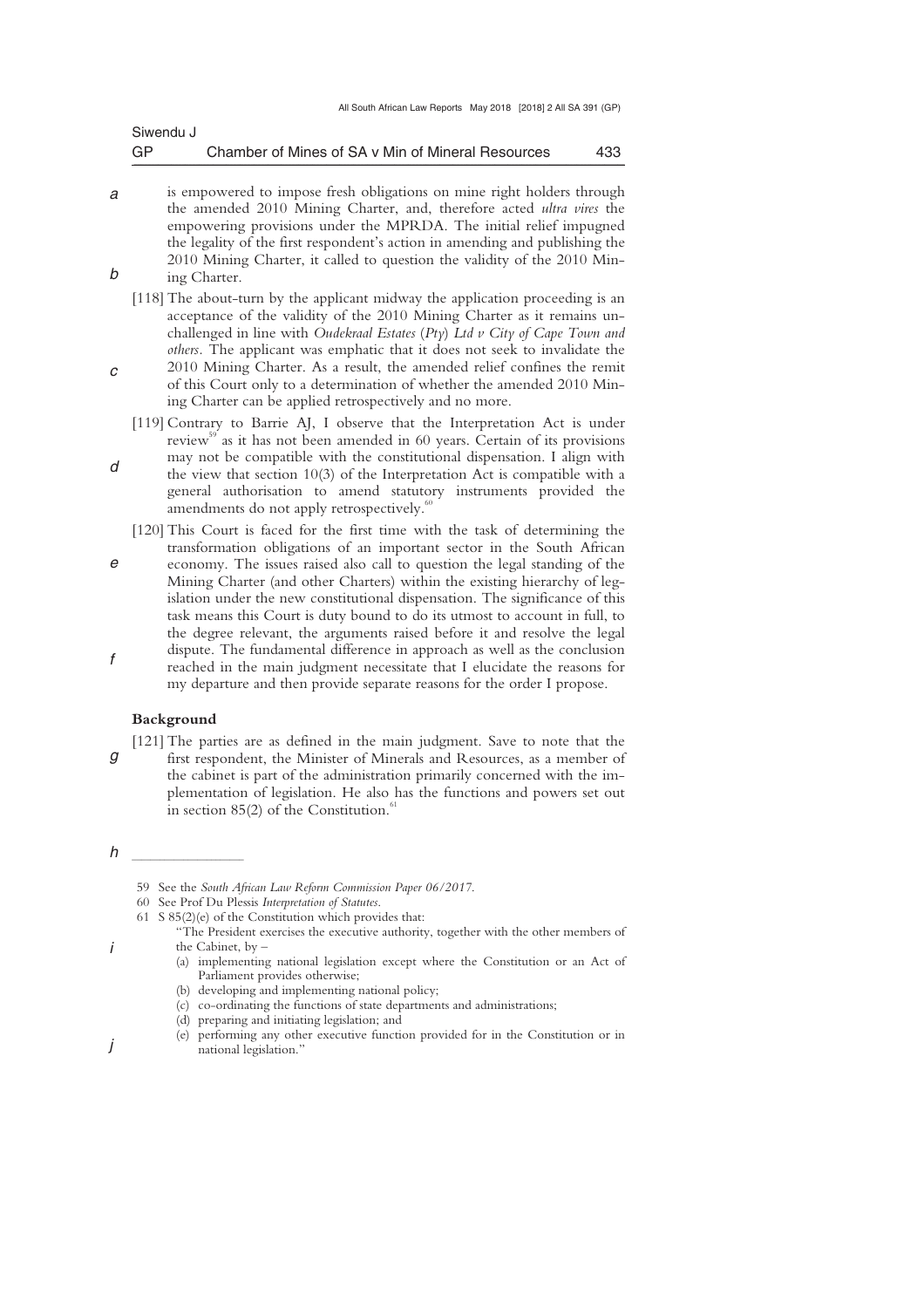434 All South African Law Reports

*a b*  [122] Secondly, Serodumo confined its submissions to the obligation of the mine right holder to "top-up" a diminution in the HDSA ownership as well as to whether a breach of the Mining Charter is a breach of the MPRDA. It made no submissions on the calculation of ownership or the legality of the first respondent's action in amending the Original Charter. The NEF made submissions on the Broad-Based Black Economic Empowerment Act 53 of 2003 ("BBBEE Act") and the approach the Court should adopt to the interpretation of the MPRDA.

\_\_\_\_\_\_\_\_\_\_\_\_\_\_\_\_\_\_\_\_\_\_\_\_\_\_\_\_\_\_\_\_\_\_\_\_\_\_\_\_\_\_\_\_\_\_\_\_\_\_\_\_\_\_\_\_\_\_\_\_\_\_\_\_\_\_\_\_\_\_\_\_\_\_\_\_\_\_\_\_\_\_\_\_\_\_\_\_\_\_\_\_\_\_\_\_\_\_\_\_\_\_\_\_\_\_\_\_\_\_\_\_\_\_\_\_\_\_\_\_\_\_\_\_\_\_\_\_\_\_\_\_\_\_\_\_\_\_\_\_\_\_\_

- *c d*  [123] Pursuant to the powers conferred by section 100 of the Minerals and Petroleum Resources Development Act 28 of 2002 ("MPRDA"), the first respondent developed and published the Broad-Based Socio-Economic Empowerment Charter for the Mining and Minerals Industry (the "Original Charter"). To give effect to the empowerment objectives of the MPRDA, the Original Charter recorded a commitment by stakeholders to meet a transfer of 26% ownership of mining assets to Historically Disadvantaged South Africans ("HDSA") by each mine right holder. The ownership target of 26% by HDSA's was to be achieved in two phases, namely, 15% of HDSA ownership by 2008 and 26% of HDSA ownership by 2014.
- *e*  [124] Progress in meeting the empowerment objectives by the mining industry and the impact of the Original Charter in realising these objectives was to be reviewed by 2009. Following a review, in 2010, the first respondent revised and amended the Original Charter. Even though the ownership target of 26% by HDSA was retained, the first respondent changed the principles for calculating the HDSA ownership.
- *f g*  [125] The applicant and the respondents disagree about the extent to which empowerment objectives of the MPRDA and the Mining Charter have been met. The respondents contend that in calculating compliance with the 26% HDSA ownership, mine right holders incorrectly included the "Once Empowered – Always Empowered" principle. They also contend that the review conducted in 2009 revealed that HDSA ownership was concentrated in the hands of few anchor partners and Special Purpose Vehicles ("SPV's") with a handful of beneficiaries, contrary to the spirit of the Freedom Charter and the Mining Charter. They contend that the empowerment objectives have not been met as a result. This application is one of three applications<sup>62</sup> brought by the applicant against the respondents.
- *h*  [126] The nub of the application, in so far as the purported obligation to maintain the 26% HDSA ownership and the ability by the first respondent to enforce the Mining Charter provisions through the cancellation and penalty provisions of the MPRDA, concerns a determination of the nature and ambit of first respondent's powers under section 100(2) of the

 $\overline{\phantom{a}}$  , where  $\overline{\phantom{a}}$ 

 <sup>62</sup> *Chamber of Mines of South Africa v The Minister of Mineral Resources and the Director General*, *Department of Mineral Resources*, case number 71174/2017; *Chamber of Mines of South Africa v The Minster of Mineral Resources and the Director General*, *Department of Mineral Resources*, case number 43621/17.

*j*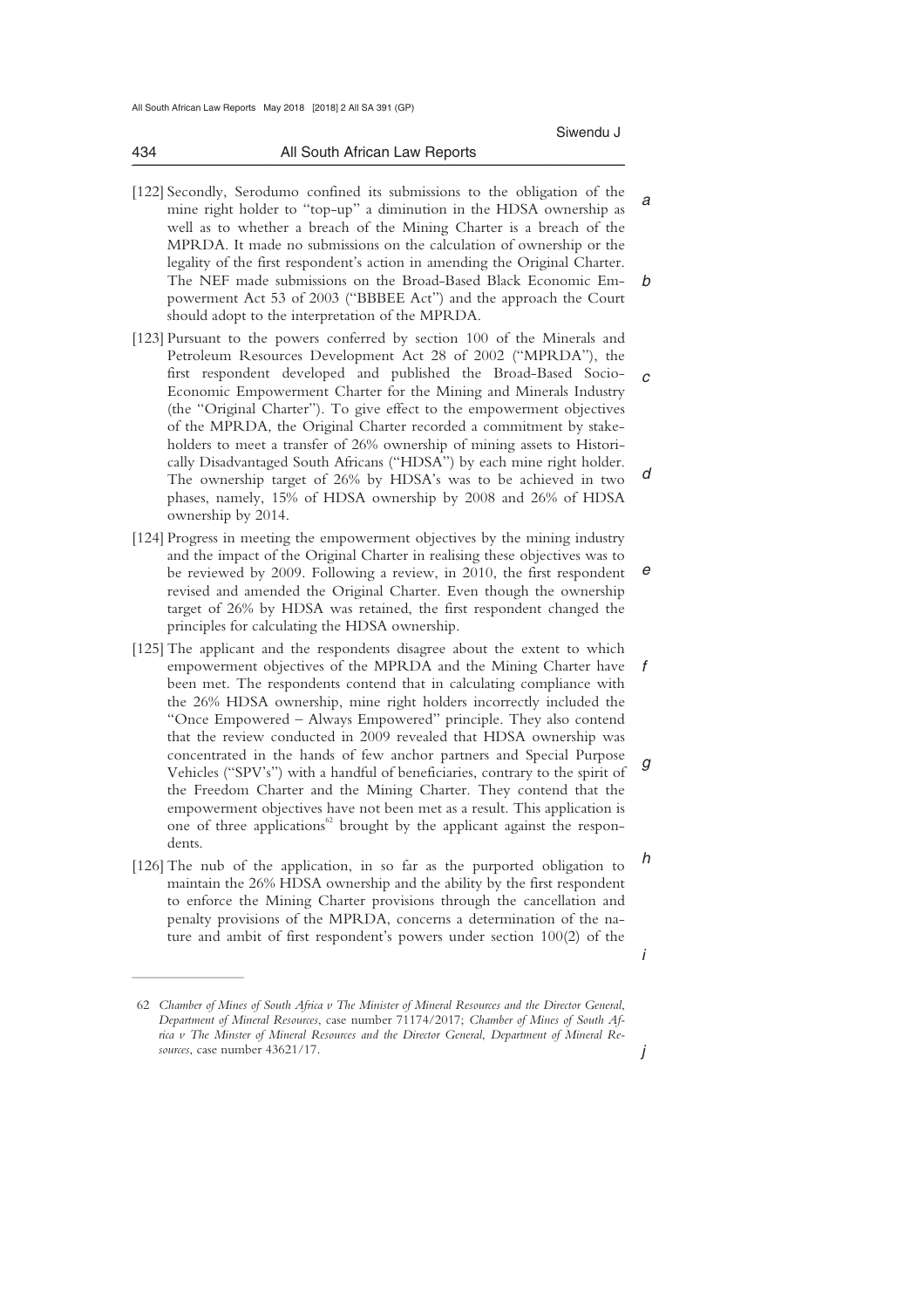| Siwendu J |                                                   |     |
|-----------|---------------------------------------------------|-----|
| GP        | Chamber of Mines of SA v Min of Mineral Resources | 435 |

- *a b*  MPRDA. Flowing from the interpretation of the MPRDA and the determination of the first respondent's powers, the question posed before this Court is whether a Mining Charter is intended to be "law" or policy. Simultaneously, the Court is asked to determine the principles for the calculation of the 26% HDSA ownership in terms of the 2010 Mining Charter. The legal questions identified are whether:
	- 126.1 the power to develop a Mining Charter, includes a power to amend it, and, whether the first respondent breached the principle of legality in publishing the 2010 Mining Charter by exercising powers not conferred to him ("the *ultra vires* claim");
	- 126.2 a breach of a Mining Charter published under the MPRDA translates to a breach of the MPRDA. This translates to whether the first respondent can lawfully enforce the transformation objectives in section 2(d) and (f) of the MPRDA and the Mining Charter under section 47 of the MPRDA ("the legal enforcement of the Mining Charter");
	- 126.3 the respondents can apply the amended 2010 Mining Charter provisions to mining rights granted prior to the amendment ("retrospective application") and whether the first respondent can rely on consent by the applicant (or its members) to the retrospective application ("retrospective application claim").
	- [127] The disagreement about the method for calculating the HDSA ownership is that the amended provisions of the 2010 Mining Charter either bring the mine right holder above or below the 26% HDSA ownership target depending on factors accounted for. A declaratory order is sought on whether once issued with a mining right:
		- 127.1 a mine right holder, has a perpetual obligation to retain and preserve the 26% HDSA ownership throughout the life of the mining right, and is consequently legally obliged to "top-up" HDSA percentage ownership in cases when it has been diluted or exited; and
		- 127.2 a mine right holder can apply the continuing consequences of previously concluded ownership transactions. This concerns the application of the "Once empowered, always empowered principle". The application of the principle would vary the determination of whether HDSA ownership must be held throughout the life of the mining right [if found by the Court to be the legal position] and requirement to "top- up" diluted HDSA ownership.
	- [128] The above issues affect certainty about the mine right holders compliance obligations under the MPRDA and the Mining Charter. They also affect the HDSA ownership composition and structure of mine right holders.
	- [129] The application was brought by agreement between the parties, because both consider it necessary for the Court to declare what the empowerment obligations of mining right holders are. The issues before the Court are fundamental for the attainment of the transformation objectives

*g* 

*h* 

*i* 

*j* 

*c* 

*d* 

*e* 

*f*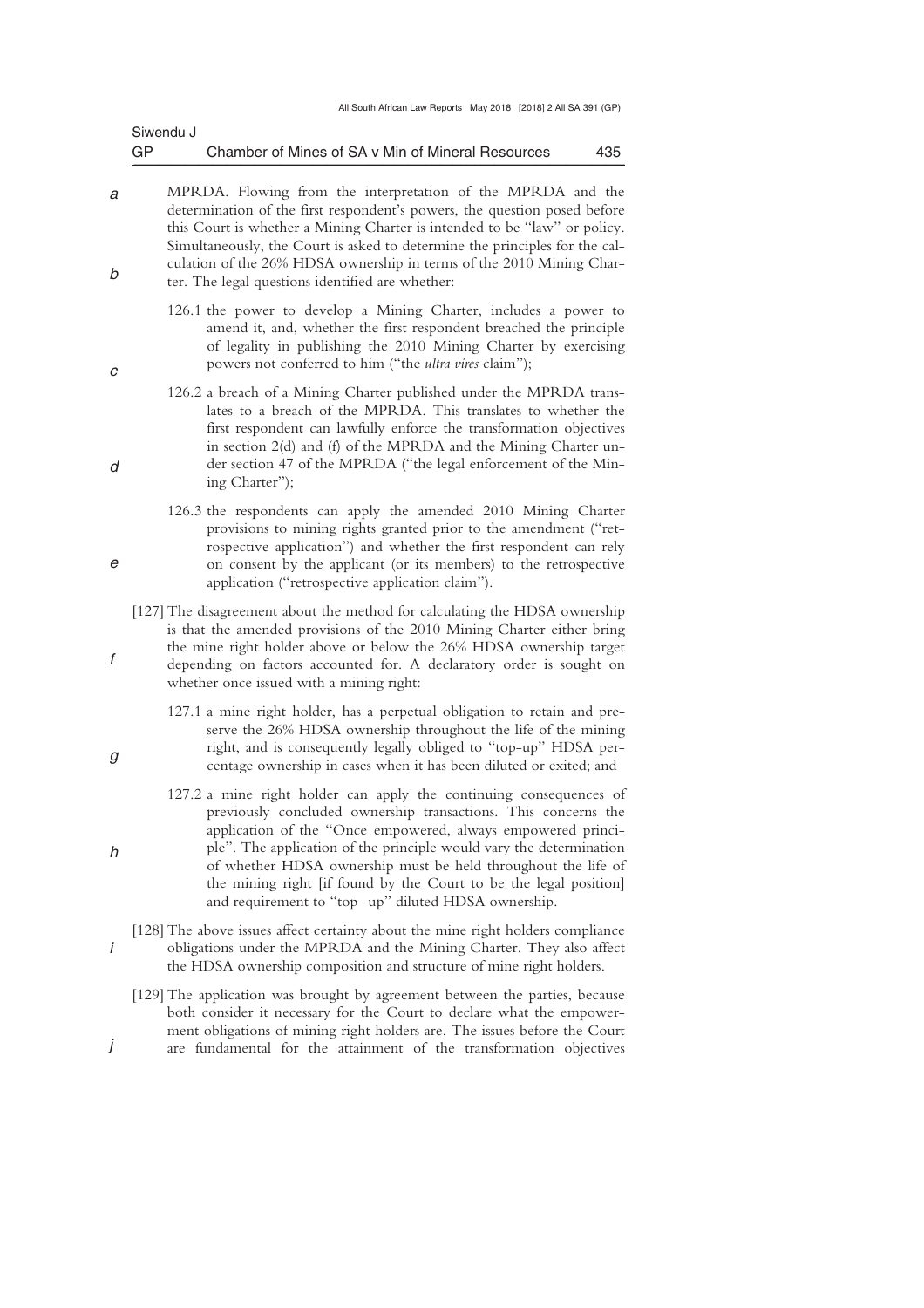436 All South African Law Reports

*a b*  envisaged in the MPRDA as well as the need to attain regulatory certainty for the effective functioning of the mining industry $\mathfrak{S}^3$ . The motivation for seeking a declaratory order, is to clarify the legal interpretation of the provisions in the MPRDA, to avoid a multiplicity of applications by each mine as and when it was told it is not compliant. Regarding the transformation requirements at issue, the applicant approached the requirements relating to the grant of the mining rights under section 23(1) as if they applied similarly to the conversion of the old order rights under item 7 Schedule II.

### **The provisions of the Original Charter and the 2010 Mining Charter**

- *c*  [130] The 2004 Mining Charter (the "Original Charter") was published in the *Government Gazette* GN 1639 in *GG* 2661 of 13 August 2004. It reflects names of various stakeholders<sup> $64$ </sup>, who were party to its development. The stakeholders included the applicant. It records that, it is the outcome of a process of consultation initiated by the first respondent. In this sense, it is a product of industry co-operation.
- [131] The Original Charter recognised both active<sup>65</sup> and passive<sup>66</sup> forms of ownership. The applicant submits that the Original Charter is faithful to section 100 of the MPRDA in that it is not prescriptive. It states that:
	- 131.1 The mining industry agrees to achieve 26% HDSA ownership of the mining industry assets in 10 years by each mining company;
	- 131.2 That where a company has achieved HDSA participation more than any set target, in a particular operation then such excess may be utilised to offset any shortfall in its operations;
	- *f*  131.3 Stakeholders agree to meet after every five years to review the progress and to determine what further steps, if any, need to be made to achieve the 28% target.
- $\alpha$ [132] The 2010 Mining Charter was published in the *Government Gazette* GN 838 *GG* 33573 of 20 September 2010. Its publication follows a Mining Charter impact Assessment Report dated October 2009 by DMR. It constitutes an amendment of the Original Charter. The alterations in respect

*d* 

*e* 

*h* 

*i* 

*j* 

\_\_\_\_\_\_\_\_\_\_\_\_\_\_\_\_\_\_\_\_\_\_\_\_\_\_\_\_\_\_\_\_\_\_\_\_\_\_\_\_\_\_\_\_\_\_\_\_\_\_\_\_\_\_\_\_\_\_\_\_\_\_\_\_\_\_\_\_\_\_\_\_\_\_\_\_\_\_\_\_\_\_\_\_\_\_\_\_\_\_\_\_\_\_\_\_\_\_\_\_\_\_\_\_\_\_\_\_\_\_\_\_\_\_\_\_\_\_\_\_\_\_\_\_\_\_\_\_\_\_\_\_\_\_\_\_\_\_\_\_\_\_\_

 $\frac{1}{2}$  , and the set of the set of the set of the set of the set of the set of the set of the set of the set of the set of the set of the set of the set of the set of the set of the set of the set of the set of the set

 <sup>63</sup> The MPRDA Amendment Bill has been at limbo since 2014. It was sent back for revision due to allegations that it contained unconstitutional provisions.

 <sup>64</sup> The Department of Minerals and Energy, The Chamber of Mines of South Africa, The South African Mining Development Association and the National Union of Mineworkers.

 <sup>65</sup> Active Involvement through HDSA controlled companies (50% plus 1 vote) which includes management control or strategic joint ventures or partnerships (25% plus 1 vote) including management agreements with joint management; Collective Investment through ESOPS and mining dedicated unit trusts majority owned by HDSA's.

 <sup>66</sup> Passive Involvement (< 0% up to 100%) ownership with no involvement in management, eg ESOPs. It could also be measured by market share as measured by attributable units of South African production controlled by HDSA's with capacity for offset which would entail credit/offsets to allow for flexibility, Continuing consequences of previous deals would be included in calculating such credit offsets in terms of market share as measured by market share of attributable units of production.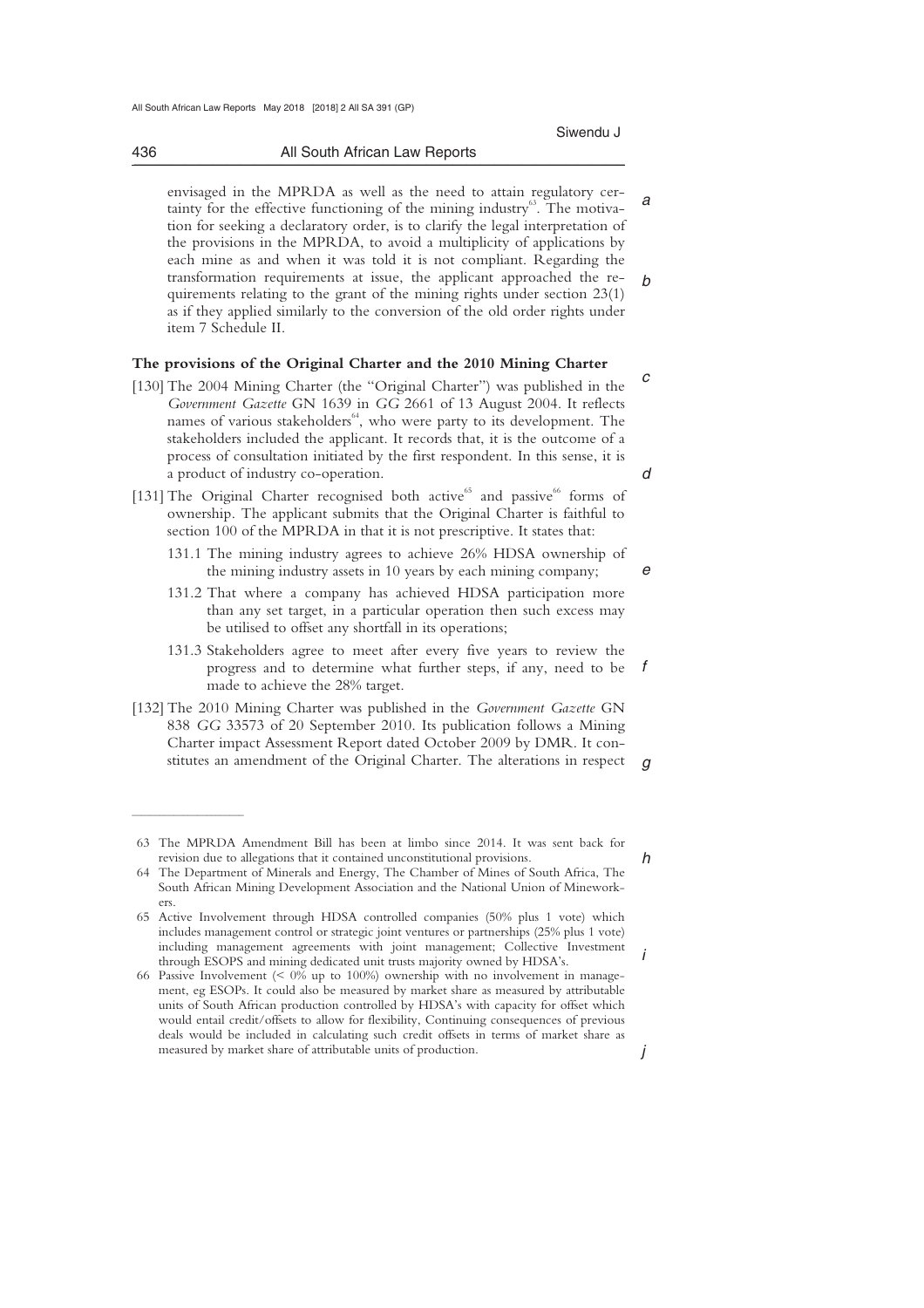|   | Siwendu J                                                                                                                                                                                                                                                                                                                                                                                           |
|---|-----------------------------------------------------------------------------------------------------------------------------------------------------------------------------------------------------------------------------------------------------------------------------------------------------------------------------------------------------------------------------------------------------|
|   | GP<br>Chamber of Mines of SA v Min of Mineral Resources<br>437                                                                                                                                                                                                                                                                                                                                      |
| а | of the meaning and calculation of the HDSA ownership are contained in<br>clause 2.1, 2.3 and 3 respectively and state as follows:<br>"2.1 Ownership                                                                                                                                                                                                                                                 |
| b | Effective ownership is a requisite instrument to effect meaningful integration<br>of HDSA into the mainstream economy, in order to achieve a substantial<br>change in racial and gender disparities prevalent in ownership of mining assets,<br>and thus pave the way for meaningful participation of HDSA for attainment<br>of sustainable growth of the mining industry, stakeholders commit to - |
|   | Achieve a minimum target of 26% percent ownership to enable mean-<br>ingful economic participation of HDSA by 2014                                                                                                                                                                                                                                                                                  |
| С | The only offsetting permissible under the ownership element is against<br>the value of beneficiation, as provided for by section 26 of the MPRDA<br>and elaborated in the mineral beneficiation framework                                                                                                                                                                                           |
| d | The continuing consequences of all previous deals concluded prior to<br>the promulgation of the Mineral and Petroleum Resources Develop-<br>ment Act, 28 of 2002 would be included in calculating such cred-<br>its/offset in terms of market share as measured by attributable units of<br>production<br>2.3 Beneficiation                                                                         |
|   |                                                                                                                                                                                                                                                                                                                                                                                                     |
| e | Mining companies may offset the value of the level of beneficiation achieved<br>by the company against a portion of its HDSA ownership requirements not<br>exceeding 11 percent.<br>3. Non-Compliance                                                                                                                                                                                               |
|   | Non compliance with the provisions of the Charter and the MPRDA shall<br>render the mining company in breach of the MPRDA and subject to the pro-<br>visions of Section 47 read in conjunction with section 98 and 99 of the Act."                                                                                                                                                                  |
| f | [133] The Parliamentary Portfolio Committee on Mineral Resources undertook<br>public hearings with stakeholders, mining communities and mine workers<br>to ascertain public awareness of the revision. In November 2011, hearings<br>were also conducted with the Top 10 Mining Companies on the imple-<br>mentation of the Mining Charter 2010, including the applicant. <sup>67</sup>             |
| g | [134] The applicant alleges that based on the targets in the Original Charter, the<br>DMR had agreed that 90% of the mines measured not only met the target<br>of 26% HDSA ownership but had in fact exceeded it, bringing HDSA                                                                                                                                                                     |
| h | ownership up to 32,5% on average. It further alleges that DMR had not<br>counted transactions from which HDSAs had sold out, or which had oth-<br>erwise come to an end. In addition, the 2010 Mining Charter requires<br>that transactions should include an employee share-ownership program<br>and community groups, in addition to one or more BEE entrepreneurs <sup>68</sup> .                |

## **Interpretation of the MPRDA**

 $\overline{\phantom{a}}$  , where  $\overline{\phantom{a}}$ 

[135] The applicant and the respondents agree that the MPRDA is founded on the values of the Constitution. One of its main objects is to redress and

*i* 

 <sup>67</sup> National Assembly Report of the Portfolio Committee on Mineral Resources on public hearings on the Mining Charter dated 5 June 2013.

 <sup>68</sup> Department of Mineral Resources, Assessment of the Broad-Based Socio-Economic Empowerment Charter for the South African Mining Industry (Mining Charter); May 2015, pp 37–38.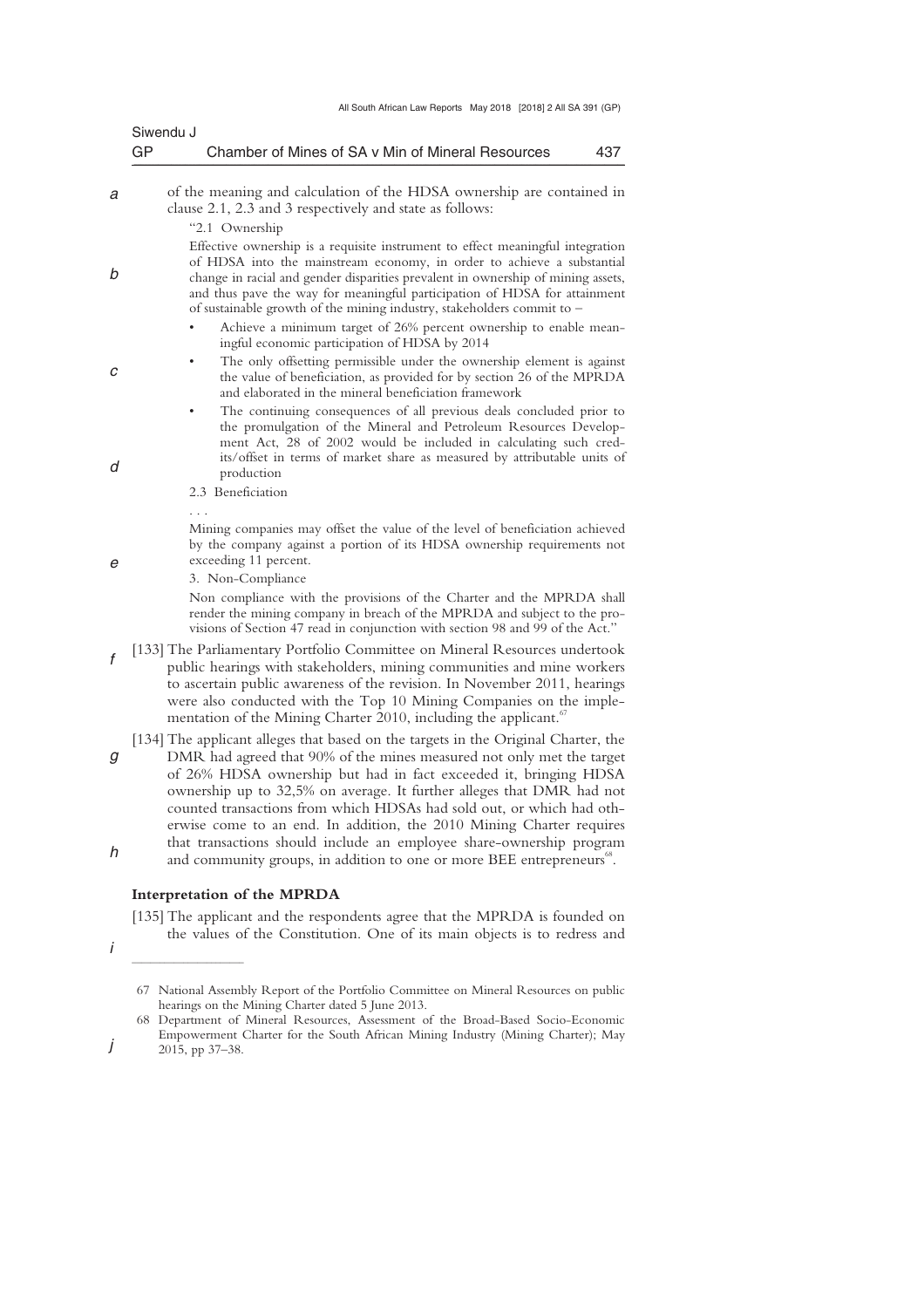*f* 

*g* 

*h* 

*i* 

*j* 

| 438 | All South African Law Reports |  |
|-----|-------------------------------|--|
|     |                               |  |

*a b*  advance equitable access to the country's mineral resources. They also agree that the MPRDA regulates the mining industry which is a vital component of South Africa's economy in terms of contribution to Gross Domestic Product ("GDP") and job creation. This view accords with the Constitutional Court's decision in *Minister of Minerals Resources and others and Sishen Iron Ore Co (Pty)* Ltd and another<sup>69</sup> (*Sishen*).

[136] The significance of the objects of the MPRDA is reinforced by section 4(1) which states in imperative terms that:

"When interpreting a provision of this Act any reasonable interpretation which is consistent with the objects of this Act *must* be preferred over any other interpretation which is inconsistent with such objects" (my emphasis.)

*c d*  [137] An important lens for the interpretation of the MPRDA is in *Agri SA v Minister for Minerals and Energy* (*Agri SA*) 70. The Constitutional Court held that the MPRDA constitutes an overhaul of decades of a mining regulatory regime founded on common law and private property law. A structural and institutional change was effected. The *dictum* by Justice Froneman validates the overhaul of the institutional legal framework<sup>71</sup>. It also points to the unique and all-encompassing reach of the MPRDA when he states that:

> *e*  "The MPRDA is not legislation that explicitly seeks to give effect to and circumscribe a fundamental right in the manner of, for example, the Promotion of Administrative Justice Act, Promotion of Access to Information Act or the Labour Relations Act, but in my view, its provisions need to be interpreted in a manner that is best consistent with s 25. An interpretation that best accords with the spirit and purport and objects of s 25 are what is called for" .

[138] Over and above the inherent power of the Court to develop the common law under section 173 of the Constitution, section 39(2) of the Constitution demands that the MPRDA be interpreted through the prism of the Bill of Rights and promote the spirit, purport and objects of the Bill of Rights, in *Agri SA*<sup>73</sup> Justice Froneman pertinently highlights the challenge of interpreting transformative legislation and elucidates the construction between the Constitution and the MPRDA, albeit in that case, it was in the context of property rights. Under the MPRDA, transformation in the sphere of mineral and petroleum law is not underpinned by a single constitutional right but by all the values embodied in the Constitution<sup>74</sup> which include but are not limited to, property, equality, dignity, socioeconomic rights, environmental rights, and fair administrative action.

 $\overline{\phantom{a}}$  , where  $\overline{\phantom{a}}$ 

 <sup>69</sup> *Minister of Minerals Resources and others v Sishen Iron Ore Co* (*Pty*) *Ltd and another* 2014 (2) SA 603 (CC).

 <sup>70</sup> *Agri SA v Minister for Minerals and Energy* 2013 (4) SA 1 (CC).

 <sup>71</sup> *Agri SA* para [91] states:

<sup>&</sup>quot;I acknowledge that there is no precedent for this approach. That is because this Court is faced for the first time with legislation that seeks to effect an institutional change to the legal regime that applies to the exploitation of this country's mineral and petroleum resources. Large-scale transformational legislation of this nature presents challenges of a special kind. There is no binding precedent of this Court that precludes a new and fresh approach to the issue." (Footnotes omitted.)

 <sup>72</sup> *Agri SA* para [85].

 <sup>73</sup> *Agri SA* paras [85] and [91].

 <sup>74</sup> Prof Elmarie Van der Schyff, *Property in Minerals and Petroleum* (2016).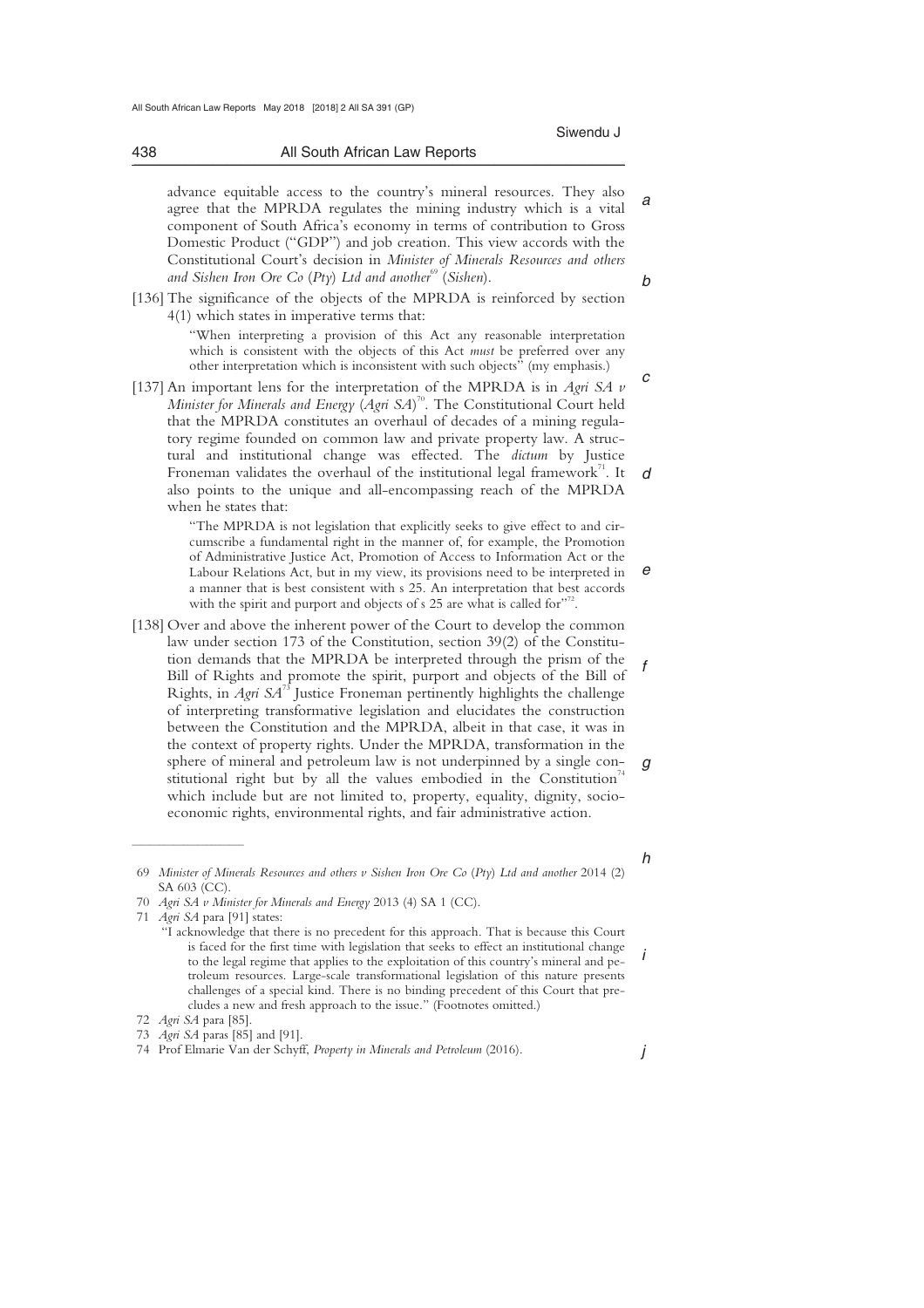| Siwendu J |                                                   |     |
|-----------|---------------------------------------------------|-----|
| GP        | Chamber of Mines of SA v Min of Mineral Resources | 439 |

- *a* [139] I have taken account of the Constitutional Court cases referred to above *b*  as well as the decision in *Holomisa v Argus Newspapers Ltd*<sup>75</sup> that the Constitution has changed the context of all legal thought in decision-making in South Africa76. In addition, I have taken account of the decision in *Matiso v Commanding Officer Port Elizabeth Prison<sup>77</sup>* (*Matiso*) by Froneman J (as he then was) where he held that the Constitution has also had a decisive impact in the conventional hierarchy and status of all legal rules and legislation in South Africa.
	- [140] Implicitly, these decisions convey that on the facts of the current case, in interpreting the MPRDA and the first respondent's powers, I must have
- *c d*  regard of the constitutional scheme, and distill the underlying constitutional value(s) inherent in the disputed questions where applicable. I am enjoined to apply an interpretation that accords with both the objects of the MPRDA and the spirit and purport of the identified constitutional value(s). As stated by Mahomed J in *S v Mhlungu*<sup>78</sup> constitutionalism is a far more challenging enterprise than that required of ordinary legislative interpretation.79 The complexity and interlinked issues in this application demand that they are not shoehorned into a narrow basis. Ultimately, whatever interpretation I arrive at must pivot towards making the objects of the MPRDA realisable.

#### *e*  **Challenge to the first respondent's powers**

- [141] The backbone of the applicant's argument is predicated on the foundation that the power conferred by section  $100(2)(a)$  to develop a Mining Charter is administrative in nature. The applicant contends that the Mining Charter is a policy guideline. There is to be flexibility in its application.
- *f g*  [142] The premise that the power conferred is administrative, also informs the applicant's challenge of the first respondent's power to amend the Original Charter and publish the 2010 Mining Charter. The applicant submits that section 100 is the sole source of power for the first respondent, Section 100 authorised the first respondent to develop the Mining Charter within a six-month period. The first respondent became *functus officio*  once the Original Charter was published. The first respondent was not
- authorised to amend the Original Charter or to re-exercise the powers conferred or do so retrospectively. In this regard, the first respondent strayed out of the bounds of the enabling legislation.<sup>81</sup>

*h* 

 $\overline{\phantom{a}}$  , where  $\overline{\phantom{a}}$ 

 <sup>75</sup> *Holomisa v Argus Newspaper Ltd* 1996 (2) SA 588 (W) [also reported at [1996] 1 All SA 478 (W)  $-$  Ed].

 <sup>76</sup> *Khumalo and others v Holomisa* 2002 (5) SA 401 (CC) [also reported at 2002 (8) BCLR 771 (CC) – Ed].

 <sup>77</sup> *Matiso v Commanding Officer Port Elizabeth Prison* 1994 (4) SA 592 (SE) at 597G–H [also reported at 1994 (3)  $\overline{BCLR}$  80 (SE) – Ed].

 <sup>78</sup> S *v Mhlungu* 1995 (3) SA 867 (CC) [also reported at 1995 (7) BCLR 793 (CC) – Ed].

 <sup>79</sup> S *v Mhlungu* 1995 (3) SA 867 (CC) paras [68]–[93].

 <sup>80</sup> Clause 4 states that the first respondent may revise the Mining Charter as and when the need arises. Clause 3 deals with non-compliance with the provisions of the Mining Charter and the MPRDA shall render the mining company in breach of the MPRDA and subject to the provisions of s 47 read in conjunction with ss 98 and 99 of the MPRDA.

*j*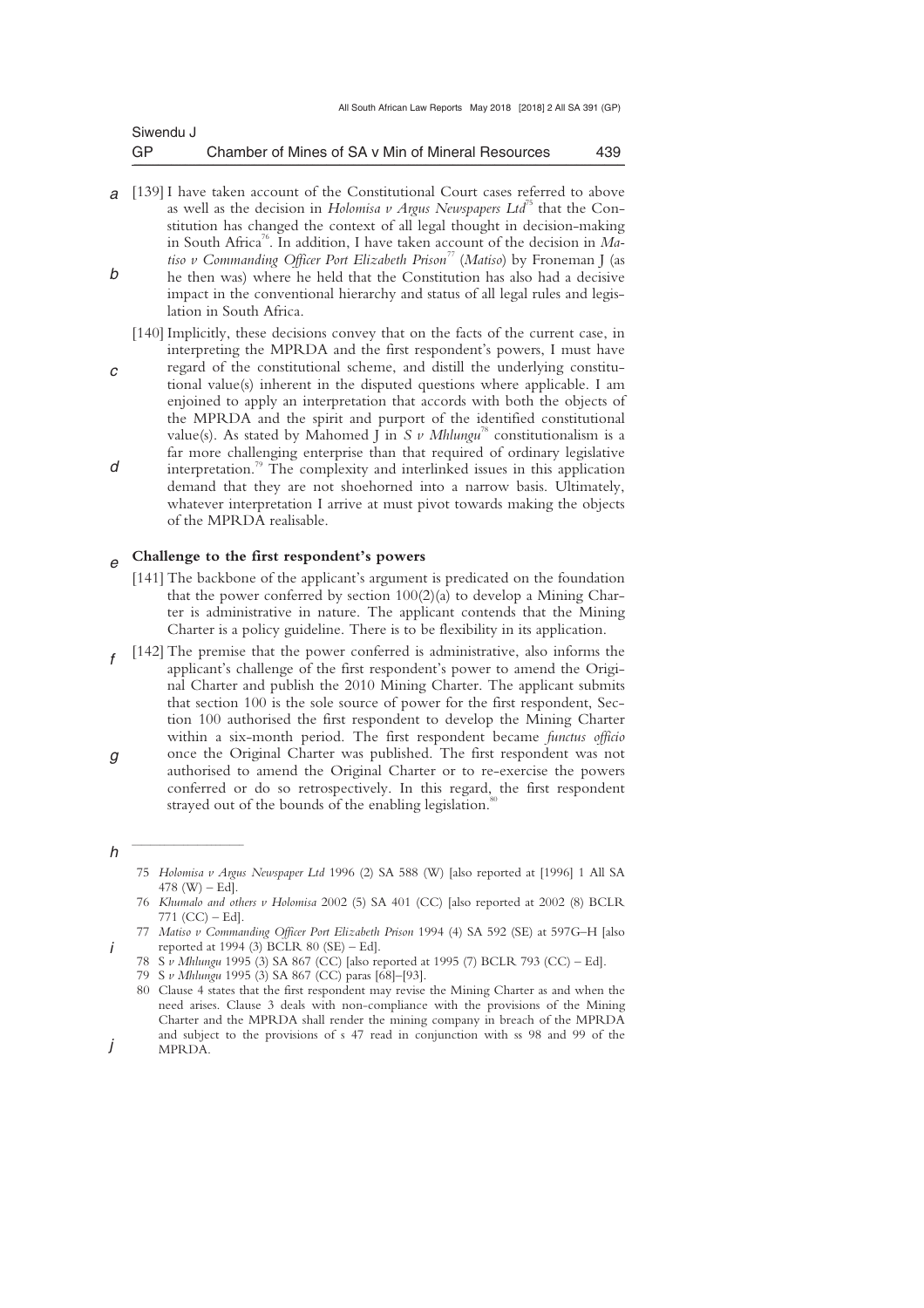440 All South African Law Reports

Siwendu J

- *a b*  [143] It is further submitted that if the first respondent was to develop a new charter, he had to comply with section  $6^{81}$  of the MPRDA which provides for just administrative action, in this regard, if the first respondent's actions are administrative, they are not only subject to section  $6(1)^{82}$  of the MRPDA but also to the principle of lawfulness, reasonableness and procedural fairness applies. The applicant relies on the decision in *Minister of Mineral Resources and others v Mawetse* (*SA*) *Mining Corporation* (*Pty*) (*Ltd*) 83 (*Mawetse*) where the Court held that the granting of a mining right is a unilateral administrative act to support both arguments.
- *c d*  [144] The respondents concede that the first respondent was not exercising executive authority or discretion but was acting on "instruction" from Parliament<sup>84</sup> in developing the 2010 Mining Charter. I have understood this to mean the first respondent's actions are founded on a delegation from Parliament. In respect of the claim that the first respondent had to meet the requirements of section 6 of the MPRDA, the respondents argue that the process of the development of the Mining Charter was inclusive and involved all stakeholders. The process was not administratively unfair. The power to develop the Mining Charter does not require consensus.
- [145] I am of the view that distilling the nature of the powers conferred by section 100 is the axis from which the questions in paragraph 126.1 and 126.2 above can be resolved.

### **Nature of the powers conferred by section 100**

*f*  [146] The first respondent's powers depart from the interpretation of section  $100(2)(a)^{85}$  of the MPRDA and dovetail on identifying the nature of the function envisaged by section 100(2)(a). This will also inform whether there is valid legal action by the first respondent. The Constitutional

 $\frac{1}{2}$  , and the set of the set of the set of the set of the set of the set of the set of the set of the set of the set of the set of the set of the set of the set of the set of the set of the set of the set of the set

- 82 S 6(1) of the MRPDA states that: "Subject to the Promotion of Administrative Justice Act, 2000 (Act 3 of 2000), *any administrative process conducted*, *or decision taken* in terms of this Act must be conducted or taken, as the case may be, within a reasonable time and in accordance with the principles of lawfulness, reasonableness and procedural fairness."
- 83 *Minister of Mineral Resources and others v Mawetse* (*SA*) *Mining Corporation* (*Pty*) *Ltd* 2016 (1) SA 306 (SCA).
- 84 First and second respondent's head of argument para [19].

85 S 100(2)(a):

 "To ensure the attainment of the Government's Objectives of redressing historical, social and economic inequalities as stated in the Constitution, the First Respondent must within six months from the [*sic*] on which this Act takes effect develop a broad based socio-economic empowerment Charter that will set the framework for targets and timetable for effecting the entry into and active participation of historically disadvantaged South African into the mining industry, and allow such South Africans to benefit from the exploitation of the mining and mineral resources and the beneficiation of such mineral resources."

S 100(2)(b):

 "The Mining Charter must set out, amongst others, how the objects referred to in sections  $2(c)$ , (d), (e), (f) and (i) can be achieved."

*e* 

*g* 

*i* 

*j* 

\_\_\_\_\_\_\_\_\_\_\_\_\_\_\_\_\_\_\_\_\_\_\_\_\_\_\_\_\_\_\_\_\_\_\_\_\_\_\_\_\_\_\_\_\_\_\_\_\_\_\_\_\_\_\_\_\_\_\_\_\_\_\_\_\_\_\_\_\_\_\_\_\_\_\_\_\_\_\_\_\_\_\_\_\_\_\_\_\_\_\_\_\_\_\_\_\_\_\_\_\_\_\_\_\_\_\_\_\_\_\_\_\_\_\_\_\_\_\_\_\_\_\_\_\_\_\_\_\_\_\_\_\_\_\_\_\_\_\_\_\_\_\_

 <sup>81</sup> S 6 of the MPRDA.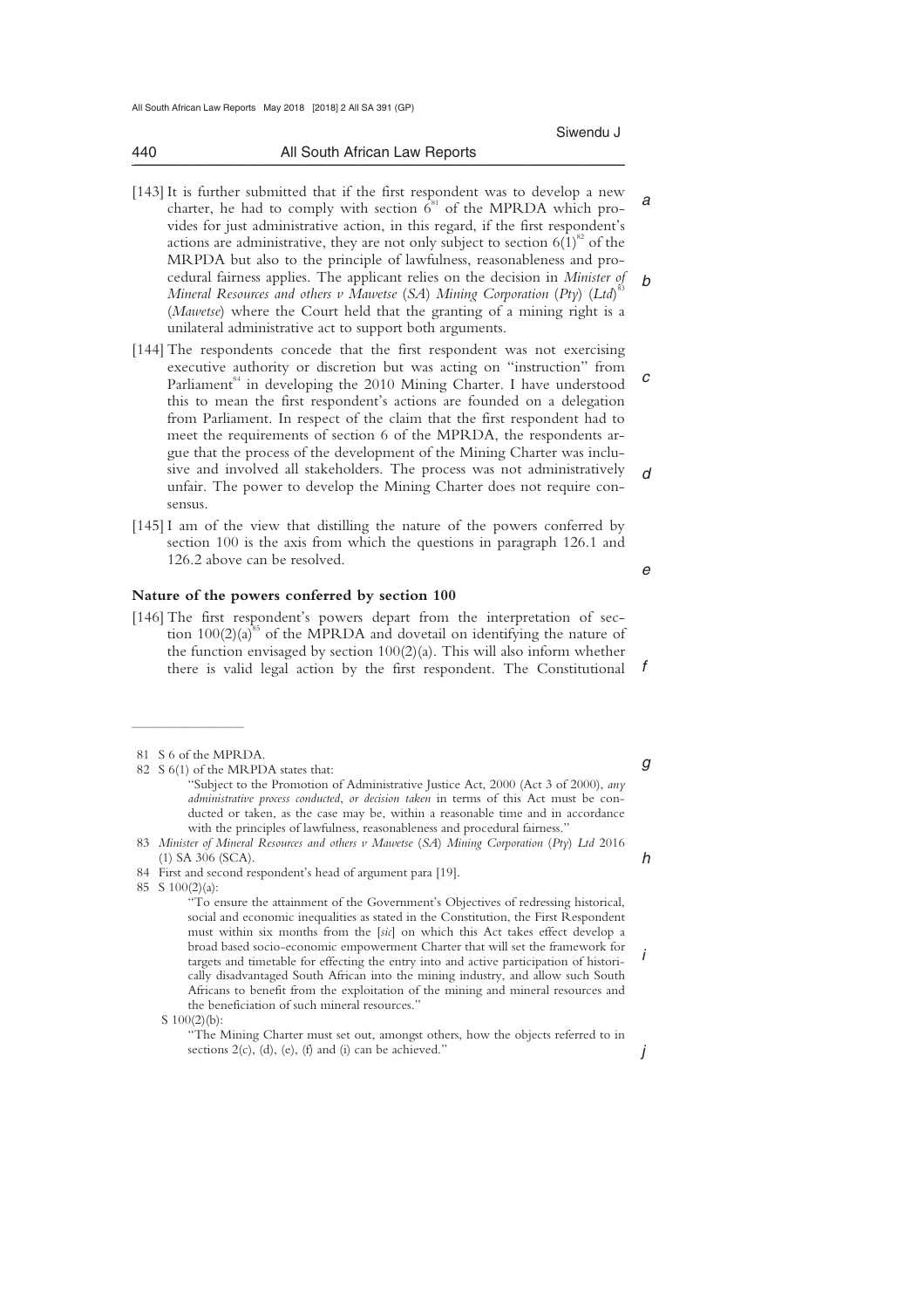| Siwendu J |                                                   |     |
|-----------|---------------------------------------------------|-----|
| GP        | Chamber of Mines of SA v Min of Mineral Resources | 441 |

*a*  Court in *Fedsure Life Assurance Ltd v Greater Johannesburg Transitional Metropolitan Council*<sup>86</sup> (*Fedsure Life*) confirmed that:

> "It seems central to the conception of our constitutional order that the Legislature and Executive in every sphere are constrained by the principle that they may exercise no power and perform no function beyond that conferred upon them by the law.

- Affirming the same principle in *HOD Free State Department of Education v Welkom High School and others<sup>88</sup> (Welkom)* it was held by Khampepe J that: "the rule of law does not permit an organ of state to reach what may turn out to be a correct outcome by any means. On the contrary, the rule of law obliges an organ of state to use the correct legal process"
- [147] The question is whether in developing the Mining Charter, the first respondent implements national legislation, or is authorised to develop a kind of legislation" or policy. The respondents are not explicit about the nature of the power or function conferred by the section 100. They contend that the power to develop policies derives directly from the Consti-
- *d*  tution and Parliament could not have entrusted the first respondent with a power to develop a policy in terms of section 100(2). As stated above,<sup>9</sup> this infers that the power exercised is not derived from the executive authority envisaged by section 85 of the Constitution.
- *e f*  [148] The difficulty of categorisation of decisions as "administrative" or other is evident from the judgment of Sachs J in *Minister of Health v New Clicks South Africa* (*Pty*) *Ltd*<sup>91</sup> (*New Clicks*). I am mindful that the *New Clicks* decision does not decisively address the question whether making regulations is an administrative action and reviewable under PAJA. I am also mindful that the Supreme Court of Appeal in *City of Tshwane Metropolitan Municipality v Cable City (Pty)*  $Ltd^{22}$  holds that making regulations constitutes "administrative" action.

[149] In the case of the MPRDA the power to pass regulation is conferred by section 107(k) and (l).<sup>93</sup> It was common cause that the first respondent has

 $\frac{1}{2}$  , and the set of the set of the set of the set of the set of the set of the set of the set of the set of the set of the set of the set of the set of the set of the set of the set of the set of the set of the set

*b* 

*c* 

*g* 

*h* 

*i* 

<sup>86</sup> Fedsure Life Assurance Ltd v Greater Johannesburg Transitional Metropolitan Council 1999 (1) SA 374 (CC) [also reported at 1998 (12) BCLR 1458 (CC) – Ed].

 <sup>87</sup> *Fedsure Life* para [58].

 <sup>88</sup> *Head of Department*, *Department of Education*, *Free State Province v Welkom High School and another*; *Head of Department*, *Department of Education*, *Free State Province v Harmony High School and another* (*Equal Education and another as amid curiae*) 2014 (2) SA 228 (CC) [also reported at 2013 (9) BCLR 989 (CC) – Ed].

 <sup>89</sup> *Welkom* para [86].

 <sup>90</sup> See para [30] *supra*.

 <sup>91</sup> *Minister of Health v New Clicks South Africa* (*Pty*) *Ltd* 2008 (2) SA 311 CC para 640 [also reported as *Minister of Health and another NO v New Clicks South Africa* (*Pty*) *Ltd and others* (*Treatment Action Campaign and another as amici curiae*) 2006 (1) BCLR 1 (CC) – Ed] which refers to a continuum of acts.

 <sup>92</sup> *City of Tshwane Metropolitan Municipality v Cable City* (*Pty*) *Ltd* 2010(3) SA 589 (SCA) [also reported at  $[2010]$  1 All SA 1 (SCA) – Ed].

 <sup>93</sup> S 107(1) provides "The Minister may, by notice in the *Government Gazette*, make regulations regarding:

 <sup>. . .(</sup>k) any matter which may or must be prescribed for in terms of this Act; and

 <sup>. . .(</sup>l) any other matter the regulation of which may be necessary or expedient in order to achieve the objects of this Act."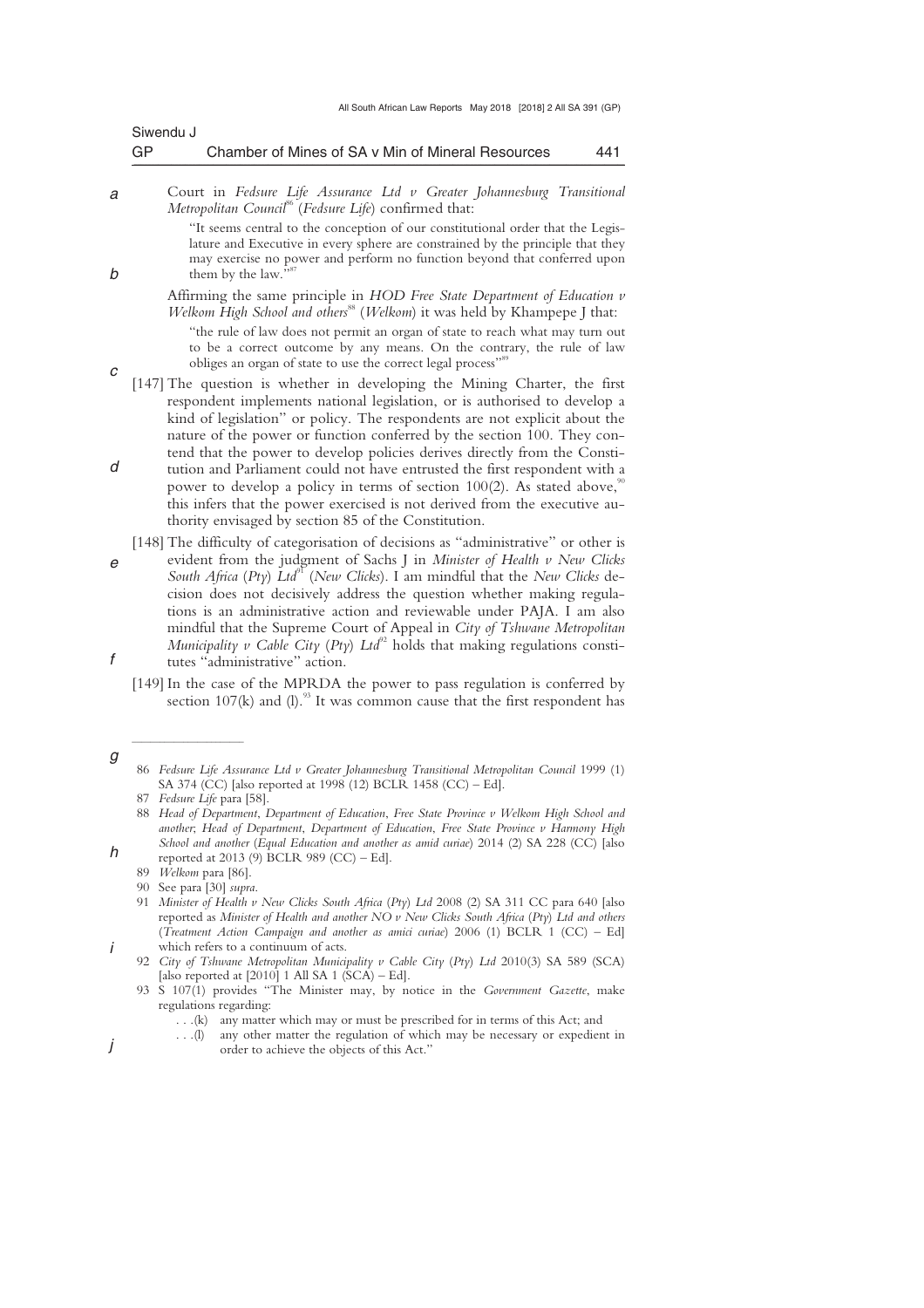442 All South African Law Reports

*a b*  not prescribed regulations under the MPRDA. Therefore, the decision in the *City of Tshwane* does not apply in the present case. I agree with the applicant that the power to develop the Mining Charter is separate from that under section 107(k)(i) [*sic*]. It is not a development of regulations under the MPRDA. I am of the view that the separate allocation of the function in section 100 amplifies the distinct, separate and discrete nature of the provision and power conferred.

\_\_\_\_\_\_\_\_\_\_\_\_\_\_\_\_\_\_\_\_\_\_\_\_\_\_\_\_\_\_\_\_\_\_\_\_\_\_\_\_\_\_\_\_\_\_\_\_\_\_\_\_\_\_\_\_\_\_\_\_\_\_\_\_\_\_\_\_\_\_\_\_\_\_\_\_\_\_\_\_\_\_\_\_\_\_\_\_\_\_\_\_\_\_\_\_\_\_\_\_\_\_\_\_\_\_\_\_\_\_\_\_\_\_\_\_\_\_\_\_\_\_\_\_\_\_\_\_\_\_\_\_\_\_\_\_\_\_\_\_\_\_\_

- *c d*  [150] To dissect the nature of the powers conferred, the decision of the *President of the Republic of South Africa v SARFU<sup>94</sup> (SARFU)* is instructive. The Court held that the source of the power argued by the applicant is a relevant factor but not a decisive one. The Court deemed the *character of the function and* the *subject matter* of the exercise of power relevant in considerations. The Court locates administrative and policy matters along a continuum, in that formulation, the more closely connected the subject matter of the exercise of the power is to the implementation of legislation the more likely that the power will be classified "administrative" in nature. The converse also applies, in that the more closely connected the subject matter of the exercise of the power is to policy matters, the more likely the exercise of the power will not be administrative action.
- [151] The guideline by the Constitutional Court states as follows:

. . .

 $\overline{\phantom{a}}$  , where  $\overline{\phantom{a}}$ 

*e f*  "As we have seen, one of the constitutional responsibilities of the President and Cabinet members in the national sphere (and premiers and members of executive councils in the provincial sphere) *is to ensure the implementation of legislation*. This responsibility is an administrative one, which is justiciable, and will ordinarily constitute 'administrative action' within the meaning of s 33. Cabinet members have other constitutional responsibilities as well. *In particular, they have constitutional responsibilities to develop policy and to initiate legislation. Action taken in carrying out these responsibilities cannot he construed as being an administrative action for the purposes of s 33.* It follows that some acts of members of the executive, in both the national and provincial spheres of government will constitute 'administrative action' as contemplated by section 33, but not all acts by such members will do so.

*g h i*  Determining whether an action should be characterised as the implementation of legislation or the formulation of policy *may be difficult.* It will, as we have said above, depend primarily upon the *nature of the power. A series of considerations may be relevant to deciding on which side of the line a particular action falls. The source of the power, though not necessarily decisive, is a relevant factor* So, too, is the nature of the power, its subject matter, whether it involves the exercise of a public duty, and how closely it is related on the one hand to policy matters, which are not administrative, and on the other to the implementation of legislation, which is. *While the subject-matter of a power is not relevant to determine whether constitutional review is appropriate, it is relevant to determine whether the exercise of the power constitutes administrative action for the purposes of s 33. Difficult boundaries may have to fee drawn* in deciding what should and what should not be characterised as administrative action for the purposes of s 33. *These will need to he drawn carefully in the light of the provisions of the Constitution and the* 

 <sup>94</sup> *President of the Republic of South Africa v SARFU* 2000 (1) SA 1 (CC) para 141 [also reported at 1999 (10) BCLR 1059 (CC) – Ed].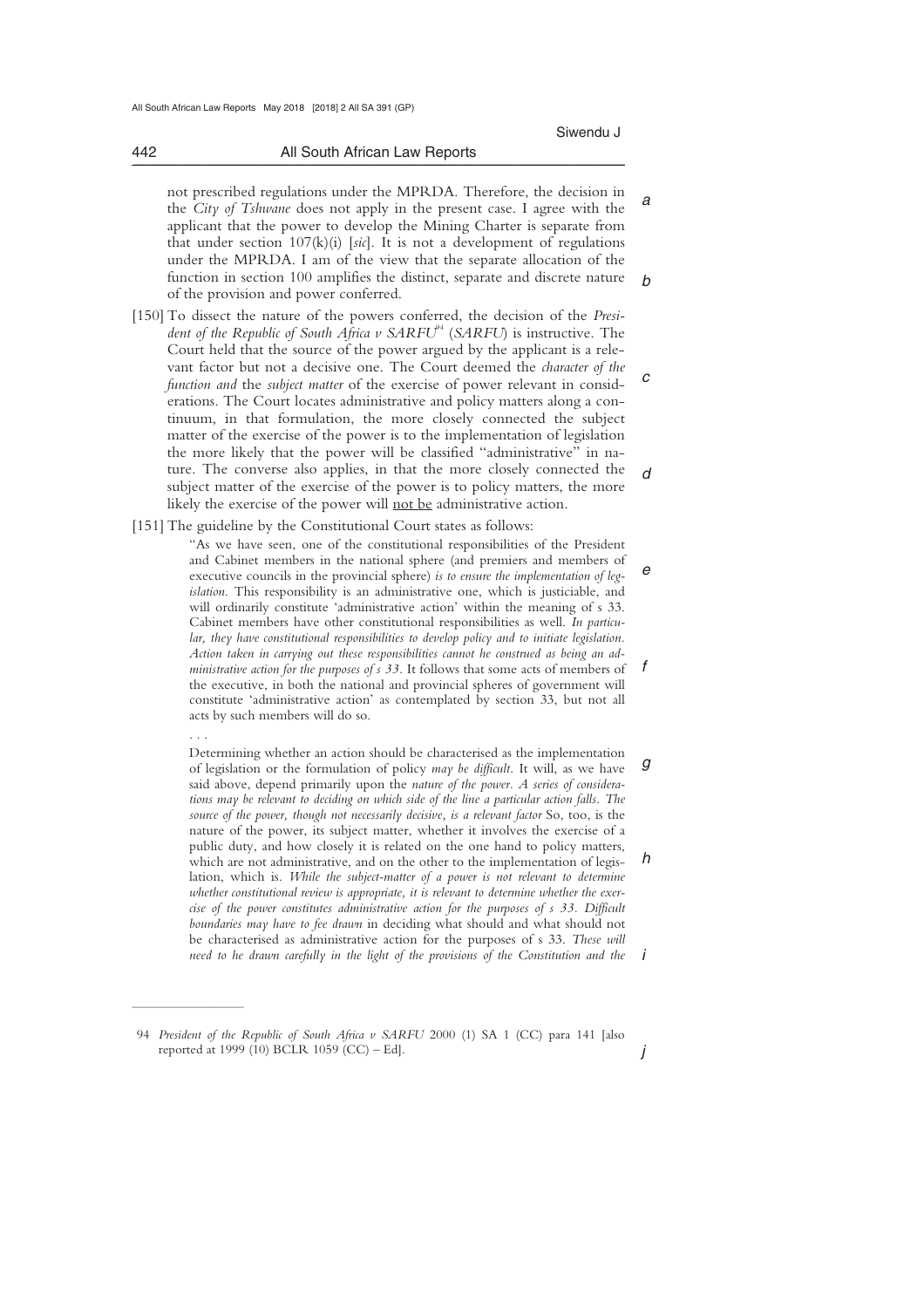| Siwendu J |                                                   |     |
|-----------|---------------------------------------------------|-----|
| GP        | Chamber of Mines of SA v Min of Mineral Resources | 443 |

- *a overall constitutional purpose of an efficient, equitable and ethical public administration This can best be done on a case by case basis*."95 (my emphasis) (footnotes omitted).
- *b c*  [152] When read with remarks by Froneman J in *Agri SA*, the formulation in *SARFU* hints at the multi-facet nature of the responsibilities of the first respondent under the MPRDA. Therefore, I have taken account of the full context and the overall scheme of the MPRDA instead of isolating the provisions of section 100 from its overall scheme. While the language used in a statute is the first port of call in arriving at an answer, I have adopted the purposive approach sanctioned by Mhlantla J in *Roux v Health Professions Council of South Africa and another*<sup>96</sup> so as not to strip the provision from its full context.
- *d*  [153] In my view, the gateway to the answer lies in the meaning attached to "State custodianship"<sup>97</sup> in section  $3^{98}$  which flows from the objective in section 2(a) to recognise the State's right to exercise sovereignty over all the mineral and petroleum resources. The custodianship of the State is a fundamental foundational principle of the MPRDA, even though curiously, it is left undefined, in my view the meaning, scope and breadth of the power conferred by custodianship determines the character of the function, the subject matter and in turn, the nature of the powers conferred on the first respondent by section 100.

 $\overline{\phantom{a}}$  , where  $\overline{\phantom{a}}$ 

- (1) Mineral and petroleum resources are the common heritage of all the people of South Africa and the State is the custodian thereof for the benefit of all South Africans.
- (2) As the custodian of the nation's mineral and petroleum resources, the State, acting through the First Respondent, may –
	- (a) grant, issue, refuse, control, administer and manage any reconnaissance permission, prospecting right, permission to remove, mining right, mining permit, retention permit, technical co-operation permit, reconnaissance permit, exploration right and production right; and
	- (b) in consultation with the First Respondent of Finance, prescribe and levy, any fee payable in terms of this Act. (Section 3(2)(b) substituted by section 3(a) of Act 49 of 2008 with effect from 7 June 2013).
- (3) The First Respondent must ensure the sustainable development of South Africa's mineral and petroleum resources within a framework of national environmental policy, norms and standards while promoting economic and social development.
- (4) The State royalty must be determined and levied by the Minister of Finance in terms of an Act of Parliament. (Section 3(4) inserted by section 3(b) of Act 49 of 2008 with effect from 7 June 2013).
- *j*  98 S 107(k) and (l).

*g* 

*e* 

*f* 

*h* 

 <sup>95</sup> *SARFU* paras [142]–[143].

<sup>96</sup> *Roux v Health Professionals Council of South Africa and another* 2011 JDR 1132 para [19] states:

 <sup>&</sup>quot;The primary rule in the interpretation of statutes is to give effect to the object or purpose of the statute. The nature of the statute and the purpose for which it was enacted are important when it comes to matters of interpretation. This Court has embraced the purposive approach, whereby statutory words must be interpreted in the context of the statute as a whole including its purpose. In *Stopforth v Minister of Justice*; *Veendendaal v Minister of Justice* this Court confirmed that 'even where the language is unambiguous, the purpose of the Act and other wider contextual considerations may be invoked in aid of a proper construction. It follows therefore that the Act and regulations must be given a purposive construction to give effect to their principal aims and purposes."

 <sup>97</sup> S 3 provides "Custodianship of nation's mineral and petroleum resources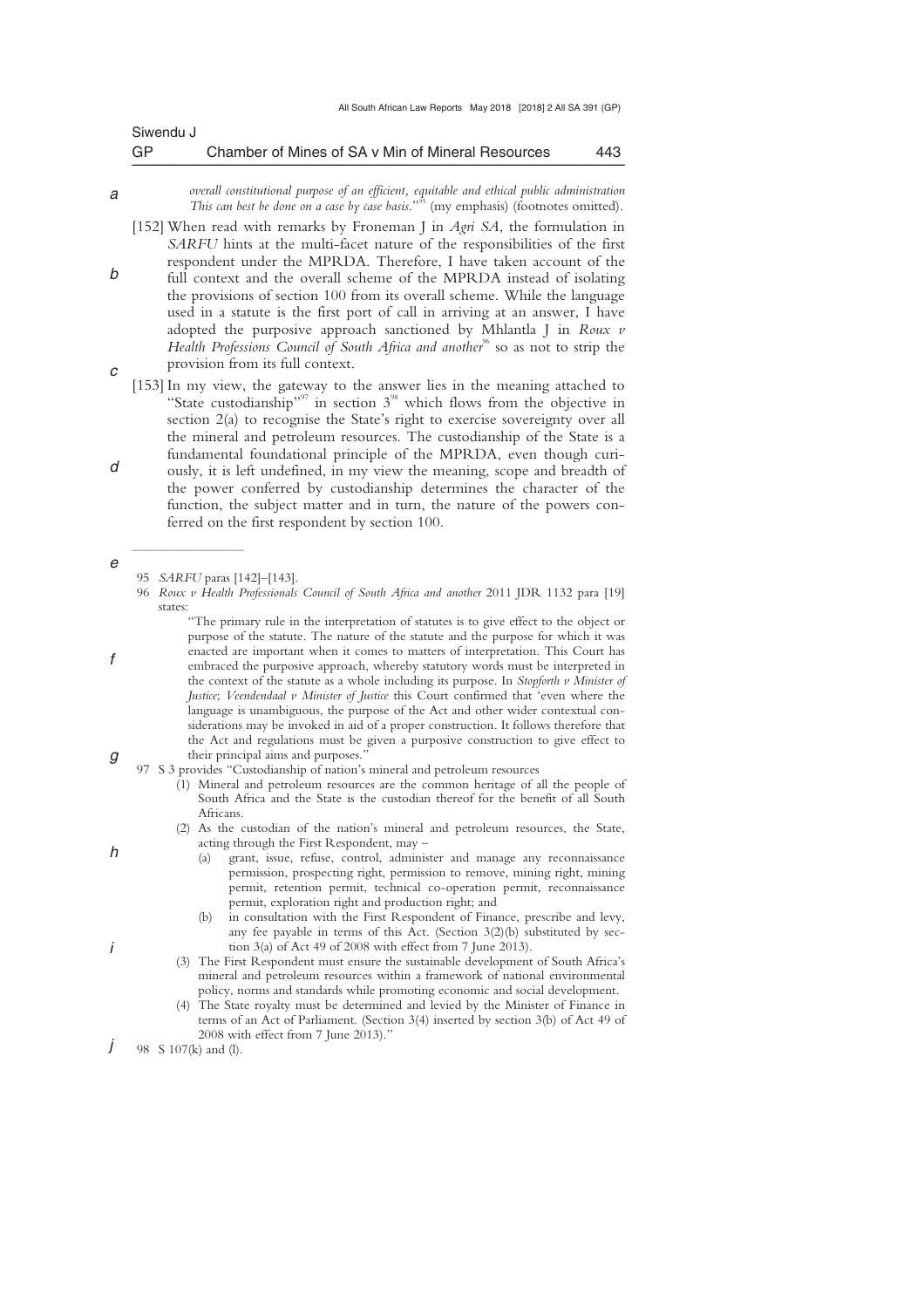444 All South African Law Reports

*a b c*  [154] By virtue of section 3(2), the State has the power and authority to "control", "administer" and "manage" mining rights. Custodianship evokes a broad all-embracing institutional principle. It confers the State with directional authority<sup>99</sup>, governing power and oversight<sup>100</sup> over mineral resources. Granting mining rights is inherent, but nevertheless, a constituent component of the power to "control". I am of the view that, the broad reach of custodianship is beyond granting of mining rights. The granting of mining rights is an administrative constituent part of custodianship.<sup>101</sup> When viewed alongside the whole of the MPRDA, there is an advisory Board structure created in section 58, a division of functions between each of the Minister, the Director-General and the Advisory Board and a varying nature in the roles by each. State custodial rights is a signpost to a composite of multi-facet functions and objectives the State should bear in mind when fulfilling the role set out in section 3(2).

\_\_\_\_\_\_\_\_\_\_\_\_\_\_\_\_\_\_\_\_\_\_\_\_\_\_\_\_\_\_\_\_\_\_\_\_\_\_\_\_\_\_\_\_\_\_\_\_\_\_\_\_\_\_\_\_\_\_\_\_\_\_\_\_\_\_\_\_\_\_\_\_\_\_\_\_\_\_\_\_\_\_\_\_\_\_\_\_\_\_\_\_\_\_\_\_\_\_\_\_\_\_\_\_\_\_\_\_\_\_\_\_\_\_\_\_\_\_\_\_\_\_\_\_\_\_\_\_\_\_\_\_\_\_\_\_\_\_\_\_\_\_\_

- *d e*  [155] Even though at first blush it seems that section 100 concerns implementation of legislation, the crux and subject matter of the function of developing the Mining Charter to give effect to the objects of the MPRDA entails making of complex policy choices on how the MPRDA objectives are to be achieved. When read against all the provisions of the MPRDA, the character of the function of developing the Mining Charter tips the balance inherent in the function to one of developing a legislative instrument rather than one that entails implementation of an administrative function under the MPRDA.
- [156] The MPRDA has distinctive and unique features which render it *sui generis* in nature. It is an omnibus repository to a variety of constitutional rights. It effects an institutional change to the legal regime in respect of the legal nature of mining rights and land rights, as well as a change in the institutional structure and arrangements. The variety of functions and their different nature, as well as the allocation of these functions between the first respondent and other structures in the MPRDA are reflective of these changes,
- *g*  [157] *Mawetse* relied upon by the applicant applies only to that aspect of the function relating to the granting of mining rights. That part of the function is a constituent component of wider custodial functions conferred on the State acting through the first respondent. Consequently, the development of the Mining Charter is neither an administrative process nor a decision envisaged by section 6 of the MPRDA. I find that the development

 $\overline{\phantom{a}}$  , where  $\overline{\phantom{a}}$ 

*i* 

*h* 

*f* 

 <sup>99</sup> S 3(2) of the MPDRDA grants the first respondent wide regulatory powers in respect of "prescribed matters and matters necessary or expedient to achieve the objects of the MPRDA".

<sup>100</sup> S 25(h) of the MPDRA requires a mine right holder to submit annual reports detailing the extent of the holder's compliance with the provisions of s 2(d) and (f), the Mining Charter contemplated in s 100 and the Social Labour Plan. S 28(c) requires the holder of the mining right to submit to the Director General an annual report detailing the extent of the holder's compliance with s 2(d) and (f), the Mining Charter contemplated in s 100 and the Social Labour Plan.

<sup>101</sup> I am mindful that this view raises further questions of state ownership of mines and mineral deposits as well as the parameters of state intervention. In addition, the combination of the role of the state as regulator, governor and policy maker are functions that will require resolution in future.

*j*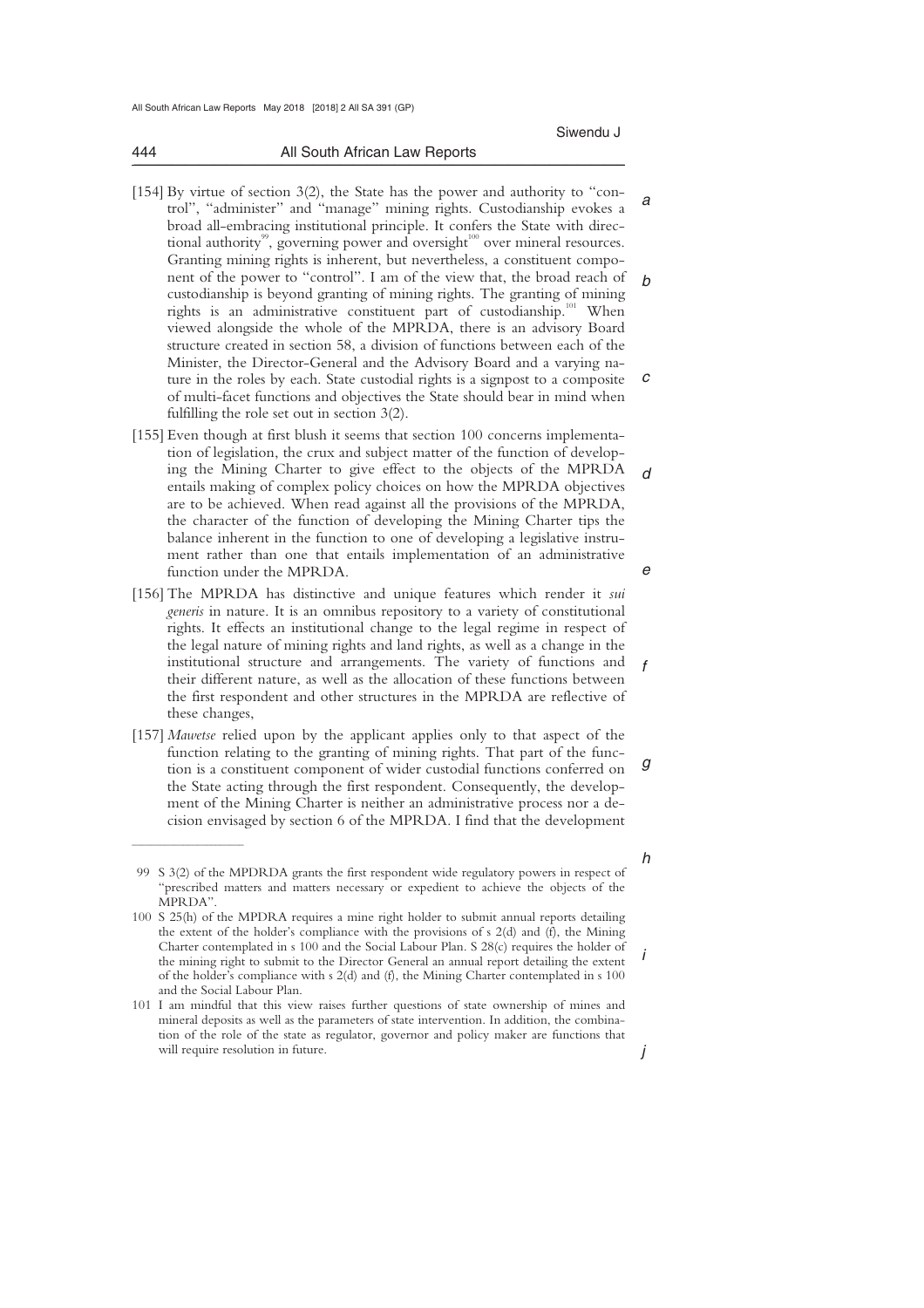| Siwendu J |                                                   |     |
|-----------|---------------------------------------------------|-----|
| GP        | Chamber of Mines of SA v Min of Mineral Resources | 445 |

- *a*  of the Mining Charter under section 100 is not an administrative act. As an administrative law principle, the *functus officio* doctrine is a misconstruction on this formulation.
- *b c*  [158] This determination does not however insulate the first respondent from a challenge. As stated in *Albutt v Centre for the Study of Violence and Reconciliation*, 102 those holding public power may exercise it to achieve stated objectives only by employing methods that are rationally related to those objectives which must be in the public interest. Therefore, the first respondent's actions, decision and choices must be within the parameters of fairness, lawfulness and rationality which stand independently of legality and validity of his action. On this legal principle and construction, the
	- Mining Charter must be reasonable from conception to implementation.

## **Is the mining charter "law" or a policy guideline?**

- *d*  [159] The genesis to this vexed question is that when the 2010 Mining Charter was published, compliance by mine right holders was evaluated based on the revised 2010 Mining Charter. The respondents applied it retrospectively. This resulted in minimum compliance by the mining industry as the first respondent viewed the results as a failure to comply with the MPRDA.<sup>1</sup>
- *e f*  [160] The applicant submits that the Mining Charter under the MPRDA is not legislation, but a formal policy guideline mandated by section 100(2). It submits that the Mining Charter is intended to give an applicant for a mining right a formal indication of what the first respondent will regard as "furthering" or "giving effect to" the objects of sections 2(c), (d), (e), (f) and (i) of the MPRPA. It should not be prescriptive nor specify that the objects in section 100(2)(b) can only be achieved in one way as the holder of the mining right may have better ways of achieving the objectives. Do-
- *g*  ing so would be equivalent to treating the objectives in section 2(d) and (f) as if they were quotas. The applicant further argues that the reference to "framework for targets" in section 100(2)(a) provides yet another indication that the Mining Charter is a policy guideline. By the same token,
- the applicant accepts that compliance with the Mining Charter is an imperative but argues that compliance is mandatory only at the time of the application for the mining right.

*h* 

 $\frac{1}{2}$  , and the set of the set of the set of the set of the set of the set of the set of the set of the set of the set of the set of the set of the set of the set of the set of the set of the set of the set of the set

<sup>102</sup> *Albutt v Centre for the Study of Violence and Reconciliation and others* 2010 (3) SA 293 (CC) [also reported at  $2010$  (5) BCLR 391 (CC) – Ed].

*i*  103 The applicant submitted that the revision in the 2010 Charter affected offsets which were disallowed, as well as the recognition of the continuing consequences of previously concluded transaction and required a top-up of the diminution in the 26% HDSA ownership. A statement to this effect communicated to the market. There was a fall in the market value of the shares in the mining industry, an indication that non-compliance by the industry and regulatory uncertainty are a market risk which can affect the long-term sustainability of the industry.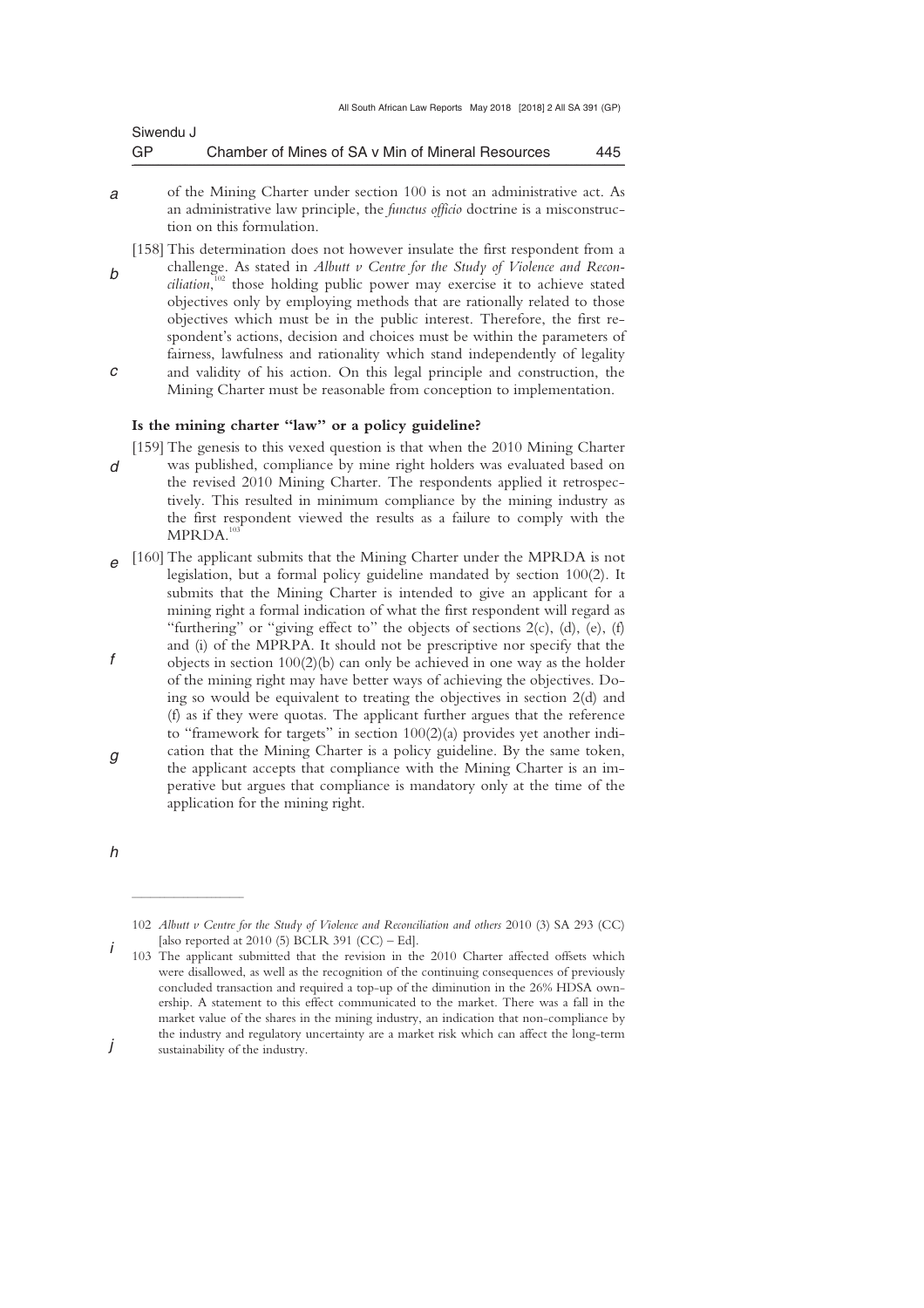*a*  [161] For this premise, the applicant banks on *Akani Garden Route* (*Pty*) *Ltd v Pinnacle Point Casino* (*Pty*)  $Ltd^{104}$  (*Akani*):

\_\_\_\_\_\_\_\_\_\_\_\_\_\_\_\_\_\_\_\_\_\_\_\_\_\_\_\_\_\_\_\_\_\_\_\_\_\_\_\_\_\_\_\_\_\_\_\_\_\_\_\_\_\_\_\_\_\_\_\_\_\_\_\_\_\_\_\_\_\_\_\_\_\_\_\_\_\_\_\_\_\_\_\_\_\_\_\_\_\_\_\_\_\_\_\_\_\_\_\_\_\_\_\_\_\_\_\_\_\_\_\_\_\_\_\_\_\_\_\_\_\_\_\_\_\_\_\_\_\_\_\_\_\_\_\_\_\_\_\_\_\_\_

*b*  ". . . that laws, regulations and rules are legislative instruments, whereas policy determinations are not. As a matter of sound government, in order to bind the public, policy should normally be reflected in such instruments. Policy determinations cannot override, amend or be in conflict with laws (including subordinate legislation). Otherwise, the separation between Legislature and Executive will disappear.'

- *c*  [162] In opposition, the respondents contend that the Mining Charter is a form of legislation because it is published pursuant to section  $100(2)(a)$ . It is a condition for the granting of a prospecting right, mining right and conversion of old order mining rights. The respondents submit that development of policies fall under the ambit of executive powers, conferred by the Constitution, Parliament could not give the first respondent power to develop a policy in terms of section  $100(2)^{106}$ .
- *d e*  [163] Cachalia JA writing for the Appeal Court in the *University of the Free State v Afriforum and another*107 (*UFS*), states that the hallmark of a policy, which is to be gauged from the language used, is that it is not prescriptive and is not binding. The enabling statute which is its source does not create a legal obligation to comply, in the *UFS* case, for example, the universities were free to depart provided there was justification for the departure. Hoexter, on the other hand writes that legislation is about implementing social policies intended to advance the public interests.108 Legislation applies prospectively; is intended to be in force for an indefinite period and requires publication to be valid. Legislation may require further administrative action for their application for example. The intention of the enabling legislation and or the instrument at issue is apposite.
- *f g*  [164] The *raison d'être* for the MPRDA derives from the constitutional obligation of the State to redress, advance transformation goals and eradicate inequality<sup>109</sup>. The *Sishen* decision refers to the *Department of Land Affairs* and others v Goedgelegen Tropical Fruits<sup>110</sup> which pertinently states that remedial legislation is "umbilically linked" to the Constitution,<sup>111</sup> in this sense, Constitution, the MPRDA and the Mining Charter share the same vital attachment. They derive their oxygen and the nutrients from the Constitution. Contrary to the applicant's argument, locating the vital connection does not offend the principle of subsidiarity in my view.
- [165] Even though the State has a free hand in allocating mining rights, there is a pertinent connection between the MPRDA, the Mining Charter and

 $\overline{\phantom{a}}$  , where  $\overline{\phantom{a}}$ 

*h* 

*j* 

Siwendu J

<sup>104</sup> *Akani Garden Route* (*Pty*) *Ltd v Pinnacle Point Casino* (*Pty*) *Ltd* 2001 (4) SA 501 (SCA) [also reported at  $[2001]$  4 All SA 68 (SCA) – Ed].

<sup>105</sup> *Akani* para [7].

<sup>106</sup> First and second respondent's notes on oral argument para 19.1.

<sup>107</sup> *University of the Free State v Afriforum and another* 2017 (4) SA 283 (SCA) [also reported at  $\overline{I}$  $[2017]$  2 All SA 808 (SCA) – Ed].

<sup>108</sup> Cora Hoexter *Administrative Law in South Africa* (2012) at 52.

<sup>109</sup> *Sishen* para [460].

<sup>110</sup> *Department of Land Affairs and others v Goedgelegen Tropical Fruits* 2007 (6) SA 199 (CC) [also reported at 2007 (10) BCLR 1027 (CC) – Ed].

<sup>111</sup> *Goedgelegen* para [53].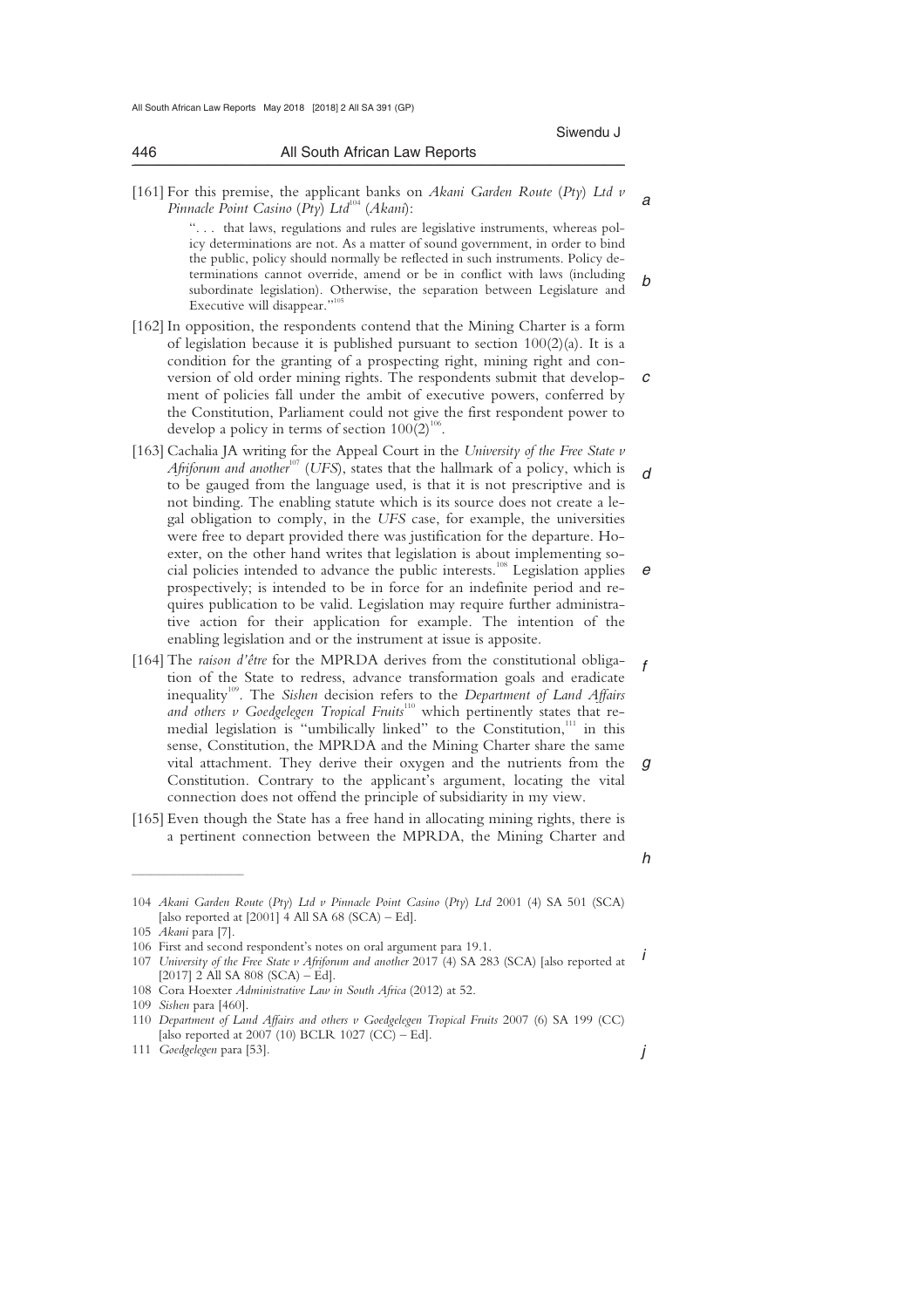| Siwendu J |                                                   |     |
|-----------|---------------------------------------------------|-----|
| GP        | Chamber of Mines of SA v Min of Mineral Resources | 447 |

*a b*  the granting of a mining right. The Mining Charter sets out a time-table for effecting the entry into the industry by HDSA's. To determine the intention of the enabling legislation, I am of the view that section 23(1)(h), section 100(2)(a) and section 100(2)(b) go hand in glove and must be read together. Under section 23(1)(h), the first respondent is obliged to grant the mining right in terms of the directory provision in section 23(1)(h) if:

"the granting of such right will further the objects referred to in Section 2(d) and (f) *and in accordance* with the Mining Charter contemplated in Section 100 and prescribed social and labour plan."

[166] Section 100(2)(a) mandating the development of the Mining Charter provides that:

"To *ensure* the attainment of the Government's objectives of redressing historical, social and economic inequalities as stated in the Constitution, the [First Respondent] must within six months from the date on which this Act takes effect develop a broad based socio-economic empowerment Charter that *will set the framework for the targets and timetable* for effecting the entry into and active participation of historically disadvantaged South Africans into the Mining Industry and allow South Africans to benefit from the exploitation of the mining and mineral resources and the beneficiation of such mineral resources."

Section  $100(2)(b)$  states that:

"The Charter must set out, *amongst others*, how the objects referred to in section 2 (d), (c), (e), (f) and (i) *can* be achieved."

- [167] Much was made in argument that the construction of section 23(1)(h) has a drafting error because of the use of the wording "and in accordance with." It was argued that it should have read "and shall be in accordance with", alternatively that a comma should have been inserted after "and". The use of the words "and in accordance with" conveys that compliance with the Mining Charter is in addition to the provisions stipulated in section 2(d) and (f). The applicant accepted that an applicant for the mining right must comply with two hurdles, the objectives in 2(d) and (f) and the Mining Charter. The concession is correctly made.
- *g h*  [168] It is evident from section  $23(1)(h)$  read together with section  $100(2)(b)$ that the details of what renders the objects of the MPRDA realisable are entrusted to the first respondent through the development of the Mining Charter. The Constitutional Court in the *Government of the Republic of South Africa and others v Grootboom and others*112 (*Grootboom*) confirms that it is constitutionally competent for the precise "contours and content of the measures to be adopted"<sup>113</sup> to be entrusted to the Legislature and the executive, who must ensure that such measures are reasonable. Therefore, section 100(2)(a) gave the first respondent a "free hand" to develop the "contours and content" of the Mining Charter.
	- [169] The substance and content of what an applicant for a mining right or the respondents should consider in assessing an application under section  $23(1)$ (h) cannot and could not be known fully, but for the details in the Mining Charter. Even though the ultimate evaluation of an applicant's

 $\frac{1}{2}$  , and the set of the set of the set of the set of the set of the set of the set of the set of the set of the set of the set of the set of the set of the set of the set of the set of the set of the set of the set

*d* 

*e* 

*f* 

*i* 

*c* 

<sup>112</sup> *Government of the Republic of South Africa and others v Grootboom and others* 2001 (1) SA 46 (CC) [also reported at  $2000$  (11) BCLR 1169 (CC) – Ed].

*j*  113 *Grootboom* para [41].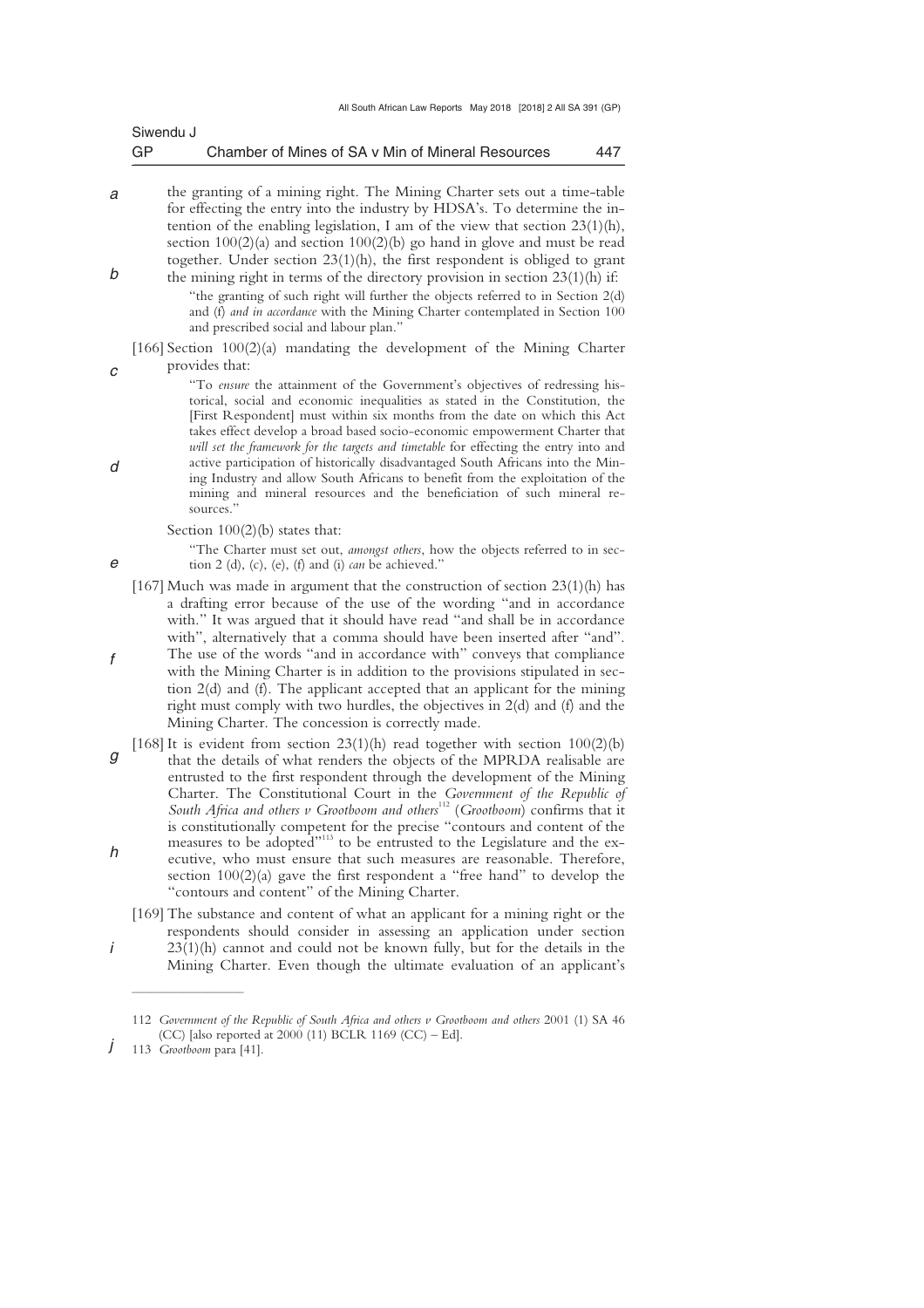*a b c*  success in meeting the objectives in sections 2(d) and (f) can only be determined in the future and in due course, a prospective applicant for a mining right must show that the granting of the mining right to it *will further the objects of the MPRDA.* There can be no doubt that section 100(2)(b) envisions that details of what entails compliance with the objectives in section 2(d) and (f) be articulated in the Mining Charter. Neither an applicant nor the respondents can ignore the requirements in [section] 2(d) and (f) stipulated in the Mining Charter when considering an application for mining rights. The use of the conjunction "if" indicates the conditional or contingent nature of the grant of the mining right. The Mining Charter provisions are ground for and an inherent and necessary incident of granting the mining right.

- *d e*  [170] In my view, "can be achieved" means "be able to *be* achieved. The best constitutional interpretation attaching to this is that, it means the objects must "be realisable" in concrete terms. The targets are a time-table for the realisation of the objectives, in this sense, the Mining Charter is a means to an end, in two ways. The first is to make the objects of the MPRDA realisable, and the second is to give oxygen and nutrients to the right to equality because of the umbilical connection of the MPRDA to the Constitution in respect to matters of redress. I do not agree with the contention that the words "can he achieved" in section  $100(2)(b)$  are indicative of the policy nature of the Mining Charter as the interpretation dilutes the MPRDA objectives and their constitutional effect.
- [171] In addition, the Mining Charter is intended to contain more than the objectives specified in section 2(d) and (f). Section 100(2)(b) refers to the Mining Charter setting out how the objects in sections 2(c), (e) and (i) *can*  be met. Significantly, the use of "amongst others" also reveals that the Mining Charter could contain additional requirements than the express stipulations in sections  $2(c)$ , (d), (e), (f) and (i) in the MPRDA.
- *g h*  [172] The applicant also misconstrues the reference to a "framework and targets." The meaning to be ascribed to the reference to a "framework" is no more than a reference to "the design", and "the scheme"<sup>114</sup> or "the contours" of the Mining Charter. In line with the reasoning in *Grootboom*, having resolved the primary question of the institutional legal framework of the location of mining rights in relation to land ownership, as well as the administrative structure through which mining rights will be processed, Parliament elected not to itself legislate the details and modalities of how the transformation objectives are to be met. It entrusted that function to the first respondent. The reference to a "framework and targets" does not alter the kernel of the subject matter and purpose of the Mining Charter. The discretion conferred on the first respondent applies *only* to the *content* of the framework and targets.

 $\overline{\phantom{a}}$  , where  $\overline{\phantom{a}}$ 

*i* 

*f* 

<sup>114</sup> In the *Certification of the Amended Text of the Constitution of the Republic of South Africa*, the Court dealt with the meaning of "framework" in the context of the (LGTA) and states: "We said that a structural framework should convey an overall 'design' or 'scheme' and should indicate 'how LG executives are to be appointed, *how* LGs are to take decisions and the formal legislative procedures demanded by CP X'".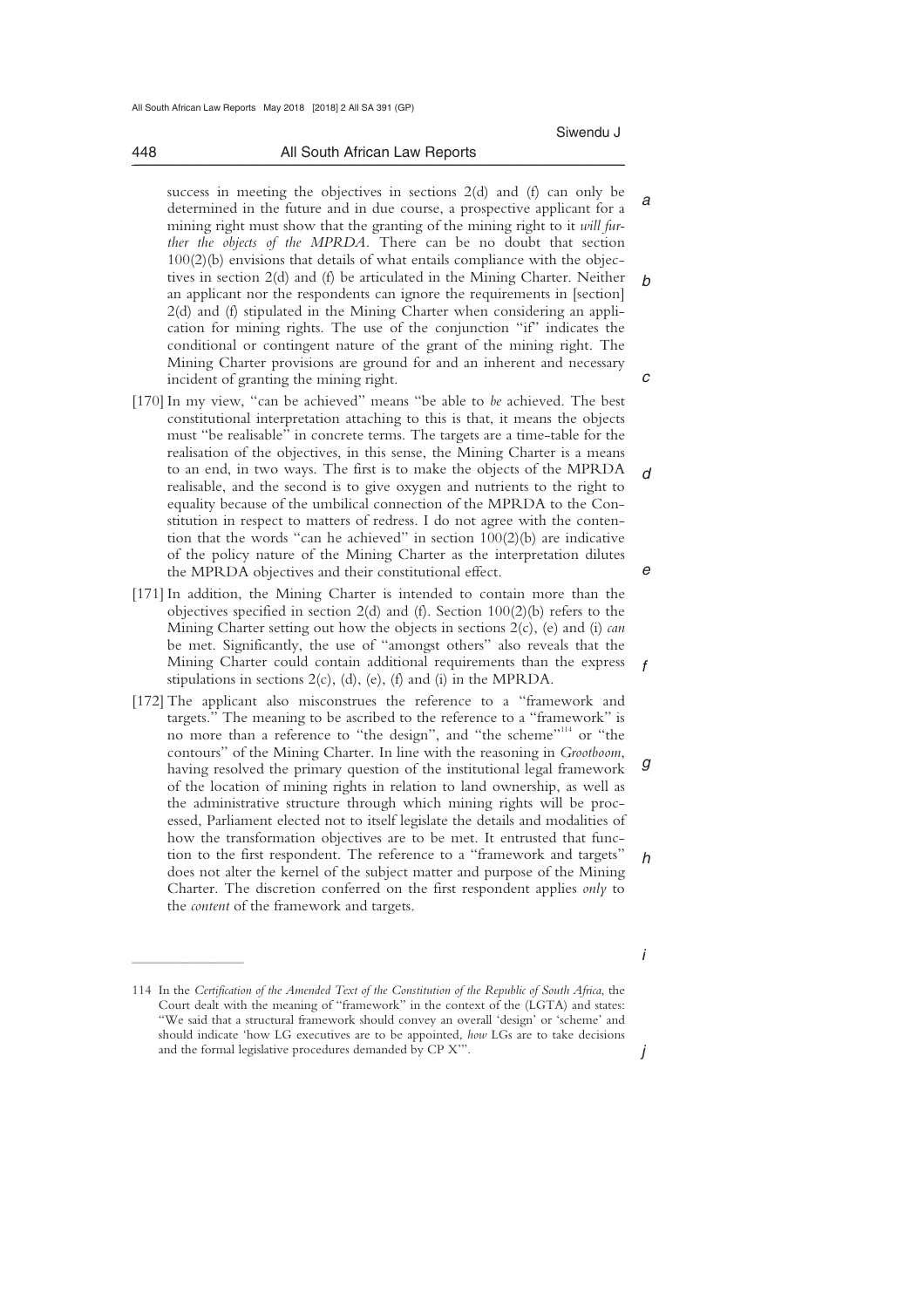| Siwendu J |                                                   |      |
|-----------|---------------------------------------------------|------|
| GP        | Chamber of Mines of SA v Min of Mineral Resources | 449. |

- *a*  [173] The upshot of the argument that the Mining Charter is a guideline, *b*  and/or is a policy means that a prospective applicant for a mining right or a mine right holder could develop its own interpretation and framework on how it will comply with section 2(d) and (f) without reference to the Mining Charter. Conceivably, in line with the applicant's approach during argument, an applicant could ignore the requirements in section  $2(c)$ , (e) and (i) because they are not expressly referred to in section  $23(1)(h)$ even though these requirements are pronounced in section 100(2)(b) and are part of the objectives in the MPRDA.
- *c d*  [174] On the construction offered by the applicant, monitoring of compliance with the main objects of the MPRDA in section 28 of the MPRDA would be conducted on differing criteria at the election and interpretation by each mine right holder. Another result of the applicant's argument is that if the Mining Charter is a policy, it could conceivably be overridden by the enactment of provincial legislation. Schedule 4 Part A and Schedule 5 Part A of the Constitution dealing with allocation of powers and functions between National Government and Provinces does not specifically deal with mining and mining rights. This result is untenable and conflicts with the *Mawetse* decision. On this score, *Akani* has been incorrectly applied.
- *e f g*  [175] I do not find favour with the construction contended for by the applicant. There is a disharmony between the construction and the desired yield to make the objects of the MPRDA and the constitutional value to attain equitable access to the nations' mining resources realisable.<sup>115</sup> The Mining Charter is a necessary statutory condition for granting a mining right, it is a means to an end, designed to make the objects of the MPRDA realisable. I find that the Mining Charter is a distinct, expressly and separately authorised statutory instrument. By virtue of the mandatory duty to develop it under section 100(2), entrusted to the first respondent by the Legislature, it qualifies as a form of a delegated statutory instrument. It is intended to be applied uniformly to all prospective applicants and mine right holders. Once the framework has been set, the first respondent, is not free to depart from it.

### **Legal characterisation of the Mining Charter**

*h*  [176] I now turn to the characterisation of the Mining Charter, a matter addressed by the second *amicus*, albeit that it was advanced as a secondary argument. The Court was invited to consider the Mining Charter as an independent constitutional measure underpinning the right to equality in section 9(2) thus possessed with a "Constitutional force of law". This approach merits consideration against the backdrop of *Matiso* which signals to the effects of the Constitution on the hierarchy of legislation. It also

 $\overline{\phantom{a}}$  , where  $\overline{\phantom{a}}$ 

*i* 

<sup>115</sup> I use the term legal instrument temporarily since the question of whether the Mining Charter is legislation is in dispute. Hoexter in *Administrative Law in South Africa* (2012) 31 states that delegated legislation is legislation made under the authority of original legislation.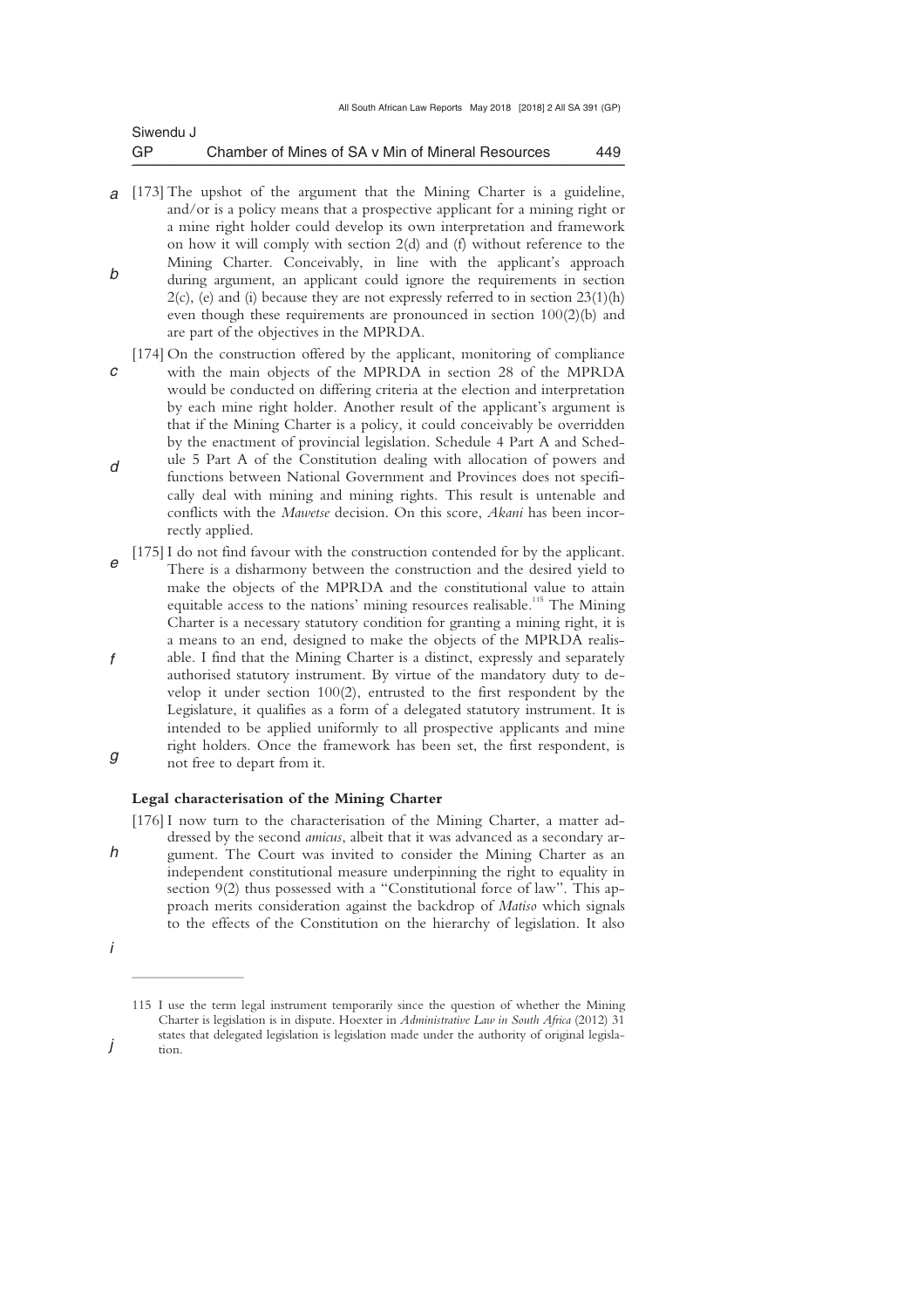resonates with the decision in *Bengwenyama Minerals* (*Pty*) *Ltd and others v Genorah Resources*116 (*Bengwenyama*) where the Court held that:

"The Constitution also furnishes the foundation for measures to redress inequalities in respect of access to the natural resources of the country. The Mineral and Petroleum Resources Department Act (Act) was enacted amongst others to give effect to those constitutional norms" .

- *c*  [177] The Constitution has at least  $6^{118}$  provisions under the Bill of Rights which enjoin the National Government by legislative and other measures to take measures to make entrenched rights realisable. The Constitution has an additional 7 provisions for the National Government to take specific measures in respect of its structures and institutions.<sup>119</sup> The preamble to the MPRDA carries forth the State's obligation under the Constitution to take legislative and other measures to redress the results of past racial discrimination. Measures therefore are positive action by the State targeted at categories of persons disadvantaged by unfair discrimination. They are designed to promote the achievement of equality.<sup>12</sup>
- *d e*  [178] Even though measures are not defined, they either fall under the rubric of executive decisions which include proclamations, regulations and "other instruments of subordinate legislation" notably, referred to in section 101(3) of the Constitution as well as other policies, programs and strategies adopted by the Executive, on the one hand, but on the other, measures qualify to include delegated legislative or regulatory and statutory instruments which arise by operation of law.
- *f g*  [179] I characterise Broad-Based Black Economic Empowerment Charters as such measures. They are a new feature in our legal discourse and part of the pursuit of an open, equal, fair and just South African society. They may or may not fit in the conventional hierarchy of legislation which was historically based on a different structure of government.<sup>121</sup> Broadly, they either arise from sectoral agreements<sup>122</sup> between industry stakeholders or are developed in terms of enabling legislation<sup>123</sup>. Sectoral agreements even though they are not "law" are given a binding effect by sections 9(1) and 12 of the BBBEE Act which provides for the promulgation of an agreed sectoral Charter. A sectoral Charter is binding among industry players albeit akin to a Social Pact.

 $\overline{\phantom{a}}$  , where  $\overline{\phantom{a}}$ 

*h* 

*j* 

*a* 

*b* 

<sup>116</sup> *Bengwenyama Minerals* (*Pty*) *Ltd and others v Genorah Resources* (*Pty*) *Ltd and others* 2011 (4) SA 113 (CC).

<sup>117</sup> *Bengwenyama* para [3].

<sup>118</sup> S 6(4) dealing with languages; s 9(2) dealing with equality; s 24(b) dealing with environment; s 25(5) dealing with property, s 26(2) dealing with housing and s 27(2) dealing healthcare food and social security.

<sup>119</sup> S 125(3), s 139, s 154, s 155, s 165, s 181, s 191.

*i*  120 *Minister of Finance and another v Van Heerden* 2004 (6) SA 121 (CC) [also reported at 2004  $(11)$  BCLR 1125  $(CC)$  – Ed]. Even though not asserted directly in this case, I part ways with the submission that the right to equality is to be balanced with other constitutional values. A constitutionally compatible interpretation is that it can be limited only by considerations of rationality and/or fairness.

<sup>121</sup> *Matiso supra*.

<sup>122</sup> S 9(1) and s 12 of the Broad-Based Black Economic Empowerment Act 53 of 2003.

<sup>123</sup> Other than the Mining Charter, the Sugar Industry Agreement is developed in terms of the Sugar Act.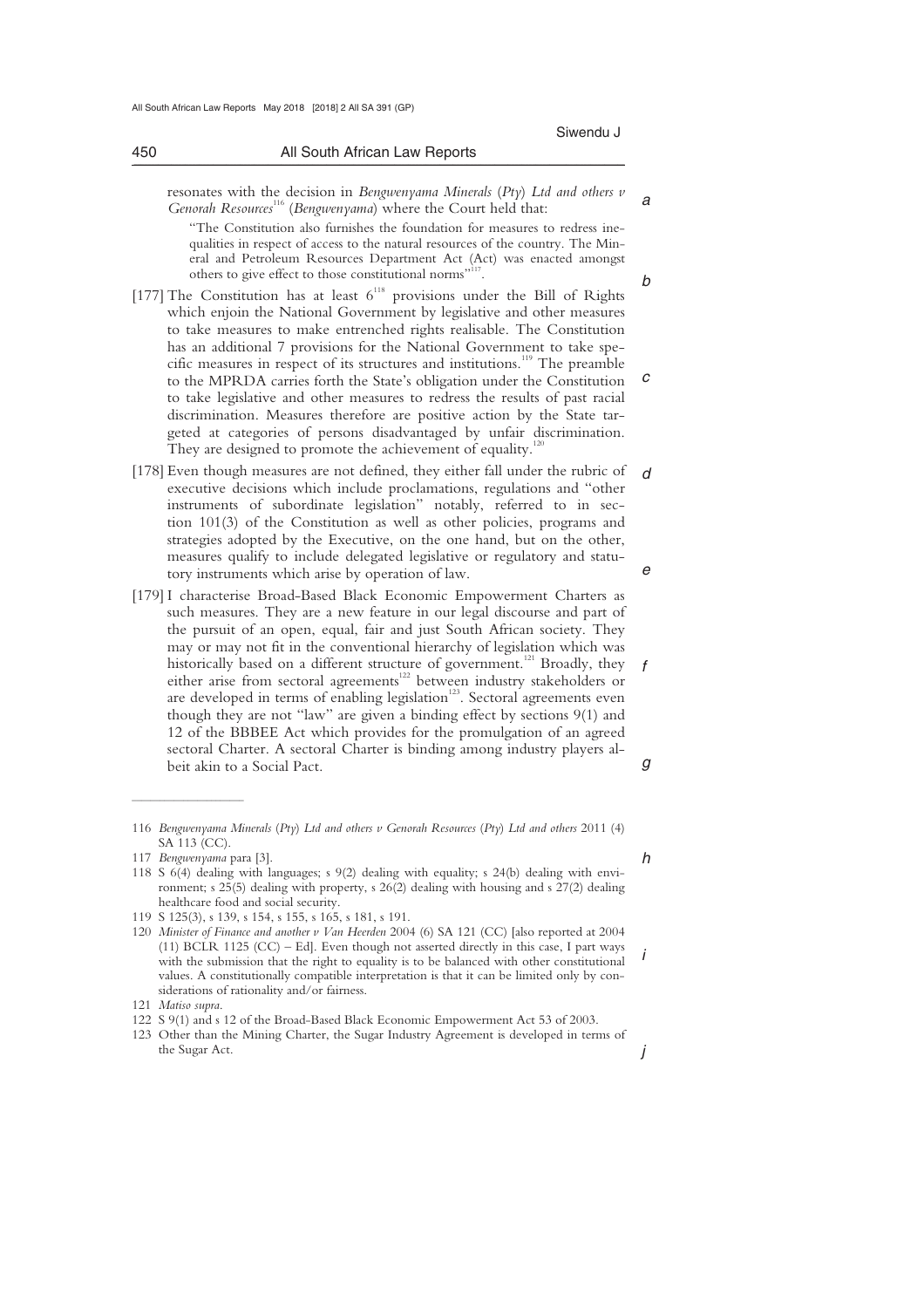| Siwendu J |                                                   |     |
|-----------|---------------------------------------------------|-----|
| GP        | Chamber of Mines of SA v Min of Mineral Resources | 451 |

- *a* [180] Dale *et al*<sup>124</sup> classify the 2004 and 2010 Mining Charter as falling within a *b*  jurisdictional niche of administrative quasi-legislation and as statutory instruments where the principles of interpretation of statutes must be applied. The Mining Charter has no connection to the Charters under the Broad-Based Black Economic Empowerment Act. Unlike these sectoral agreements, the Mining Charter is developed pursuant to legislation. Its nature and legal status depends on the construction and interpretation of the provisions of its enabling original legislation, the MPRDA. In my view, the Mining Charter is distinct, and qualifies as a statutory or regulatory instrument aimed at *ensuring* that the objectives of the MPRDA are
- *c*  achieved. The Constitutional Court in *S v Lawrence*; *S v Negal*; *S v Solberg*<sup>125</sup> (*Lawrence*) dealing with the meaning of "designed to" or "aimed at" in respect of measures in the interim Constitution held that the phrases mean "[t]o purpose or intend (a thing) to be or do (something)".<sup>126</sup> I am of the view that the use of "ensure" in the MPRDA holds a similar but a more compelling meaning.
- *d*  [181] Therefore, I find that, a constitutionally appropriate interpretation of the Mining Charter is that it is a binding regulatory instrument and/or statutory instrument designed to ensure that the objects of the MPRDA and the Constitution are realised, Unlike other sectoral charters, the Mining Charter has a force of the law.

### *e*  **Does the 26% HDSA ownership obligation apply throughout the life of the mining right?**

- [182] It is necessary that I first dispose of the two questions of HDSA ownership and composition of the mine right holder before considering whether the breach of the Mining Charter translates to a breach of the MPRDA.
- *f*  [183] The principle that each mine right holder must achieve 26% HDSA ownership target by 2014 finds expression in the Original Charter and is carried through to the 2010 Mining Charter. The applicant argues that there is no express legal obligation to maintain the 26% ownership in the MPRDA. It argues that section 23(1)(h) only applies at the time of the
- *g h*  grant of the mining right during the exercise of the administrative action, it submits that the obligation to have HDSA shareholding must be assessed at the time of the exercise of the administrative action. It argues that unlike the BBBEE Act, the objectives in section 2(d) and (f) of the MPRDA do not establish quotas. What is provided is an opportunity for HDSA's to participate in the mining industry which entails the flexibility to enter and exit the market.
	- [184] To substantiate, the applicant submits that the objectives of the Constitution and the MPRDA in turn, empowerment, will have been met by the acquisition of shares by the HDSA, generally, at a discount and through vendor financed loans. Empowerment will have occurred at the time of the application for the mining right, calculated based on the difference

 $\overline{\phantom{a}}$  , where  $\overline{\phantom{a}}$ 

<sup>124</sup> Dale *et al South African Mineral and Petroleum Law*.

<sup>125</sup> *S v Lawrence*; *S v Negal*; *S v Solberg* 1997 (4) SA 1176 (CC) paras [39]–[40] [also reported at 1997 (10) BCLR 1348 (CC) – Ed].

*j*  126 *Lawrence* para [40].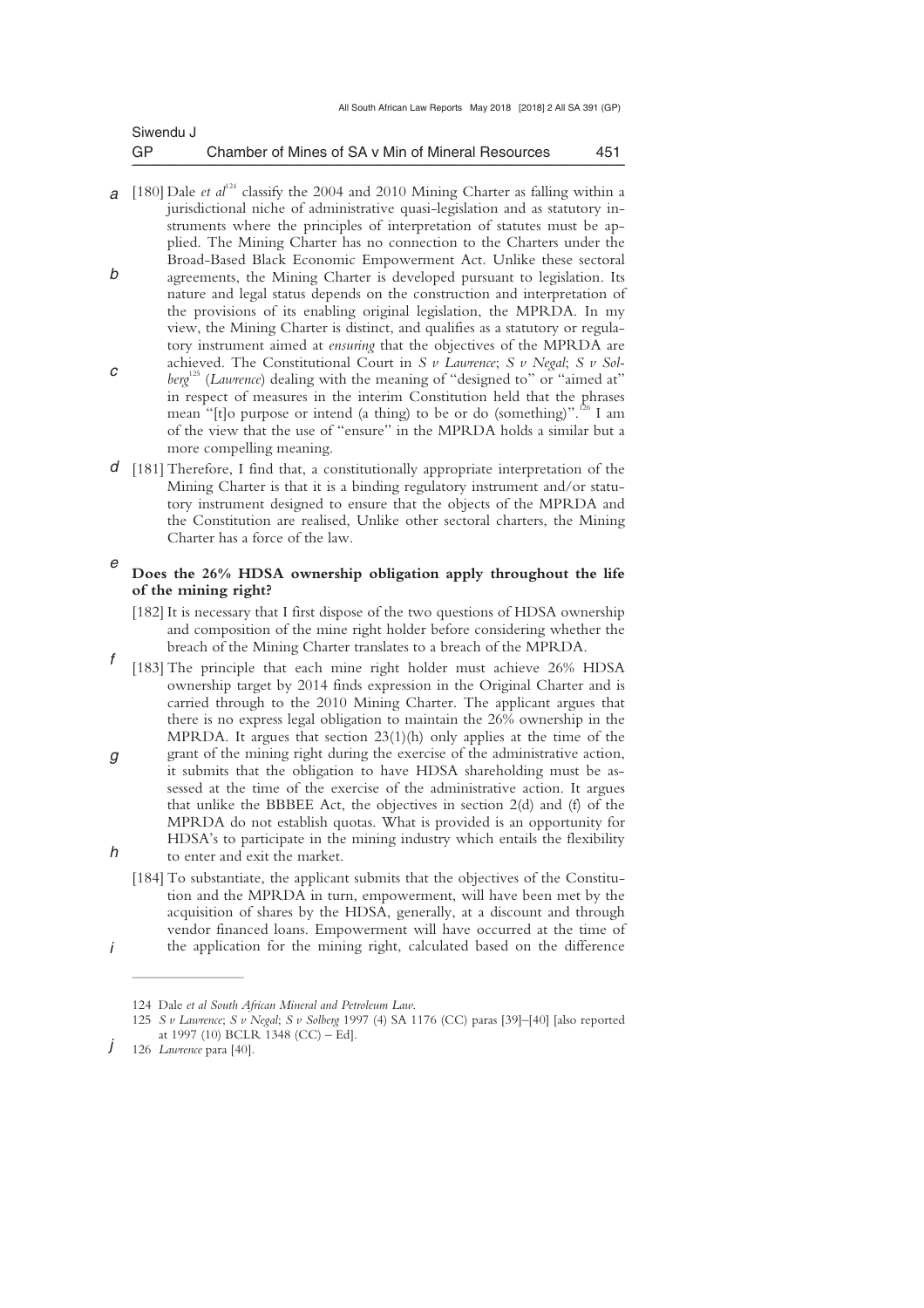### 452 All South African Law Reports \_\_\_\_\_\_\_\_\_\_\_\_\_\_\_\_\_\_\_\_\_\_\_\_\_\_\_\_\_\_\_\_\_\_\_\_\_\_\_\_\_\_\_\_\_\_\_\_\_\_\_\_\_\_\_\_\_\_\_\_\_\_\_\_\_\_\_\_\_\_\_\_\_\_\_\_\_\_\_\_\_\_\_\_\_\_\_\_\_\_\_\_\_\_\_\_\_\_\_\_\_\_\_\_\_\_\_\_\_\_\_\_\_\_\_\_\_\_\_\_\_\_\_\_\_\_\_\_\_\_\_\_\_\_\_\_\_\_\_\_\_\_\_

*a*  between the market value of the shares and the cost of acquisition at that time. The holder of the right has no control over the HDSA shareholders unless a "lock-in" provision is provided in the contract or the shares are sold to another HDSA. There is generally a limited pool of HDSA, so the argument went.

- *b c*  [185] The second *amicus* argued that the Court should have regard to the gamut of other BBBEE legislation. It is noteworthy that the amendments to the BBBEE Act came into effect in October 2014 and the amendments to the Codes Gazetted came into effect in May 2015. The mining industry was granted a year's exemption from compliance with the BBBEE Act. I am of the view that revised BBBEE Act stipulates new BEE codes and these are different when compared with the milestones in the Mining Charter.
- *d e*  [186] However, even though measured differently, ownership is a common denominator in the BBBEE Act, the Original Charter and the 2010 Mining Charter. Ownership is amongst the three priority elements making up the minimum threshold with which companies must comply with the BEE Codes, in defining Broad-Based Economic Empowerment, the MPRDA underpins ownership in the mining and prospecting operations as well as in beneficiation operations whether to, up, or downstream. This underscores its importance. Therefore, the sacrosanct nature of ownership as a gateway to building capital and intergeneration wealth and a material ingredient for change cannot be gainsaid.
- *f*  [187] Section 2(d) refers to the "substantial and meaningful" expansion and active participation and benefit from the exploitation of mining resources. In my view, meaningful participation through ownership postulates that ownership will result in control, an active voice and influence which will infuse the mine right holder, not only with diversity in its composition, but diversity in thinking and action. Diversity underpins the values of the Constitution. In addition, ownership presupposes that there will be a realisation of economic benefits through dividend distribution and cash flow.
- *g h i*  [188] The predominant verb in section  $23(1)(h)$ , a prerequisite for the granting of the mining right, is cast in the future tense, namely that, the grant of the mining right "will further" the substantial and meaningful expansion and participation by HDSA. I am of the view that this envisages a longterm involvement by HDSA, the outcome of which is intended to be assessed in the future. The argument that the mine right holder need only comply with the 26% HDSA ownership at the time of the application for the mining right means that an HDSA could immediately dispose of its shareholding or the mine right holder could reacquire the HDSA shareholding soon after the grant of the mining right. This would not be consistent with the objects of the MPRDA. I agree with the respondents' submission that if is also not consistent with the normally expected financing terms and structure for the acquisition which are long-term in nature.
- when it is deemed that the objectives will have been attained in each case.  $j$ [189] It is not clear whether the 26% HDSA ownership is intended to be a minimum or maximum threshold percentage to be achieved to satisfy the objectives of the MPRDA in the long term. There are no guidelines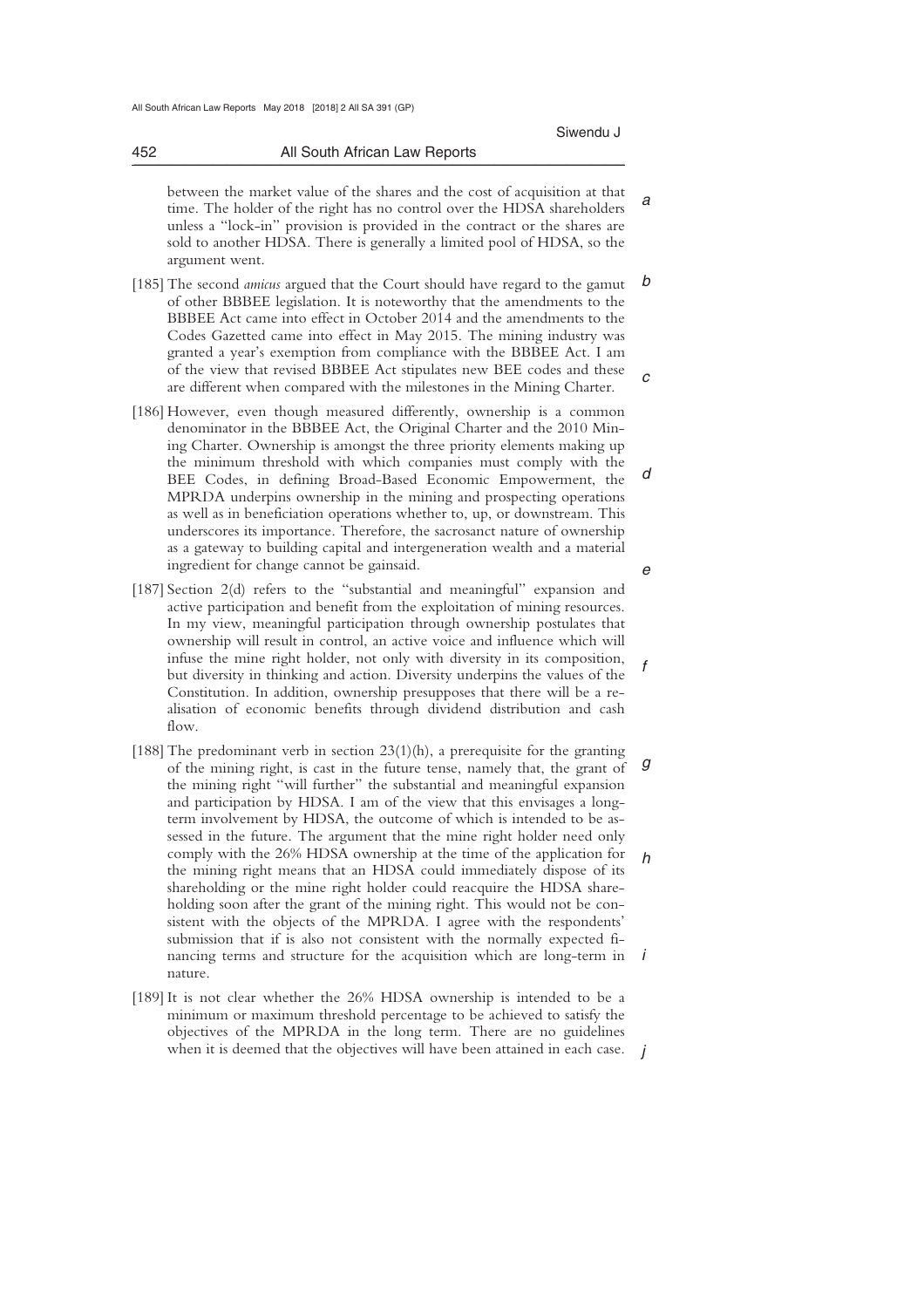| Siwendu J |                                                   |     |
|-----------|---------------------------------------------------|-----|
| GP        | Chamber of Mines of SA v Min of Mineral Resources | 453 |

*a*  These questions are a matter of policy determination as opposed to legal interpretation.

[190] The point of the systemic, structural ongoing negative effects of exclusion with its intergenerational effects, as well as the long-term nature of change and redress was made in *National Coalition for Gay and Lesbian Equality v Minister of Justice*<sup>127</sup> (*National Coalition*) the Constitutional Court observed

that:

"It is insufficient for the Constitution merely to ensure, through its Bill of Rights, that statutory provisions which have caused such unfair discrimination in the past are eliminated. Past unfair discrimination frequently has ongoing negative consequences, the continuation of which is not halted immediately when the initial causes thereof are eliminated, and unless remedied, may continue for a substantial time and even indefinitely. Like justice, equality delayed is equality denied.<sup>11</sup>

- [200] In my view the nub of the issue entails giving effect to a foundational constitutional value of equality in interpreting MPRDA. As indicated by
- Ngcobo J in *Bato Star Fishing* (*Pty*) *Ltd v Minister of Environmental Affairs*  and Tourism and others<sup>129</sup> (Bato Star) held that:

"That object is 'the achievement of equality', a foundational value that is affirmed in section 9(2) of the Constitution . . . That context is the constitutional commitment to achieving equality, the foundational policy of the Act to transform the industry consistent with the Constitution and the Act read as a whole. The process of interpreting the Act must recognise that its policy is founded on the need both to preserve marine resources and to transform the fishing industry, and the Constitution's goal of creating a society based on equality in which all people have equal access to economic opportunities."<sup>1</sup>

[201] The applicant does not dispute the structural nature of the change sought to be achieved, I am of the view that redress and the structural change sought to be achieved through ownership requires that ownership is interpreted to mean both "control" and realising "economic value" through ownership. This accords with the Constitutional Court's approach in *Viking Pony Africa Pumps* (*Pty*) *Ltd t/a Tricom Africa v Hidro-Tech Systems*   $(Pty)$  *Lid*<sup>131</sup> (*Viking Pony*) that:

"It is not enough merely to have historically disadvantaged individuals holding the majority shares in a tendering enterprise. The exercise of control and the managerial power actually wielded by the historically disadvantaged individuals, in proportion to their shareholding are what matter."<sup>132</sup>

[202] It seems to me that a disposal of HDSA ownership which leads to a realisation of economic value is not the sole indicator that the ownership objectives will have been met. Influence, voice and exercise of control and diversity of thought and action are important goals for ownership.

 $\frac{1}{2}$  , and the set of the set of the set of the set of the set of the set of the set of the set of the set of the set of the set of the set of the set of the set of the set of the set of the set of the set of the set

*d* 

*c* 

*b* 

*f* 

*e* 

*g* 

*h* 

<sup>127</sup> *National Coalition for Gay and Lesbian Equality and another v Minister of Justice and others*  1999 (1) SA 6 (CC) [also reported at 1998 (12) BCLR 1517 (CC) – Ed].

<sup>128</sup> *National Coalition* para [60]. 129 *Bato Star Fishing* (*Pty*) *Ltd v Minister of Environmental Affairs & Tourism and others* 2004 (4) SA 490 (CC).

<sup>130</sup> *Bato Star* paras [88] and [92].

<sup>131</sup> *Viking Pony Africa Pumps* (*Pty*) *Ltd t/a Tricom Africa v Hidro-Tech Systems* (*Pty*) *Ltd* 2011 (1) SA 327 (CC) [also reported at 2011 (2) BCLR 207 (CC) – Ed].

*j*  132 *Viking Pony* para [46].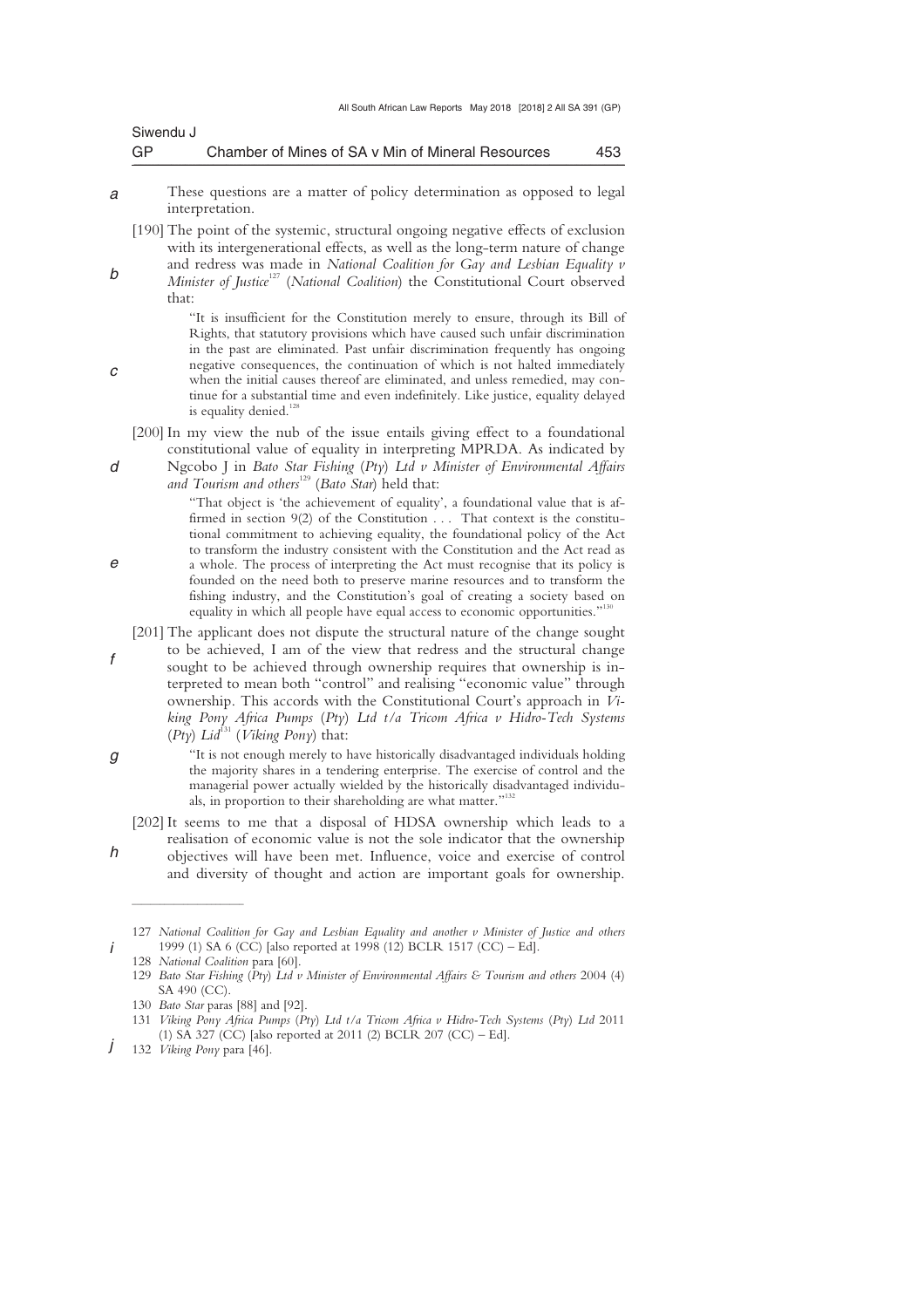*a* 

*b* 

 The structural intention for the 26% HDSA ownership stated in the Original Charter is to transform the ownership patterns of the mining industry and ensure that 26% of the mining assets are in HDSA hands. Consistent with my finding that the conditional conjunction "if" means a statutory condition from which neither the respondents nor an applicant for a mining right can depart, the HDSA ownership obligation cannot be extricated from the mining right and must be held throughout in line with the duration of the right.

- *c*  [203] An approach that would defeat or dilute the objects of the MPRDA and the power of the Constitution to transform and attain lasting transformation must be eschewed. Any other interpretation would conflict with the structure of the MPRDA and potentially conflict with section 39(2) of the Constitution to interpret and reason beyond the strictures the ordinary meaning of the words and advance the "spirit and purport" of the Constitution.
- *d e*  [204] I find that the stipulated ownership must be held throughout the life of the mining right. Ownership is the statutory condition of the grant of the mining right, I am mindful that there are unintended consequences flowing from this finding in view of the competing issues dealt with in the section below. Nevertheless, at the heart of the inquiry about ownership is a constitutional value of equality and redress, a matter for legal interpretation. This stands in contradistinction from the "cost of discrimination and the cost of its redress", which are matters for legislative policy.

### **The application of the "once empowered always empowered principle" and the continuing consequences of past transactions**

- *f g*  [205] Flowing from the HDSA ownership question above is the dispute about whether the 26% HDSA ownership obligation can be tempered and/or varied by the application of the "Once Empowered Always Empowered" principle. The Court is required to determine its application. The effect of the principle is that a mine right holder would maintain the historical benefit of its HDSA ownership credentials notwithstanding that there has been a change in the ownership composition and structure because of the disposal or dilution of the HDSA ownership, if found to apply, a mine right holder will have no obligation to "top-up" the diminution in the 26% HDSA ownership.
- *h*  [206] The "once empowered, always empowered principle" also known as the "continuing consequences" is stipulated in the Original Charter<sup>133</sup> in clause 4.7 as follows: "The continuing consequences of all previous deals would be included in calculating such credit/offsets in terms of market share as measured by attributable units of production". There is no dispute on the facts that certain empowerment transactions were initiated and concluded voluntarily by individual industry participants. These transactions predate the MPRDA, the Mining Charter and BEE legislation.<sup>134</sup>

 $\overline{\phantom{a}}$  , where  $\overline{\phantom{a}}$ 

454 All South African Law Reports \_\_\_\_\_\_\_\_\_\_\_\_\_\_\_\_\_\_\_\_\_\_\_\_\_\_\_\_\_\_\_\_\_\_\_\_\_\_\_\_\_\_\_\_\_\_\_\_\_\_\_\_\_\_\_\_\_\_\_\_\_\_\_\_\_\_\_\_\_\_\_\_\_\_\_\_\_\_\_\_\_\_\_\_\_\_\_\_\_\_\_\_\_\_\_\_\_\_\_\_\_\_\_\_\_\_\_\_\_\_\_\_\_\_\_\_\_\_\_\_\_\_\_\_\_\_\_\_\_\_\_\_\_\_\_\_\_\_\_\_\_\_\_

*i* 

<sup>133</sup> The continuing consequences of all previous deals would be included in calculating such credits/offsets in terms of market share as measured by attributable units of production.

<sup>134</sup> Anglo American sold 35% stake in Johnnic to National Empowerment Consortium and in turn to the Johannesburg Consolidated Investment ("JCI") on or about 1996. Ernst & Young Report (2005).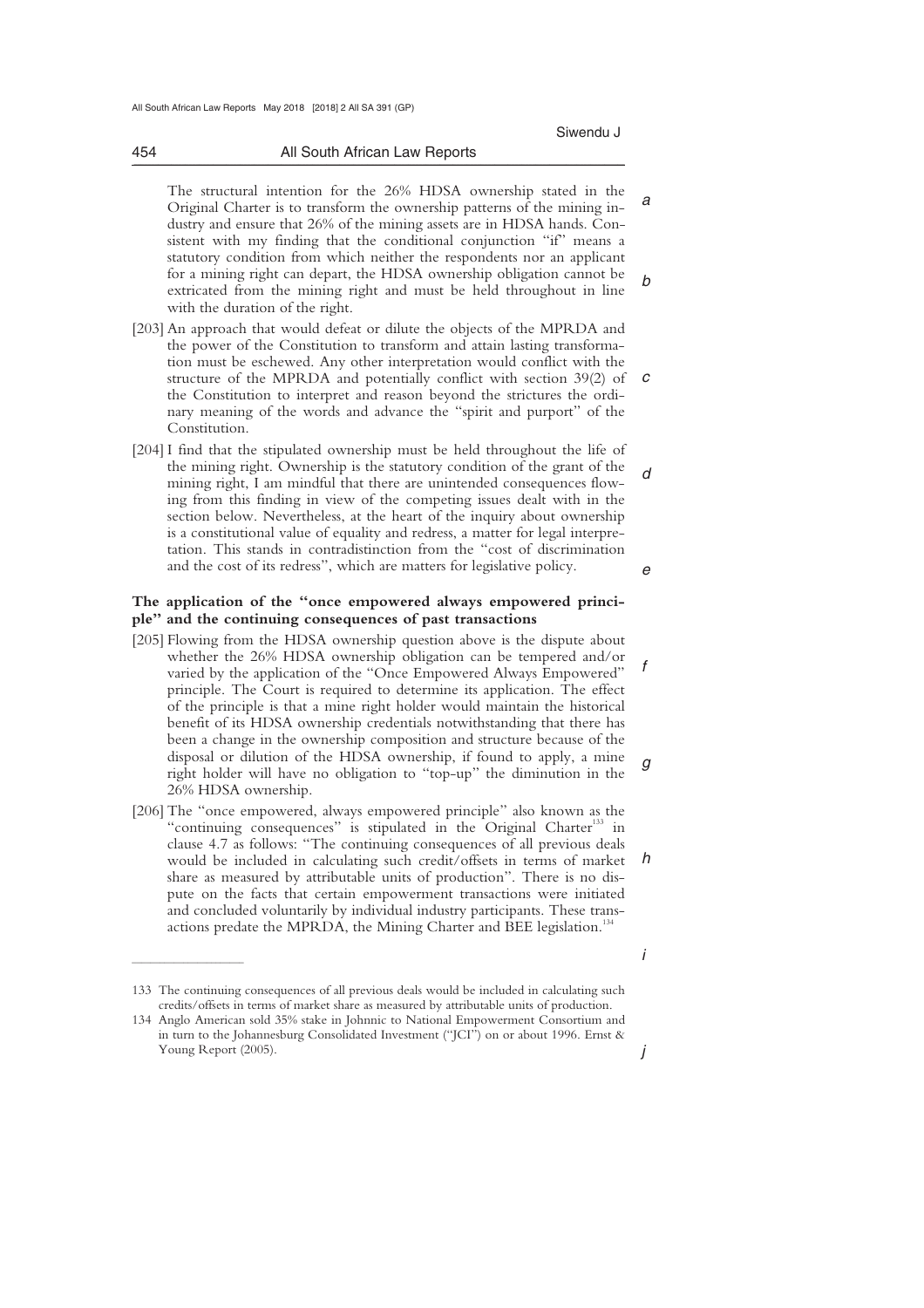| Siwendu J |                                                   |     |
|-----------|---------------------------------------------------|-----|
| GP        | Chamber of Mines of SA v Min of Mineral Resources | 455 |

- *a*  [207] The "once empowered always empowered principle" is rejected by the *b*  respondents, They argue that MPRDA is concerned with the transformation of the profile of the whole mining industry. The intent is to create an industry that will proudly reflect the promise of a non-racial South Africa. They submit that the legislative concern is not with individual shareholders, and that there are examples where other sectors successfully con
	- cluded transparent broad-based inclusive schemes.<sup>13</sup>
	- [208] The respondents argue that two modes of HDSA participation were envisaged, namely, equity transfers and/or participation or acquisition of attributable units of production which are assets in the hands of the
- *c d*  HDSA. They submit that a diminution in the shareholding can only occur where the mine right holder elected an equity transfer as a form of empowerment. The mine right holder can restrict the sale of shares to other HDSA or "lock-in" the HDSA shareholders. They submit that the correct construction is that clause 4.7 applied to credits and offsets of transactions concluded prior to the Original Charter and could not have been intended to apply to transactions yet to be concluded, in addition, it does not apply in respect of the sale of shares but to transactions where there was an acquisition of attributable units of production.
- *e f*  [209] I have considered the submissions made, and, observe that the mining industry is subject to global competition and global commodity prices. Where a mine right holder elects an equity transfer as a model for empowerment, and that HDSA owner exits early from the mine right holder, there may be a concomitant call on the capital of the mine right holder to maintain the 26% HDSA ownership obligation. This will affect capital allocation required by the mine right holder from time to time. There is a potential for dilution of pre-existing shareholders, a potential effect on dividend flow; with a potential reduction in the net present value of the mine right holder which might detract future investments in the sector. Prohibitive ongoing transaction costs are likely each time the mine right holder must "top-up" the reduction in HDSA ownership.
- *g h i*  [210] Equally, whether ownership in the mine right holder yields the desired MPRDA objectives (substantive issues dealt with in the 2009 review) merits remark. There will no doubt be extraneous factors affecting the share price and in turn the value accruing to HDSA owners. As in any other shareholding, ownership translates to the assumption of risk in the shareholding by the HDSA. The 26% HDSA ownership is a minority interest in the mine right holder which may, subject to the structure be a significant or non-significant shareholding. The price of the equity acquisition, the transaction structure, and any mismatch in the design of the generally highly geared funding structure and the cost of funding the equity transfer, and the market risk means there is no guarantee that economic value will accrue to the HDSA. In addition, there may be a call for capital in the mine right holder regardless of how the mine right holder is managed which may result in a dilution of the HDSA, factors which may

 $\overline{\phantom{a}}$  , where  $\overline{\phantom{a}}$ 

*j*  135 MTN Zakhele, Phuthuma Nathi, Yebo Yethu are examples of publicly traded BBBEE economic empowerment schemes.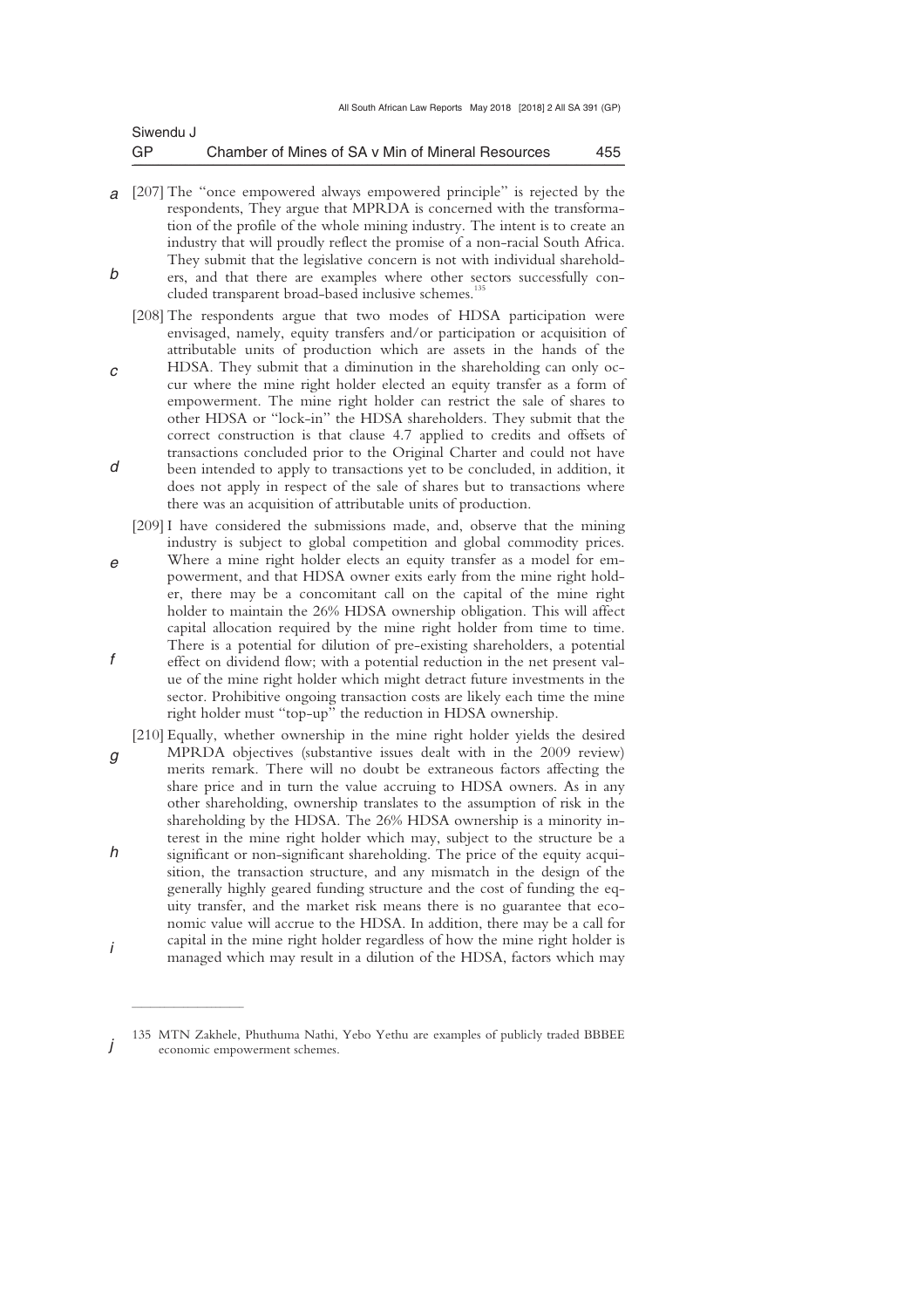Siwendu J

#### 456 All South African Law Reports \_\_\_\_\_\_\_\_\_\_\_\_\_\_\_\_\_\_\_\_\_\_\_\_\_\_\_\_\_\_\_\_\_\_\_\_\_\_\_\_\_\_\_\_\_\_\_\_\_\_\_\_\_\_\_\_\_\_\_\_\_\_\_\_\_\_\_\_\_\_\_\_\_\_\_\_\_\_\_\_\_\_\_\_\_\_\_\_\_\_\_\_\_\_\_\_\_\_\_\_\_\_\_\_\_\_\_\_\_\_\_\_\_\_\_\_\_\_\_\_\_\_\_\_\_\_\_\_\_\_\_\_\_\_\_\_\_\_\_\_\_\_\_

*a b*  be beyond its control. The mine right holder will have nevertheless obtained the mining right and traded for the benefit of all other shareholders without a reciprocal economic value transfer to the HDSA. Equally, when the HDSA is "locked-in" there is a negative effect as the HDSA will be precluded from selling the shares when it could have been particularly beneficial to sell, in any event, where restricted trading in the shares is permitted, the shares are likely to trade at a discount to reflect the acquisition discount provided to the HDSA.

- *c d*  [211] There are clearly policy, economic, financial and contractual consequences for the mine right holder, the HDSA and the whole industry. There are also recognised limitations to the Court's decision-making powers, one of which is that the Court may not and will not dictate or stipulate contractual terms for parties. The decision in *S v Lawrence* above refers to Professor Hogg who also confirms that courts will generally not sit in judgment on legislative policies or economic issues. As was observed by the majority Court in *Agri SA*, the inevitable tension in interests and choices in the difficult task of seeking to achieve equitable distribution of wealth is likely to occupy South Africa for many years<sup>136</sup>. The question of the application of the "Once Empowered Always Empowered" principle is not a simple one.
- *e*  [212] At face value and on a literal reading of the application papers and considering the arguments advanced, the "Once Empowered Always Empowered" principle accords with the submission offered by the respondents. The meaning to be ascribed to the word "previous" has significance.
- *f g*  [213] In supporting the contention that "previous" applies to transactions concluded before the MPRDA, the respondents correlate this with the long-term nature of the funding. They contend that the applicant's interpretation is not consistent with the generally long-term nature of the funding structures supporting the HDSA acquisition. Nevertheless, in my view, subject to cyclical growth in commodities, it is conceivable that an HDSA could exit the mine right holder within 3 to 5 years of the acquisition and the grant of the mining right for value. Therefore "previous" could include such transactions that fall within the lifetime of the Original Charter and the 2010 Mining Charter onwards.
- [214] The second argument against the application of the principle was that it was intended to cover the acquisition of assets and not equity transfers. However, the Original Charter refers to both "active" and "passive" involvement. In addition, the scorecard, which is the tool for measurement of compliance with the Mining Charter reads as follows:

"Has the Mining Company achieved HDSA participation in terms of ownership for equity or attributable units of production of 15% in HDSA hands within 5 years and 28 percent in 10 years?''

*i*  The scorecard as well as the Original Charter envisages equity transfers as well as the acquisition of assets. The submission by the respondents does not accord with the scorecard used to measure HDSA ownership compliance.

 $\overline{\phantom{a}}$  , where  $\overline{\phantom{a}}$ 

*j* 

*h* 

<sup>136</sup> *Agri South Africa v Minister for Minerals and Energy* 2013 (4) SA 1 (CC).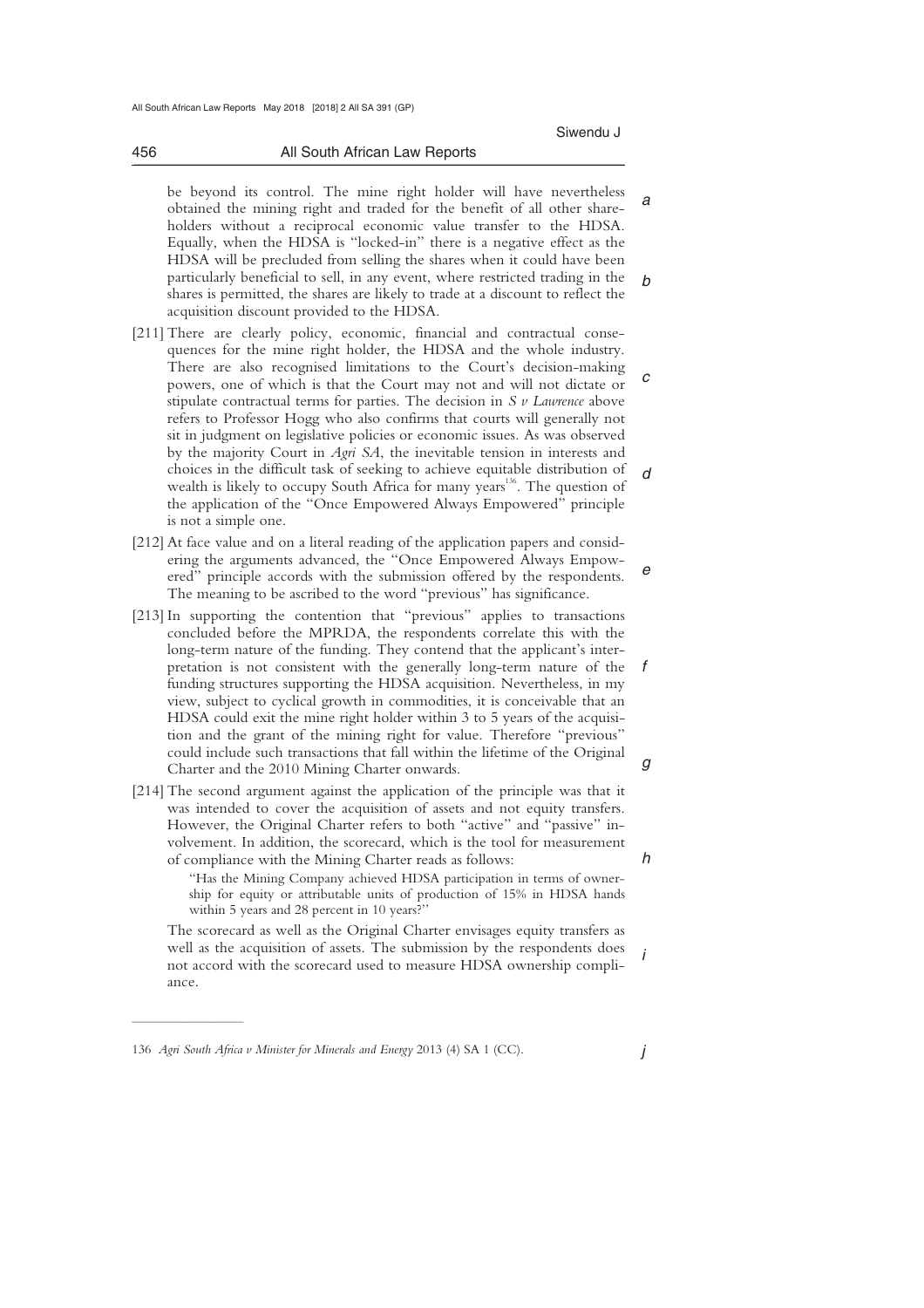| Siwendu J |                                                   |     |
|-----------|---------------------------------------------------|-----|
| GP        | Chamber of Mines of SA v Min of Mineral Resources | 457 |

- *a*  [215] There is no dispute that there were transactions concluded voluntarily by *b*  individual mines before the MPRDA and the Original Charter. There is also no dispute that the Original Charter intended to cater for those transactions. I find that the principle applies to those transactions. However, in so far as its application to transactions concluded after the MPRDA and the Original Charter, I am of the view that given the dispute in interpreta-
- tion, the matter is not as clear-cut. To determine the issue on the papers as they stand without more, risks the Court taking an interpretative approach to what entails a policy determination without sufficient evidence. I err on the side of caution and make no order in this regard.

### *c*  **Is the breach of the Mining Charter a breach of the MPRDA?**

- [216] The applicant argues that "this Act" as defined in the MPRDA excludes the Mining Charter and there is no power to stipulate that the breach of the Mining Charter is the breach of the MPRDA. There is no penalty for non-compliance under the MPRDA and sections 47 and 83 relied upon
- *d e*  do not apply. Section 47 states that provided there are reasons for the suspension or cancellation, and the mine right holder is afforded reasonable opportunity to make representations on the issue, Section 47(b) grants the Minister powers to suspend or cancel rights where amongst others, the mine right holder "breaches any material term or condition of such right, permit or permission"*.* This provision was included in the 2010 Mining Charter.
- *g*  [217] The applicant argues that it could not be said there was a breach of material terms and conditions of the mining right because the terms and conditions of the granting of the mining right were never prescribed by the first respondent. The argument is that there is no standard mining right before the. Court. The applicant submits that section 93 has no relevance as it deals with breaches pertaining to mining operations. The complaint is that the 2010 Mining Charter attempts to arrogate to the first respondent new enforcement powers not authorised by the empowering legislation. Unlike the BBBEE Act, the MRPDA does not give the first respondent powers to enact quotas.
- [218] It is correct that the definition of "this Act" does not refer to the section 2(d) and (f) objectives or the Mining Charter. The Act is defined as follows:

"This Act includes the regulations and any term or condition to which any permit, permission, license right, consent, exemption, approval notice, closure certificate, environmental management plan, environmental management programme or directive issued, given, granted or approved in terms of this Act is subject",137 .

 The definition cannot be read in isolation but together with section 23. The first respondent's discretion is tightly circumscribed by section 23. The use of the verb "*must*" in section 23 indicates that the respondents are not free to depart from the requirements of the section when they are met by an applicant. The conjunction "*if*" in the section seals my view that the grant of the mining right is conditional on an applicant satisfying the

*f* 

*h* 

*j*   $\overline{\phantom{a}}$  , where  $\overline{\phantom{a}}$ 137 S 1 of the MPRDA.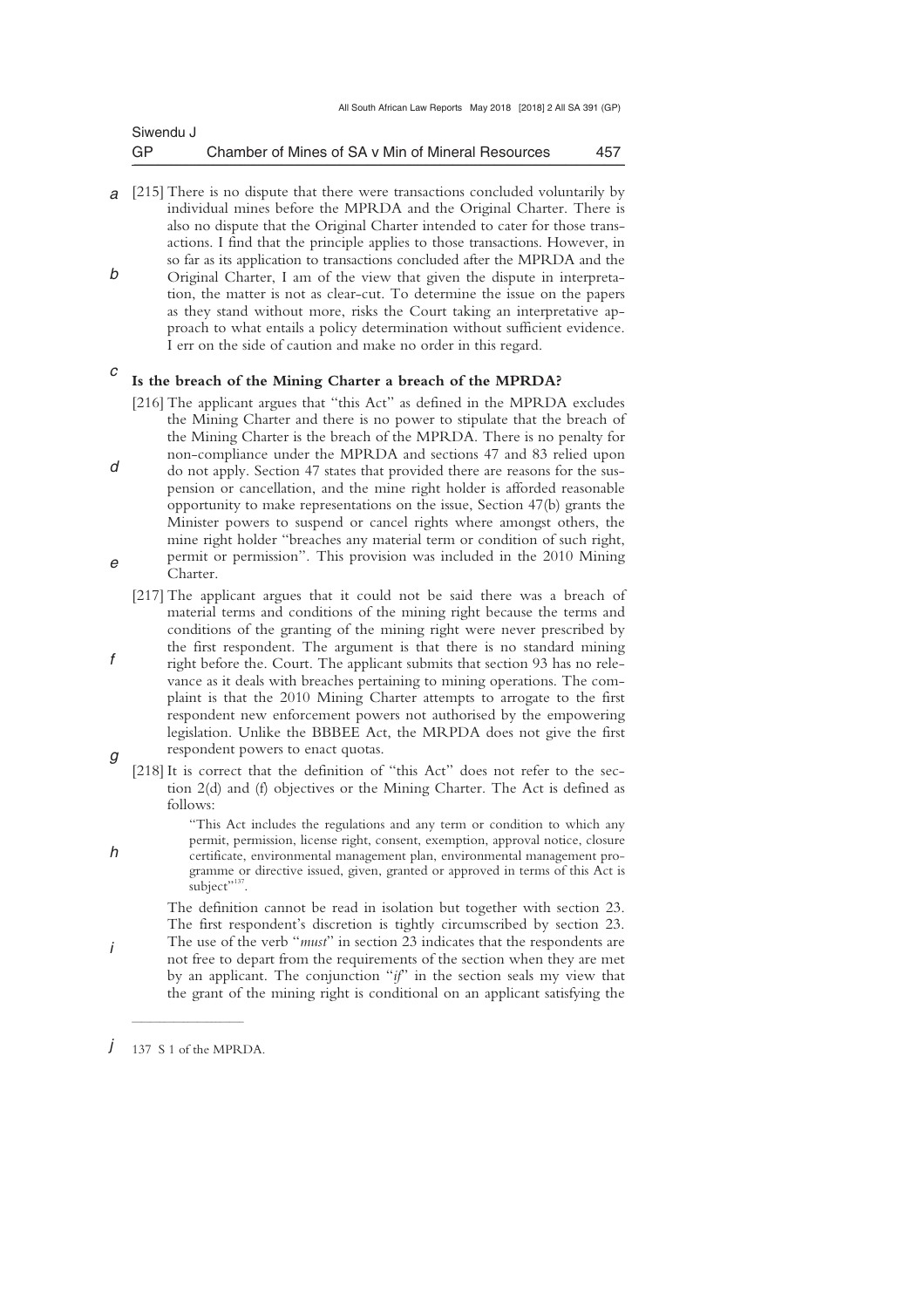requirements in section 2(d) and (f), the details of which are spelt out in the Mining Charter. As determined earlier, the Mining Charter also includes the details relating to the provisions in section  $2(c)$ , (e) and (i), it also includes other requirements the first respondent may decide evident by the use "*amongst others*" in section 100(2)(a). Repetition of these requirements signifies their importance.

- *c*  [219] *Mawetse* held that the grant of the mining right is a unilateral administrative act and occurs outside the ambit of an existence of a contract. I am of the view that a statutory condition for the grant has been created and imposed by section 23. The conditions referred to are not contractual. Meeting the requirements in section  $23(1)(h)$  is a fetter to the granting of the mining right or conversion of the old order right. The future realisation of the MPRDA objectives detailed in the Mining Charter is an integral and decisive factor to the granting the mining right.
- *d e*  [220] There is a regulatory correlation and connection between the design of the Mining Charter and the end sought to be achieved by the MPRDA. The effect of the construction by the applicant is that, the "end" which is the meeting of the recurrent objectives of the MRPDA will have no significance. This construction cannot be sustained. It does not pivot towards meeting the objects of the MPRDA. It dilutes and has the potential to defeat them instead. I find that, a breach of the Mining Charter with be a breach of the MPRDA as the breach of the Mining Charter will constitute a failure to meet the express objectives of the MPRDA.

### **The legality complaint**

- *f*  [221] This complaint pertains to the source of the first respondent's power to amend the Original Charter. It is premised on the view that the first respondent only has the power conferred by section  $100(2)(a)$ . The applicant's challenge of legality quintessentially impugns the purported exercise of the power by the first respondent. The essence of the issue is whether the free hand conferred on the first respondent to develop the Mining Charter also confers a power to amend the Original Charter?
- *g h*  [222] The argument regarding legality is not that the Mining Charter conflicts with a provision of the Bill of Rights. The thrust to the challenge is not grounded on the irrationality of the provisions of the 2010 Mining Charter and/or that the means adopted in the Mining Charter do not justify the end either, or that the 2010 Mining Charter is irrational and not connected with the objectives of the MPRDA. It is that it offends the constitutionally entrenched principle of legality in that the powers conferred on the first respondent by section 100 do not allow the first respondent to "substitute one policy for another". The power was limited to the development of the Original Charter, which was to be achieved within the prescribed period of six months.
- *i j*  [223] The argument is buttressed by the submission that the first respondent breaches the doctrine of separation of powers if he arrogates for himself greater powers than intended and regulated. It is submitted that: the executive policy-making functions have been employed to arrogate for the first respondent greater powers including enforcement powers than the Legislature had intended.

458 All South African Law Reports \_\_\_\_\_\_\_\_\_\_\_\_\_\_\_\_\_\_\_\_\_\_\_\_\_\_\_\_\_\_\_\_\_\_\_\_\_\_\_\_\_\_\_\_\_\_\_\_\_\_\_\_\_\_\_\_\_\_\_\_\_\_\_\_\_\_\_\_\_\_\_\_\_\_\_\_\_\_\_\_\_\_\_\_\_\_\_\_\_\_\_\_\_\_\_\_\_\_\_\_\_\_\_\_\_\_\_\_\_\_\_\_\_\_\_\_\_\_\_\_\_\_\_\_\_\_\_\_\_\_\_\_\_\_\_\_\_\_\_\_\_\_\_

*b* 

*a*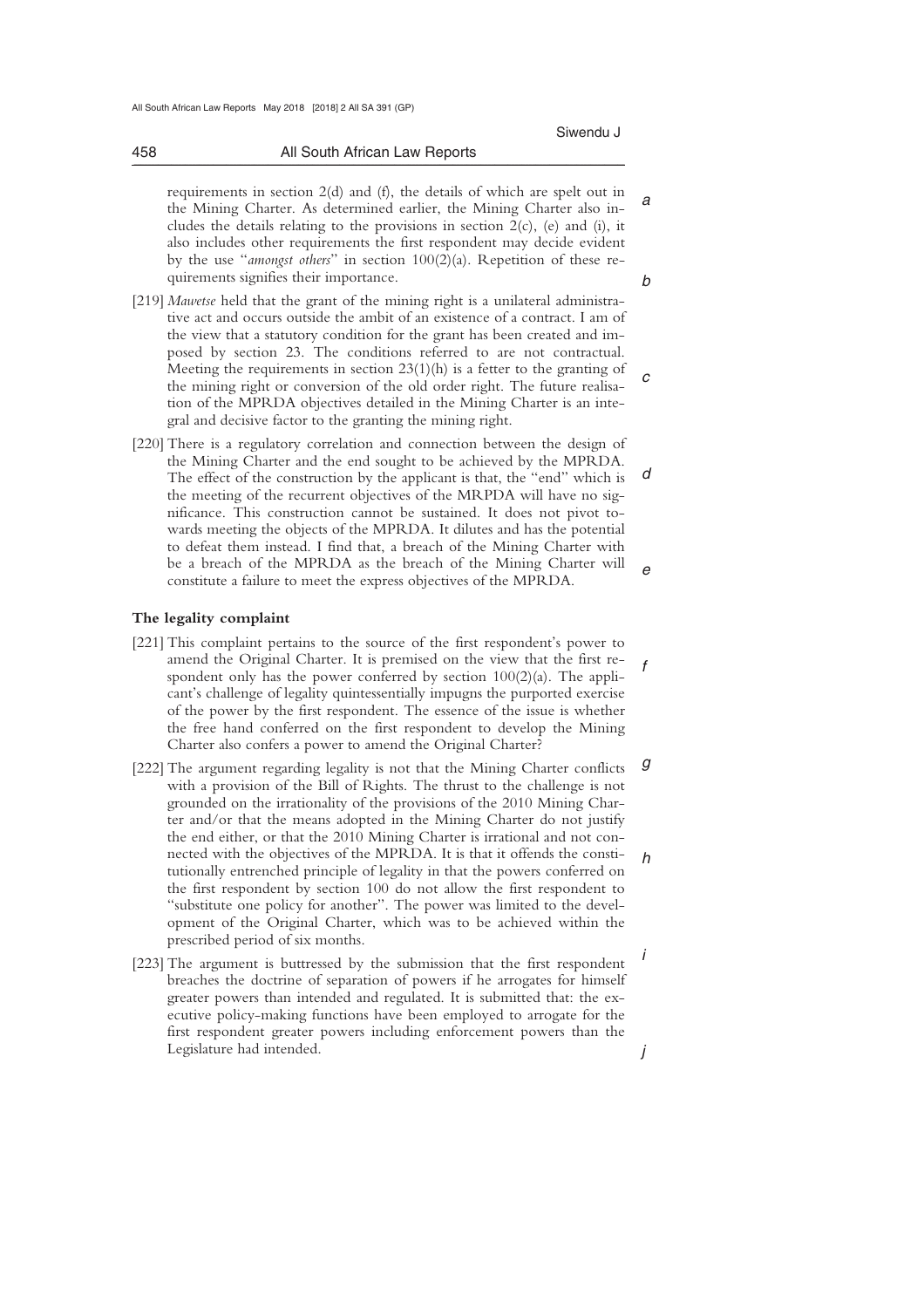| Siwendu J |                                                   |     |
|-----------|---------------------------------------------------|-----|
| GP        | Chamber of Mines of SA v Min of Mineral Resources | 459 |

- *a*  [224] The principle of legality is integral to the principle of the rule of law. In *b Pharmaceutical Manufacturer Association of SA*; *In re*: *Ex parte President of RSA*138, it was held that the principle demands that the first respondent must act lawfully and legitimately within the four corners of the powers conferred. When the power conferred to him by Parliament in section 100 is exercised, the principle of legality also demands that the first respondent must comply with the Constitution.
	- [225] Curiously, the applicant inexplicably retreated during argument from the prayers to set aside certain provisions of the 2010 Mining Charter, presumably because the legal rationale for setting aside those provisions per-
- *c*  meate and cannot be extricated from the whole 2010 Mining Charter. The applicant was explicit in the argument that it does not seek a review of the 2010 Mining Charter. The complaint about legality was not pursued. Had it been so, I would have determined that the principal issue pertains to the broad powers which have been conferred by parliament without qualification or circumscribed borders for the first respondent.
- *d e*  The powers akin to original plenary powers, may well be beyond the strictures of section 44(4) of the Constitution. In that event, the legality complaint would have been a constitutional matter under section 167(4)(e) or the Constitution arising from an improper delegation of authority. Fortunately, in view of the amended notice of motion, this Court is no longer required to determine this.
- [226] Given the above, it is no longer necessary for this Court to decide the issue. Justice Cameron explains, among others, as follows in *MEC for Health*, *Eastern Cape and another v Kirland Investments* (*Pty*) *Ltd t/a Eye & Lazer Institute*<sup>139</sup> (*Kirland*):
	- "The fundamental notion that official conduct that is vulnerable to challenge may have legal consequences and may not he ignored until properly set aside springs deeply from the rule of law, The Courts alone, and not public officials, are the arbiters of legality"<sup>14</sup> .

 Until challenged, the 2010 Mining Charter and its provisions remain in force in line with *Kirland* and *Oudekraal Estates* (*Pty*) *Ltd v City of Cape Town and others*.

## *g*

*h* 

*f* 

## **Retrospective application of the mining charter**

[227] I now turn to the argument against retrospective application of 2010 Mining Charter. This directly affects the administrative component of the respondents' function as well as the statutory terms of the grant of the mining tight. The argument that the first respondent is *functus officio* after issuing the mining right is not misconceived in this context because of the administrative nature of the function of granting mining rights. It was

 $\overline{\phantom{a}}$  , where  $\overline{\phantom{a}}$ 

*i*  138 *Pharmaceutical Manufacturers Association of SA and others*; *In re*: *Ex parte Application of President of the RSA and others* 2000 (2) SA 674 (CC) [also reported at 2000 (3) BCLR  $241$  (CC) – Ed].

<sup>139</sup> *MEC for Health*, *Eastern Cape and another v Kirland Investments* (*Pty*) *Ltd t/a Eye & Lazer Institute* 2014 (3) SA 481 (CC) [also reported as *Member of the Executive Council for Health*, *Eastern Cape and another v Kirland Investments* (*Pty*) *Ltd t/a Eye and Lazer Institute* 2014 (5) BCLR  $54\overline{7}$  (CC) – Ed].

*j*  140 *Kirland* para [103].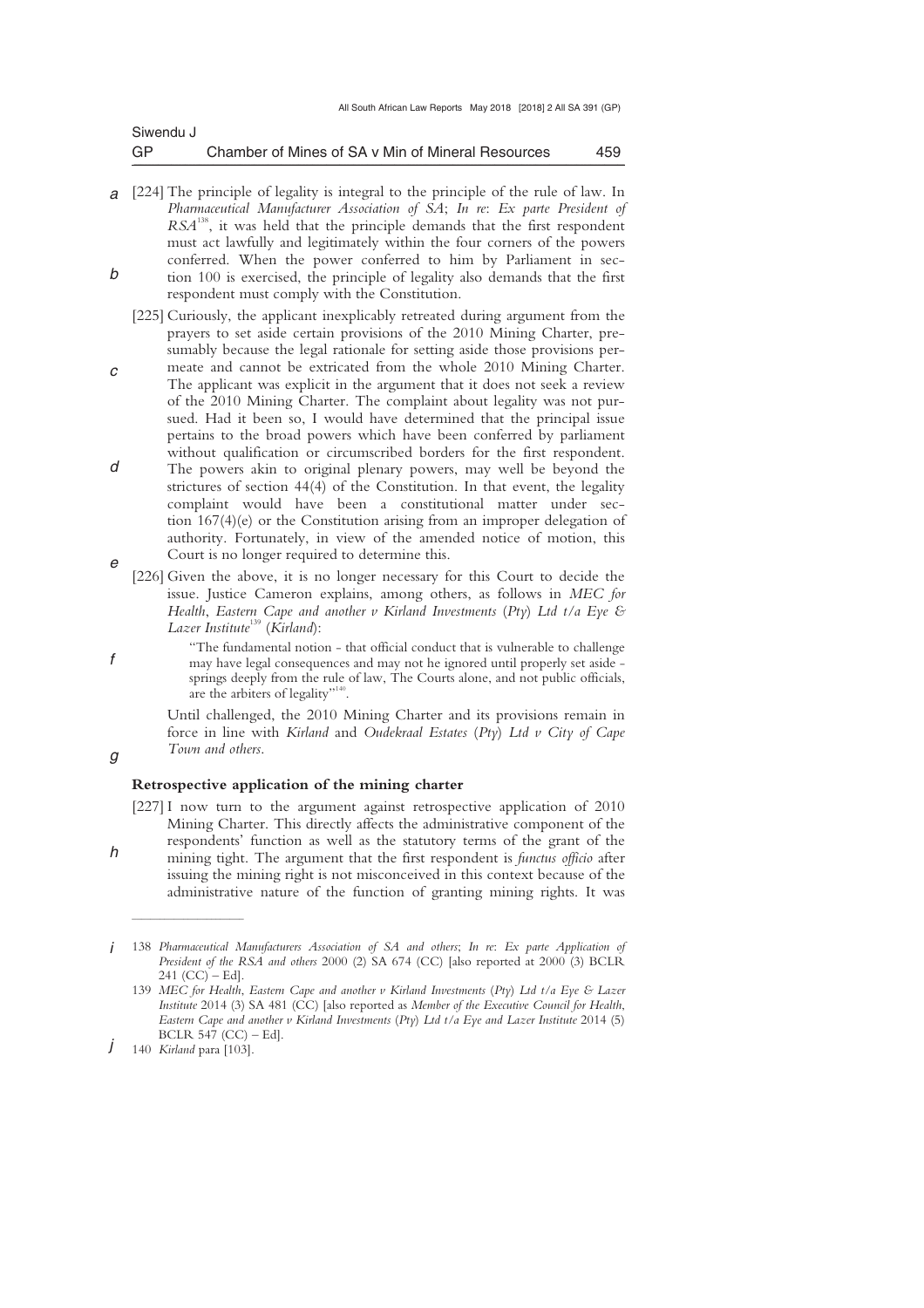460 All South African Law Reports

*a* 

 submitted that the first respondent cannot impose new obligations through an amended Mining Charter. This squarely touches on whether the 2010 Mining Charter obligations can be applied retrospectively by the imposition of new targets and/or obligation.

\_\_\_\_\_\_\_\_\_\_\_\_\_\_\_\_\_\_\_\_\_\_\_\_\_\_\_\_\_\_\_\_\_\_\_\_\_\_\_\_\_\_\_\_\_\_\_\_\_\_\_\_\_\_\_\_\_\_\_\_\_\_\_\_\_\_\_\_\_\_\_\_\_\_\_\_\_\_\_\_\_\_\_\_\_\_\_\_\_\_\_\_\_\_\_\_\_\_\_\_\_\_\_\_\_\_\_\_\_\_\_\_\_\_\_\_\_\_\_\_\_\_\_\_\_\_\_\_\_\_\_\_\_\_\_\_\_\_\_\_\_\_\_

*b*  [228] There is a common law presumption against retrospectivity which has been repeatedly sanctioned by our Courts, in *National Iranian Tanker Co v MV Pericles GC*141 (*Pericles*) the then Appeal Court held as follows:

> *c*  "There is at common law a *prima facie* rule of construction that a statute (including a particular provision in a statute) should not be interpreted as having retrospective effect unless there is an express provision to that effect or that result is unavoidable on the language used. A statute is retrospective in its effect if it takes away or impairs a vested right acquired under existing laws or creates a new obligation or imposes a new duty or attaches a new disability in regard to events already past. (This definition appears to merge two canons of interpretation: the presumption against retrospectivity and the presumption against interference with vested rights. This, however, is not of great moment, as both canons lead in the same direction . . ."<sup>142</sup>

- *d e*  [229] While it cannot be said that the 2010 Mining Charter confers rights, it reflects a change in the method for the calculation of HDSA ownership target, as well as the ability of mine right holders to utilise exceeded targets or off-set the value derived from beneficiation amongst others. These changes alter the statutory condition of the grant after the issue of the mining right.
- *f*  [230] The common law presumption against retrospective rule-making is a constitutional concern and has been held to be contrary to the rule of law in  $S$   $\nu$  Mhlungu and others<sup>143</sup>. Consideration of fairness demand that mine right holders are given an opportunity to know what the law is so that they can conform and adjust their conduct accordingly. These principles would apply even if the development of the 2010 Mining Charter was an administrative action. They do not impinge the first respondent's ability to develop new Mining Charter requirements or conditions in respect of new applications.
- *g*  [231] The effect is that once issued with a mining, right, the statutory conditions for the grant cannot be changed retrospectively. The 2010 Mining Charter can only validly apply to mining rights issued after its promulgation. It cannot apply or bind mining rights issued or mine right holders who were granted mining rights under the Original Charter.

### **Consent to the 2010 Mining Charter by stakeholders**

[232] Given the context of this dispute, it is necessary that I deal with reference made by the respondents to "consent" by industry stakeholders. The applicant agrees that both the Original and 2010 Mining Charters are products of industry co-operation. While there is no express legal requirement

 $\frac{1}{2}$  , and the set of the set of the set of the set of the set of the set of the set of the set of the set of the set of the set of the set of the set of the set of the set of the set of the set of the set of the set

*h* 

<sup>141</sup> *National Iranian Tanker Co v MV Pericles GC* 1995 (1) SA 475 (A) [also reported at [1995] 1 All SA 493 (A) – Ed]; *Bellairs v Hodnett and another* 1978 (1) SA 1109 (A) 1148F–G; and *Bareki and another v Gencor Ltd and others* 2006 (1) SA 432 (T) [also reported at [2006] 2 All SA 392 (T) – Ed].

<sup>142</sup> *Pericles* at 483H–484A.

<sup>143</sup> *S v Mhlungu and others* 1995 (3) SA 867 (CC).

*j*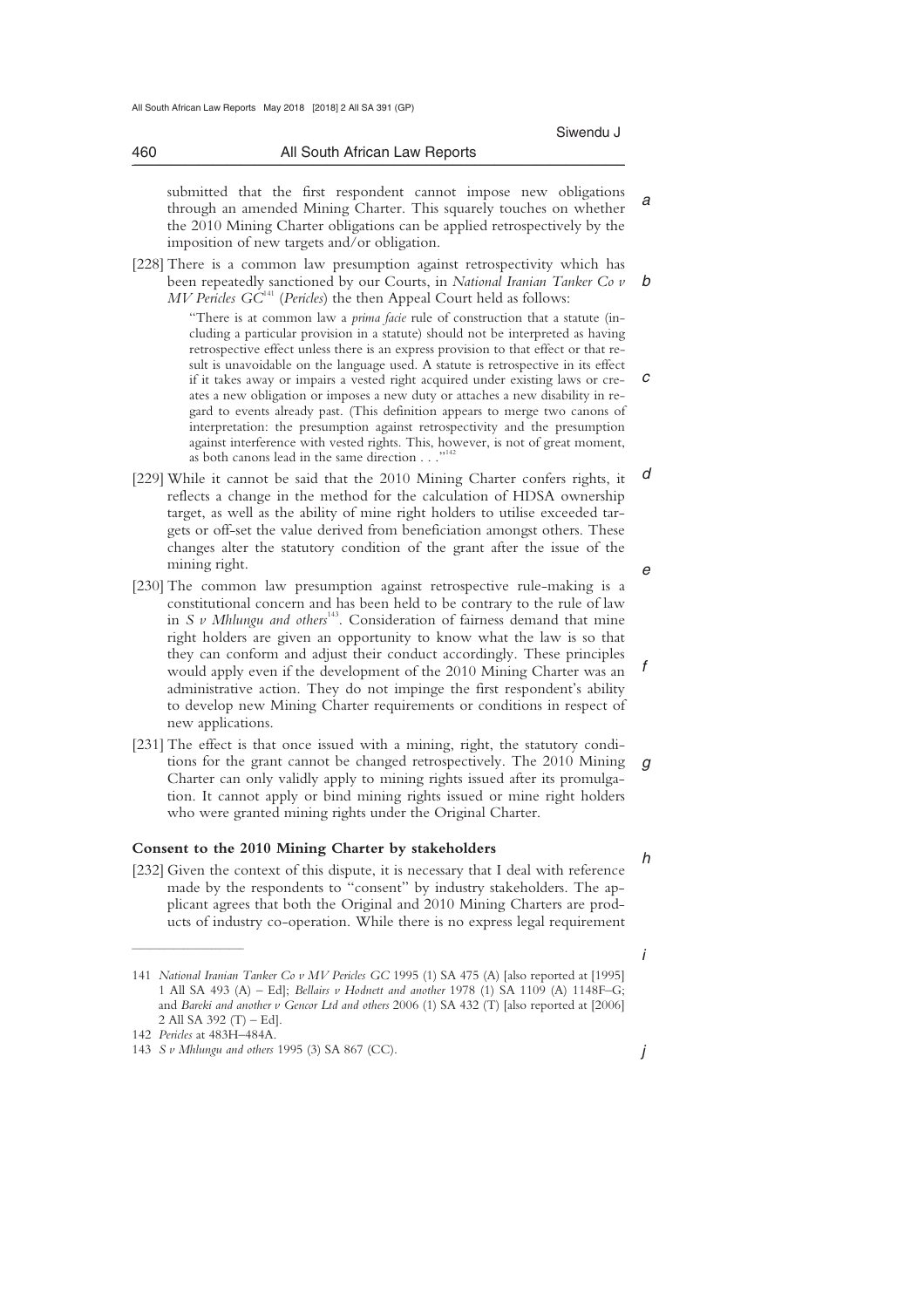| Siwendu J |                                                   |     |
|-----------|---------------------------------------------------|-----|
| GP        | Chamber of Mines of SA v Min of Mineral Resources | 461 |

- *a b*  for the first respondent to consult, the significance of the mining industry to the economy makes consultation pivotal to the development of the Mining Charter. It is an affirmation of the egalitarian ethos that ought to underpin the co-operative nature of the relationship necessary between the first respondent and various stakeholders to give shape to the content of the "Trade-Off" or compromise albeit that the first respondent will have the last word on the issue.
	- [233] The argument by the applicant that purported consent will not convert an otherwise unauthorised act to an authorised one is legally correct. *Mazibuko v City of Johannesburg* 2010 (3) BCLR 239 (CC)<sup>144</sup> (Mazibuko)
- *c d*  supports this reasoning.<sup>145</sup> Even though there is no express duty to consult stakeholders in the mining industry, the Constitutional Court in *Occupiers of 51 Olivia Road*, *Berea Township and 197 Main Street Johannesburg v City of Johannesburg*<sup>146</sup> Yacoob J stressed that where a municipality's strategy, policy or plan is expected to affect many people, there is a greater need for "structured, consistent and careful engagement".147 From the *Occupiers of 51 Olivia Road*, it emerges that a binding agreement or Social Pact or Compact on issues of policy can emerge from "meaningful engagement"
	- with stakeholders.<sup>148</sup>
- *e f*  [234] The respondent's argument is that, the Stakeholder Declaration and good faith agreement in June 2010 are reflected in the 2010 Charter, This, together with the time that has elapsed before taking issue, may have informed the applicant's retreat from setting aside the whole or some of the provisions of the 2010 Mining Charter. The applicant must have been alive to the fact that it would have been disentitled to relief under PAJA given the lapse of time. Though unexplained, the retreat seems consistent with the acceptance of the existence of a Social Pact or Compact entered in good faith at the industry level, and, with which the applicant has complied over a long period before this application.

### **Conclusion**

- *g*  [235] I am of the view that the Mining Charter under the MPRDA is not a policy or guideline. Compliance with the Mining Charter is a statutory condition for the grant of a mining right or converted mining right. It is intended to apply to all mine right holders. Once promulgated the respondents and mine right holders are not free to depart from the requirements of [section] 23(1)(h) read in conjunction with the Mining Charter.
- *h*  [236] I decline the relief in respect of paragraph 3 of the 2010 Mining Charter. I find that a failure by a holder of a mining right or converted mining right to comply with the Original Charter or the 2010 Mining Charter in

 $\overline{\phantom{a}}$  , where  $\overline{\phantom{a}}$ 

<sup>144</sup> *Mazibuko v City of Johannesburg* 2010 (4) SA 1 (CC) [also reported at 2010 (3) BCLR  $239$  (CC) – Ed].

<sup>145</sup> *Mazibuko* paras [70]–[72].

<sup>146</sup> *Occupiers of 51 Olivia Road*, *Berea Township and 197 Main Street Johannesburg v City of Johannesburg* 2008 (3) SA 208 (CC) [also reported at 2008 (5) BCLR 475 (CC) – Ed].

<sup>147</sup> *Occupiers of 51 Olivia Road* para [19].

*j*  148 *Ibid*.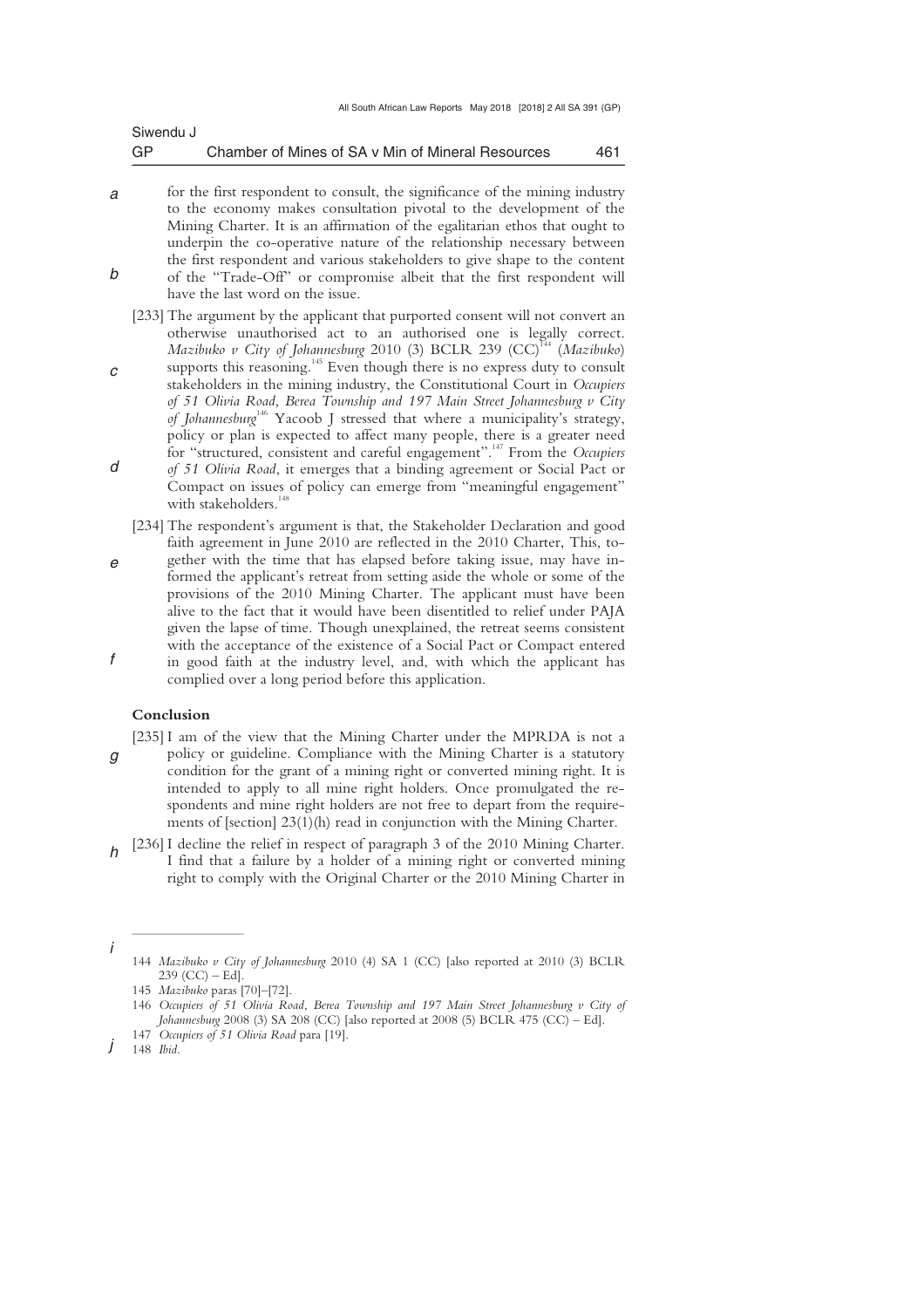462 All South African Law Reports

*a*  breach of MPRDA is subject to the provisions of section 47. A breach of the Mining Charter translates to a breach of the MPRDA.

\_\_\_\_\_\_\_\_\_\_\_\_\_\_\_\_\_\_\_\_\_\_\_\_\_\_\_\_\_\_\_\_\_\_\_\_\_\_\_\_\_\_\_\_\_\_\_\_\_\_\_\_\_\_\_\_\_\_\_\_\_\_\_\_\_\_\_\_\_\_\_\_\_\_\_\_\_\_\_\_\_\_\_\_\_\_\_\_\_\_\_\_\_\_\_\_\_\_\_\_\_\_\_\_\_\_\_\_\_\_\_\_\_\_\_\_\_\_\_\_\_\_\_\_\_\_\_\_\_\_\_\_\_\_\_\_\_\_\_\_\_\_\_

*b*  [237] To give effect to the HDSA ownership requirements in the Mining Charter and the objectives in the MPRDA, the 26% HDSA ownership stipulated in the Mining Charter is a statutory condition for the grant of a mining right or converted mining right. The statutory condition cannot be extricated from the mining right. It must be held throughout the life of the mining right.

*c*  [238] Individual members of the applicant voluntarily concluded transactions before the coming into effect of the MPRDA and the Original Charter. I find that reference to "previous" transactions applies to these transactions. The Original Charter intended to cater for those transactions the ''Once empowered, always empowered" principle applies to those transactions.

*d*  [239] I make no determination on whether the determination in paragraph 237 above can be varied through the application of the "Once empowered, always empowered" principle in respect of those transactions entered *after*  the coming into effect of the MPRDA and the Original Charter for reasons stated in the judgment.

*e*  [240] Consistent with the finding that a mining charter under MPRDA is a statutory instrument with a force of law which is intended to be binding, the 2010 Mining Charter cannot be applied retrospectively but can only apply to mining rights granted after its promulgation.

- *f*  [241] Even though the applicant seeks a cost order against the respondents, and the issue of costs was not vigorously argued, the matter is of importance to both parties and is before the Court by agreement. It is fair that each party must pay its own costs. In the result, I would make the following order:
	- *g h*  1. A mine right holder granted a mining right under section 23(1) of the MPRDA and/or a holder of the old order mining right converted in terms of items 7(3) and 7(2)(k) of Schedule II of the MPRDA is legally obligated to maintain the 26% HDP or HDSA ownership reflected in The Broad Based Socio-Economic Empowerment Charter for the Mining Industry, Published under Proclamation GNR 1639 *Government Gazette* 26661 of 13 August 2004 and the amended Broad Based Socio-Economic Empowerment Charter for the Mining Industry Published in Government Notice 838, *Government Gazette* 33573 dated 20 September 2010 throughout the life of the mining right.

*i*  2. A failure by a mine right holder or the holder of the converted mining right to meet the requirements of the Original Charter or the 2010 Mining Charter, and, in particular, a failure to maintain the 26% HDSA ownership level is a contravention of the MPRDA, and, constitutes a contravention for the purposes of section 47(1)(a).

ter does not retrospectively deprive holders of mining rights or the *j*  3. Notwithstanding the orders in paragraphs 1 and 2 above, and, in respect of transactions concluded *before* the coming into force of the MPRDA and the Original Charter, paragraph 2.1 of the 2010 Char-